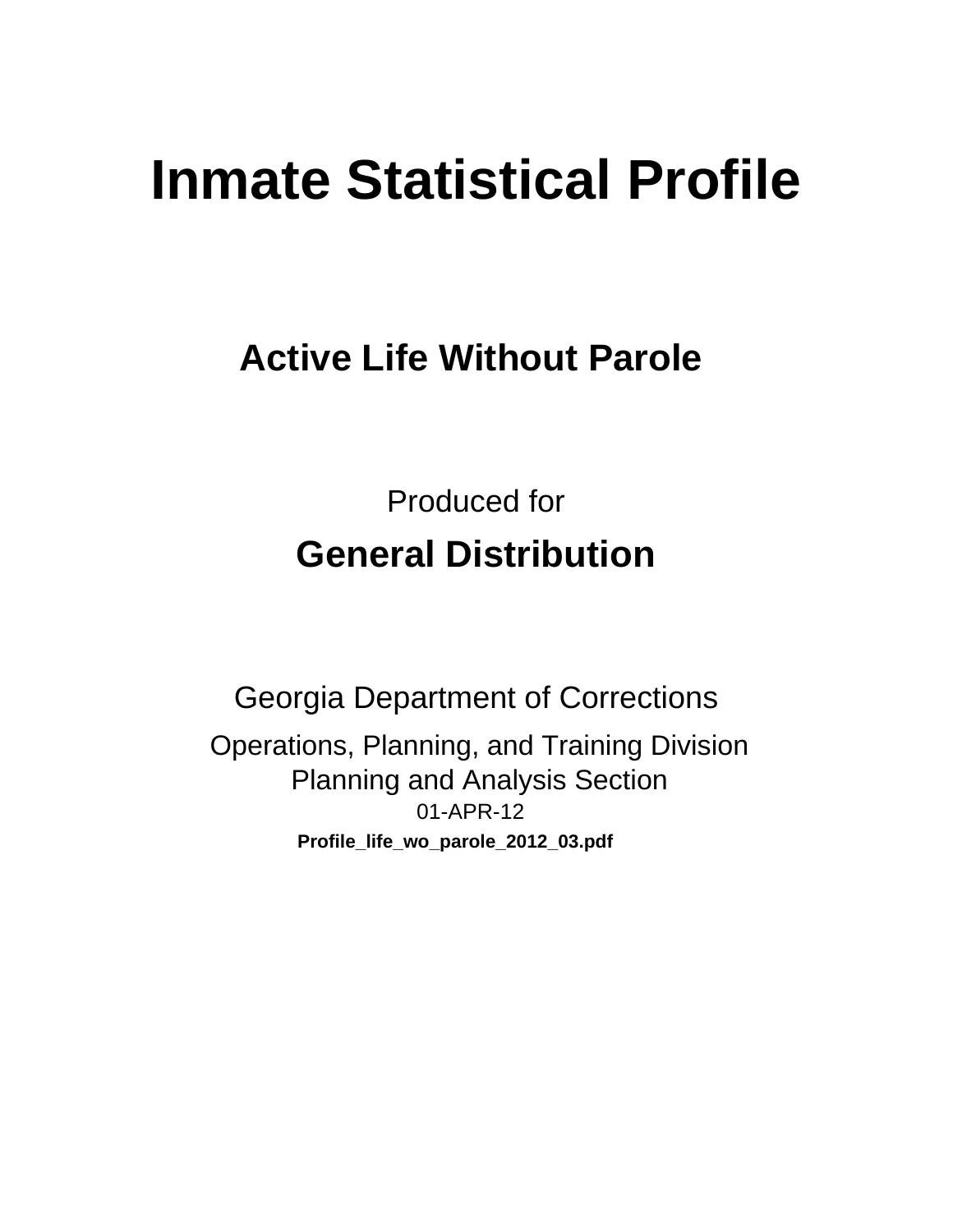## **Inmate Statistical Profile 01-APR-12**

Contents

**Active Life Without Parole** 

Produced for General Distribution

## **Table of Contents**

| <b>Demographic information</b>                                       |
|----------------------------------------------------------------------|
| 5 Current age, broken out in ten year age groups                     |
| 6 Race group                                                         |
| 7 Marital status, self-reported at entry to prison                   |
| 8 Number of children, self-reported at entry to prison               |
| 9 Religious affiliation, self-reported at entry to prison            |
| 10 Home county - self-reported at entry to prison                    |
| 14 Socioeconomic class, self-reported at entry to prison             |
| 15 Environment to age 16, self-reported at entry to prison           |
| 16 Guardian status to age 16, self-reported at entry to prison       |
| 17 Employment status before prison, self-reported at entry to prison |
| 18 Age at admission                                                  |
| 20 Height, measured at entry to prison                               |
| 21 Weight, measured at entry to prison                               |
| 22 Military service                                                  |
| <b>Correctional information</b>                                      |
| 23 Type of admission to prison                                       |
| 24 Current / last security status                                    |
| 25 Current / last institution type                                   |
| 26 Institution type - transitional centers                           |
| 27 Institution type - county prisons                                 |
| 28 Institution type - state prisons                                  |
| 29 Institution type - private prisons                                |
| 30 Institution type - pre-release centers                            |
| 31 Institution type - inmate boot camp                               |
| 32 Number of disciplinary reports                                    |
| 33 Number of transfers                                               |
| 34 Number of escapes                                                 |
| 35 Time served in current (or last) institution                      |
| <b>Educational, psychological and physical information</b>           |
| 36 Highest grade level attained                                      |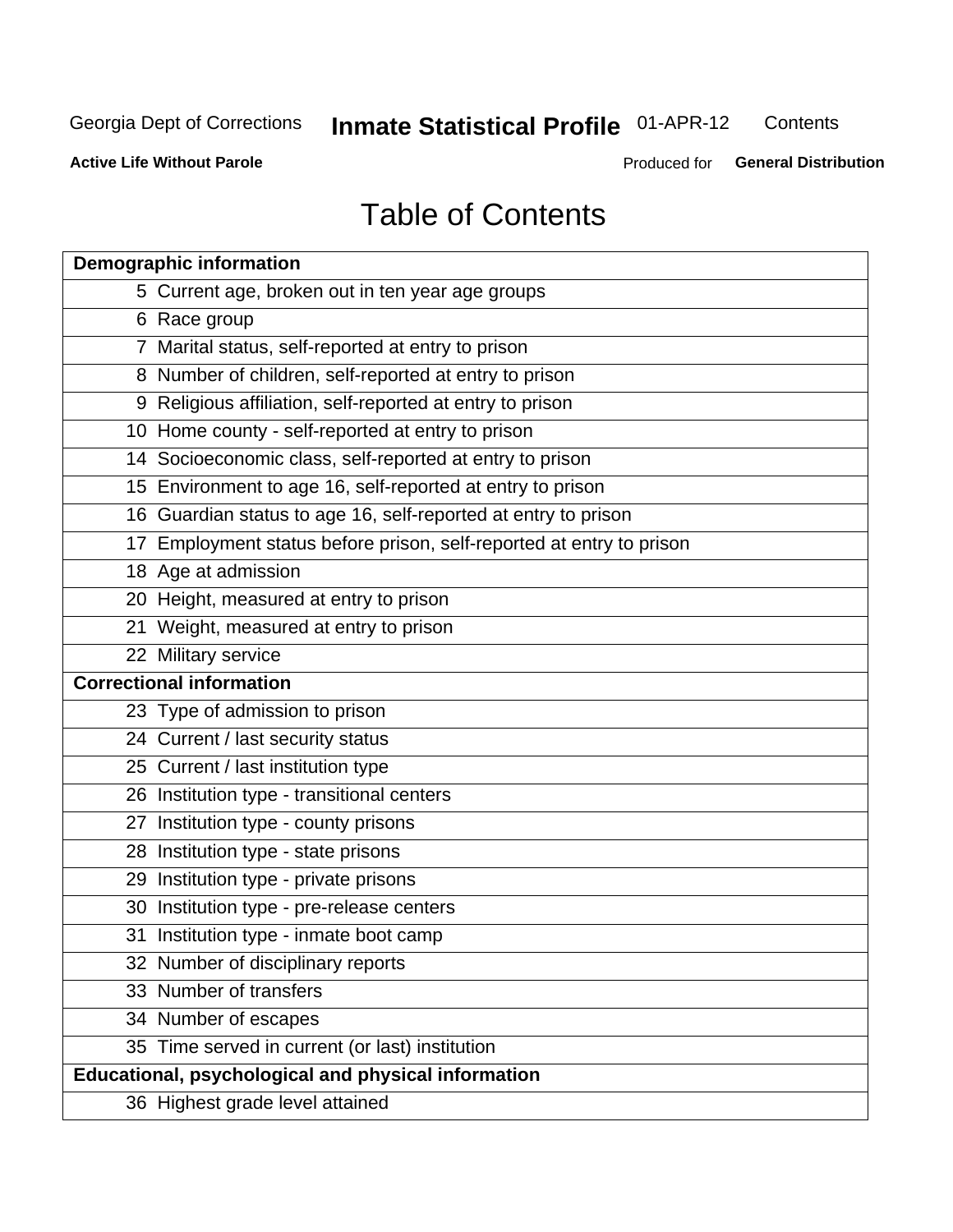## Inmate Statistical Profile 01-APR-12

Contents

**Active Life Without Parole** 

Produced for General Distribution

## **Table of Contents**

| <b>Educational, psychological and physical information</b>       |
|------------------------------------------------------------------|
| 37 Culture fair IQ scores                                        |
| 38 Wide Range Achievement Test (WRAT) reading score              |
| 39 Wide Range Achievement Test (WRAT) math score                 |
| 40 Wide Range Achievement Test (WRAT) spelling score             |
| 41 Scope of substance abuse - summary                            |
| 42 Scope of substance abuse - detail                             |
| 43 Current / last mental health treatment level                  |
| 44 PULHESDWIT medical scale - 'P' overall condition ('P'hysical) |
| 45 PULHESDWIT medical scale - 'U' upper body                     |
| 46 PULHESDWIT medical scale - 'L' lower body                     |
| 47 PULHESDWIT medical scale - 'H' hearing                        |
| 48 PULHESDWIT medical scale - 'E' vision                         |
| 49 PULHESDWIT medical scale -'S' psychiatric                     |
| 50 PULHESDWIT medical scale - 'D' dental                         |
| 51 PULHESDWIT medical scale - 'W' work ability                   |
| 52 PULHESDWIT medical scale - 'I' impairment                     |
| 53 PULHESDWIT medical scale - 'T' transportability               |
| 54 Criminality in family, self-reported                          |
| 55 Alcoholism in family, self-reported                           |
| 56 Drug abuse in family, self-reported                           |
| 57 Subjected to frequent beatings, self-reported                 |
| 58 Father absent during inmate's childhood                       |
| 59 Mother absent during inmate's childhood                       |
| 60 Inmate diagnosed as manipulative                              |
| 61 Inmate diagnosed as assaultive                                |
| <b>Crimes and criminal history information</b>                   |
| 62 Number of prior Georgia incarcerations                        |
| 63 Prison sentence in years                                      |
| 64 Primary offense, broken out into felonies vs misdemeanors     |
| 65 Primary offense, broken out into six broad crime categories   |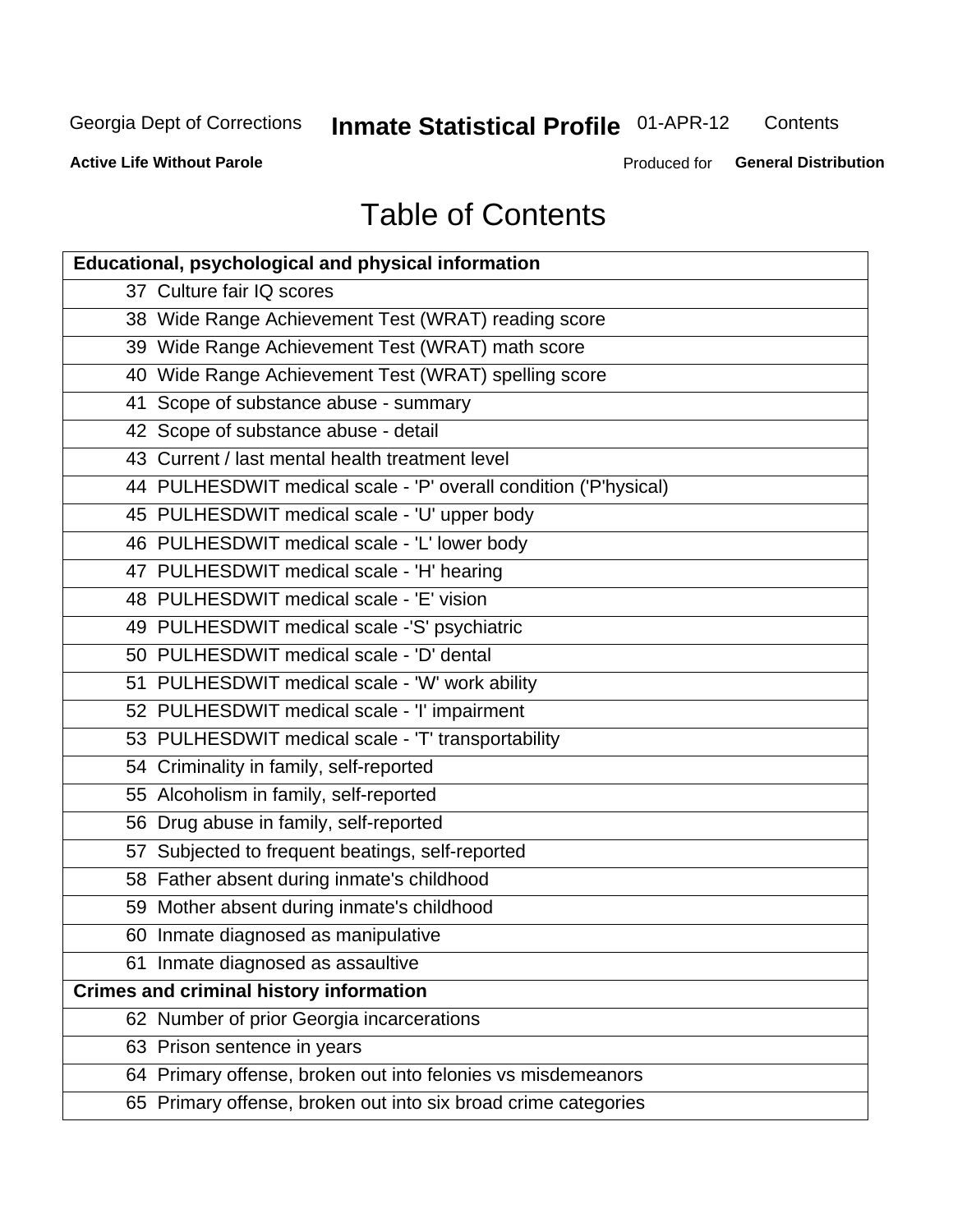#### **Inmate Statistical Profile 01-APR-12** Contents

**Active Life Without Parole** 

Produced for General Distribution

## **Table of Contents**

| <b>Crimes and criminal history information</b>        |
|-------------------------------------------------------|
| 66 Primary offense, detailed offense code             |
| 67 County of conviction of primary offense            |
| 71 Circuit of conviction of primary offense           |
| 73 Years served (jail + prison) in this incarceration |
| <b>Medical information</b>                            |
| 74 Results of most recent HIV test                    |
| 75 Results of most recent tuberculosis test           |
| 76 Results of most recent syphilis test               |
| 77 Results of most recent Hepatitis-C test            |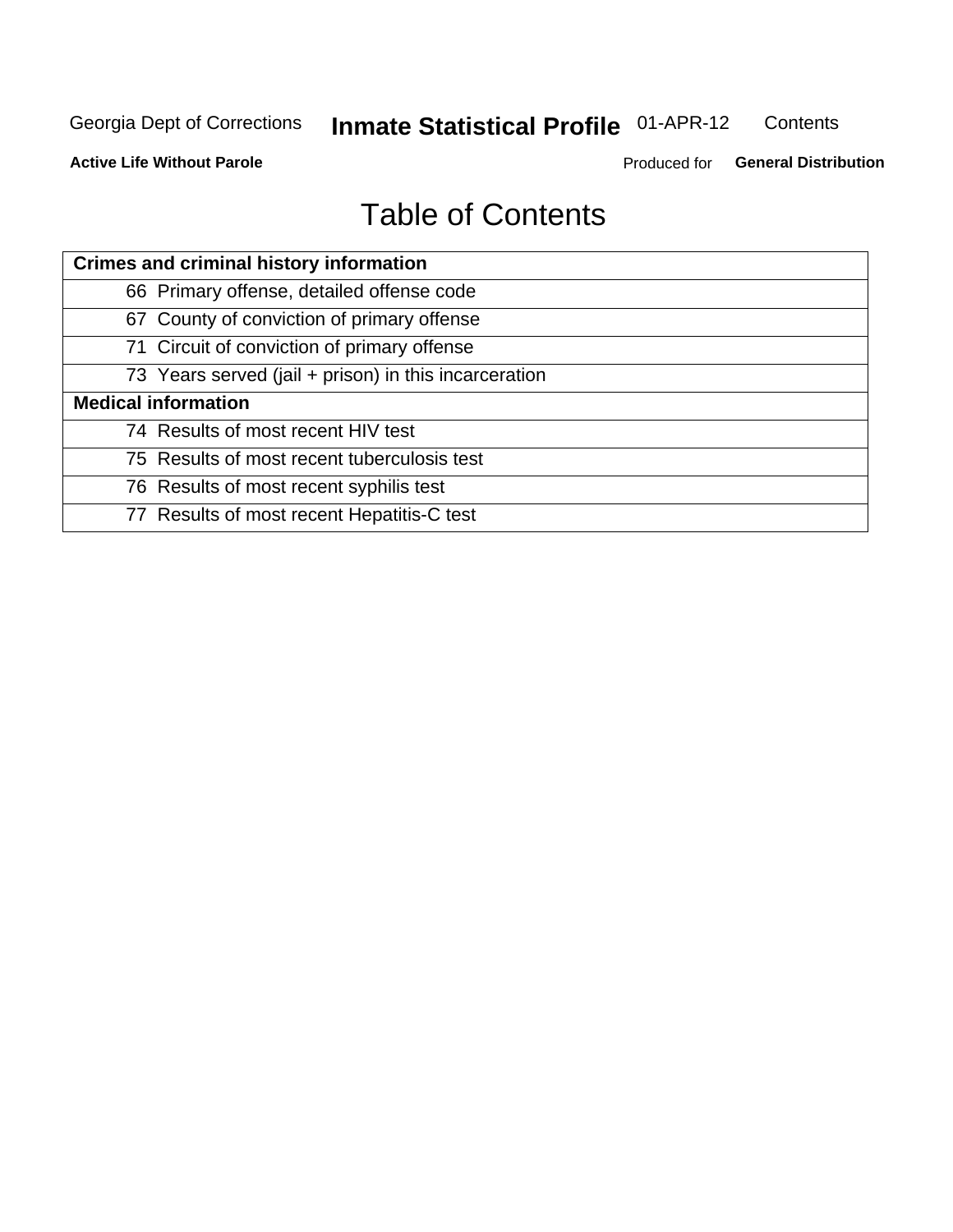#### Inmate Statistical Profile 01-APR-12 Page 5

## **Active Life Without Parole**

## Produced for General Distribution

## Current age, broken out in ten-year age groups

COL % - percent each COUNT is of its particular column

|                            |              | <b>Male</b> |         |              | <b>Female</b> |       | <b>Total</b> |            |
|----------------------------|--------------|-------------|---------|--------------|---------------|-------|--------------|------------|
| <b>Current Age</b>         | <b>Count</b> | Col %       | Row %   | <b>Count</b> | Col %         | Row % | <b>Total</b> | Col %      |
| <b>Teens (1-19)</b>        | 6            | $0.86\%$    | 100.00% |              |               |       | 6            | 0.84%      |
| <b>Twenties (20-29)</b>    | 62           | $8.86\%$    | 96.88%  | 2            | 15.38%        | 3.13% | 64           | 8.98%      |
| <b>Thirties (30-39)</b>    | 210          | $30.00\%$   | 98.13%  | 4            | 30.77%        | 1.87% | 214          | 30.01%     |
| <b>Forties (40-49)</b>     | 224          | $32.00\%$   | 98.68%  | 3            | 23.08%        | 1.32% | 227          | 31.84%     |
| <b>Fifties (50-59)</b>     | 146          | 20.86%      | 97.33%  | 4            | 30.77%        | 2.67% |              | 150 21.04% |
| <b>Sixties (60-69)</b>     | 39           | 5.57%       | 100.00% |              |               |       | 39           | 5.47%      |
| Seventy + $(70$ and above) | 13           | 1.86%       | 100.00% |              |               |       | 13           | 1.82%      |
| <b>Total Reported</b>      | 700          | 100%        | 98.18%  | 13           | 100%          | 1.82% | 713          | 100%       |

| .<br>NOT<br>rtea<br>nep<br>$\sim$ |          |   |
|-----------------------------------|----------|---|
| $T = 4 - 7$                       | 700<br>w | – |

| Mean<br>(average)    | 43.06 | 41.38 | 43.03 |
|----------------------|-------|-------|-------|
| Median (middle)      |       |       |       |
| Mode (most frequent) |       |       |       |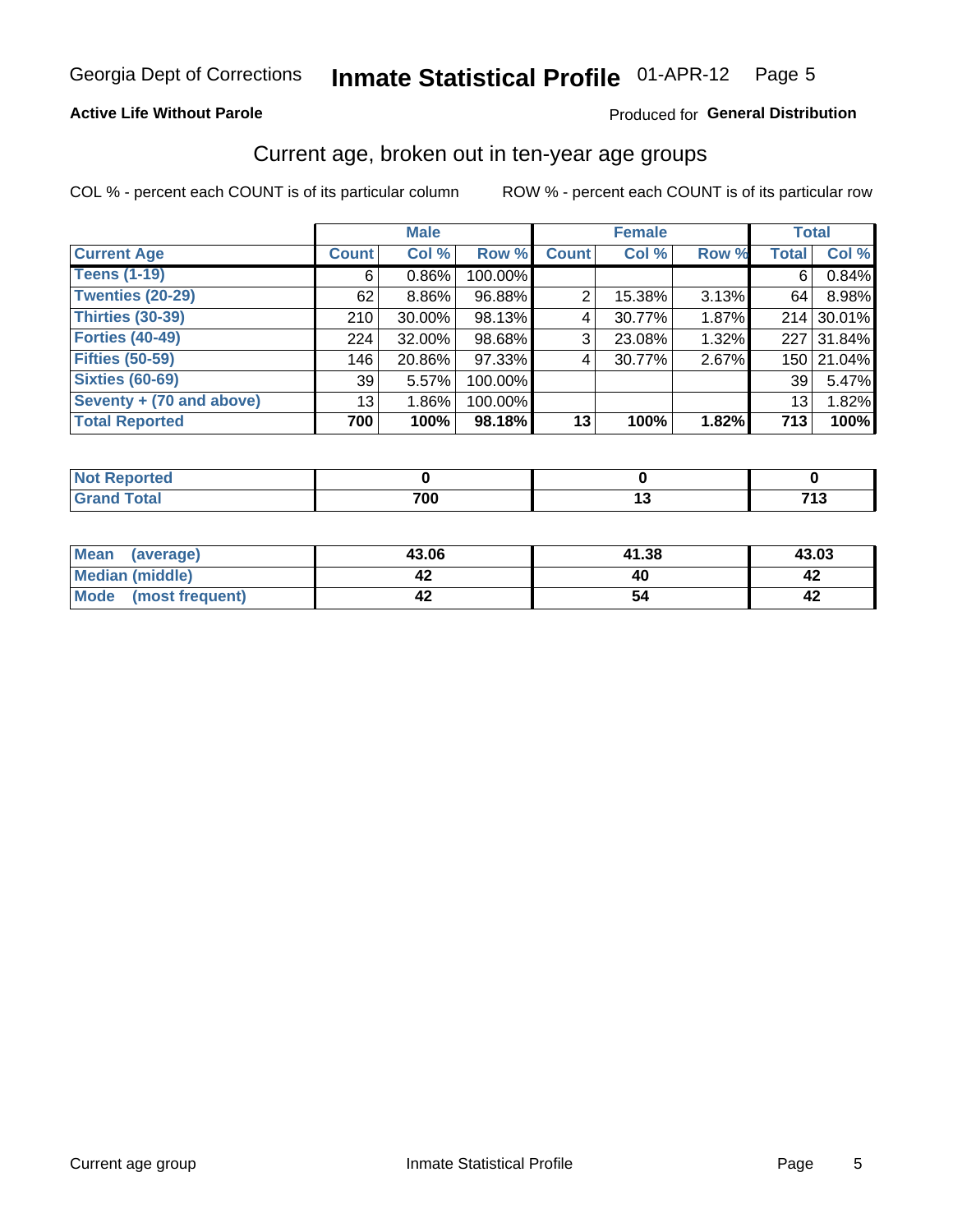#### **Inmate Statistical Profile 01-APR-12** Page 6

## **Active Life Without Parole**

**Produced for General Distribution** 

## Race group

COL % - percent each COUNT is of its particular column

|                       |              | <b>Male</b> |                    |    | <b>Female</b> |       |                  | <b>Total</b> |
|-----------------------|--------------|-------------|--------------------|----|---------------|-------|------------------|--------------|
| <b>Race Group</b>     | <b>Count</b> | Col %       | <b>Row % Count</b> |    | Col %         | Row % | Total            | Col %        |
| <b>White</b>          | 169          | 24.14%      | 97.13%             | 5  | 38.46%        | 2.87% | 174 <sub>1</sub> | 24.40%       |
| <b>Black</b>          | 518          | 74.00%      | 98.48%             | 8  | 61.54%        | 1.52% | 526              | 73.77%       |
| <b>Other</b><br>5.    |              | $.14\%$     | 100.00%            |    |               |       |                  | .14%         |
| <b>Asian</b><br>6     |              | .14%        | 100.00%            |    |               |       |                  | .14%         |
| <b>Hispanic</b><br>10 | 11           | 1.57%       | 100.00%            |    |               |       | 11               | 1.54%        |
| <b>Total Reported</b> | 700          | 100%        | 98.18%             | 13 | 100%          | 1.82% | 713              | 100%         |

| ∖rted        |     |    |          |
|--------------|-----|----|----------|
| <b>Total</b> | 700 | ., | 74.2<br> |

| M | --- | $-1$ |
|---|-----|------|
|   |     |      |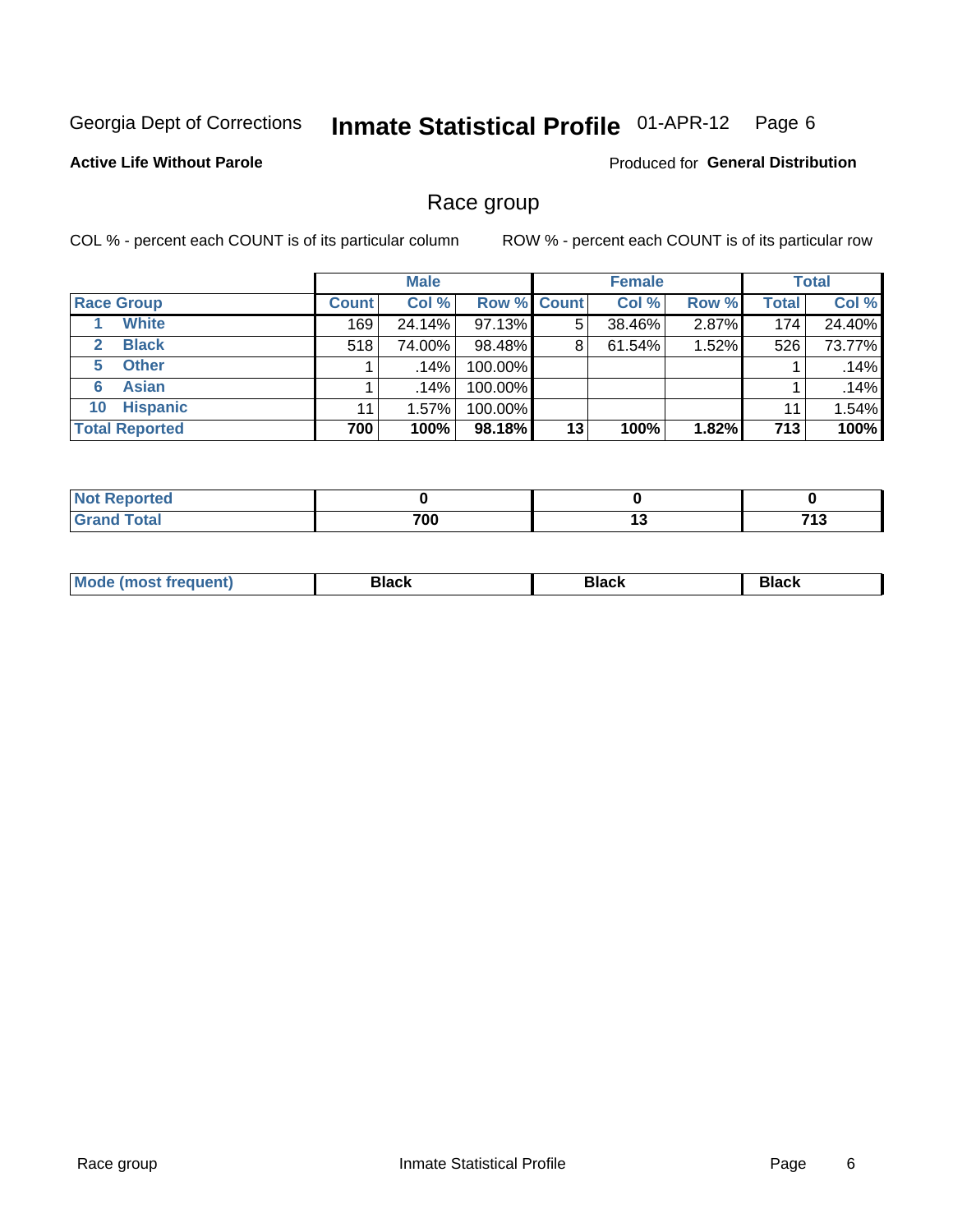#### **Inmate Statistical Profile 01-APR-12** Page 7

### **Active Life Without Parole**

## **Produced for General Distribution**

## Marital status, self-reported at entry to prison

COL % - percent each COUNT is of its particular column

|                            |                 | <b>Male</b> |         |              | <b>Female</b> |        |              | <b>Total</b> |
|----------------------------|-----------------|-------------|---------|--------------|---------------|--------|--------------|--------------|
| <b>Marital Status</b>      | <b>Count</b>    | Col %       | Row %   | <b>Count</b> | Col %         | Row %  | <b>Total</b> | Col %        |
| <b>Unknown</b><br>$\bf{0}$ |                 | $.57\%$     | 100.00% |              |               |        | 4            | .56%         |
| <b>Divorced</b><br>D       | 57              | 8.14%       | 98.28%  |              | 7.69%         | 1.72%  | 58           | 8.13%        |
| <b>Married</b><br>М        | 108             | 15.43%      | 97.30%  | 3            | 23.08%        | 2.70%  | 111          | 15.57%       |
| <b>Separated</b><br>S      | 16              | 2.29%       | 100.00% |              |               |        | 16           | 2.24%        |
| <b>Unmarried</b><br>U      | 502             | 71.71%      | 98.62%  |              | 53.85%        | 1.38%  | 509          | 71.39%       |
| <b>Widow</b><br>W          | 13 <sub>1</sub> | 1.86%       | 86.67%  | 2            | 15.38%        | 13.33% | 15           | 2.10%        |
| <b>Total Reported</b>      | 700             | 100%        | 98.18%  | 13           | 100%          | 1.82%  | 713          | 100%         |

| <b>oorted</b><br><b>NOT REPO</b>        |     |              |
|-----------------------------------------|-----|--------------|
| <b>Total</b><br>Cror<br><b>UI UI IU</b> | 700 | 749<br>. . U |

|--|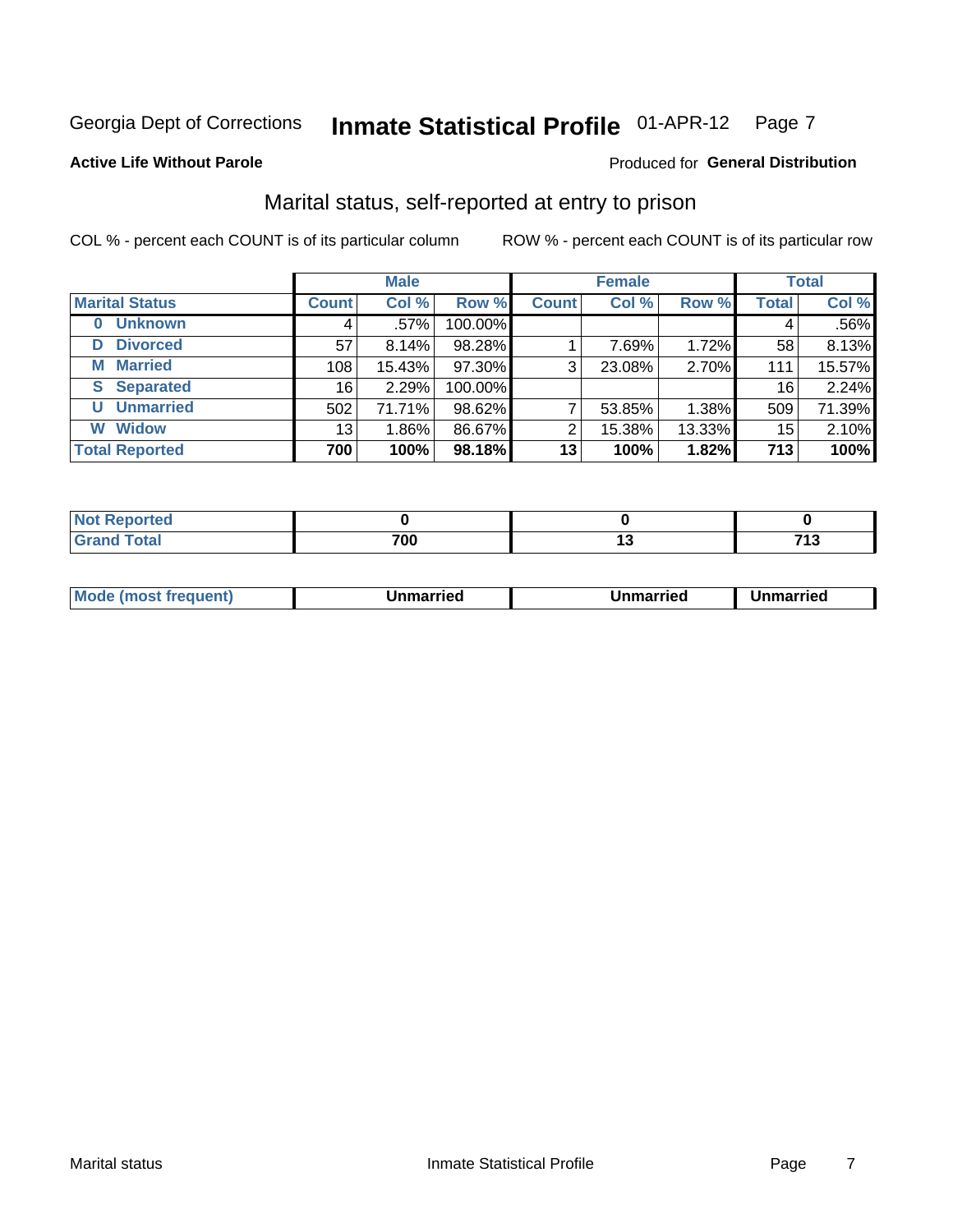#### **Inmate Statistical Profile 01-APR-12** Page 8

## **Active Life Without Parole**

## **Produced for General Distribution**

## Number of children, self reported at entry to prison

COL % - percent each COUNT is of its particular column

|                           | <b>Male</b>     |        | <b>Female</b> |              |        | <b>Total</b> |              |        |
|---------------------------|-----------------|--------|---------------|--------------|--------|--------------|--------------|--------|
| <b>Number of Children</b> | <b>Count</b>    | Col %  | Row %         | <b>Count</b> | Col %  | Row %        | <b>Total</b> | Col %  |
| $\bf{0}$                  | 259             | 37.16% | 98.48%        | 4            | 30.77% | 1.52%        | 263          | 37.04% |
|                           | 169             | 24.25% | 97.69%        | 4            | 30.77% | 2.31%        | 173          | 24.37% |
| $\overline{2}$            | 123             | 17.65% | 97.62%        | 3            | 23.08% | 2.38%        | 126          | 17.75% |
| 3                         | 73              | 10.47% | 98.65%        |              | 7.69%  | 1.35%        | 74           | 10.42% |
| 4                         | 43              | 6.17%  | 97.73%        |              | 7.69%  | 2.27%        | 44           | 6.20%  |
| 5                         | 17 <sup>1</sup> | 2.44%  | 100.00%       |              |        |              | 17           | 2.39%  |
| $6\phantom{1}6$           | 5               | 0.72%  | 100.00%       |              |        |              | 5            | 0.70%  |
| 7                         |                 | 0.14%  | 100.00%       |              |        |              |              | 0.14%  |
| $\overline{\mathbf{8}}$   |                 | 0.14%  | 100.00%       |              |        |              |              | 0.14%  |
| $\boldsymbol{9}$          | 2               | 0.29%  | 100.00%       |              |        |              | 2            | 0.28%  |
| 10                        |                 | 0.14%  | 100.00%       |              |        |              |              | 0.14%  |
| Over 10                   | 3               | 0.43%  | 100.00%       |              |        |              | 3            | 0.42%  |
| <b>Total Reported</b>     | 697             | 100%   | 98.17%        | 13           | 100%   | 1.83%        | 710          | 100%   |

| neo   |     |            |
|-------|-----|------------|
| $-1-$ | 700 | フィヘ<br>. . |

| Mean<br>(average)       | 1.44 | ∣.31 | 1.43 |
|-------------------------|------|------|------|
| Median (middle)         |      |      |      |
| Mode<br>(most frequent) |      |      |      |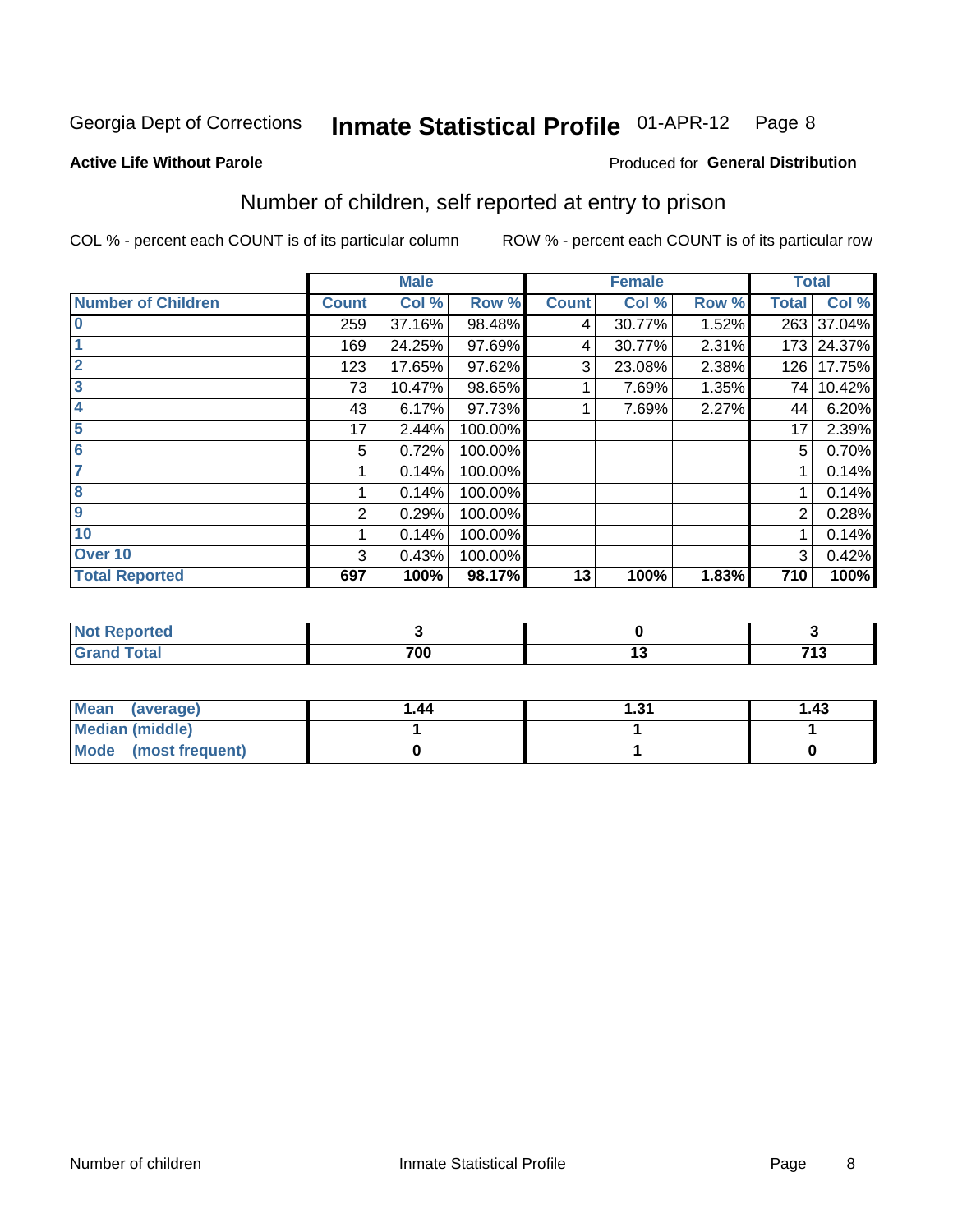#### **Inmate Statistical Profile 01-APR-12** Page 9

Produced for General Distribution

### **Active Life Without Parole**

## Religious affiliation, self-reported at entry to prison

COL % - percent each COUNT is of its particular column

|              |                              |                | <b>Male</b> |         |              | <b>Female</b> |       |                | <b>Total</b> |
|--------------|------------------------------|----------------|-------------|---------|--------------|---------------|-------|----------------|--------------|
|              | <b>Religious Affiliation</b> | <b>Count</b>   | Col %       | Row %   | <b>Count</b> | Col %         | Row % | <b>Total</b>   | Col %        |
|              | Islam                        | 43             | 8.27%       | 97.73%  |              | 9.09%         | 2.27% | 44             | 8.29%        |
| $\mathbf{2}$ | <b>Catholic</b>              | 18             | 3.46%       | 94.74%  |              | 9.09%         | 5.26% | 19             | 3.58%        |
| 3            | <b>Baptist</b>               | 223            | 42.88%      | 96.96%  | 7            | 63.64%        | 3.04% | 230            | 43.31%       |
| 4            | <b>Methodist</b>             | 10             | 1.92%       | 100.00% |              |               |       | 10             | 1.88%        |
| 7            | <b>Chc Of God</b>            |                | .19%        | 100.00% |              |               |       |                | .19%         |
| 8            | <b>Holiness</b>              | 19             | 3.65%       | 100.00% |              |               |       | 19             | 3.58%        |
| 9            | <b>Jewish</b>                |                | .19%        | 100.00% |              |               |       |                | .19%         |
| 10           | <b>Anglican</b>              |                | .19%        | 100.00% |              |               |       |                | .19%         |
| 12           | <b>Hindu</b>                 | $\overline{2}$ | .38%        | 100.00% |              |               |       | $\overline{2}$ | .38%         |
| 16           | <b>Seven D Ad</b>            | 4              | .77%        | 100.00% |              |               |       | 4              | .75%         |
| 17           | <b>Jehovah Wt</b>            | 9              | 1.73%       | 100.00% |              |               |       | 9              | 1.69%        |
| 18           | <b>Latr Day S</b>            |                | .19%        | 100.00% |              |               |       |                | .19%         |
| 20           | <b>Other Prot</b>            | 78             | 15.00%      | 97.50%  | 2            | 18.18%        | 2.50% | 80             | 15.07%       |
| 96           | <b>None</b>                  | 110            | 21.15%      | 100.00% |              |               |       | 110            | 20.72%       |
|              | <b>Total Reported</b>        | 520            | 100%        | 97.93%  | 11           | 100%          | 2.07% | 531            | 100%         |

| . керогтеа<br>. | 180 |                                 | 182          |
|-----------------|-----|---------------------------------|--------------|
| المفماد         | 700 | 1 v<br>$\overline{\phantom{a}}$ | 742<br>. I J |

| <b>Mode (most frequent)</b> | եaptist | 3aptisเ | aptist |
|-----------------------------|---------|---------|--------|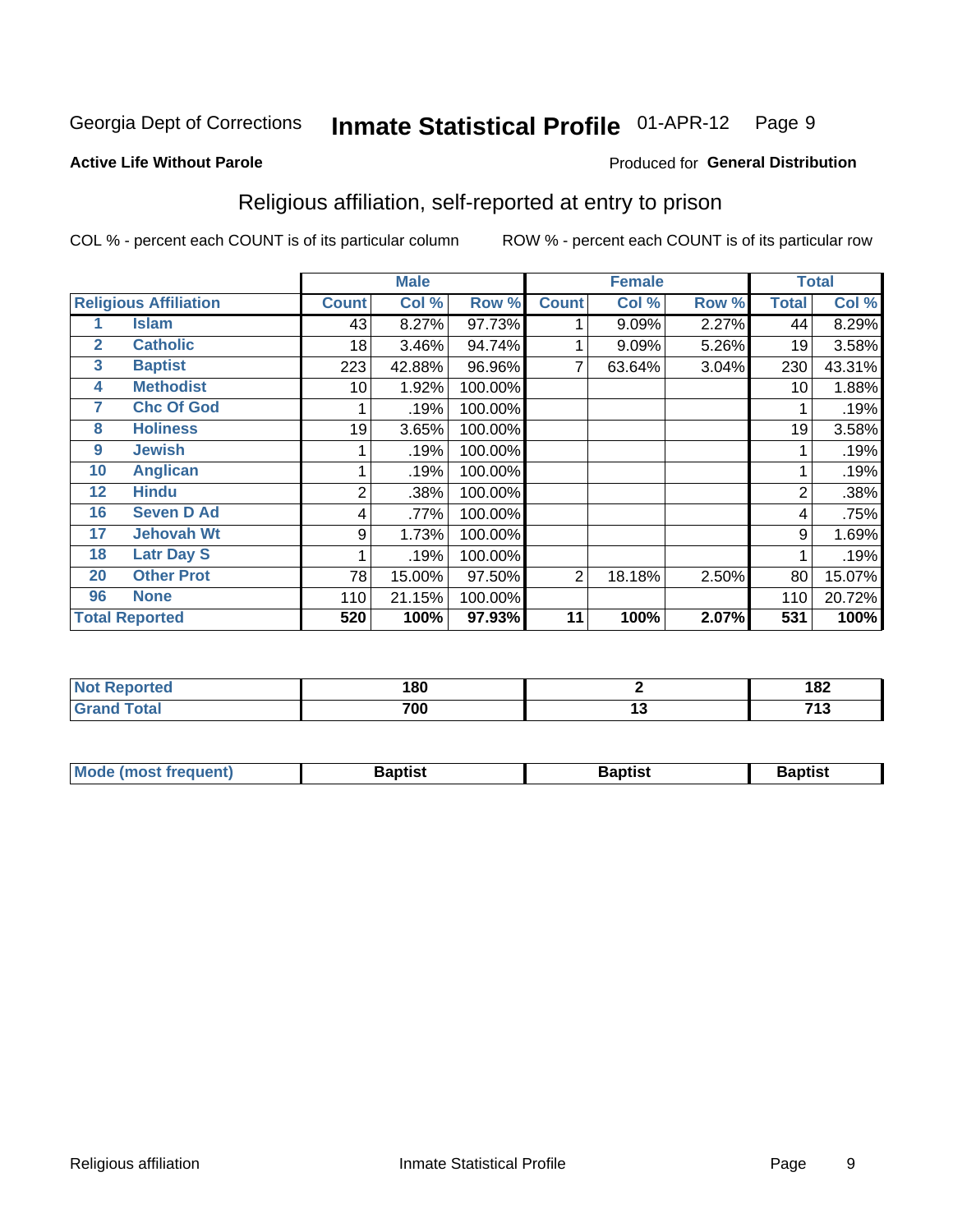#### Inmate Statistical Profile 01-APR-12 Page 10

**Produced for General Distribution** 

## **Active Life Without Parole**

## Home county, self-reported at entry to prison

COL % - percent each COUNT is of its particular column

|     |                             |                | <b>Male</b> |         |              | <b>Female</b> |        | <b>Total</b>   |        |
|-----|-----------------------------|----------------|-------------|---------|--------------|---------------|--------|----------------|--------|
|     | <b>Home County</b>          | <b>Count</b>   | Col %       | Row %   | <b>Count</b> | Col %         | Row %  | <b>Total</b>   | Col %  |
| 000 | <b>Unknown</b>              | 103            | 14.71%      | 99.04%  | 1            | 7.69%         | .96%   | 104            | 14.59% |
| 001 | <b>Appling County</b>       | 3              | .43%        | 100.00% |              |               |        | 3              | .42%   |
| 002 | <b>Atkinson County</b>      | $\mathbf 1$    | .14%        | 100.00% |              |               |        | 1              | .14%   |
| 003 | <b>Bacon County</b>         | 1              | .14%        | 100.00% |              |               |        | 1              | .14%   |
| 005 | <b>Baldwin County</b>       | 5              | .71%        | 100.00% |              |               |        | 5              | .70%   |
| 007 | <b>Barrow County</b>        | 3              | .43%        | 100.00% |              |               |        | 3              | .42%   |
| 008 | <b>Bartow County</b>        | $\overline{7}$ | 1.00%       | 100.00% |              |               |        | 7              | .98%   |
| 009 | <b>Ben Hill County</b>      | 4              | .57%        | 100.00% |              |               |        | 4              | .56%   |
| 010 | <b>Berrien County</b>       | $\overline{2}$ | .29%        | 100.00% |              |               |        | $\overline{2}$ | .28%   |
| 011 | <b>Bibb County</b>          | 14             | 2.00%       | 100.00% |              |               |        | 14             | 1.96%  |
| 012 | <b>Bleckley County</b>      | 3              | .43%        | 100.00% |              |               |        | 3              | .42%   |
| 014 | <b>Brooks County</b>        | 1              | .14%        | 100.00% |              |               |        | 1              | .14%   |
| 016 | <b>Bulloch County</b>       | 4              | .57%        | 100.00% |              |               |        | 4              | .56%   |
| 017 | <b>Burke County</b>         | 6              | .86%        | 100.00% |              |               |        | $\,6$          | .84%   |
| 018 | <b>Butts County</b>         | $\overline{2}$ | .29%        | 100.00% |              |               |        | $\overline{2}$ | .28%   |
| 020 | <b>Camden County</b>        | 4              | .57%        | 100.00% |              |               |        | 4              | .56%   |
| 021 | <b>Candler County</b>       | $\overline{2}$ | .29%        | 100.00% |              |               |        | $\overline{2}$ | .28%   |
| 022 | <b>Carroll County</b>       | $\overline{c}$ | .29%        | 100.00% |              |               |        | $\overline{2}$ | .28%   |
| 023 | <b>Catoosa County</b>       | $\overline{2}$ | .29%        | 100.00% |              |               |        | $\overline{2}$ | .28%   |
| 024 | <b>Charlton County</b>      | 1              | .14%        | 100.00% |              |               |        | 1              | .14%   |
| 025 | <b>Chatham County</b>       | 36             | 5.14%       | 100.00% |              |               |        | 36             | 5.05%  |
| 026 | <b>Chattahoochee County</b> | 1              | .14%        | 100.00% |              |               |        | 1              | .14%   |
| 028 | <b>Cherokee County</b>      | $\overline{2}$ | .29%        | 100.00% |              |               |        | $\overline{2}$ | .28%   |
| 029 | <b>Clarke County</b>        | 15             | 2.14%       | 100.00% |              |               |        | 15             | 2.10%  |
| 031 | <b>Clayton County</b>       | 20             | 2.86%       | 100.00% |              |               |        | 20             | 2.81%  |
| 033 | <b>Cobb County</b>          | 17             | 2.43%       | 100.00% |              |               |        | 17             | 2.38%  |
| 034 | <b>Coffee County</b>        | $\overline{c}$ | .29%        | 100.00% |              |               |        | $\overline{2}$ | .28%   |
| 035 | <b>Colquitt County</b>      | 3              | .43%        | 100.00% |              |               |        | 3              | .42%   |
| 036 | <b>Columbia County</b>      | 3              | .43%        | 100.00% |              |               |        | 3              | .42%   |
| 037 | <b>Cook County</b>          | 5              | .71%        | 100.00% |              |               |        | 5              | .70%   |
| 038 | <b>Coweta County</b>        | 4              | .57%        | 100.00% |              |               |        | 4              | .56%   |
| 040 | <b>Crisp County</b>         | 3              | .43%        | 100.00% |              |               |        | 3              | .42%   |
| 043 | <b>Decatur County</b>       | 1              | .14%        | 100.00% |              |               |        | 1              | .14%   |
| 044 | <b>Dekalb County</b>        | 47             | 6.71%       | 100.00% |              |               |        | 47             | 6.59%  |
| 046 | <b>Dooly County</b>         | 1              | .14%        | 50.00%  | 1            | 7.69%         | 50.00% | $\overline{2}$ | .28%   |
| 047 | <b>Dougherty County</b>     | 21             | 3.00%       | 100.00% |              |               |        | 21             | 2.95%  |
| 048 | <b>Douglas County</b>       | 9              | 1.29%       | 90.00%  | 1            | 7.69%         | 10.00% | 10             | 1.40%  |
| 049 | <b>Early County</b>         | 1              | .14%        | 100.00% |              |               |        | 1              | .14%   |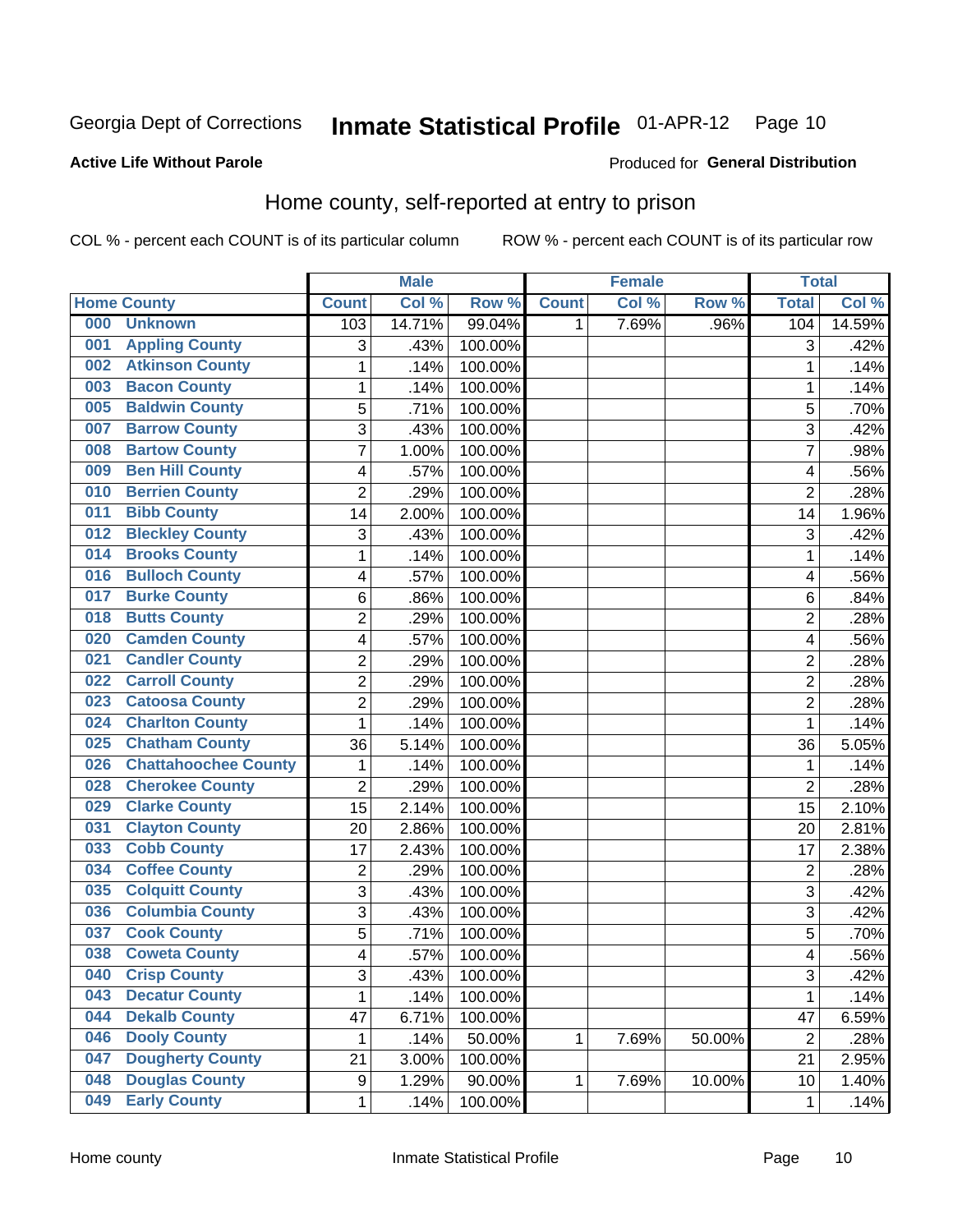## Inmate Statistical Profile 01-APR-12 Page 11

### **Active Life Without Parole**

### Produced for General Distribution

## Home county, self-reported at entry to prison

COL % - percent each COUNT is of its particular column

|     |                          |                          | <b>Male</b> |         |                | <b>Female</b> |       | <b>Total</b>   |        |
|-----|--------------------------|--------------------------|-------------|---------|----------------|---------------|-------|----------------|--------|
|     | <b>Home County</b>       | <b>Count</b>             | Col %       | Row %   | <b>Count</b>   | Col%          | Row % | <b>Total</b>   | Col %  |
| 051 | <b>Effingham County</b>  | 2                        | .29%        | 100.00% |                |               |       | 2              | .28%   |
| 052 | <b>Elbert County</b>     | $\overline{\mathbf{4}}$  | .57%        | 100.00% |                |               |       | 4              | .56%   |
| 053 | <b>Emanuel County</b>    | $\overline{c}$           | .29%        | 100.00% |                |               |       | $\overline{c}$ | .28%   |
| 056 | <b>Fayette County</b>    | 3                        | .43%        | 100.00% |                |               |       | 3              | .42%   |
| 057 | <b>Floyd County</b>      | 8                        | 1.14%       | 100.00% |                |               |       | 8              | 1.12%  |
| 058 | <b>Forsyth County</b>    | $\mathbf{1}$             | .14%        | 100.00% |                |               |       | 1              | .14%   |
| 059 | <b>Franklin County</b>   | $\overline{2}$           | .29%        | 100.00% |                |               |       | $\overline{2}$ | .28%   |
| 060 | <b>Fulton County</b>     | 91                       | 13.00%      | 97.85%  | $\overline{2}$ | 15.38%        | 2.15% | 93             | 13.04% |
| 061 | <b>Gilmer County</b>     | 1                        | .14%        | 100.00% |                |               |       | 1              | .14%   |
| 063 | <b>Glynn County</b>      | 11                       | 1.57%       | 100.00% |                |               |       | 11             | 1.54%  |
| 066 | <b>Greene County</b>     | 1                        | .14%        | 100.00% |                |               |       | 1              | .14%   |
| 067 | <b>Gwinnett County</b>   | 13                       | 1.86%       | 92.86%  | 1              | 7.69%         | 7.14% | 14             | 1.96%  |
| 068 | <b>Habersham County</b>  | $\mathbf{1}$             | .14%        | 100.00% |                |               |       | 1              | .14%   |
| 069 | <b>Hall County</b>       | 10                       | 1.43%       | 100.00% |                |               |       | 10             | 1.40%  |
| 070 | <b>Hancock County</b>    | $\overline{2}$           | .29%        | 100.00% |                |               |       | $\overline{2}$ | .28%   |
| 071 | <b>Haralson County</b>   | $\overline{2}$           | .29%        | 100.00% |                |               |       | $\overline{2}$ | .28%   |
| 072 | <b>Harris County</b>     | $\mathbf{1}$             | .14%        | 100.00% |                |               |       | 1              | .14%   |
| 073 | <b>Hart County</b>       | $\overline{2}$           | .29%        | 100.00% |                |               |       | $\overline{2}$ | .28%   |
| 075 | <b>Henry County</b>      | $\overline{\mathbf{4}}$  | .57%        | 100.00% |                |               |       | 4              | .56%   |
| 076 | <b>Houston County</b>    | 9                        | 1.29%       | 100.00% |                |               |       | 9              | 1.26%  |
| 078 | <b>Jackson County</b>    | 5                        | .71%        | 100.00% |                |               |       | 5              | .70%   |
| 080 | <b>Jeff Davis County</b> | $\mathbf{1}$             | .14%        | 100.00% |                |               |       | 1              | .14%   |
| 081 | <b>Jefferson County</b>  | $\mathbf{1}$             | .14%        | 100.00% |                |               |       | 1              | .14%   |
| 082 | <b>Jenkins County</b>    | $\overline{2}$           | .29%        | 100.00% |                |               |       | $\overline{2}$ | .28%   |
| 087 | <b>Laurens County</b>    | $\overline{\mathcal{A}}$ | .57%        | 100.00% |                |               |       | 4              | .56%   |
| 088 | <b>Lee County</b>        | $\mathbf{1}$             | .14%        | 100.00% |                |               |       | 1              | .14%   |
| 089 | <b>Liberty County</b>    | 6                        | .86%        | 100.00% |                |               |       | 6              | .84%   |
| 090 | <b>Lincoln County</b>    | $\mathbf{1}$             | .14%        | 100.00% |                |               |       | 1              | .14%   |
| 091 | <b>Long County</b>       | $\mathbf{1}$             | .14%        | 100.00% |                |               |       | 1              | .14%   |
| 092 | <b>Lowndes County</b>    | 5                        | .71%        | 100.00% |                |               |       | 5              | .70%   |
| 095 | <b>Madison County</b>    | $\mathbf{1}$             | .14%        | 100.00% |                |               |       | 1              | .14%   |
| 096 | <b>Marion County</b>     | 1                        | .14%        | 100.00% |                |               |       | 1              | .14%   |
| 097 | <b>Mcduffie County</b>   | 3                        | .43%        | 100.00% |                |               |       | 3              | .42%   |
| 098 | <b>Mcintosh County</b>   | $\overline{2}$           | .29%        | 100.00% |                |               |       | 2              | .28%   |
| 100 | <b>Miller County</b>     | $\mathbf 1$              | .14%        | 100.00% |                |               |       | $\mathbf{1}$   | .14%   |
| 102 | <b>Monroe County</b>     | $\overline{\mathcal{A}}$ | .57%        | 100.00% |                |               |       | 4              | .56%   |
| 104 | <b>Morgan County</b>     | $\overline{2}$           | .29%        | 100.00% |                |               |       | $\overline{2}$ | .28%   |
| 106 | <b>Muscogee County</b>   | 19                       | 2.71%       | 100.00% |                |               |       | 19             | 2.66%  |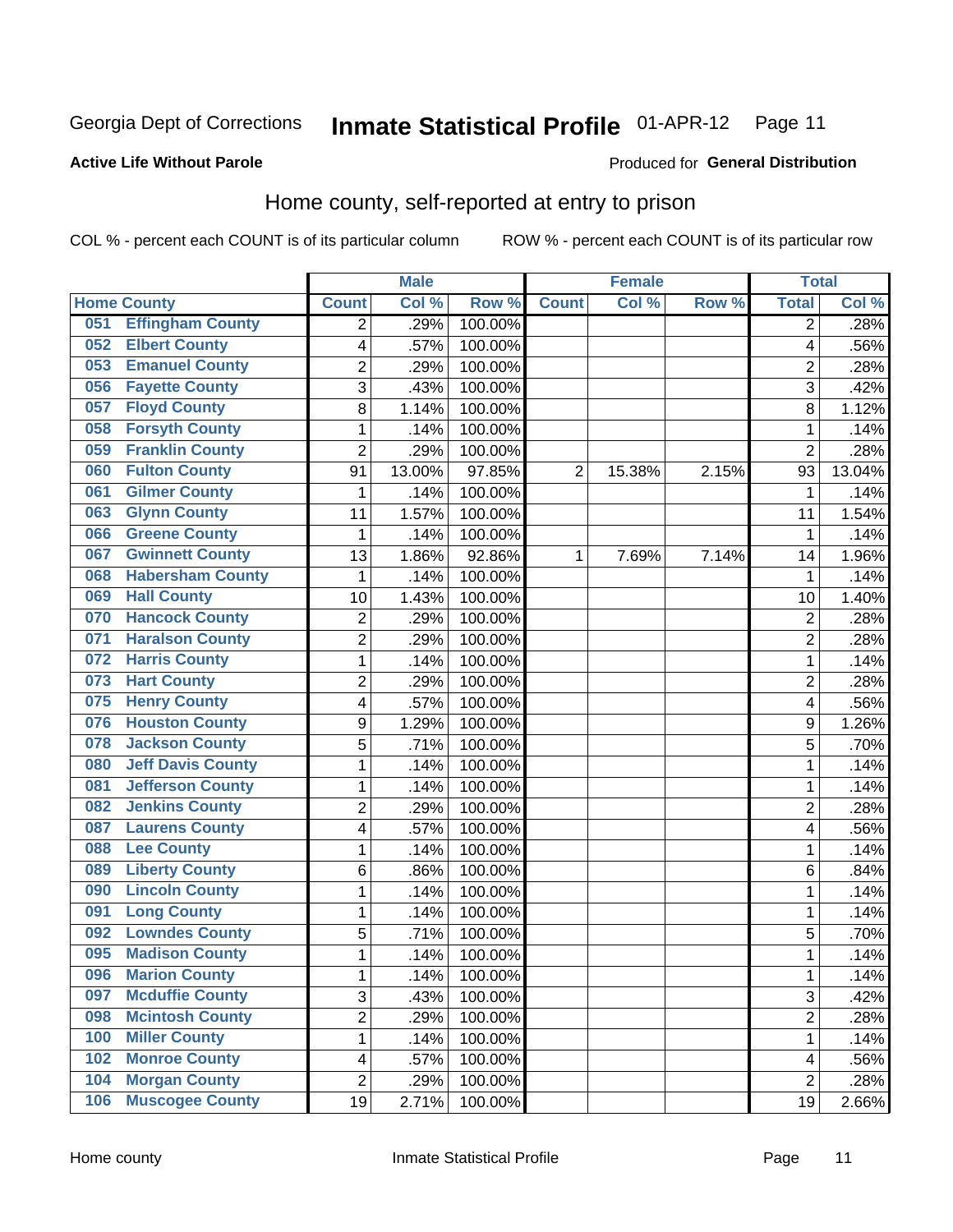## Inmate Statistical Profile 01-APR-12 Page 12

## **Active Life Without Parole**

### Produced for General Distribution

## Home county, self-reported at entry to prison

COL % - percent each COUNT is of its particular column

|                                            |                         | <b>Male</b> |         |                 | <b>Female</b> |        | <b>Total</b>     |       |
|--------------------------------------------|-------------------------|-------------|---------|-----------------|---------------|--------|------------------|-------|
| <b>Home County</b>                         | <b>Count</b>            | Col %       | Row %   | <b>Count</b>    | Col %         | Row %  | <b>Total</b>     | Col % |
| <b>Newton County</b><br>107                | $\overline{2}$          | .29%        | 66.67%  | 1               | 7.69%         | 33.33% | $\overline{3}$   | .42%  |
| <b>Oglethorpe County</b><br>109            | $\overline{2}$          | .29%        | 100.00% |                 |               |        | $\overline{2}$   | .28%  |
| <b>Paulding County</b><br>110              | $\overline{2}$          | .29%        | 100.00% |                 |               |        | $\overline{2}$   | .28%  |
| <b>Peach County</b><br>111                 | $\mathbf{1}$            | .14%        | 100.00% |                 |               |        | 1                | .14%  |
| <b>Pierce County</b><br>113                | $\overline{c}$          | .29%        | 100.00% |                 |               |        | $\overline{c}$   | .28%  |
| <b>Pike County</b><br>114                  | $\overline{\mathbf{4}}$ | .57%        | 80.00%  | 1               | 7.69%         | 20.00% | 5                | .70%  |
| <b>Polk County</b><br>115                  | $\overline{3}$          | .43%        | 100.00% |                 |               |        | 3                | .42%  |
| <b>Putnam County</b><br>117                | $\overline{3}$          | .43%        | 100.00% |                 |               |        | 3                | .42%  |
| <b>Rabun County</b><br>119                 | $\mathbf{1}$            | .14%        | 100.00% |                 |               |        | 1                | .14%  |
| <b>Randolph County</b><br>120              | 3                       | .43%        | 100.00% |                 |               |        | 3                | .42%  |
| <b>Richmond County</b><br>121              | 23                      | 3.29%       | 92.00%  | $\overline{2}$  | 15.38%        | 8.00%  | 25               | 3.51% |
| 122<br><b>Rockdale County</b>              | $\overline{2}$          | .29%        | 100.00% |                 |               |        | $\overline{2}$   | .28%  |
| 125<br><b>Seminole County</b>              | $\overline{2}$          | .29%        | 100.00% |                 |               |        | $\overline{2}$   | .28%  |
| <b>Spalding County</b><br>126              | 6                       | .86%        | 100.00% |                 |               |        | 6                | .84%  |
| <b>Stephens County</b><br>127              | $\mathbf{1}$            | .14%        | 50.00%  | 1               | 7.69%         | 50.00% | $\overline{2}$   | .28%  |
| <b>Sumter County</b><br>129                | $\mathbf 1$             | .14%        | 100.00% |                 |               |        | 1                | .14%  |
| <b>Tattnall County</b><br>$\overline{132}$ | $\mathbf 1$             | .14%        | 100.00% |                 |               |        | 1                | .14%  |
| <b>Telfair County</b><br>134               | $\mathbf{1}$            | .14%        | 100.00% |                 |               |        | 1                | .14%  |
| <b>Thomas County</b><br>136                | 4                       | .57%        | 100.00% |                 |               |        | 4                | .56%  |
| <b>Tift County</b><br>$\overline{137}$     | 4                       | .57%        | 100.00% |                 |               |        | 4                | .56%  |
| <b>Toombs County</b><br>138                | 9                       | 1.29%       | 100.00% |                 |               |        | 9                | 1.26% |
| <b>Treutlen County</b><br>140              | $\mathbf{1}$            | .14%        | 100.00% |                 |               |        | 1                | .14%  |
| <b>Union County</b><br>144                 | $\mathbf 1$             | .14%        | 100.00% |                 |               |        | 1                | .14%  |
| <b>Upson County</b><br>145                 | $\overline{c}$          | .29%        | 100.00% |                 |               |        | $\overline{c}$   | .28%  |
| <b>Walker County</b><br>146                | 3                       | .43%        | 75.00%  | $\mathbf{1}$    | 7.69%         | 25.00% | 4                | .56%  |
| <b>Walton County</b><br>147                | $\overline{\mathbf{4}}$ | .57%        | 100.00% |                 |               |        | 4                | .56%  |
| <b>Ware County</b><br>148                  | 6                       | .86%        | 100.00% |                 |               |        | 6                | .84%  |
| <b>Washington County</b><br>150            | $\overline{\mathbf{4}}$ | .57%        | 100.00% |                 |               |        | 4                | .56%  |
| <b>Wayne County</b><br>151                 | $\mathbf{1}$            | .14%        | 100.00% |                 |               |        | 1                | .14%  |
| <b>White County</b><br>154                 | $\mathbf{1}$            | .14%        | 100.00% |                 |               |        | 1                | .14%  |
| <b>Whitfield County</b><br>155             | $\overline{3}$          | .43%        | 100.00% |                 |               |        | 3                | .42%  |
| <b>Wilcox County</b><br>156                | $\mathbf{1}$            | .14%        | 100.00% |                 |               |        | $\mathbf 1$      | .14%  |
| <b>Wilkinson County</b><br>158             | $\overline{2}$          | .29%        | 100.00% |                 |               |        | $\overline{2}$   | .28%  |
| <b>Worth County</b><br>159                 | $\mathbf{1}$            | .14%        | 100.00% |                 |               |        | 1                | .14%  |
| <b>Other Custody/Out Of</b><br>999         | $\overline{2}$          | .29%        | 66.67%  | $\mathbf{1}$    | 7.69%         | 33.33% | 3                | .42%  |
| <b>State</b><br><b>Total Rported</b>       | 700                     | 100%        | 98.18%  | $\overline{13}$ | 100%          | 1.82%  | $\overline{713}$ | 100%  |
|                                            |                         |             |         |                 |               |        |                  |       |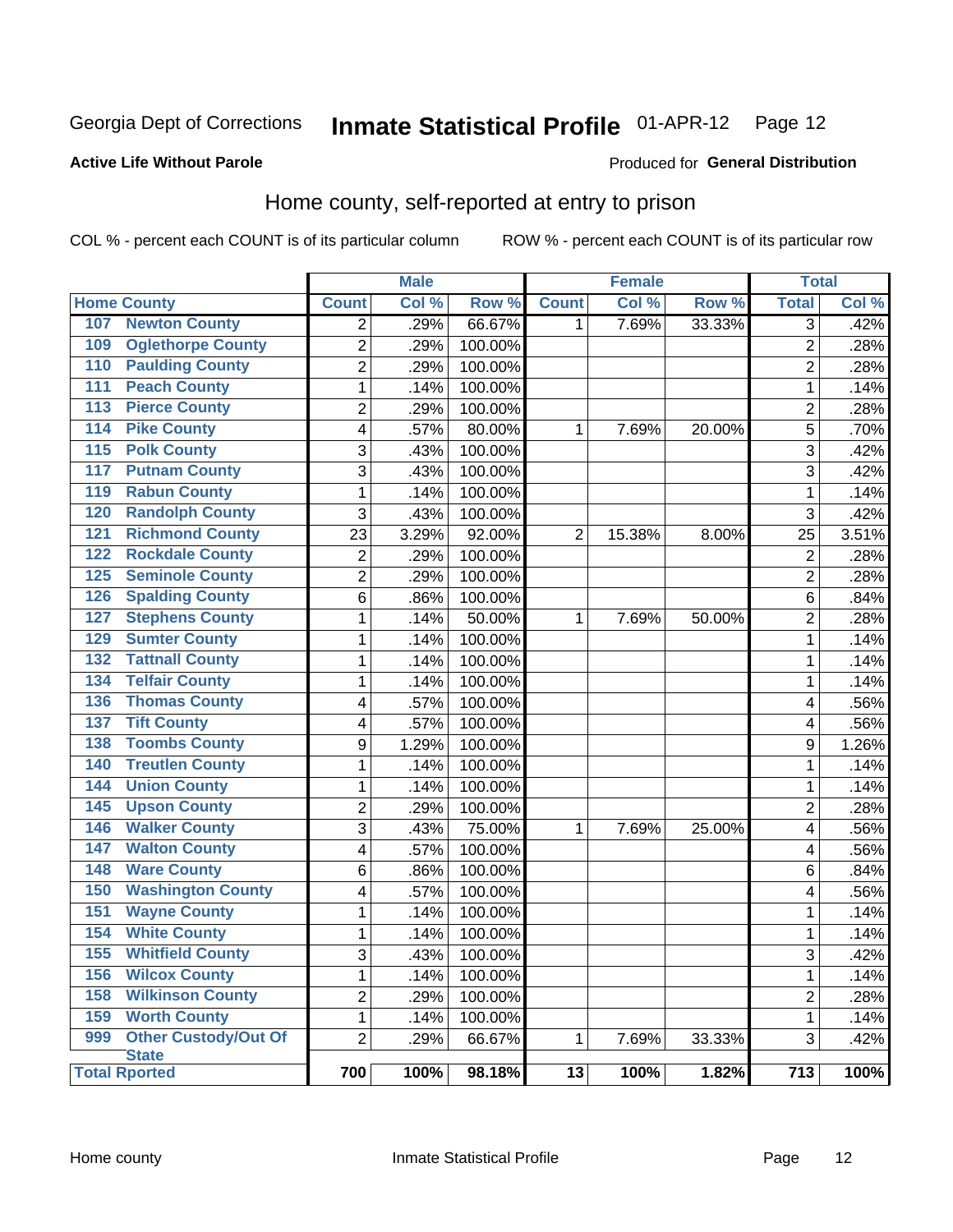## Inmate Statistical Profile 01-APR-12 Page 13

## **Active Life Without Parole**

### Produced for General Distribution

## Home county, self-reported at entry to prison

COL % - percent each COUNT is of its particular column

|                     | <b>Male</b> | Female | Total |
|---------------------|-------------|--------|-------|
| <b>Not Reported</b> |             |        |       |
| <b>Grand Total</b>  | 700         | ⊶      | 713   |

| Mode<br>Fulton Countv<br><b>Unknowr</b><br>(most frequent)<br><b>nown</b> |
|---------------------------------------------------------------------------|
|---------------------------------------------------------------------------|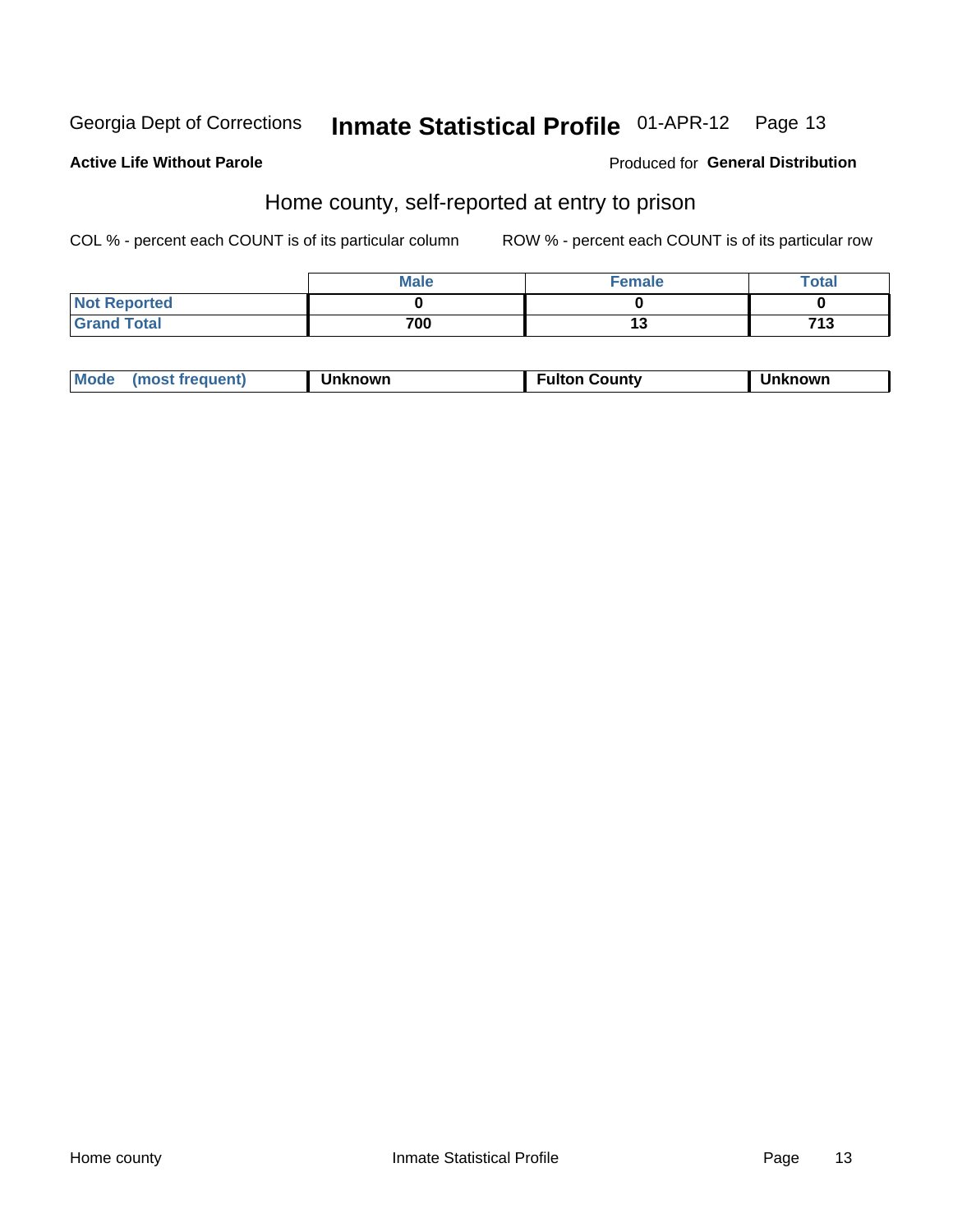## Inmate Statistical Profile 01-APR-12 Page 14

### **Active Life Without Parole**

### Produced for General Distribution

## Socioeconomic class, self-reported at entry to prison

COL % - percent each COUNT is of its particular column

|                       | <b>Male</b><br><b>Female</b> |        |            | <b>Total</b> |           |       |       |        |
|-----------------------|------------------------------|--------|------------|--------------|-----------|-------|-------|--------|
| Socioeconomic Class   | <b>Count</b>                 | Col %  | Row %      | <b>Count</b> | Col %     | Row % | Total | Col %  |
| <b>Welfare</b>        | 34                           | 6.40%  | 100.00%    |              |           |       | 34    | 6.30%  |
| <b>Occ Employ</b>     | 24                           | 4.52%  | $100.00\%$ |              |           |       | 24    | 4.44%  |
| <b>Minimum Std</b>    | 268                          | 50.47% | $99.26\%$  |              | $22.22\%$ | .74%  | 270   | 50.00% |
| <b>Middle</b>         | 205                          | 38.61% | 96.70%     |              | 77.78%    | 3.30% | 212   | 39.26% |
| <b>Total Reported</b> | 531                          | 100%   | 98.33%     |              | 100%      | 1.67% | 540   | 100%   |

| rtea<br>NO<br>. <del>.</del> | 169 | - - -    |
|------------------------------|-----|----------|
|                              | 700 | 74 9<br> |

| ____ |
|------|
|------|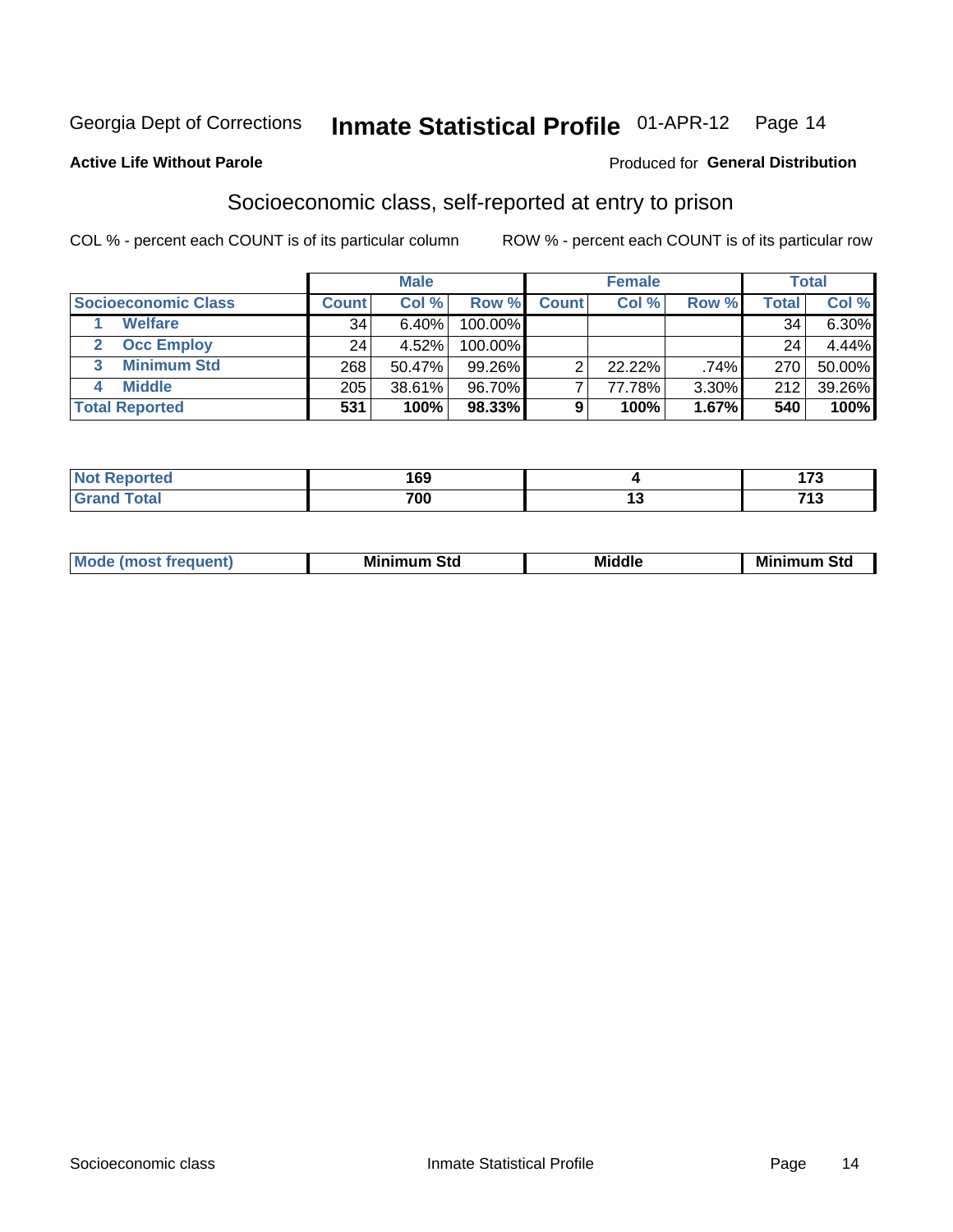## Inmate Statistical Profile 01-APR-12 Page 15

### **Active Life Without Parole**

### Produced for General Distribution

## Environment to age 16, self-reported at entry to prison

COL % - percent each COUNT is of its particular column

|                                    |              | <b>Male</b> |           |              | <b>Female</b> |        |                  | <b>Total</b> |
|------------------------------------|--------------|-------------|-----------|--------------|---------------|--------|------------------|--------------|
| <b>Environment to age 16</b>       | <b>Count</b> | Col %       | Row %     | <b>Count</b> | Col %         | Row %  | Total            | Col %        |
| <b>Rural/Farm</b>                  | 10           | 1.85%       | 100.00%   |              |               |        | 10 <sub>1</sub>  | $1.81\%$     |
| <b>Rural/Nfarm</b><br>$\mathbf{p}$ | 27           | 4.99%       | $90.00\%$ | 3            | 30.00%        | 10.00% | 30               | 5.44%        |
| <b>S.M.S.A</b><br>3                | 224          | 41.40%      | $99.56\%$ |              | 10.00%        | .44%   | 225              | 40.83%       |
| <b>Urban</b><br>4                  | 113          | 20.89%      | 96.58%    |              | 40.00%        | 3.42%  | 117 <sub>1</sub> | 21.23%       |
| <b>Small Town</b><br>5.            | 167          | 30.87%      | 98.82%    | ⌒            | 20.00%        | 1.18%  | 169              | 30.67%       |
| <b>Total Reported</b>              | 541          | 100%        | 98.19%    | 10           | 100%          | 1.81%  | 551              | 100%         |

| <b>Not Reported</b> | 159 | 162             |
|---------------------|-----|-----------------|
| Total               | 700 | <br>74 O<br>. . |

| Mo | M | urhar . | M      |
|----|---|---------|--------|
|    |   | _____   | ______ |
|    |   |         |        |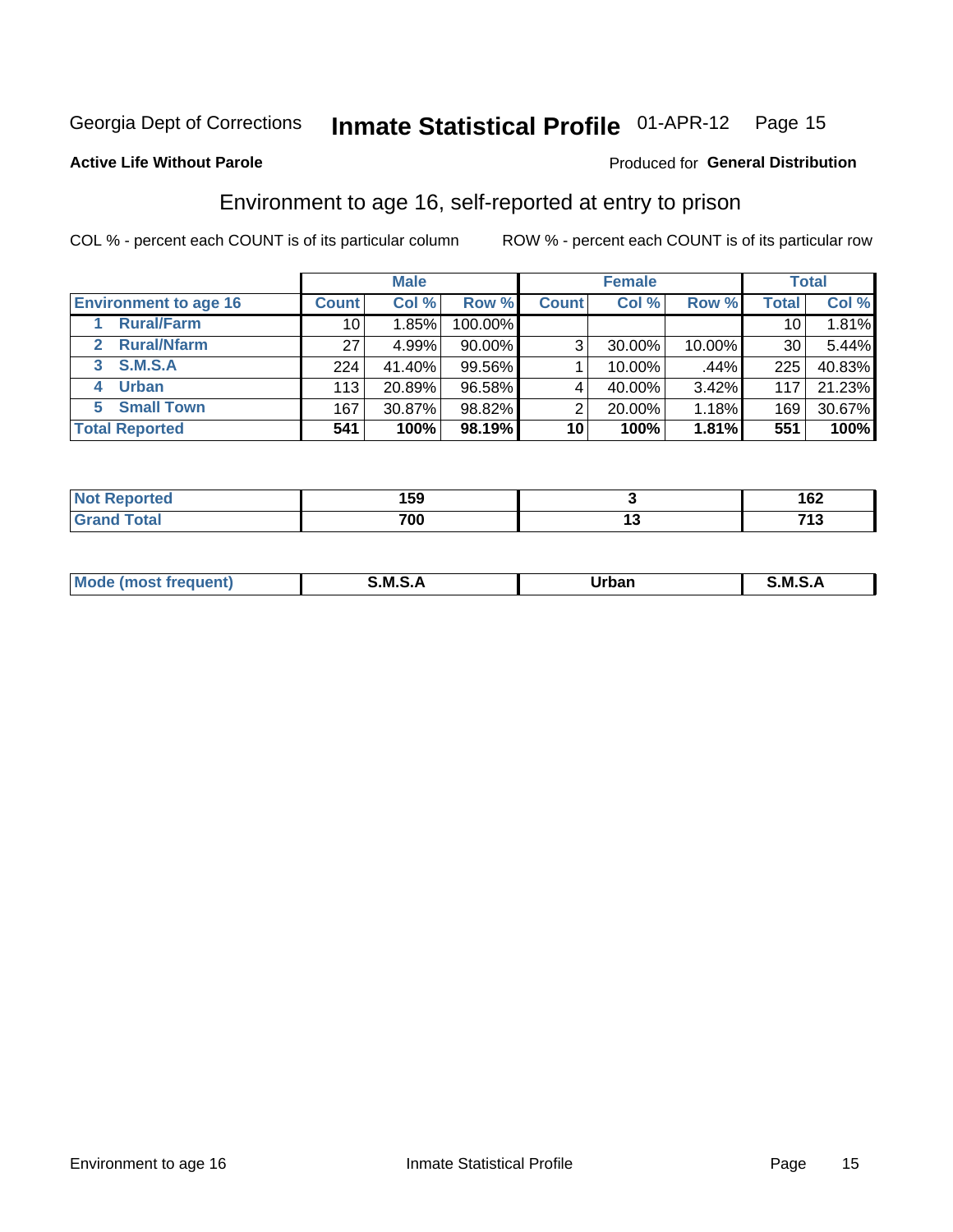## Inmate Statistical Profile 01-APR-12 Page 16

## **Active Life Without Parole**

### Produced for General Distribution

## Guardian status to age 16, self-reported at entry to prison

COL % - percent each COUNT is of its particular column

|                                  |              | <b>Male</b> |         |              | <b>Female</b> |       |       | <b>Total</b> |
|----------------------------------|--------------|-------------|---------|--------------|---------------|-------|-------|--------------|
| <b>Guardian Status To Age 16</b> | <b>Count</b> | Col %       | Row %   | <b>Count</b> | Col %         | Row % | Total | Col %        |
| 2 Father Only                    | 9            | 1.99%       | 100.00% |              |               |       | 9     | 1.97%        |
| <b>3 Both Parents</b>            | 190          | 42.04%      | 97.94%  | 4            | 66.67%        | 2.06% | 194   | 42.36%       |
| <b>4 Mother Only</b>             | 175          | 38.72%      | 99.43%  |              | 16.67%        | .57%  | 176   | 38.43%       |
| <b>6 Oth Female</b>              | 15           | 3.32%       | 100.00% |              |               |       | 15    | 3.28%        |
| <b>7 Oth Male</b>                | 4            | .88%        | 100.00% |              |               |       | 4     | .87%         |
| 8 Step-Parents                   | 12           | 2.65%       | 100.00% |              |               |       | 12    | 2.62%        |
| 9 Foster Home                    | 10           | 2.21%       | 100.00% |              |               |       | 10    | 2.18%        |
| <b>10 Grand Parents</b>          | 37           | 8.19%       | 97.37%  |              | 16.67%        | 2.63% | 38    | 8.30%        |
| <b>Total Reported</b>            | 452          | 100%        | 98.69%  | 6            | 100%          | 1.31% | 458   | 100%         |

| æс | 248<br>$\sim$ | 255         |
|----|---------------|-------------|
|    | 700           | -749<br>. . |

| <b>Mode (most frequent)</b> | <b>Both Parents</b> | <b>Both Parents</b> | <b>Both Parents</b> |
|-----------------------------|---------------------|---------------------|---------------------|
|                             |                     |                     |                     |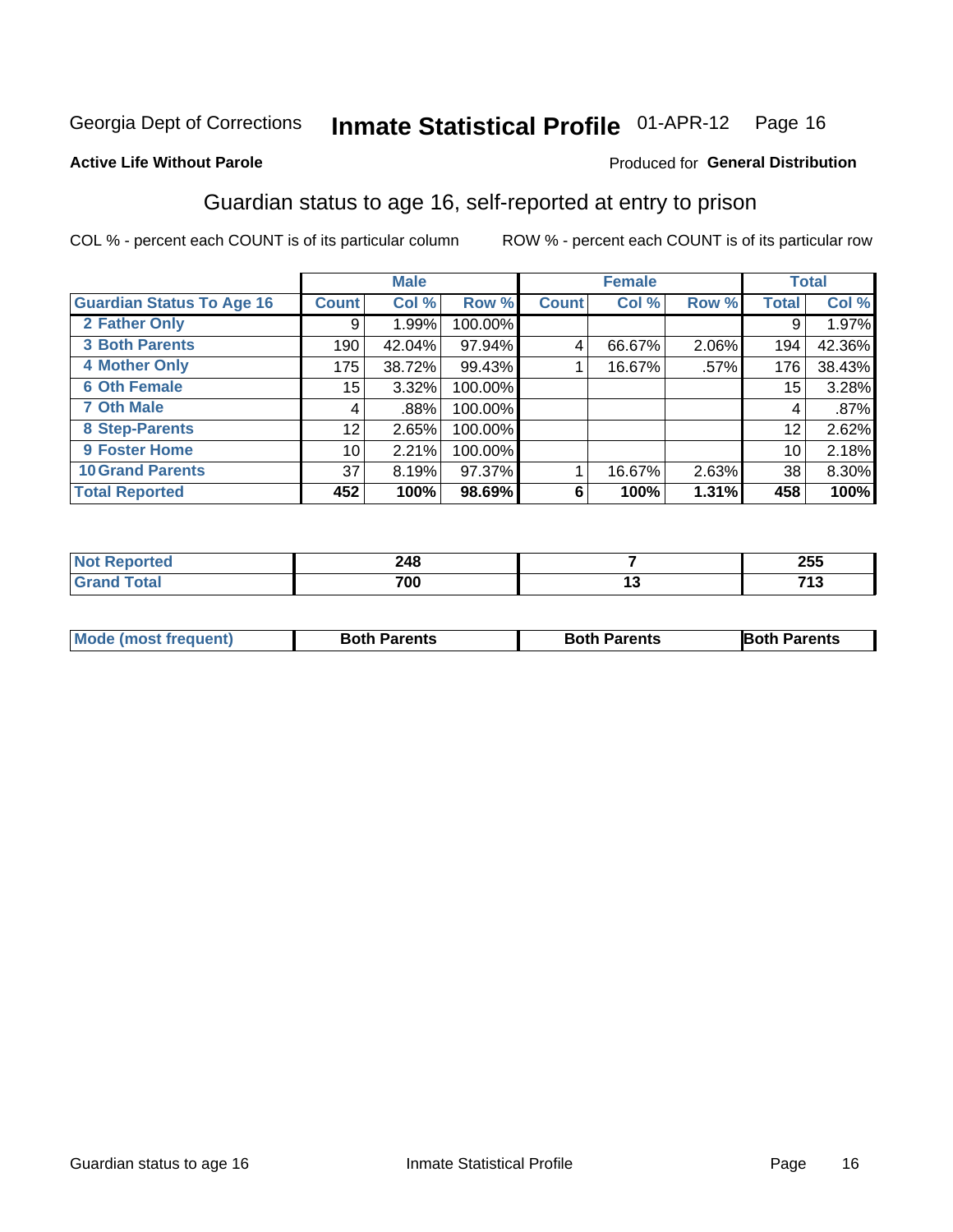#### **Inmate Statistical Profile 01-APR-12** Page 17

## **Active Life Without Parole**

### Produced for General Distribution

## Employment status before prison, self-reported at entry to prison

COL % - percent each COUNT is of its particular column

|                                  |                 | <b>Male</b> |         |              | <b>Female</b> |       |       | <b>Total</b> |
|----------------------------------|-----------------|-------------|---------|--------------|---------------|-------|-------|--------------|
| <b>Employment Status</b>         | Count l         | Col %       | Row %   | <b>Count</b> | Col %         | Row % | Total | Col %        |
| <b>Full Time</b>                 | 317             | 53.64%      | 98.14%  | 6            | 66.67%        | 1.86% | 323   | 53.83%       |
| <b>Part Time</b><br>$\mathbf{2}$ | 46              | 7.78%       | 100.00% |              |               |       | 46    | 7.67%        |
| Unempl $<$ 6m<br>$\mathbf{3}$    | 60              | 10.15%      | 98.36%  |              | 11.11%        | 1.64% | 61    | 10.17%       |
| Unempl $> 6m$<br>4               | 94              | 15.91%      | 97.92%  | 2            | 22.22%        | 2.08% | 96    | 16.00%       |
| <b>Never Workd</b><br>5          | 46              | 7.78%       | 100.00% |              |               |       | 46    | 7.67%        |
| <b>Student</b><br>6              | 6               | 1.02%       | 100.00% |              |               |       | 6     | 1.00%        |
| <b>Incapable</b>                 | 22 <sub>1</sub> | 3.72%       | 100.00% |              |               |       | 22    | 3.67%        |
| <b>Total Reported</b>            | 591             | 100%        | 98.5%   | 9            | 100%          | 1.5%  | 600   | 100%         |

| тео.                   | 109 | 440<br>. .      |
|------------------------|-----|-----------------|
| $f \wedge f \wedge f'$ | 700 | <br>74.2<br>ں ا |

| M | the contract of the contract of the contract of the contract of the contract of the contract of the contract of | ---<br>me<br> |
|---|-----------------------------------------------------------------------------------------------------------------|---------------|
|   |                                                                                                                 |               |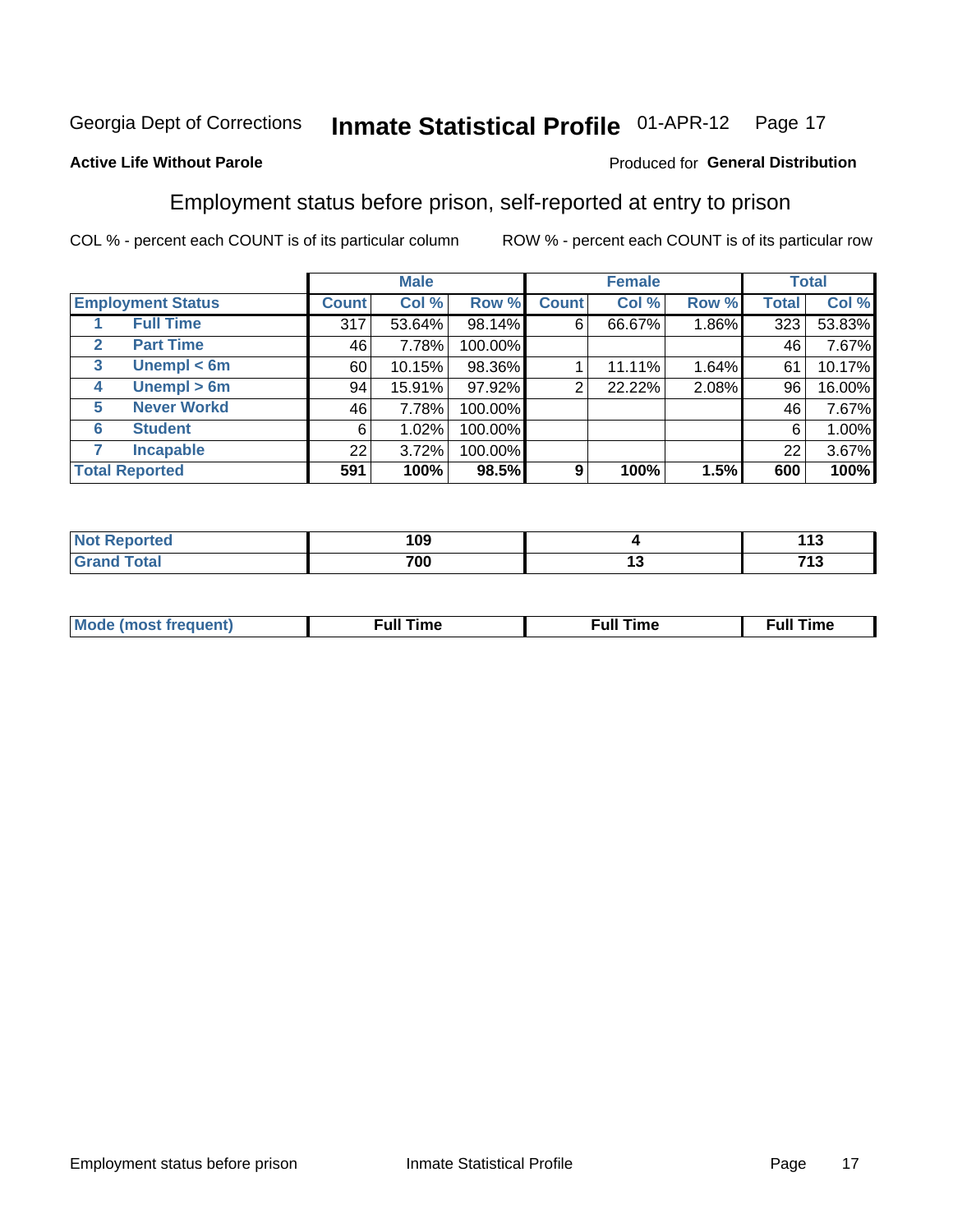#### Inmate Statistical Profile 01-APR-12 Page 18

## **Active Life Without Parole**

Produced for General Distribution

## Age at admission

COL % - percent each COUNT is of its particular column

|                         |                 | <b>Male</b> |         |                | <b>Female</b> |        |                | <b>Total</b> |
|-------------------------|-----------------|-------------|---------|----------------|---------------|--------|----------------|--------------|
| <b>Age At Admission</b> | <b>Count</b>    | Col %       | Row %   | <b>Count</b>   | Col %         | Row %  | <b>Total</b>   | Col %        |
| 15                      | 2               | 0.29%       | 100.00% |                |               |        | 2              | 0.28%        |
| 16                      | 1               | 0.14%       | 100.00% |                |               |        | $\mathbf{1}$   | 0.14%        |
| $\overline{17}$         | 2               | 0.29%       | 100.00% |                |               |        | $\overline{2}$ | 0.28%        |
| 18                      | 7               | 1.00%       | 100.00% |                |               |        | 7              | 0.98%        |
| 19                      | 13              | 1.86%       | 100.00% |                |               |        | 13             | 1.82%        |
| $\overline{20}$         | 10              | 1.43%       | 90.91%  | 1              | 7.69%         | 9.09%  | 11             | 1.54%        |
| 21                      | 19              | 2.71%       | 100.00% |                |               |        | 19             | 2.66%        |
| 22                      | 32              | 4.57%       | 100.00% |                |               |        | 32             | 4.49%        |
| $\overline{23}$         | 20              | 2.86%       | 95.24%  | 1              | 7.69%         | 4.76%  | 21             | 2.95%        |
| 24                      | 26              | 3.71%       | 100.00% |                |               |        | 26             | 3.65%        |
| $\overline{25}$         | 23              | 3.29%       | 95.83%  | 1              | 7.69%         | 4.17%  | 24             | 3.37%        |
| 26                      | 30              | 4.29%       | 100.00% |                |               |        | 30             | 4.21%        |
| $\overline{27}$         | 26              | 3.71%       | 96.30%  | 1              | 7.69%         | 3.70%  | 27             | 3.79%        |
| 28                      | 27              | 3.86%       | 100.00% |                |               |        | 27             | 3.79%        |
| 29                      | 31              | 4.43%       | 100.00% |                |               |        | 31             | 4.35%        |
| 30                      | 21              | 3.00%       | 100.00% |                |               |        | 21             | 2.95%        |
| 31                      | 24              | 3.43%       | 100.00% |                |               |        | 24             | 3.37%        |
| 32                      | 26              | 3.71%       | 92.86%  | $\overline{2}$ | 15.38%        | 7.14%  | 28             | 3.93%        |
| 33                      | 19              | 2.71%       | 100.00% |                |               |        | 19             | 2.66%        |
| 34                      | 15              | 2.14%       | 100.00% |                |               |        | 15             | 2.10%        |
| 35                      | 19              | 2.71%       | 95.00%  | 1              | 7.69%         | 5.00%  | 20             | 2.81%        |
| 36                      | 31              | 4.43%       | 100.00% |                |               |        | 31             | 4.35%        |
| $\overline{37}$         | 21              | 3.00%       | 100.00% |                |               |        | 21             | 2.95%        |
| 38                      | 20              | 2.86%       | 100.00% |                |               |        | 20             | 2.81%        |
| 39                      | 18              | 2.57%       | 94.74%  | 1              | 7.69%         | 5.26%  | 19             | 2.66%        |
| 40                      | 14              | 2.00%       | 100.00% |                |               |        | 14             | 1.96%        |
| 41                      | 29              | 4.14%       | 100.00% |                |               |        | 29             | 4.07%        |
| 42                      | 24              | 3.43%       | 100.00% |                |               |        | 24             | 3.37%        |
| 43                      | 14              | 2.00%       | 93.33%  | 1              | 7.69%         | 6.67%  | 15             | 2.10%        |
| 44                      | 13              | 1.86%       | 92.86%  | 1              | 7.69%         | 7.14%  | 14             | 1.96%        |
| 45                      | 18              | 2.57%       | 100.00% |                |               |        | 18             | 2.52%        |
| 46                      | 16              | 2.29%       | 88.89%  | $\overline{2}$ | 15.38%        | 11.11% | 18             | 2.52%        |
| 47                      | 11              | 1.57%       | 100.00% |                |               |        | 11             | 1.54%        |
| 48                      | 12              | 1.71%       | 92.31%  | 1              | 7.69%         | 7.69%  | 13             | 1.82%        |
| 49                      | 12              | 1.71%       | 100.00% |                |               |        | 12             | 1.68%        |
| 50                      | 6               | 0.86%       | 100.00% |                |               |        | 6              | 0.84%        |
| $\overline{51}$         | $6\phantom{1}6$ | 0.86%       | 100.00% |                |               |        | 6              | 0.84%        |
| 52                      | 7               | 1.00%       | 100.00% |                |               |        | 7              | 0.98%        |
| 53                      | 3               | 0.43%       | 100.00% |                |               |        | 3              | 0.42%        |
| 54                      | 3               | 0.43%       | 100.00% |                |               |        | 3              | 0.42%        |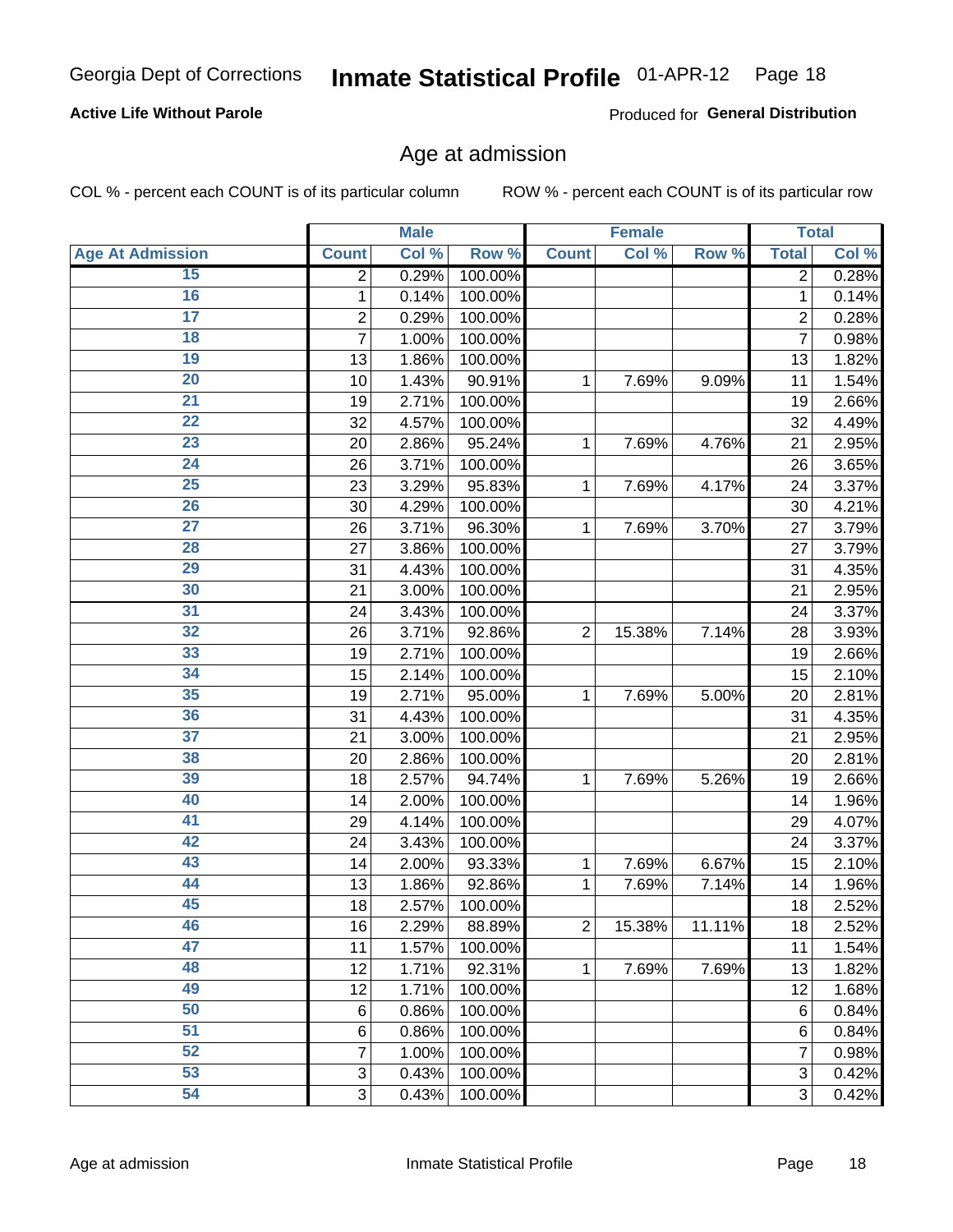#### Inmate Statistical Profile 01-APR-12 Page 19

## **Active Life Without Parole**

Produced for General Distribution

## Age at admission

COL % - percent each COUNT is of its particular column

|                         |              | <b>Male</b> |         |              | <b>Female</b> |       |       | <b>Total</b> |
|-------------------------|--------------|-------------|---------|--------------|---------------|-------|-------|--------------|
| <b>Age At Admission</b> | <b>Count</b> | Col %       | Row %   | <b>Count</b> | Col %         | Row % | Total | Col %        |
| 55                      | 4            | 0.57%       | 100.00% |              |               |       | 4     | 0.56%        |
| 56                      | 6            | 0.86%       | 100.00% |              |               |       | 6     | 0.84%        |
| 57                      | 5            | 0.71%       | 100.00% |              |               |       | 5     | 0.70%        |
| 58                      | 2            | 0.29%       | 100.00% |              |               |       | 2     | 0.28%        |
| 60                      | 2            | 0.29%       | 100.00% |              |               |       | 2     | 0.28%        |
| 62                      |              | 0.14%       | 100.00% |              |               |       |       | 0.14%        |
| 63                      |              | 0.14%       | 100.00% |              |               |       |       | 0.14%        |
| 64                      | 4            | 0.57%       | 100.00% |              |               |       | 4     | 0.56%        |
| 65                      |              | 0.14%       | 100.00% |              |               |       |       | 0.14%        |
| 66                      |              | 0.14%       | 100.00% |              |               |       |       | 0.14%        |
| 69                      |              | 0.14%       | 100.00% |              |               |       |       | 0.14%        |
| 71                      |              | 0.14%       | 100.00% |              |               |       |       | 0.14%        |
| <b>Total Reported</b>   | 700          | 100%        | 98.18%  | 13           | 100%          | 1.82% | 713   | 100%         |

| ∘rted<br>NOT    |     |    |                             |
|-----------------|-----|----|-----------------------------|
| $int^{\bullet}$ | 700 | יי | <b>749</b><br>1 J<br>$\sim$ |

| Mean<br>(average)              | 34.42 | 35.38 | 34.44    |
|--------------------------------|-------|-------|----------|
| <b>Median (middle)</b>         | ົ     | 35    | າາ<br>نە |
| <b>Mode</b><br>(most frequent) | --    | 46    | n,<br>LL |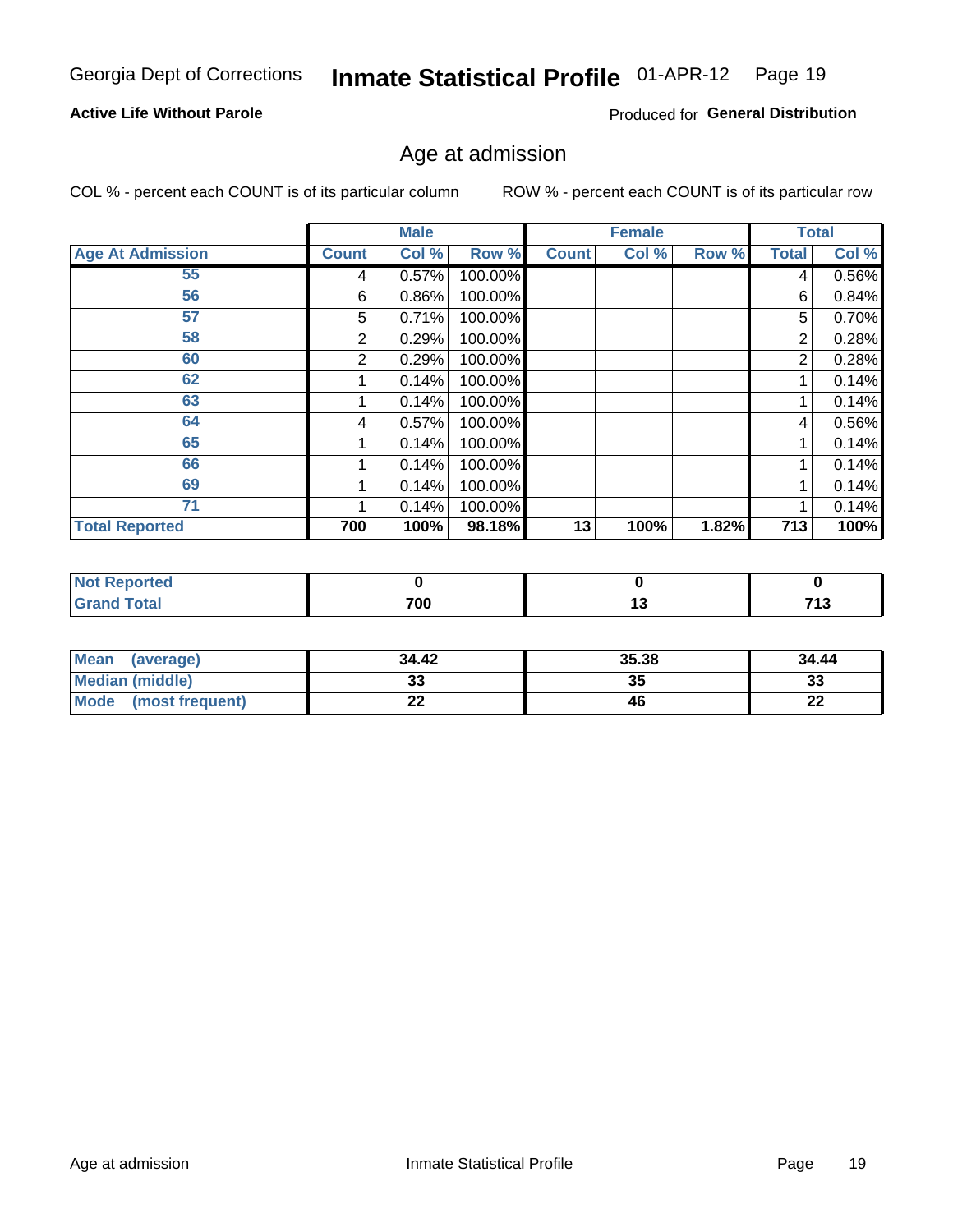#### Inmate Statistical Profile 01-APR-12 Page 20

## **Active Life Without Parole**

## Produced for General Distribution

## Height, measured at entry to prison

COL % - percent each COUNT is of its particular column

|                       |              | <b>Male</b> |         |              | <b>Female</b> |          |              | Total     |
|-----------------------|--------------|-------------|---------|--------------|---------------|----------|--------------|-----------|
| <b>Height</b>         | <b>Count</b> | Col %       | Row %   | <b>Count</b> | Col %         | Row %    | <b>Total</b> | Col %     |
| 5'08''                |              | 0.53%       | 100.00% |              |               |          |              | 0.53%     |
| 5'10''                | 97           | $51.32\%$   | 100.00% |              |               |          |              | 97 51.32% |
| 5'11''                | 91           | 48.15%      | 100.00% |              |               |          |              | 91 48.15% |
| <b>Total Reported</b> | 189          | 100%        | 100.00% |              |               | $0.00\%$ | 189          | 100%      |

| <b>Not</b><br>enorted  |     | <b>ra</b><br>524 |
|------------------------|-----|------------------|
| <b>Total</b><br>'Grand | 700 | 74.2<br>. .      |

| Mean<br>(average)       | 5'10" | ш           | 5'10"  |
|-------------------------|-------|-------------|--------|
| Median (middle)         | 5'10" |             | 5'10'' |
| Mode<br>(most frequent) | 5'10" | <b>Null</b> | 5'10"  |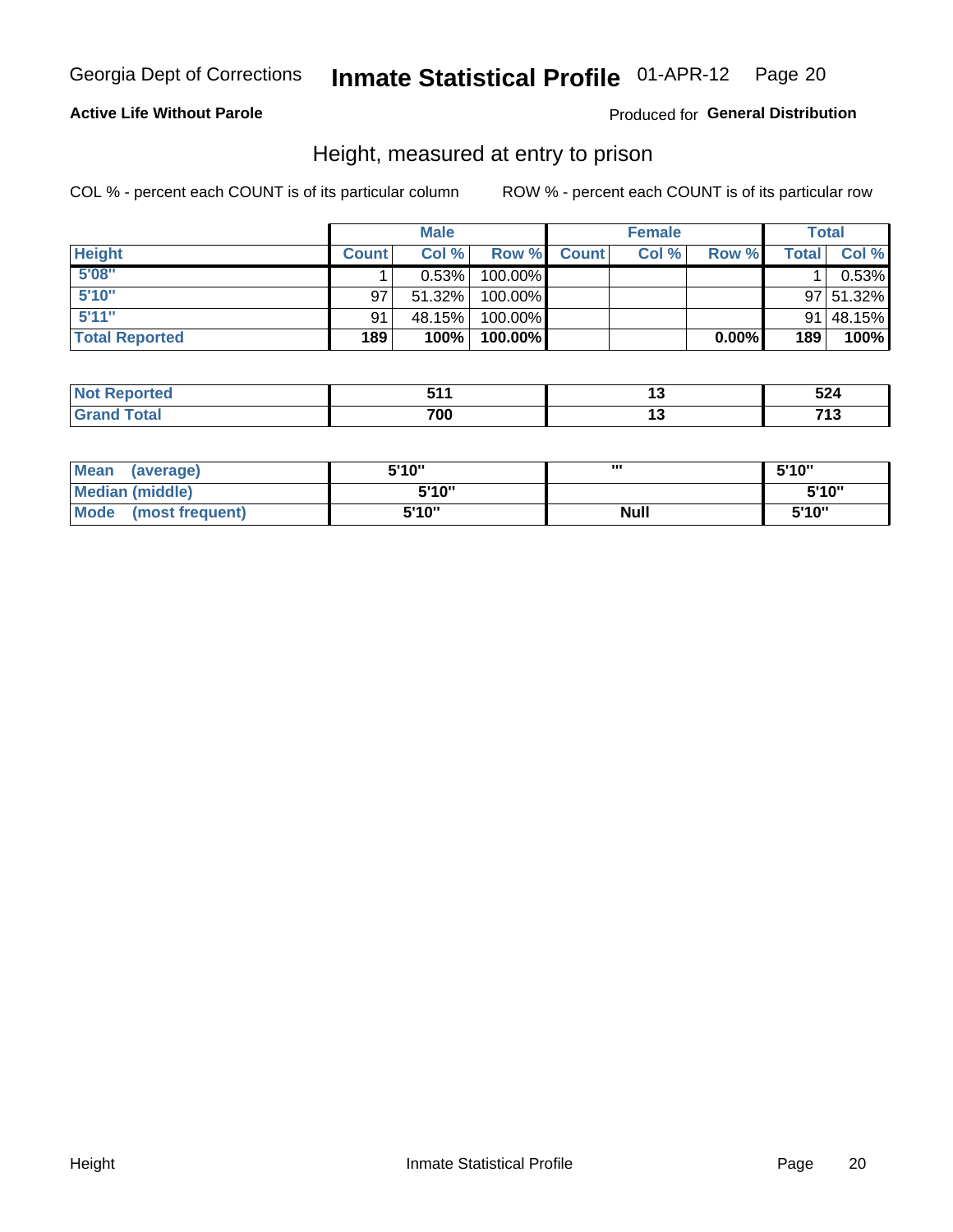#### Inmate Statistical Profile 01-APR-12 Page 21

## **Active Life Without Parole**

## Produced for General Distribution

## Weight, measured at entry to prison

COL % - percent each COUNT is of its particular column

|                       |                         | <b>Male</b> |         |                 | <b>Female</b>             |         | <b>Total</b>     |        |
|-----------------------|-------------------------|-------------|---------|-----------------|---------------------------|---------|------------------|--------|
| Weight                | <b>Count</b>            | Col %       | Row %   | <b>Count</b>    | $\overline{\text{Col}}$ % | Row %   | <b>Total</b>     | Col %  |
| 90 - 99 pounds        | 1                       | 0.14%       | 100.00% |                 |                           |         | 1 <sup>1</sup>   | 0.14%  |
| 110 - 119 pounds      |                         |             |         | $\overline{2}$  | 15.38%                    | 100.00% | $\overline{2}$   | 0.28%  |
| 120 - 129 pounds      | $\overline{2}$          | 0.29%       | 100.00% |                 |                           |         | $\overline{2}$   | 0.28%  |
| 130 - 139 pounds      | 15                      | 2.15%       | 93.75%  | 1               | 7.69%                     | 6.25%   | 16               | 2.25%  |
| 140 - 149 pounds      | 42                      | 6.01%       | 100.00% |                 |                           |         | 42               | 5.90%  |
| 150 - 159 pounds      | 67                      | 9.59%       | 100.00% |                 |                           |         | 67               | 9.41%  |
| 160 - 169 pounds      | 87                      | 12.45%      | 96.67%  | 3               | 23.08%                    | 3.33%   | 90               | 12.64% |
| 170 - 179 pounds      | 104                     | 14.88%      | 99.05%  | 1               | 7.69%                     | 0.95%   | 105              | 14.75% |
| 180 - 189 pounds      | 82                      | 11.73%      | 97.62%  | $\overline{2}$  | 15.38%                    | 2.38%   | 84               | 11.80% |
| 190 - 199 pounds      | 64                      | 9.16%       | 100.00% |                 |                           |         | 64               | 8.99%  |
| 200 - 209 pounds      | 61                      | 8.73%       | 98.39%  | 1               | 7.69%                     | 1.61%   | 62               | 8.71%  |
| 210 - 219 pounds      | 45                      | 6.44%       | 97.83%  | 1               | 7.69%                     | 2.17%   | 46               | 6.46%  |
| 220 - 229 pounds      | 44                      | 6.29%       | 100.00% |                 |                           |         | 44               | 6.18%  |
| 230 - 239 pounds      | 23                      | 3.29%       | 100.00% |                 |                           |         | 23               | 3.23%  |
| 240 - 249 pounds      | 21                      | 3.00%       | 100.00% |                 |                           |         | 21               | 2.95%  |
| 250 - 259 pounds      | 9                       | 1.29%       | 81.82%  | $\overline{2}$  | 15.38%                    | 18.18%  | 11               | 1.54%  |
| 260 - 269 pounds      | 9                       | 1.29%       | 100.00% |                 |                           |         | 9                | 1.26%  |
| 270 - 279 pounds      | $\overline{7}$          | 1.00%       | 100.00% |                 |                           |         | $\overline{7}$   | 0.98%  |
| 280 - 289 pounds      | $\overline{\mathbf{4}}$ | 0.57%       | 100.00% |                 |                           |         | 4                | 0.56%  |
| 290 - 299 pounds      | $\overline{2}$          | 0.29%       | 100.00% |                 |                           |         | $\overline{2}$   | 0.28%  |
| 300 - 309 pounds      | $\overline{c}$          | 0.29%       | 100.00% |                 |                           |         | $\overline{2}$   | 0.28%  |
| 310 - 319 pounds      | 1                       | 0.14%       | 100.00% |                 |                           |         | $\mathbf 1$      | 0.14%  |
| 320 - 329 pounds      | $\overline{\mathbf{4}}$ | 0.57%       | 100.00% |                 |                           |         | 4                | 0.56%  |
| 330 - 339 pounds      | $\overline{c}$          | 0.29%       | 100.00% |                 |                           |         | $\overline{2}$   | 0.28%  |
| 400 pounds and over   | 1                       | 0.14%       | 100.00% |                 |                           |         | $\mathbf 1$      | 0.14%  |
| <b>Total Reported</b> | 699                     | 100%        | 98.17%  | $\overline{13}$ | 100%                      | 1.83%   | $\overline{712}$ | 100%   |

| Reported<br>NA<br>$\sim$ |     |           |
|--------------------------|-----|-----------|
| <b>otal</b>              | 700 | 742<br>יו |

| Mean<br>(average)              | 189 | --- | 189 |
|--------------------------------|-----|-----|-----|
| <b>Median (middle)</b>         | 180 | 175 | 180 |
| <b>Mode</b><br>(most frequent) | 170 | 110 | 170 |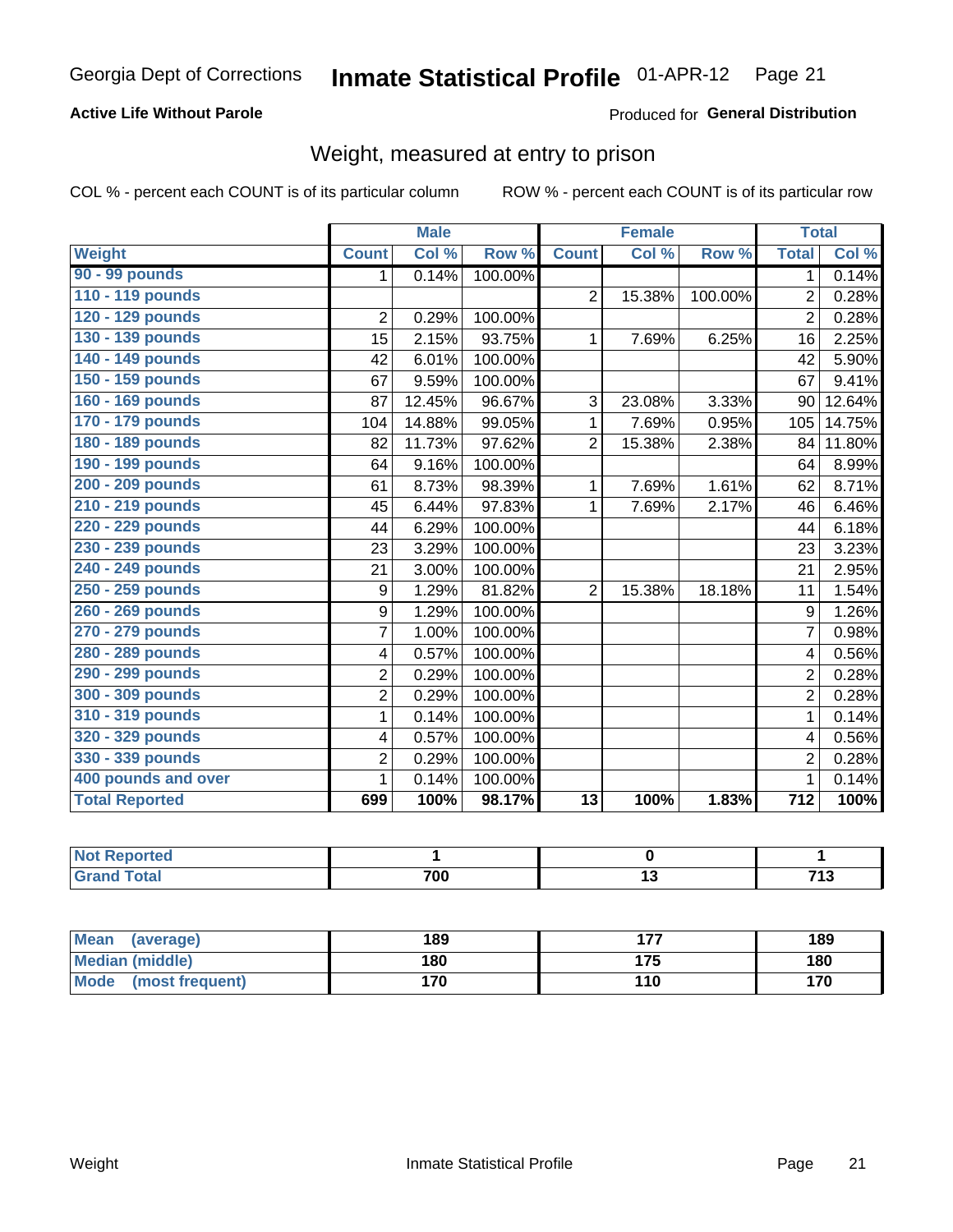#### **Inmate Statistical Profile 01-APR-12** Page 22

**Active Life Without Parole** 

Produced for General Distribution

## Military service

COL % - percent each COUNT is of its particular column

|                             |              | <b>Male</b> |             |    | <b>Female</b> |       |              | <b>Total</b> |
|-----------------------------|--------------|-------------|-------------|----|---------------|-------|--------------|--------------|
| <b>Military service</b>     | <b>Count</b> | Col %       | Row % Count |    | Col %         | Row % | <b>Total</b> | Col %        |
| <b>Air Force</b>            | 40           | $9.39\%$    | 100.00%     |    |               |       | 40           | 9.17%        |
| $\mathbf{2}$<br><b>Army</b> |              | 1.64%       | 100.00%     |    |               |       |              | 1.61%        |
| <b>Navy</b><br>3            | 3            | .70%        | 100.00%     |    |               |       | 3            | .69%         |
| <b>Marines</b><br>4         |              | .23%        | 100.00%     |    |               |       |              | .23%         |
| <b>Coast Guard</b><br>5     | 6            | 1.41%       | 100.00%     |    |               |       | 6            | 1.38%        |
| <b>None</b><br>96           | 369          | 86.62%      | 97.36%      | 10 | 100.00%       | 2.64% | 379          | 86.93%       |
| <b>Total Reported</b>       | 426          | 100%        | 97.71%      | 10 | 100%          | 2.29% | 436          | 100%         |

| <b>rted</b>                 | $\sim$ $\sim$ $\sim$ |    | $\sim$<br>--    |
|-----------------------------|----------------------|----|-----------------|
| <b>otal</b><br>$\mathbf{v}$ | 700                  | '' | 74 <sup>o</sup> |

|  |  | <b>Mode</b><br>uent)<br>most tren | Force<br>Aır | <b>Null</b> | orce |
|--|--|-----------------------------------|--------------|-------------|------|
|--|--|-----------------------------------|--------------|-------------|------|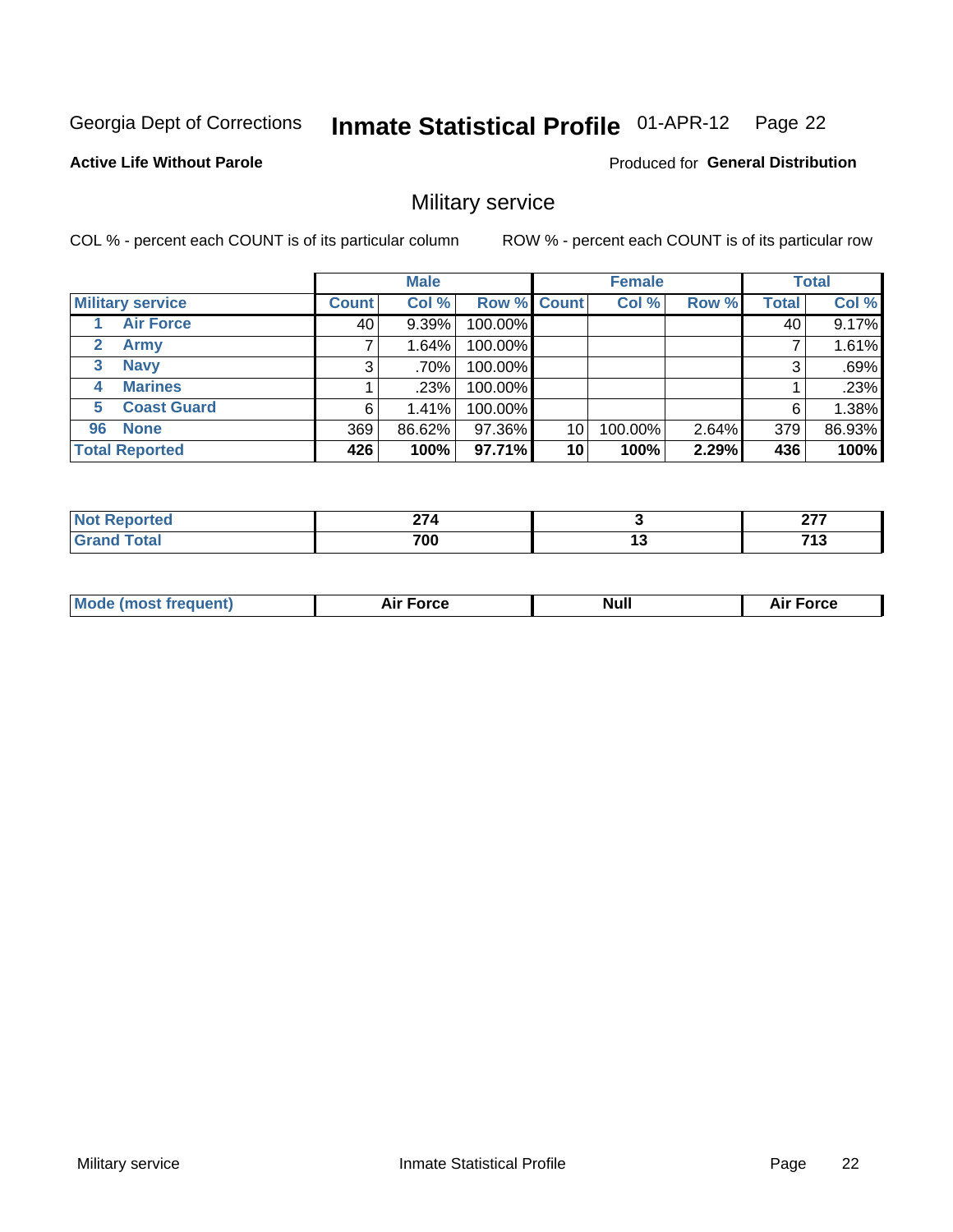#### **Inmate Statistical Profile 01-APR-12** Page 23

**Active Life Without Parole** 

Produced for General Distribution

## Type of admission to prison

COL % - percent each COUNT is of its particular column

|                                |              | <b>Male</b> |                    |    | <b>Female</b> |       |              | <b>Total</b> |
|--------------------------------|--------------|-------------|--------------------|----|---------------|-------|--------------|--------------|
| <b>Type of Admission</b>       | <b>Count</b> | Col %       | <b>Row % Count</b> |    | Col %         | Row % | <b>Total</b> | Col %        |
| <b>Committed From Court</b>    | 683          | $97.57\%$   | $98.13\%$          | 13 | 100.00%       | 1.87% | 696          | 97.62%       |
| <b>Parole Rev/New Sent</b>     | 3            | .43%        | 100.00%            |    |               |       | 3            | .42%         |
| <b>Prob Viol/Partial</b><br>6. |              | $.14\%$     | 100.00%            |    |               |       |              | .14%         |
| <b>Prob Rev/Remainder</b><br>9 |              | .14%        | 100.00%            |    |               |       |              | .14%         |
| <b>Life W/O Parole</b><br>11   | 12           | 1.71%       | 100.00%            |    |               |       | 12           | 1.68%        |
| <b>Total Reported</b>          | 700          | 100%        | 98.18%             | 13 | 100%          | 1.82% | 713          | 100%         |

| orted<br><b>NOT</b>          |     |               |
|------------------------------|-----|---------------|
| $T \cap f \cap f$<br><b></b> | 700 | 74.2<br>. . J |

| Mod<br>frequent)<br><b>TA IMOST 1.</b> | Court Cmmt<br>$\sim$ $\sim$ | วmmt<br>∴ourt | ∶ Cmmt<br>∴∩⊔rt∴ |
|----------------------------------------|-----------------------------|---------------|------------------|
|                                        |                             |               |                  |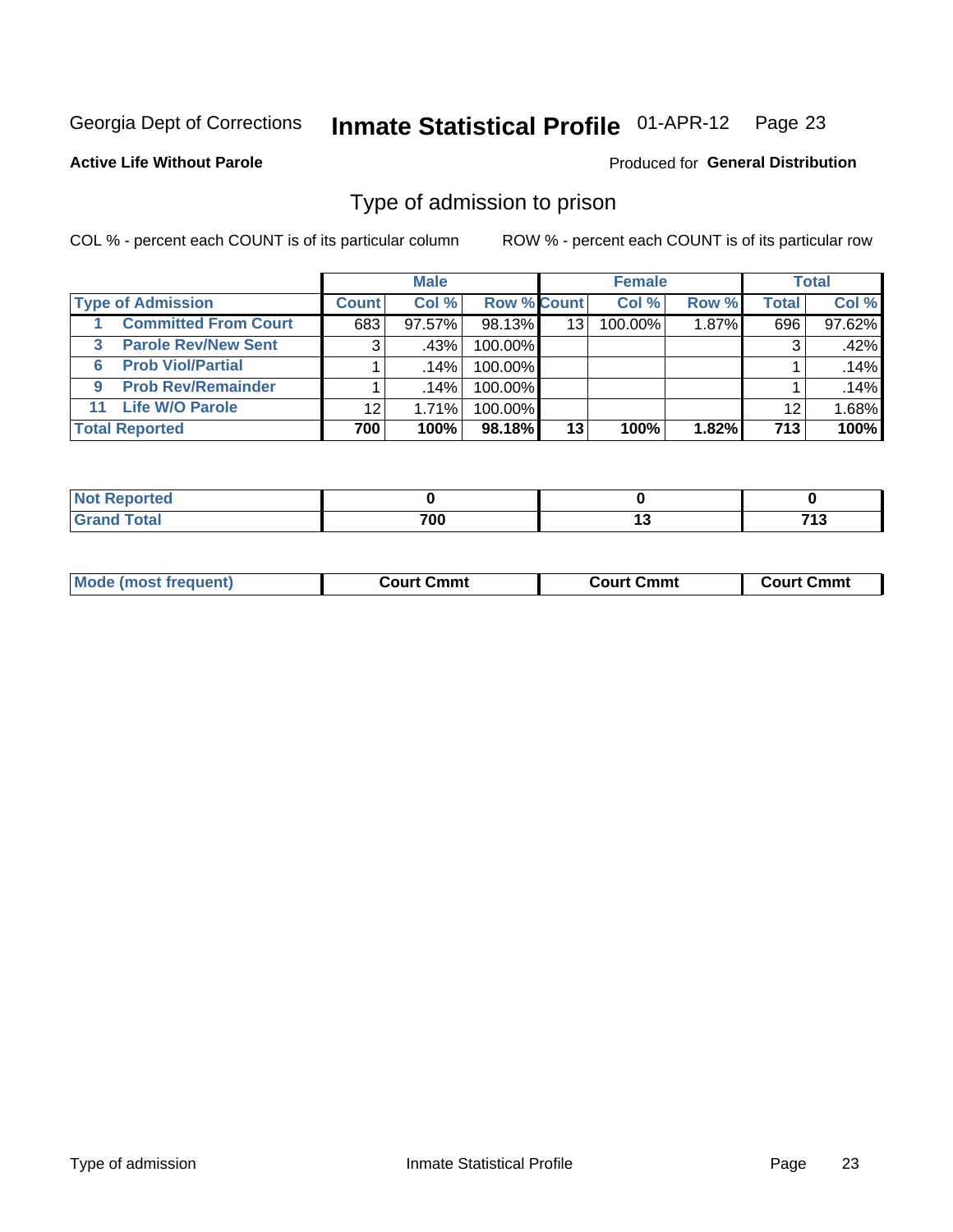## Inmate Statistical Profile 01-APR-12 Page 24

**Active Life Without Parole** 

### Produced for General Distribution

## Current / last security status

COL % - percent each COUNT is of its particular column

|                        |              | <b>Male</b> |                    |    | <b>Female</b> |        |       | <b>Total</b> |
|------------------------|--------------|-------------|--------------------|----|---------------|--------|-------|--------------|
| <b>Security Status</b> | <b>Count</b> | Col %       | <b>Row % Count</b> |    | Col %         | Row %  | Total | Col %        |
| 4 Medium               | 15           | 2.17%       | 78.95%             | 4  | 30.77%        | 21.05% | 19    | 2.70%        |
| 5 Close                | 676          | 97.69%      | $98.69\%$          | 9  | 69.23%        | 1.31%  | 685   | 97.16%       |
| <b>6 Maximum</b>       |              | 14%         | 100.00%            |    | .00%          |        |       | .14%         |
| <b>Total Reported</b>  | 692          | 100%        | 98.16%             | 13 | 100%          | 1.84%  | 705   | 100%         |

| <b>Still being diagnosed</b> |     |      |
|------------------------------|-----|------|
| <b>Not Reported</b>          |     |      |
| <b>Grand Total</b>           | 700 | 71 2 |

| Mode (most frequent) | Close | Close | <b>Close</b> |
|----------------------|-------|-------|--------------|
|                      |       |       |              |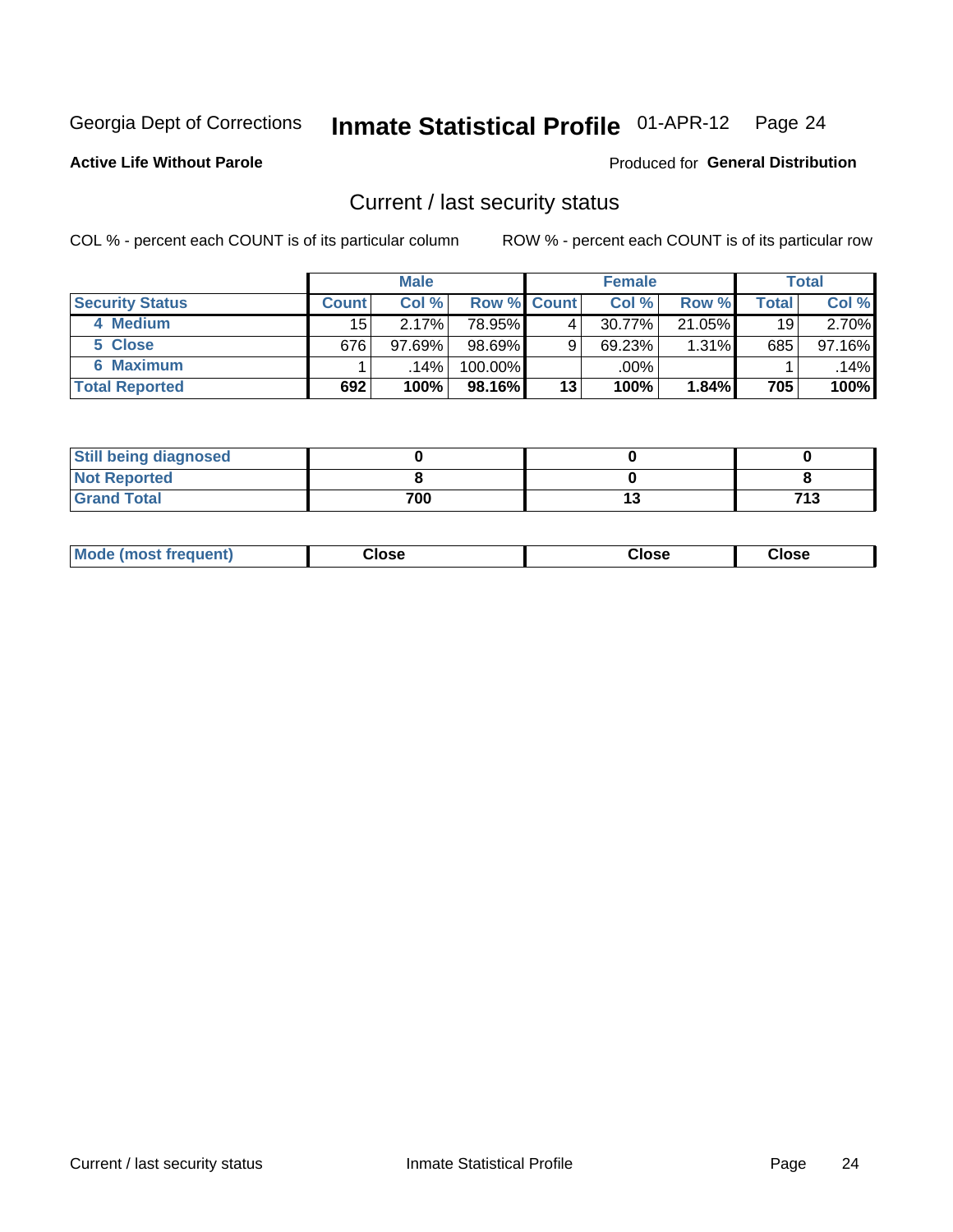## Inmate Statistical Profile 01-APR-12 Page 25

**Active Life Without Parole** 

Produced for General Distribution

## Current / last type of institution

COL % - percent each COUNT is of its particular column

|                            |              | <b>Male</b> |                    |    | <b>Female</b> |       |       | <b>Total</b> |
|----------------------------|--------------|-------------|--------------------|----|---------------|-------|-------|--------------|
| <b>Type of Institution</b> | <b>Count</b> | Col %       | <b>Row % Count</b> |    | Col %         | Row % | Total | Col %        |
| <b>State Prison</b>        | 694          | 99.57%      | 98.16%             | 13 | 100.00%       | 1.84% | 707   | 99.58%       |
| <b>Private Prison</b>      |              | .43%        | 100.00%            |    |               |       |       | $.42\%$      |
| <b>Total Reported</b>      | 697          | 100%        | 98.17%             | 13 | 100%          | 1.83% | 710   | 100%         |

| ام د ۱۰۰<br>τeα |     |     |              |
|-----------------|-----|-----|--------------|
| <b>otal</b>     | 700 | ں ۔ | - - -<br>. . |

| <b>Mode (most frequent)</b> | <b>State Prison</b> | <b>State Prison</b> | <b>State Prison</b> |
|-----------------------------|---------------------|---------------------|---------------------|
|                             |                     |                     |                     |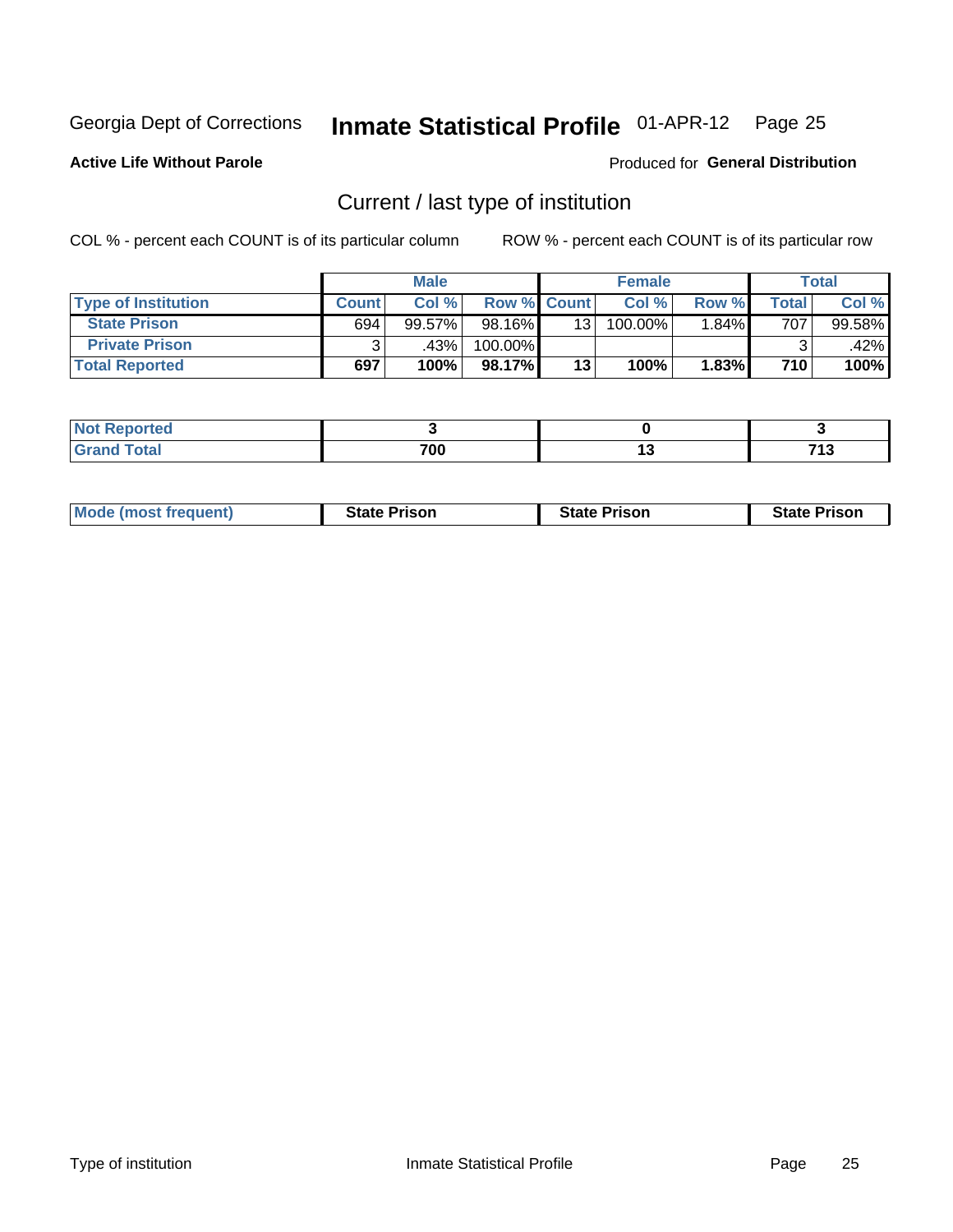## Inmate Statistical Profile 01-APR-12 Page 26

### **Active Life Without Parole**

### Produced for General Distribution

## Institution type - transitional centers

COL % - percent each COUNT is of its particular column

|                                                | Male  |                    | <b>Female</b> |                   | Total |
|------------------------------------------------|-------|--------------------|---------------|-------------------|-------|
| <b>Institution Type - Trans. Centers Count</b> | Col % | <b>Row % Count</b> |               | Col % Row % Total | Col % |
| <b>Total Reported</b>                          |       |                    |               |                   |       |

| <b>Reported</b><br><b>NOT</b><br>$\sim$            |  |  |
|----------------------------------------------------|--|--|
| $f$ $f \circ f \circ f$<br>$C = 1$<br><b>TULAI</b> |  |  |

| Mode (most frequent) | <b>Null</b> | <b>Null</b> | <b>Null</b> |
|----------------------|-------------|-------------|-------------|
|                      |             |             |             |
|                      |             |             |             |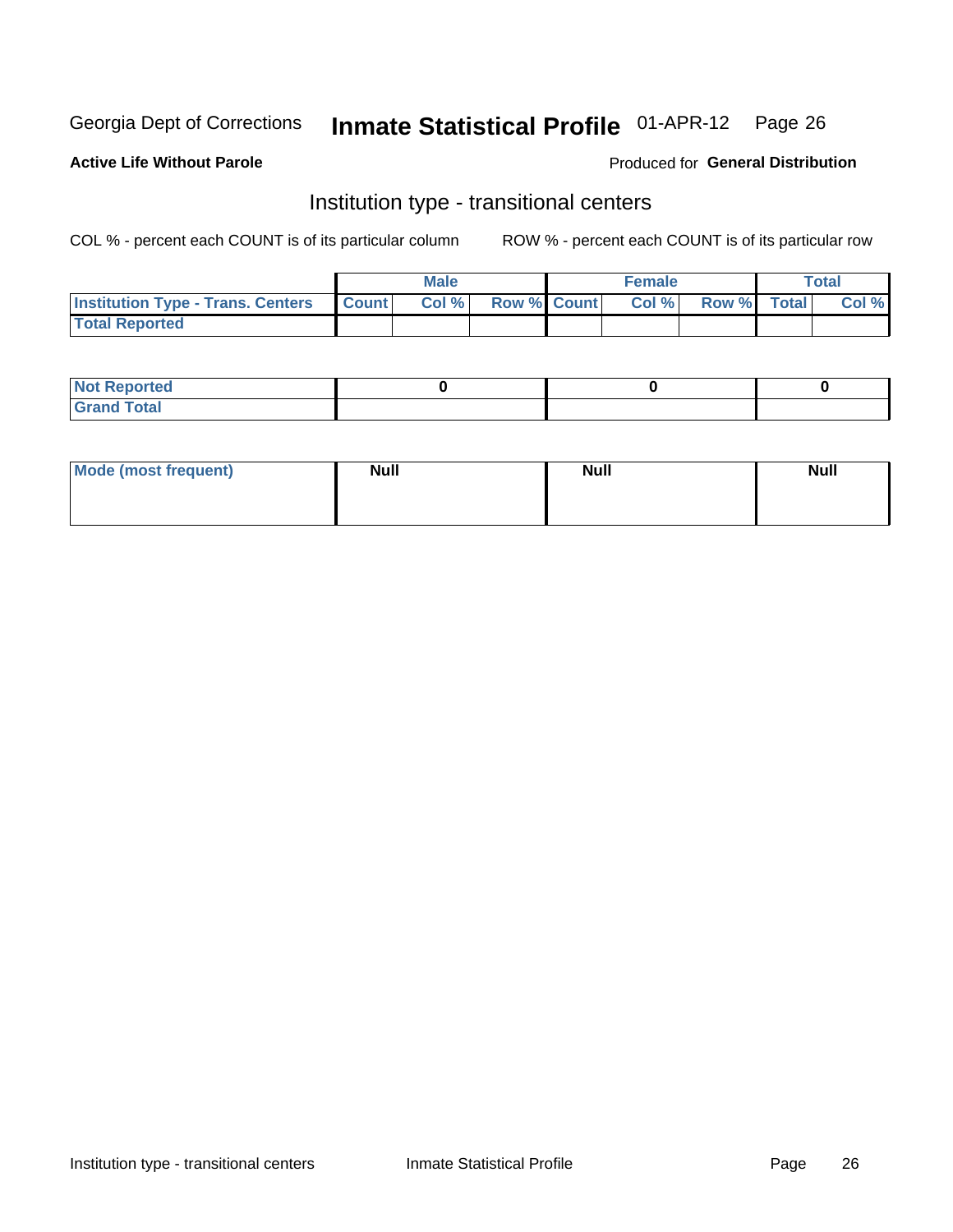## Inmate Statistical Profile 01-APR-12 Page 27

**Active Life Without Parole** 

**Produced for General Distribution** 

## Institution type - county prisons

COL % - percent each COUNT is of its particular column

|                                                    | <b>Male</b> |                          | <b>Female</b> |             | <b>Total</b> |
|----------------------------------------------------|-------------|--------------------------|---------------|-------------|--------------|
| <b>Institution Type - County Prisons   Count  </b> | Col %       | <b>Row % Count Col %</b> |               | Row % Total | Col %        |
| <b>Total Reported</b>                              |             |                          |               |             |              |

| <b>Not Reported</b>         |  |  |
|-----------------------------|--|--|
| <b>Total</b><br>-<br>______ |  |  |

| <b>Mode</b>      | <b>Null</b> | <b>Null</b> | <b>Null</b> |
|------------------|-------------|-------------|-------------|
| (most freauent). |             |             |             |
|                  |             |             |             |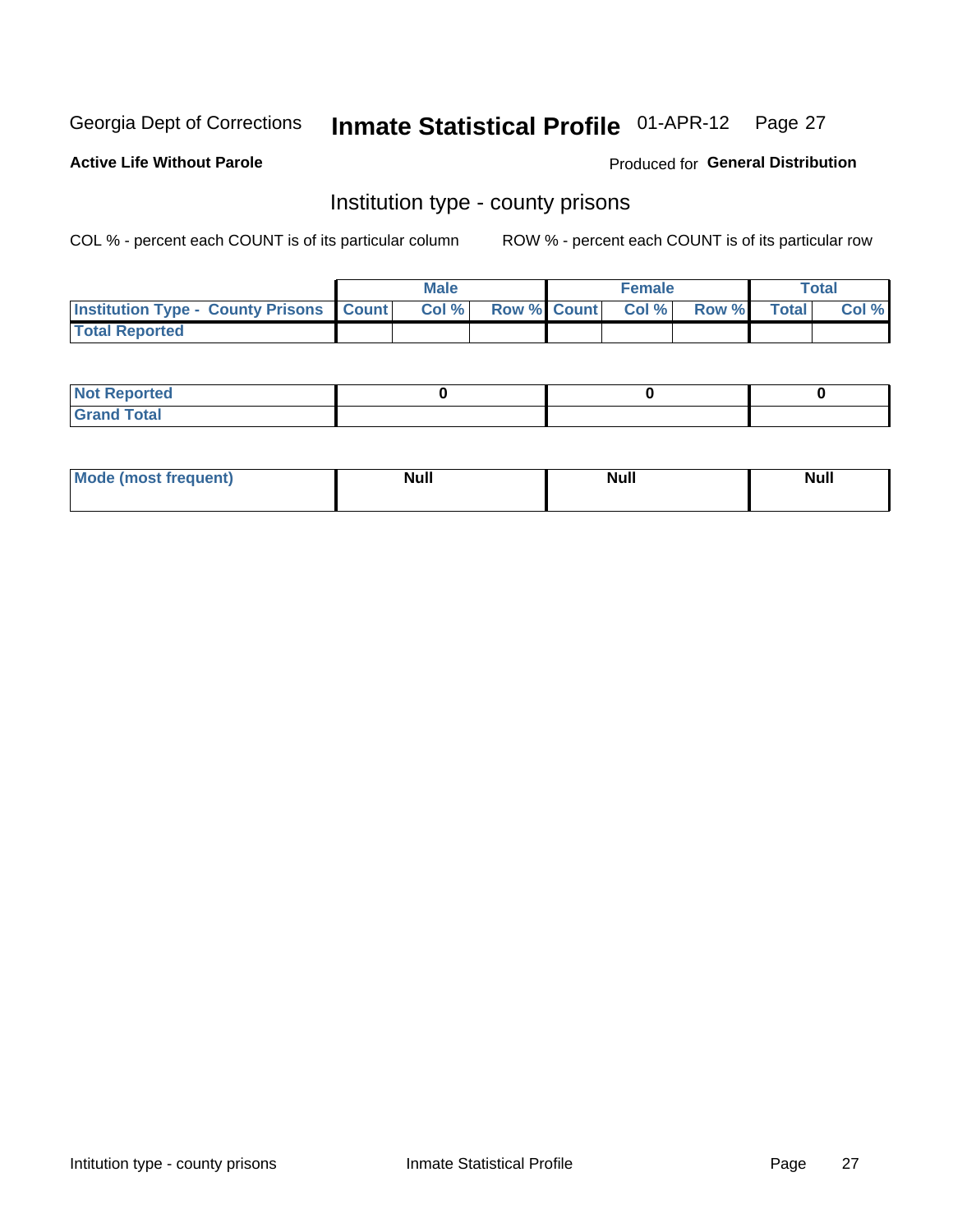## Inmate Statistical Profile 01-APR-12 Page 28

## **Active Life Without Parole**

### Produced for General Distribution

## Institution type - state prisons

COL % - percent each COUNT is of its particular column ROW % - percent each COUNT is of its particular row

|                                         |              | <b>Male</b>               |         |              | <b>Female</b>                 |            | <b>Total</b>                        |        |
|-----------------------------------------|--------------|---------------------------|---------|--------------|-------------------------------|------------|-------------------------------------|--------|
| <b>Institution Type - State Prisons</b> | <b>Count</b> | Col %                     | Row %   | <b>Count</b> | Col %                         | Row %      | <b>Total</b>                        | Col %  |
| <b>Arrendale State Prison</b>           |              |                           |         | 9            | 69.23%                        | $100.00\%$ | $\overline{9}$                      | 1.27%  |
| <b>Augusta State Med. Prison</b>        | 42           | 6.05%                     | 100.00% |              |                               |            | 42                                  | 5.94%  |
| <b>Baldwin State Prison</b>             | 18           | 2.59%                     | 100.00% |              |                               |            | 18                                  | 2.55%  |
| <b>Burrus Corr Trn Cntr</b>             | 1            | .14%                      | 100.00% |              |                               |            | 1                                   | .14%   |
| <b>Central State Prison</b>             | 1            | .14%                      | 100.00% |              |                               |            |                                     | .14%   |
| <b>Coastal State Prison</b>             | 1            | .14%                      | 100.00% |              |                               |            | 1                                   | .14%   |
| <b>Dooly State Prison</b>               | 1            | .14%                      | 100.00% |              |                               |            | 1                                   | .14%   |
| <b>Ga Diag Class Prison</b>             | 33           | 4.76%                     | 100.00% |              |                               |            | 33                                  | 4.67%  |
| <b>Ga State Prison</b>                  | 14           | 2.02%                     | 100.00% |              |                               |            | 14                                  | 1.98%  |
| <b>Hancock State Prison</b>             | 74           | 10.66%                    | 100.00% |              |                               |            | 74                                  | 10.47% |
| <b>Hays State Prison</b>                | 83           | 11.96%                    | 100.00% |              |                               |            | 83                                  | 11.74% |
| <b>Johnson State Prison</b>             | 1            | .14%                      | 100.00% |              |                               |            | 1                                   | .14%   |
| <b>Macon State Prison</b>               | 108          | 15.56%                    | 100.00% |              |                               |            | 108                                 | 15.28% |
| <b>Phillips State Prison</b>            | 14           | 2.02%                     | 100.00% |              |                               |            | 14                                  | 1.98%  |
| <b>Pulaski State Prison</b>             |              |                           |         | 4            | 30.77%                        | 100.00%    | 4                                   | .57%   |
| <b>Smith State Prison</b>               | 83           | 11.96%                    | 100.00% |              |                               |            | 83                                  | 11.74% |
| <b>Telfair State Prison</b>             | 75           | 10.81%                    | 100.00% |              |                               |            | 75                                  | 10.61% |
| <b>Valdosta Sp</b>                      | 65           | 9.37%                     | 100.00% |              |                               |            | 65                                  | 9.19%  |
| <b>Ware State Prison</b>                | 79           | 11.38%                    | 100.00% |              |                               |            | 79                                  | 11.17% |
| <b>Washington State Prison</b>          | 1            | .14%                      | 100.00% |              |                               |            | 1                                   | .14%   |
| <b>Total Reported</b>                   | 694          | 100%                      | 98.16%  | 13           | 100%                          | 1.84%      | 707                                 | 100%   |
| <b>Not Reported</b>                     |              | 0                         |         |              | 0                             |            | $\bf{0}$                            |        |
| <b>Grand Total</b>                      |              | 694                       |         |              | $\overline{13}$               |            |                                     | 707    |
| <b>Mode (most frequent)</b>             |              | <b>Macon State Prison</b> |         |              | <b>Arrendale State Prison</b> |            | <b>Macon State</b><br><b>Prison</b> |        |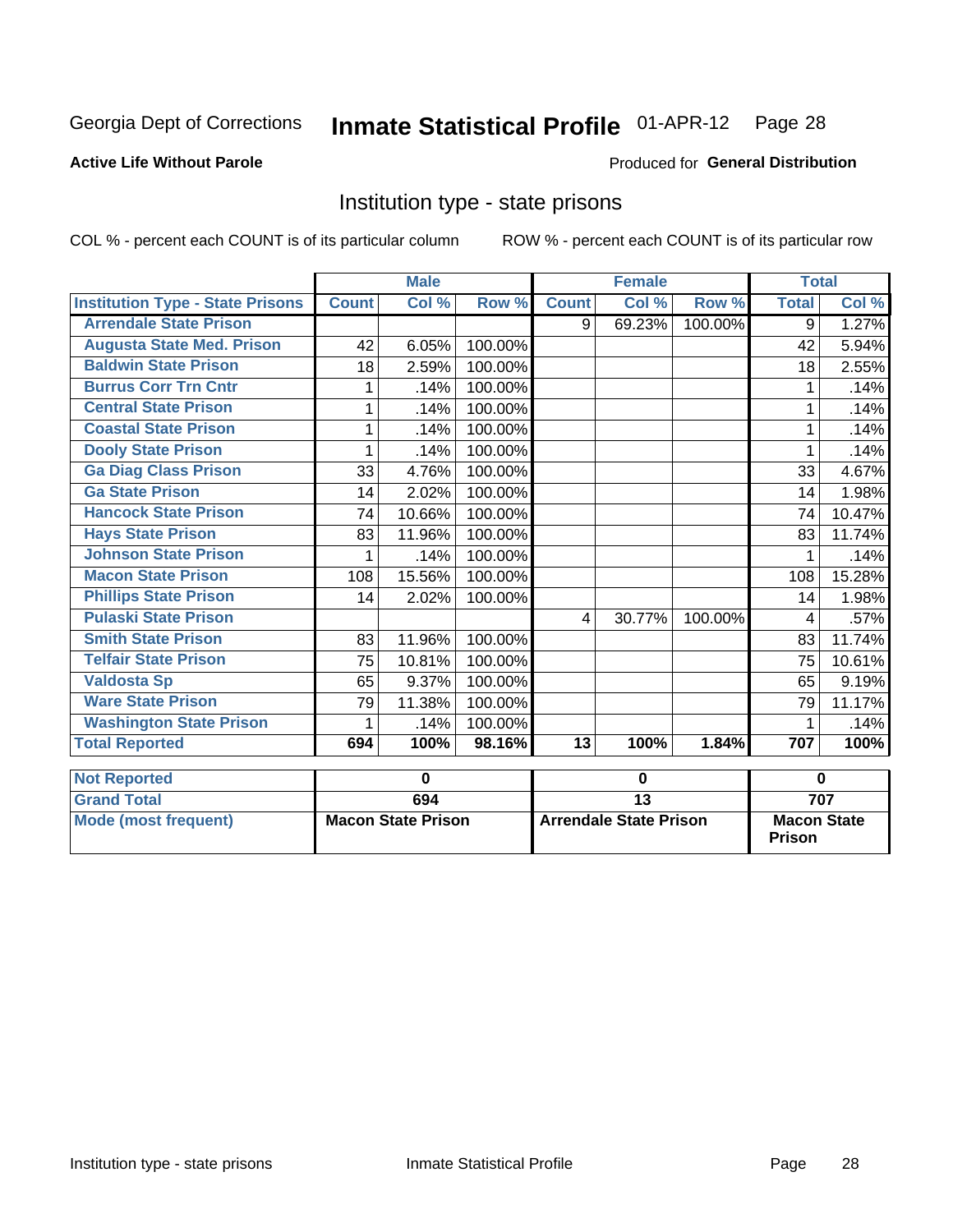## Inmate Statistical Profile 01-APR-12 Page 29

Produced for General Distribution

## **Active Life Without Parole**

## Institution type - private prisons

COL % - percent each COUNT is of its particular column

|                                           |              | <b>Male</b> |                    | <b>Female</b> |       |       | <b>Total</b> |
|-------------------------------------------|--------------|-------------|--------------------|---------------|-------|-------|--------------|
| <b>Institution Type - Private Prisons</b> | <b>Count</b> | Col $%$     | <b>Row % Count</b> | Col%          | Row % | Total | Col %        |
| <b>Coffee Corr Facility</b>               |              | 66.67%      | $100.00\%$         |               |       |       | 66.67%       |
| <b>Wheeler Corr Facility</b>              |              | $33.33\%$   | $100.00\%$         |               |       |       | 33.33%       |
| <b>Total Reported</b>                     |              | 100%        | 100%               |               | %।    |       | 100%         |

| <b>Not Reported</b>     |  |  |
|-------------------------|--|--|
| <u>i Utal</u><br>------ |  |  |

| Mode (most frequent) | <b>Coffee Corr Facility</b> | <b>Null</b> | <b>Coffee Corr</b><br><b>Facility</b> |
|----------------------|-----------------------------|-------------|---------------------------------------|
|----------------------|-----------------------------|-------------|---------------------------------------|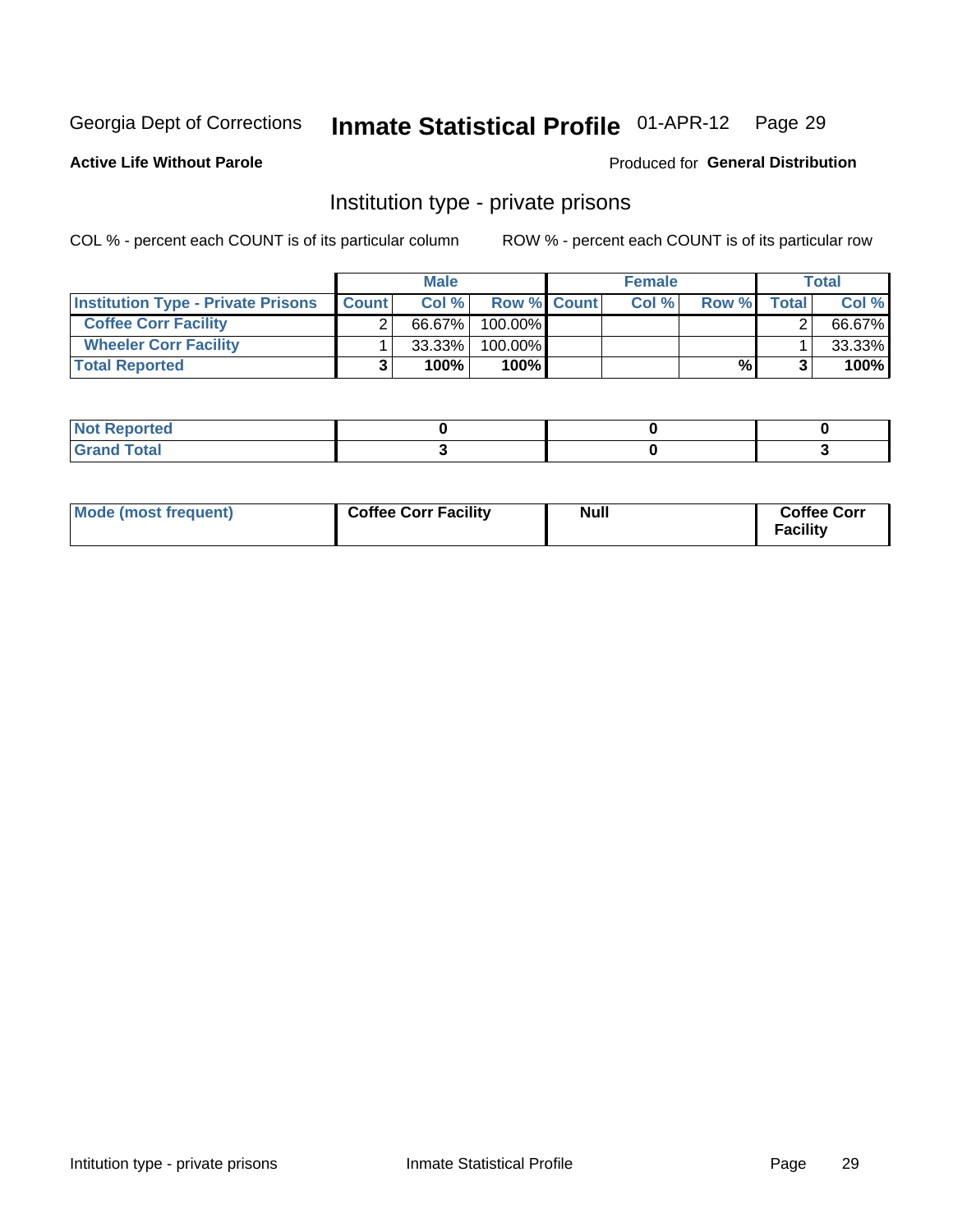## Inmate Statistical Profile 01-APR-12 Page 30

**Active Life Without Parole** 

Produced for General Distribution

## Institution type - pre-release centers

COL % - percent each COUNT is of its particular column

|                                                   | <b>Male</b> |              |       | <b>Female</b> |                    | <b>Total</b> |
|---------------------------------------------------|-------------|--------------|-------|---------------|--------------------|--------------|
| <b>Institution Type - Prison Annexe   Count  </b> | Col %       | <b>Row %</b> | Count | Col %         | <b>Row %</b> Total | Col %        |
| <b>Total Reported</b>                             |             |              |       |               |                    |              |

| <b>Reported</b><br>I NOT |  |  |
|--------------------------|--|--|
| <b>Total</b><br>$C$ ren  |  |  |

| $^{\circ}$ Mo<br>frequent)<br>⊥(mos* | <b>Null</b> | Noll<br><b>vull</b> | <b>Null</b> |
|--------------------------------------|-------------|---------------------|-------------|
|                                      |             |                     |             |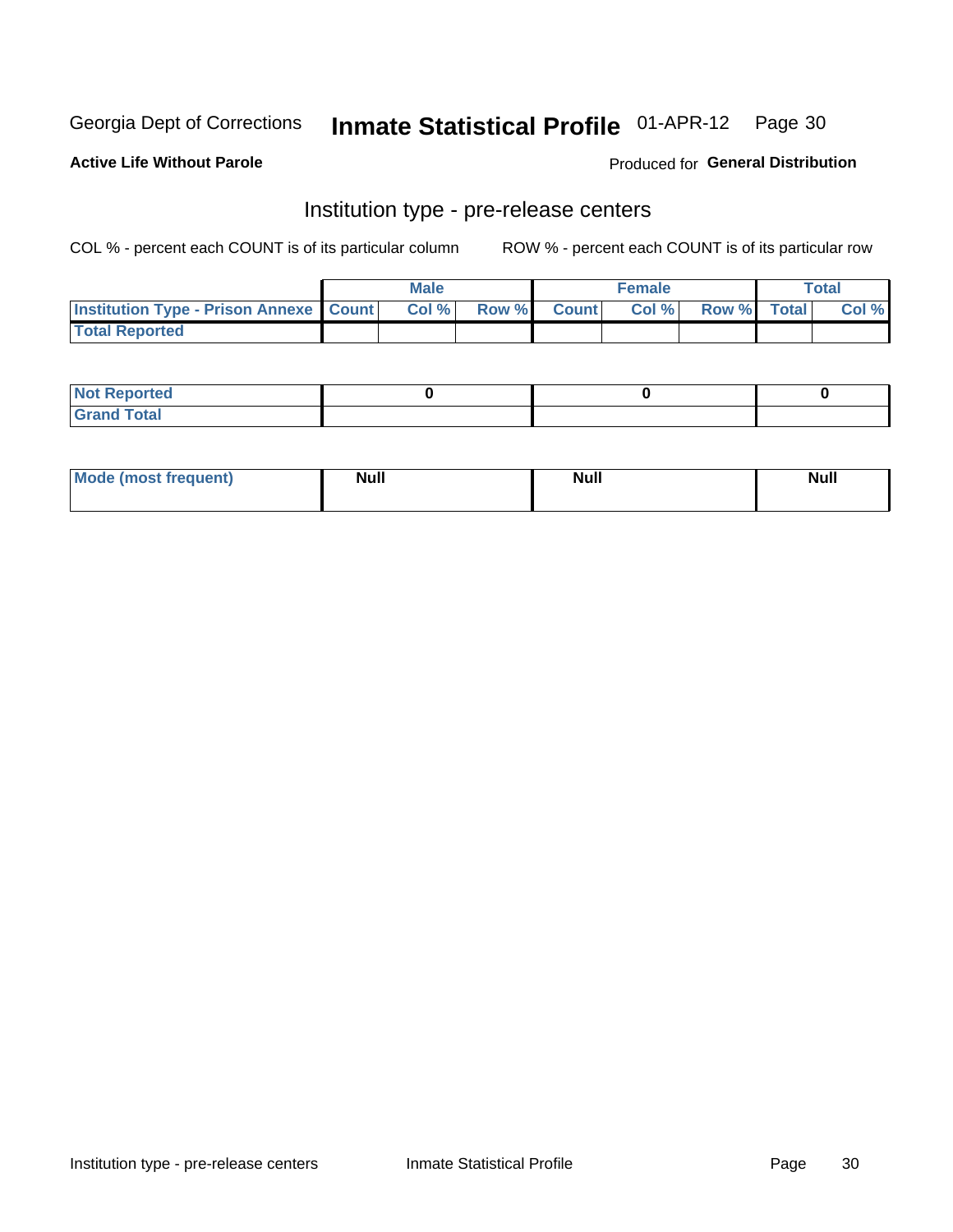## Inmate Statistical Profile 01-APR-12 Page 31

### **Active Life Without Parole**

## **Produced for General Distribution**

## Institution type - inmate boot camp

COL % - percent each COUNT is of its particular column

|                                      |                  | <b>Male</b> |              |              | <b>Female</b> |             | <b>Total</b> |
|--------------------------------------|------------------|-------------|--------------|--------------|---------------|-------------|--------------|
| <b>Institution Type - Boot Camps</b> | <b>I</b> Count I | Col %       | <b>Row %</b> | <b>Count</b> | Col %         | Row % Total | Col %        |
| <b>Total Rported</b>                 |                  |             |              |              |               |             |              |

| <b>Not Reported</b>            |  |  |
|--------------------------------|--|--|
| <b>Total</b><br>C <sub>r</sub> |  |  |

| <b>I Mode (most frequent)</b> | <b>Null</b> | <b>Null</b> | <b>Null</b> |
|-------------------------------|-------------|-------------|-------------|
|                               |             |             |             |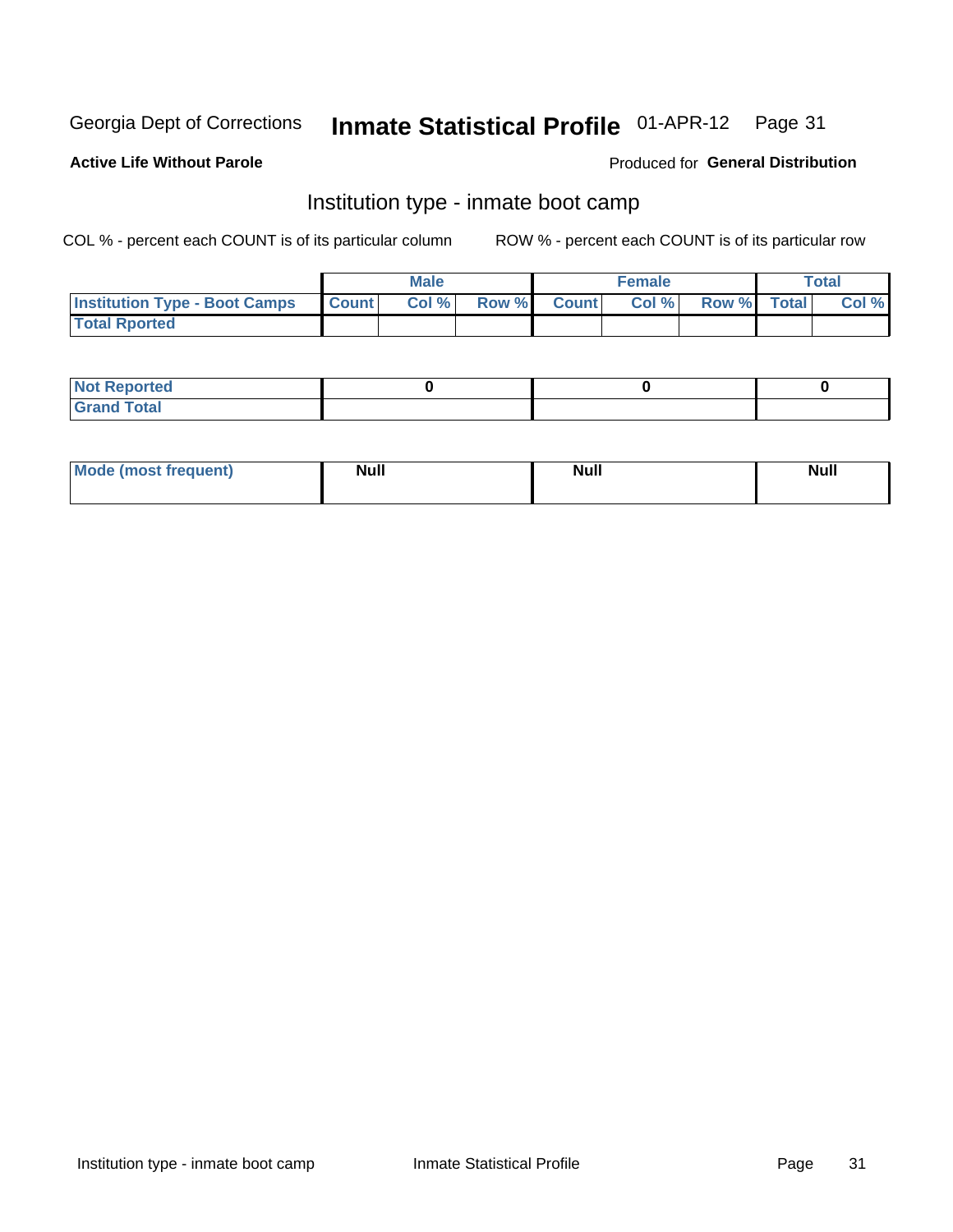## Inmate Statistical Profile 01-APR-12 Page 32

### **Active Life Without Parole**

### Produced for General Distribution

## Number of disciplinary reports

COL % - percent each COUNT is of its particular column

|                                       |              | <b>Male</b> |             |    | <b>Female</b> |       |              | <b>Total</b> |
|---------------------------------------|--------------|-------------|-------------|----|---------------|-------|--------------|--------------|
| <b>Number of Disciplinary Reports</b> | <b>Count</b> | Col %       | Row % Count |    | Col %         | Row % | <b>Total</b> | Col %        |
|                                       | 195          | 27.86%      | 98.98%      | 2  | 15.38%        | 1.02% | 197          | 27.63%       |
|                                       | 77           | 11.00%      | 96.25%      | 3  | 23.08%        | 3.75% | 80           | 11.22%       |
|                                       | 57           | 8.14%       | 96.61%      | 2  | 15.38%        | 3.39% | 59           | 8.27%        |
| 3                                     | 40 l         | 5.71%       | 95.24%      | 2  | 15.38%        | 4.76% | 42           | 5.89%        |
|                                       | 41           | 5.86%       | 100.00%     |    |               |       | 41           | 5.75%        |
| 5                                     | 27           | 3.86%       | 100.00%     |    |               |       | 27           | 3.79%        |
| <b>More Than 5</b>                    | 263          | 37.57%      | 98.50%      | 4  | 30.77%        | 1.50% | 267          | 37.45%       |
| <b>Total Reported</b>                 | 700          | 100%        | 98.18%      | 13 | 100%          | 1.82% | 713          | 100%         |

| NO<br>тео |     |        |                |
|-----------|-----|--------|----------------|
| Total     | 700 | $\sim$ | . שו<br>$\sim$ |

| Mean (average)         | 8.33 | 7.54 | 8.31 |
|------------------------|------|------|------|
| <b>Median (middle)</b> |      |      |      |
| Mode (most frequent)   |      |      |      |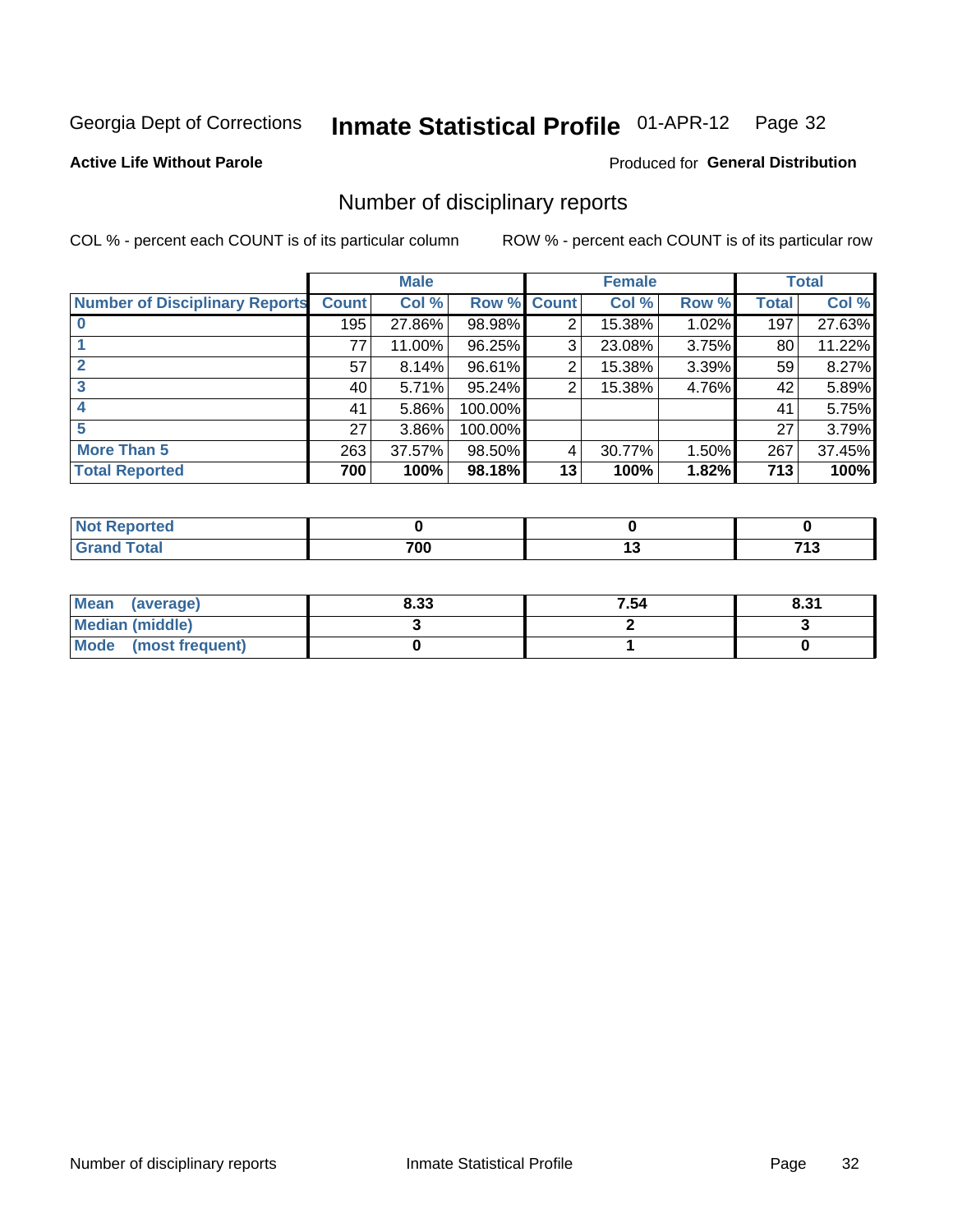## Inmate Statistical Profile 01-APR-12 Page 33

## **Active Life Without Parole**

## **Produced for General Distribution**

## Number of transfers

COL % - percent each COUNT is of its particular column

|                            |              | <b>Male</b> |             |    | <b>Female</b> |       |              | <b>Total</b> |
|----------------------------|--------------|-------------|-------------|----|---------------|-------|--------------|--------------|
| <b>Number of Transfers</b> | <b>Count</b> | Col %       | Row % Count |    | Col %         | Row % | <b>Total</b> | Col %        |
|                            | 25           | 3.57%       | 92.59%      | 2  | 15.38%        | 7.41% | 27           | 3.79%        |
|                            | 136          | 19.43%      | 96.45%      | 5  | 38.46%        | 3.55% | 141          | 19.78%       |
| $\mathbf{2}$               | 117          | 16.71%      | 100.00%     |    |               |       | 117          | 16.41%       |
| 3                          | 108          | 15.43%      | 99.08%      |    | 7.69%         | 0.92% | 109          | 15.29%       |
|                            | 91           | 13.00%      | 94.79%      | 5  | 38.46%        | 5.21% | 96           | 13.46%       |
| 5                          | 50           | 7.14%       | 100.00%     |    |               |       | 50           | 7.01%        |
| <b>More Than 5</b>         | 173          | 24.71%      | 100.00%     |    |               |       | 173          | 24.26%       |
| <b>Total Reported</b>      | 700          | 100%        | 98.18%      | 13 | 100%          | 1.82% | 713          | 100%         |

| <b>Not Reported</b> |     |  |
|---------------------|-----|--|
| Total               | 700 |  |

| Mean (average)       | 4.12 | 2.15 | 4.09 |
|----------------------|------|------|------|
| Median (middle)      |      |      |      |
| Mode (most frequent) |      |      |      |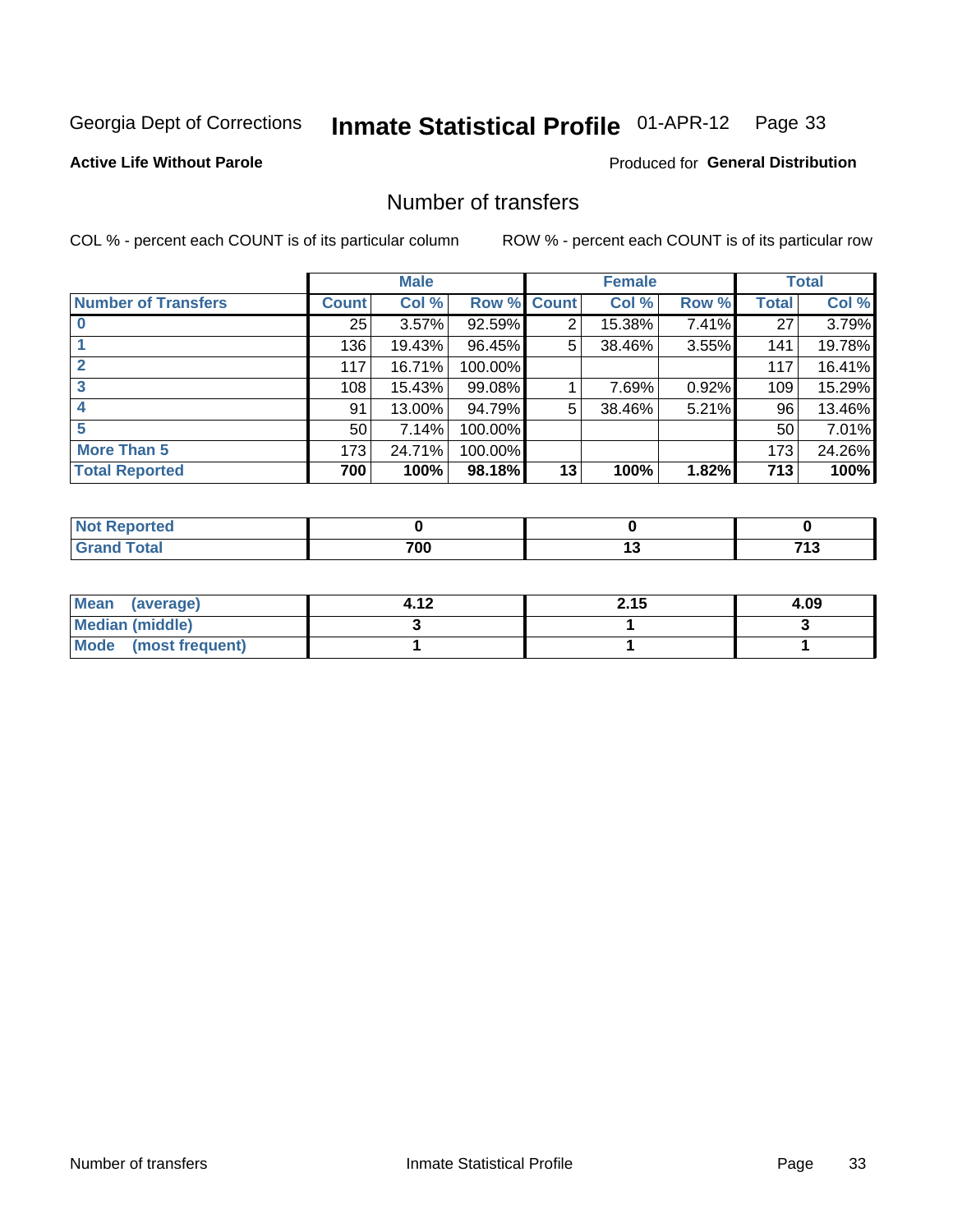## Inmate Statistical Profile 01-APR-12 Page 34

**Active Life Without Parole** 

**Produced for General Distribution** 

## Number of escapes

COL % - percent each COUNT is of its particular column

|                          |         | <b>Male</b> |                    |    | <b>Female</b> |       |                  | <b>Total</b> |
|--------------------------|---------|-------------|--------------------|----|---------------|-------|------------------|--------------|
| <b>Number of Escapes</b> | Count l | Col %       | <b>Row % Count</b> |    | Col %         | Row % | Total            | Col %        |
|                          | 698     | 99.71%      | $98.17\%$          | 13 | $100.00\%$    | 1.83% | 711 <sub>1</sub> | 99.72%       |
|                          |         | 0.14%       | 100.00%            |    |               |       |                  | 0.14%        |
|                          |         | $0.14\%$    | 100.00%            |    |               |       |                  | 0.14%        |
| <b>Total Reported</b>    | 700     | 100%        | $98.18\%$          | 13 | 100%          | 1.82% | 713              | 100%         |

| <b>Not Reported</b> |     |     |                             |
|---------------------|-----|-----|-----------------------------|
| <b>Grand Total</b>  | 700 | . . | 749<br>$\ddot{\phantom{1}}$ |

| Mean (average)       |  |  |
|----------------------|--|--|
| Median (middle)      |  |  |
| Mode (most frequent) |  |  |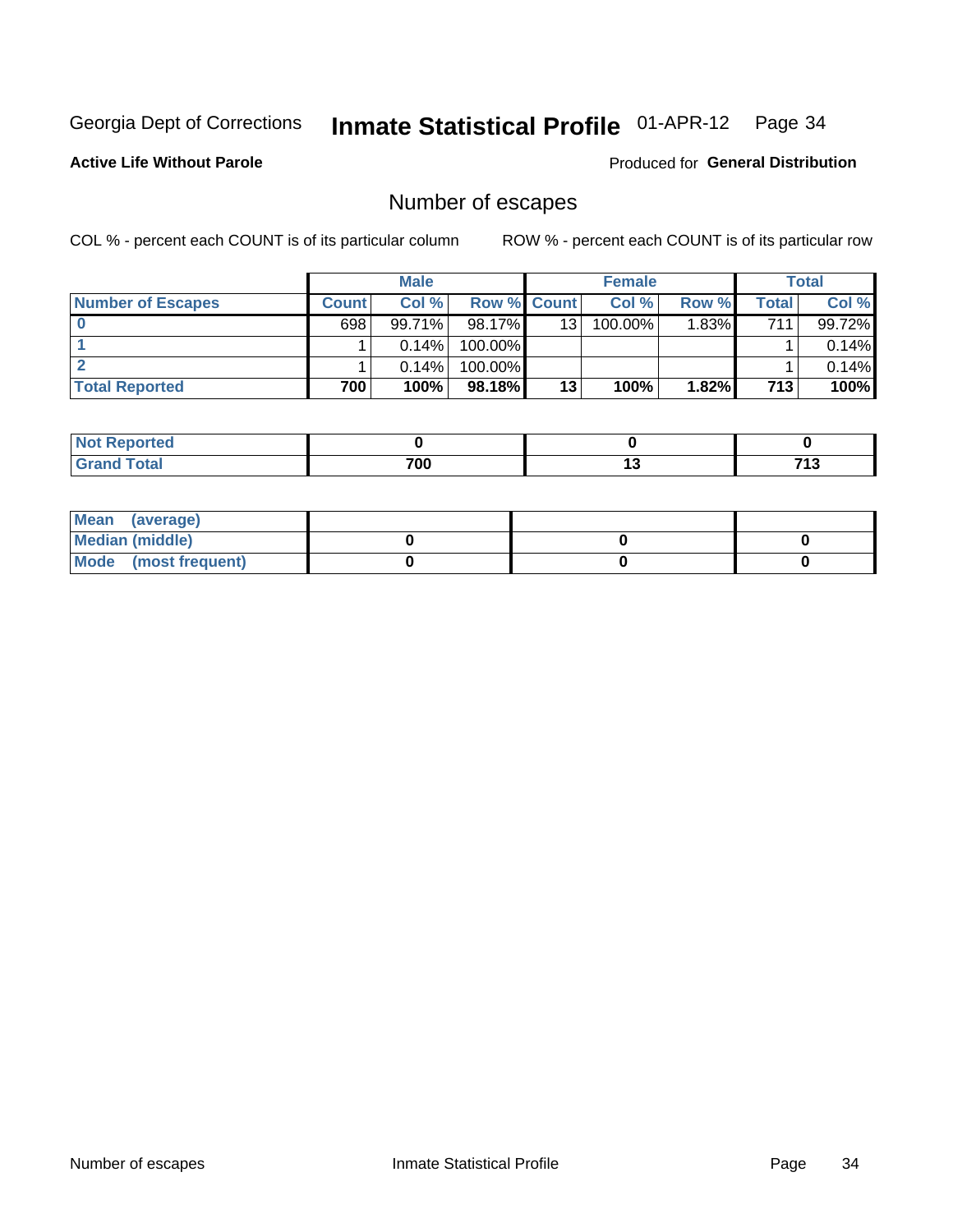#### Inmate Statistical Profile 01-APR-12 Page 35

## **Active Life Without Parole**

## **Produced for General Distribution**

## Time served in current (or last) institution

COL % - percent each COUNT is of its particular column

|                              |              | <b>Male</b> |         |                | <b>Female</b> |        |              | <b>Total</b> |
|------------------------------|--------------|-------------|---------|----------------|---------------|--------|--------------|--------------|
| <b>Time In Institution</b>   | <b>Count</b> | Col %       | Row %   | <b>Count</b>   | Col %         | Row %  | <b>Total</b> | Col %        |
| 0 to 3 months                | 101          | 14.43%      | 100.00% |                |               |        | 101          | 14.17%       |
| 3.01 to 6 months             | 36           | 5.14%       | 100.00% |                |               |        | 36           | 5.05%        |
| 6.01 to 9 months             | 53           | 7.57%       | 98.15%  | 1              | 7.69%         | 1.85%  | 54           | 7.57%        |
| 9.01 to 12 months            | 49           | 7.00%       | 85.96%  | 8              | 61.54%        | 14.04% | 57           | 7.99%        |
| 12.01 to 18 months           | 65           | 9.29%       | 97.01%  | $\overline{2}$ | 15.38%        | 2.99%  | 67           | 9.40%        |
| <b>18.01 to 24 months</b>    | 59           | 8.43%       | 100.00% |                |               |        | 59           | 8.27%        |
| $2.01$ to 3 years            | 88           | 12.57%      | 100.00% |                |               |        | 88           | 12.34%       |
| 3.01 to 4 years              | 68           | 9.71%       | 100.00% |                |               |        | 68           | 9.54%        |
| 4.01 to 5 years              | 42           | 6.00%       | 100.00% |                |               |        | 42           | 5.89%        |
| $\overline{5.01}$ to 6 years | 28           | 4.00%       | 100.00% |                |               |        | 28           | 3.93%        |
| 6.01 to 7 years              | 27           | 3.86%       | 100.00% |                |               |        | 27           | 3.79%        |
| $7.01$ to 8 years            | 21           | 3.00%       | 91.30%  | $\overline{2}$ | 15.38%        | 8.70%  | 23           | 3.23%        |
| $8.01$ to 9 years            | 12           | 1.71%       | 100.00% |                |               |        | 12           | 1.68%        |
| 9.01 to 10 years             | 18           | 2.57%       | 100.00% |                |               |        | 18           | 2.52%        |
| Over 10 years                | 33           | 4.71%       | 100.00% |                |               |        | 33           | 4.63%        |
| <b>Total Reported</b>        | 700          | 100%        | 98.18%  | 13             | 100%          | 1.82%  | 713          | 100%         |

| Reported      |     |                |
|---------------|-----|----------------|
| <i>i</i> otal | 700 | - - -<br>. . U |

| <b>Mean</b><br>(average) | 36 months | 23 months | 35 months |
|--------------------------|-----------|-----------|-----------|
| Median (middle)          | 22 months | 12 months | 22 months |
| Mode (most frequent)     | 0 months  | 1 months  | l months  |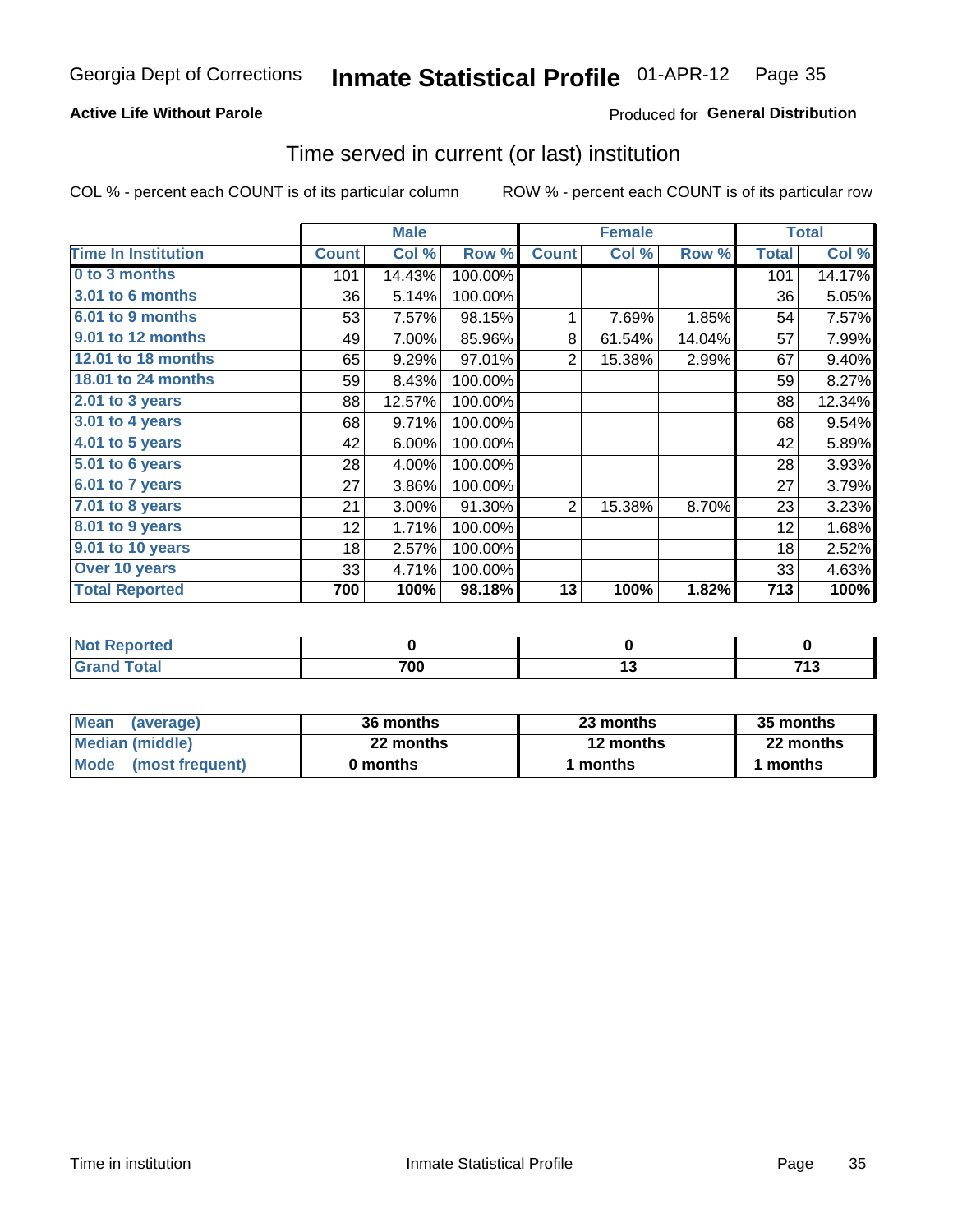#### **Inmate Statistical Profile 01-APR-12** Page 36

### **Active Life Without Parole**

### Produced for General Distribution

## Highest grade level attained

COL % - percent each COUNT is of its particular column

|                              |                | <b>Male</b> |         |                 | <b>Female</b> |        |                | <b>Total</b> |
|------------------------------|----------------|-------------|---------|-----------------|---------------|--------|----------------|--------------|
| <b>Grade Level</b>           | <b>Count</b>   | Col %       | Row %   | <b>Count</b>    | Col %         | Row %  | <b>Total</b>   | Col %        |
| No school at all             | 1              | 0.15%       | 100.00% |                 |               |        | 1              | 0.15%        |
| <b>Grade 1</b>               |                | 0.15%       | 100.00% |                 |               |        | 1              | 0.15%        |
| <b>Grade 2</b>               | $\overline{2}$ | 0.30%       | 100.00% |                 |               |        | $\overline{c}$ | 0.29%        |
| Grade 4                      | 4              | 0.59%       | 100.00% |                 |               |        | 4              | 0.58%        |
| Grade 5                      | 3              | 0.45%       | 100.00% |                 |               |        | 3              | 0.44%        |
| Grade 6                      | 5              | 0.74%       | 100.00% |                 |               |        | 5              | 0.73%        |
| <b>Grade 7</b>               | 22             | 3.27%       | 100.00% |                 |               |        | 22             | 3.21%        |
| <b>Grade 8</b>               | 50             | 7.43%       | 100.00% |                 |               |        | 50             | 7.29%        |
| <b>Grade 9</b>               | 76             | 11.29%      | 98.70%  | 1               | 7.69%         | 1.30%  | 77             | 11.22%       |
| Grade 10                     | 122            | 18.13%      | 98.39%  | $\overline{c}$  | 15.38%        | 1.61%  | 124            | 18.08%       |
| Grade 11                     | 95             | 14.12%      | 98.96%  | 1               | 7.69%         | 1.04%  | 96             | 13.99%       |
| <b>Grade 12 or GED</b>       | 186            | 27.64%      | 96.37%  | 7               | 53.85%        | 3.63%  | 193            | 28.13%       |
| <b>Some tech school</b>      | 6              | 0.89%       | 85.71%  | 1               | 7.69%         | 14.29% | 7              | 1.02%        |
| <b>Completed tech school</b> | 10             | 1.49%       | 100.00% |                 |               |        | 10             | 1.46%        |
| College, 1 year              | 21             | 3.12%       | 100.00% |                 |               |        | 21             | 3.06%        |
| College, 2 year              | 37             | 5.50%       | 97.37%  | 1               | 7.69%         | 2.63%  | 38             | 5.54%        |
| College, 3 year              | 10             | 1.49%       | 100.00% |                 |               |        | 10             | 1.46%        |
| <b>Bachelor's degree</b>     | 13             | 1.93%       | 100.00% |                 |               |        | 13             | 1.90%        |
| <b>Master's degree</b>       | 6              | 0.89%       | 100.00% |                 |               |        | 6              | 0.87%        |
| Ph.D. degree                 | 1              | 0.15%       | 100.00% |                 |               |        | 1              | 0.15%        |
| Law degree                   | 2              | 0.30%       | 100.00% |                 |               |        | $\overline{2}$ | 0.29%        |
| <b>Total Reported</b>        | 673            | 100%        | 98.10%  | $\overline{13}$ | 100%          | 1.90%  | 686            | 100.0%       |

| <b>REDIORES</b> | ~-<br>-- |   | $\sim$ |
|-----------------|----------|---|--------|
| <b>ota</b>      | 700      | ⊶ | . ∎v   |

| l Mean<br>(average)            | 10.90           | 11.62           | 10.91                    |
|--------------------------------|-----------------|-----------------|--------------------------|
| Median (middle)                | Grade 11        | Grade 12 or GED | Grade 11                 |
| <b>Mode</b><br>(most frequent) | Grade 12 or GED | Grade 12 or GED | <b>I</b> Grade 12 or GED |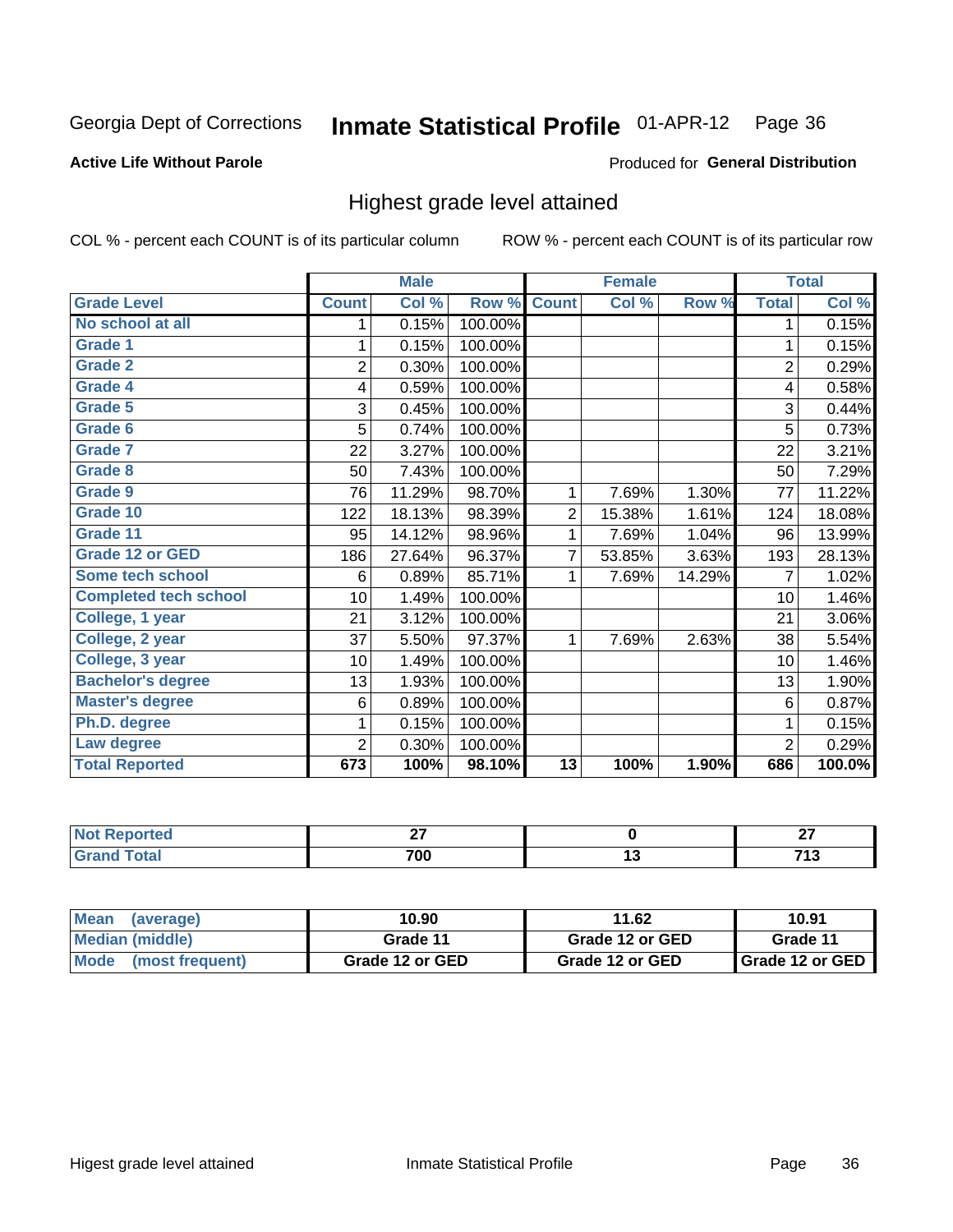# Inmate Statistical Profile 01-APR-12 Page 37

## **Active Life Without Parole**

## **Produced for General Distribution**

## Culture fair IQ scores

COL % - percent each COUNT is of its particular column

|                       |              | <b>Male</b> |                    |                | <b>Female</b> |       |              | <b>Total</b> |
|-----------------------|--------------|-------------|--------------------|----------------|---------------|-------|--------------|--------------|
| <b>IQ Scores</b>      | <b>Count</b> | Col %       | <b>Row % Count</b> |                | Col %         | Row % | <b>Total</b> | Col %        |
| $60 - 69$             | 24           | 4.38%       | 100.00%            |                |               |       | 24           | 4.29%        |
| $70 - 79$             | 42           | 7.66%       | 97.67%             |                | 9.09%         | 2.33% | 43           | 7.69%        |
| $80 - 89$             | 87           | 15.88%      | 97.75%             | $\overline{2}$ | 18.18%        | 2.25% | 89           | 15.92%       |
| $90 - 99$             | 99           | 18.07%      | 97.06%             | 3              | 27.27%        | 2.94% | 102          | 18.25%       |
| $100 - 109$           | 153          | 27.92%      | 98.71%             | 2              | 18.18%        | 1.29% | 155          | 27.73%       |
| $110 - 119$           | 118          | 21.53%      | 98.33%             | $\overline{2}$ | 18.18%        | 1.67% | 120          | 21.47%       |
| $120 - 129$           | 25           | 4.56%       | 96.15%             |                | 9.09%         | 3.85% | 26           | 4.65%        |
| <b>Total Reported</b> | 548          | 100%        | 98.03%             | 11             | 100%          | 1.97% | 559          | 100%         |

| <b>Not Reported</b>         | 149 | 151 |
|-----------------------------|-----|-----|
| <b>Not Valid (under 60)</b> |     |     |
| <b>Grand Total</b>          | 700 | 713 |

| Mean (average)       | 98  | 100 | 98  |
|----------------------|-----|-----|-----|
| Median (middle)      | 101 | 96  | 101 |
| Mode (most frequent) | 105 | 96  | 105 |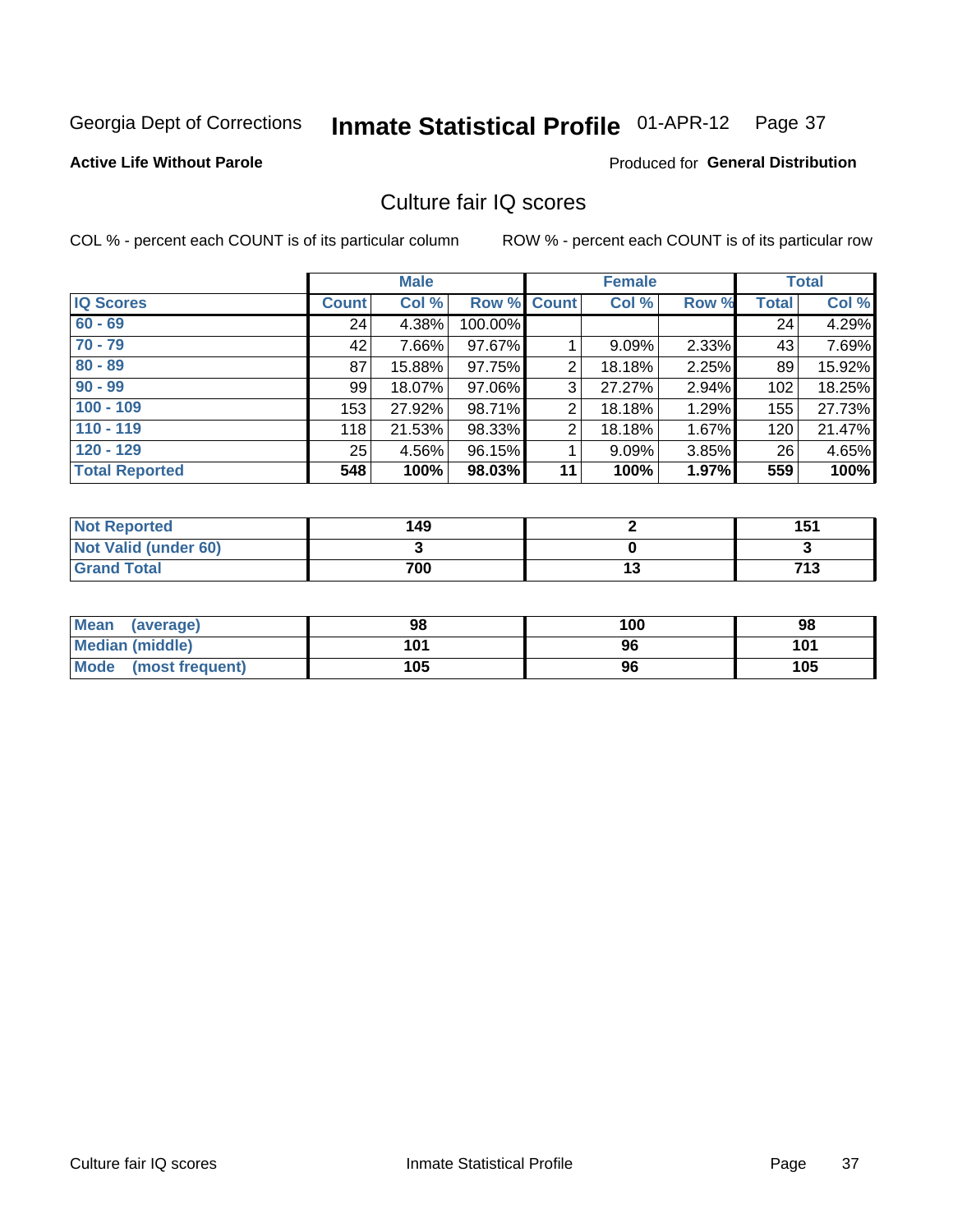#### Inmate Statistical Profile 01-APR-12 Page 38

### **Active Life Without Parole**

## **Produced for General Distribution**

## Wide Range Achievement Test (WRAT) reading score

COL % - percent each COUNT is of its particular column

ROW % - percent each COUNT is of its particular row

 $\overline{13}$ 

|                           |              | <b>Male</b> |         |                | <b>Female</b> |       |              | <b>Total</b>   |
|---------------------------|--------------|-------------|---------|----------------|---------------|-------|--------------|----------------|
| <b>WRAT Reading Score</b> | <b>Count</b> | Col %       | Row %   | <b>Count</b>   | Col %         | Row % | <b>Total</b> | Col $\sqrt{6}$ |
| 0.1 to 0.9                | 13           | 2.34%       | 100.00% |                |               |       | 13           | 2.29%          |
| 1.0 to 1.9                | 16           | 2.88%       | 100.00% |                |               |       | 16           | 2.82%          |
| 2.0 to 2.9                | 29           | 5.22%       | 96.67%  | 1              | 9.09%         | 3.33% | 30           | 5.29%          |
| 3.0 to 3.9                | 32           | 5.76%       | 100.00% |                |               |       | 32           | 5.64%          |
| 4.0 to 4.9                | 41           | 7.37%       | 100.00% |                |               |       | 41           | 7.23%          |
| 5.0 to 5.9                | 50           | 8.99%       | 96.15%  | $\overline{2}$ | 18.18%        | 3.85% | 52           | 9.17%          |
| 6.0 to 6.9                | 47           | 8.45%       | 100.00% |                |               |       | 47           | 8.29%          |
| 7.0 to 7.9                | 21           | 3.78%       | 100.00% |                |               |       | 21           | 3.70%          |
| 8.0 to 8.9                | 40           | 7.19%       | 100.00% |                |               |       | 40           | 7.05%          |
| 9.0 to 9.9                | 43           | 7.73%       | 97.73%  | 1              | 9.09%         | 2.27% | 44           | 7.76%          |
| 10.0 to 10.9              | 13           | 2.34%       | 92.86%  | 1              | 9.09%         | 7.14% | 14           | 2.47%          |
| 11.0 to 11.9              | 37           | 6.65%       | 94.87%  | $\overline{2}$ | 18.18%        | 5.13% | 39           | 6.88%          |
| 12.0 to 12.9              | 117          | 21.04%      | 99.15%  | 1              | 9.09%         | 0.85% | 118          | 20.81%         |
| 13                        | 57           | 10.25%      | 95.00%  | 3              | 27.27%        | 5.00% | 60           | 10.58%         |
| <b>Total Reported</b>     | 556          | 100%        | 98.06%  | 11             | 100%          | 1.94% | 567          | 100%           |
|                           |              |             |         |                |               |       |              |                |
| <b>Not Reported</b>       |              | 144         |         |                | $\mathbf 2$   |       |              | 146            |

| <b>Mean</b><br>(average) | 8.39 | 9.76                | 8.42 |
|--------------------------|------|---------------------|------|
| Median (middle)          | 0.J  | 112<br>. . <u>.</u> | Ծ.J  |
| Mode<br>(most frequent)  |      | . J                 | יי   |

 $\overline{700}$ 

**Grand Total** 

 $\overline{713}$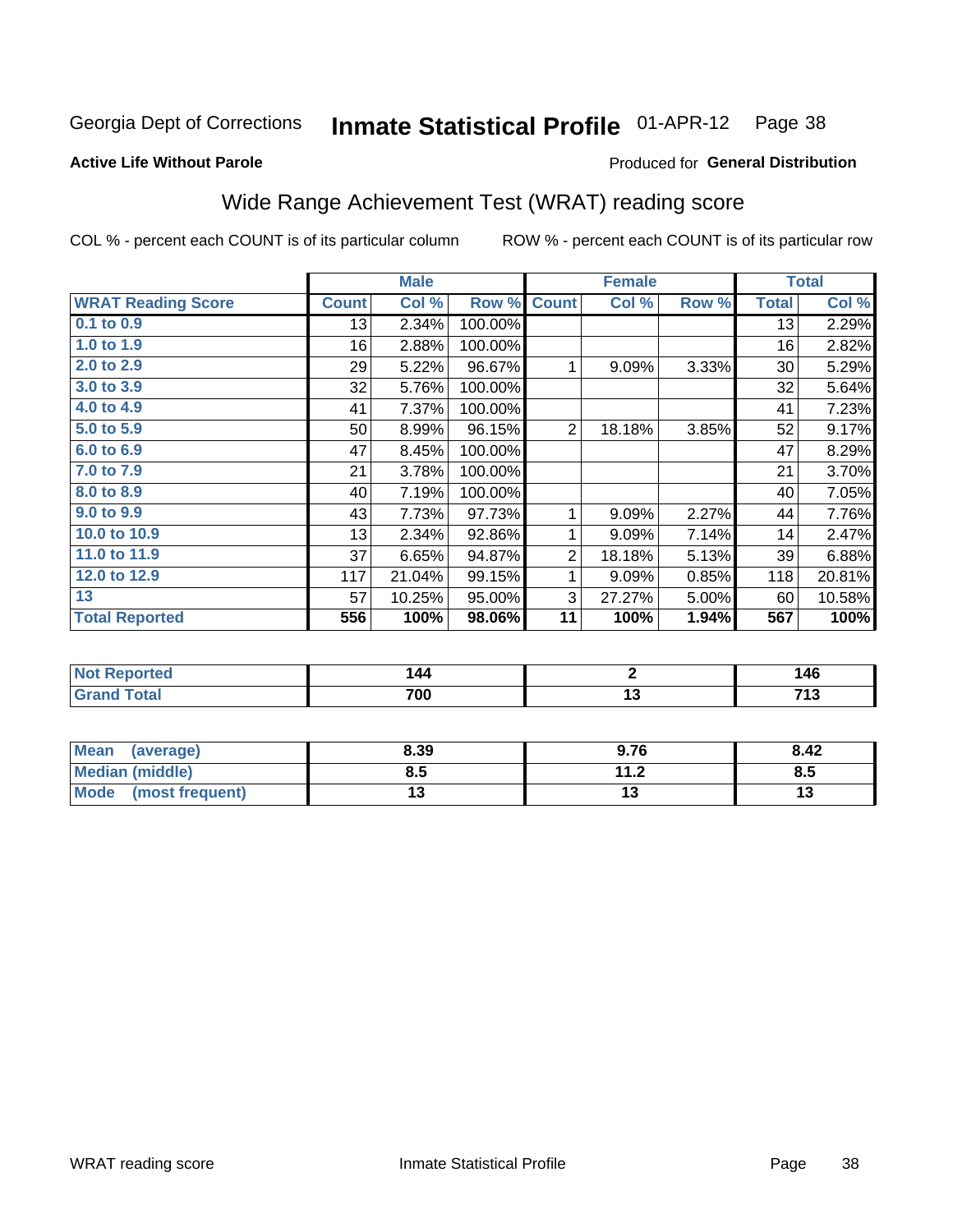#### **Inmate Statistical Profile 01-APR-12** Page 39

## **Active Life Without Parole**

## Produced for General Distribution

# Wide Range Achievement Test (WRAT) math score

COL % - percent each COUNT is of its particular column

|                              |              | <b>Male</b> |         |                | <b>Female</b>  |       |              | <b>Total</b> |  |
|------------------------------|--------------|-------------|---------|----------------|----------------|-------|--------------|--------------|--|
| <b>WRAT Mathematic Score</b> | <b>Count</b> | Col %       | Row %   | <b>Count</b>   | Col %          | Row % | <b>Total</b> | Col %        |  |
| $0.1$ to $0.9$               | 1            | 0.18%       | 100.00% |                |                |       | 1            | 0.18%        |  |
| 1.0 to 1.9                   | 4            | 0.72%       | 100.00% |                |                |       | 4            | 0.71%        |  |
| 2.0 to 2.9                   | 16           | 2.88%       | 100.00% |                |                |       | 16           | 2.82%        |  |
| 3.0 to 3.9                   | 38           | 6.83%       | 100.00% |                |                |       | 38           | 6.70%        |  |
| 4.0 to 4.9                   | 58           | 10.43%      | 96.67%  | $\overline{2}$ | 18.18%         | 3.33% | 60           | 10.58%       |  |
| 5.0 to 5.9                   | 73           | 13.13%      | 98.65%  | 1              | 9.09%          | 1.35% | 74           | 13.05%       |  |
| 6.0 to 6.9                   | 110          | 19.78%      | 99.10%  | 1              | 9.09%          | 0.90% | 111          | 19.58%       |  |
| 7.0 to 7.9                   | 70           | 12.59%      | 98.59%  | 1              | 9.09%          | 1.41% | 71           | 12.52%       |  |
| 8.0 to 8.9                   | 43           | 7.73%       | 95.56%  | $\overline{2}$ | 18.18%         | 4.44% | 45           | 7.94%        |  |
| 9.0 to 9.9                   | 58           | 10.43%      | 96.67%  | $\overline{2}$ | 18.18%         | 3.33% | 60           | 10.58%       |  |
| 10.0 to 10.9                 | 26           | 4.68%       | 100.00% |                |                |       | 26           | 4.59%        |  |
| 11.0 to 11.9                 | 15           | 2.70%       | 100.00% |                |                |       | 15           | 2.65%        |  |
| 12.0 to 12.9                 | 34           | 6.12%       | 97.14%  | 1              | 9.09%          | 2.86% | 35           | 6.17%        |  |
| $\overline{13}$              | 10           | 1.80%       | 90.91%  | 1              | 9.09%          | 9.09% | 11           | 1.94%        |  |
| <b>Total Reported</b>        | 556          | 100%        | 98.06%  | 11             | 100%           | 1.94% | 567          | 100.0%       |  |
|                              |              |             |         |                |                |       |              |              |  |
| <b>Not Reported</b>          |              | 144         |         |                | $\overline{2}$ |       |              | 146          |  |
| <b>Grand Total</b>           |              | 700         |         |                | 13             |       |              | 713          |  |
|                              |              |             |         |                |                |       |              |              |  |
| $\overline{1}$               |              |             |         |                |                |       |              |              |  |

| <b>Mean</b><br>(average)       | 2 ממ<br>. 22 | י ה<br>v.z | 7.24 |
|--------------------------------|--------------|------------|------|
| <b>Median (middle)</b>         | 6.9          | 0.Z        | 6.9  |
| <b>Mode</b><br>(most frequent) | 6.9          | 7.O        | 6.9  |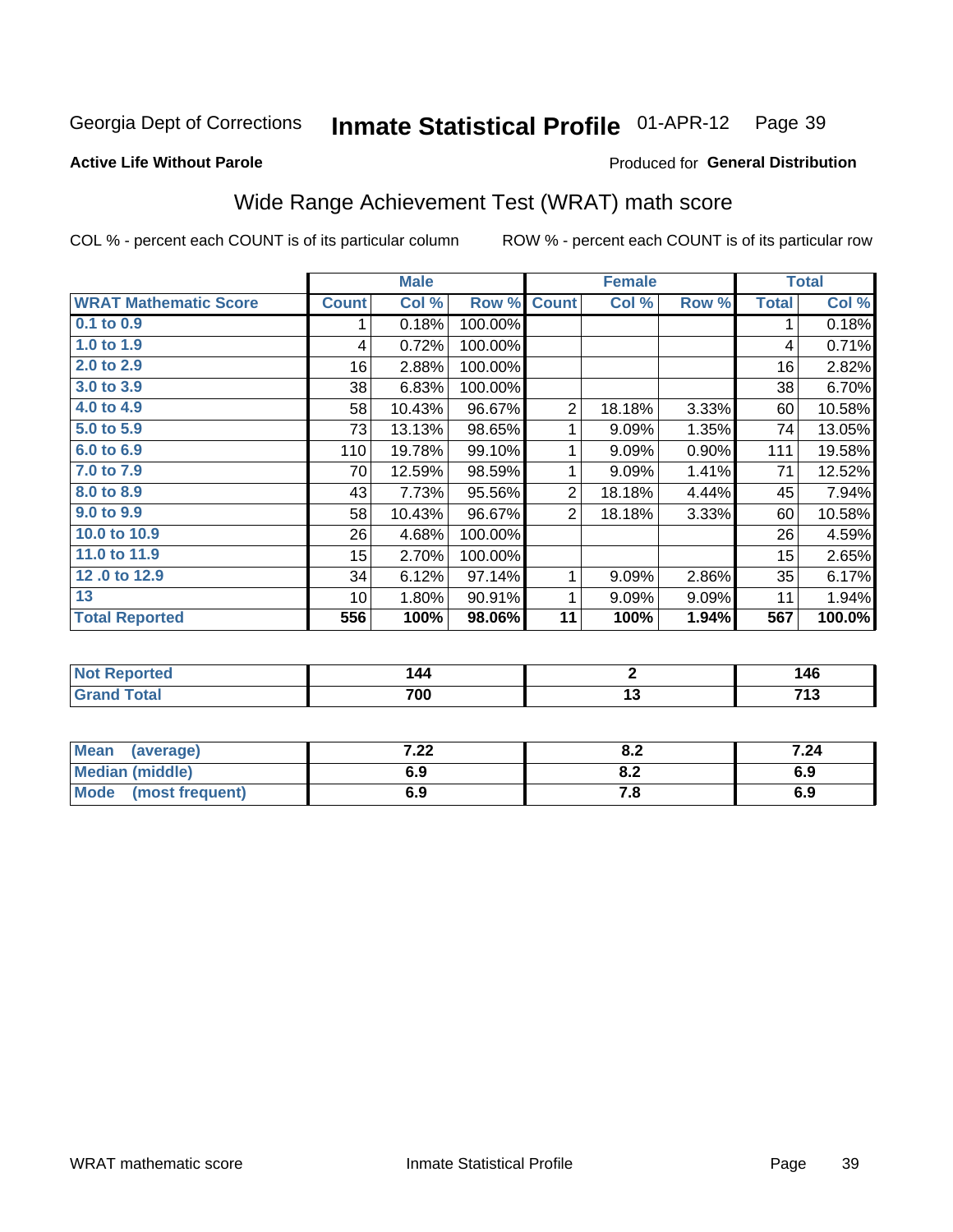#### Inmate Statistical Profile 01-APR-12 Page 40

### **Active Life Without Parole**

### Produced for General Distribution

## Wide Range Achievement Test (WRAT) spelling score

COL % - percent each COUNT is of its particular column

|                            |              | <b>Male</b> |         |              | <b>Female</b> |       |              | <b>Total</b> |
|----------------------------|--------------|-------------|---------|--------------|---------------|-------|--------------|--------------|
| <b>WRAT Spelling Score</b> | <b>Count</b> | Col %       | Row %   | <b>Count</b> | Col %         | Row % | <b>Total</b> | Col %        |
| 0.1 to 0.9                 | 6            | 1.08%       | 100.00% |              |               |       | 6            | 1.06%        |
| 1.0 to 1.9                 | 24           | 4.32%       | 100.00% |              |               |       | 24           | 4.24%        |
| 2.0 to 2.9                 | 40           | 7.21%       | 100.00% |              |               |       | 40           | 7.07%        |
| 3.0 to 3.9                 | 31           | 5.59%       | 100.00% |              |               |       | 31           | 5.48%        |
| 4.0 to 4.9                 | 44           | 7.93%       | 97.78%  | 1            | 9.09%         | 2.22% | 45           | 7.95%        |
| 5.0 to 5.9                 | 55           | 9.91%       | 100.00% |              |               |       | 55           | 9.72%        |
| 6.0 to 6.9                 | 63           | 11.35%      | 98.44%  | 1            | 9.09%         | 1.56% | 64           | 11.31%       |
| 7.0 to 7.9                 | 46           | 8.29%       | 97.87%  | 1            | 9.09%         | 2.13% | 47           | 8.30%        |
| 8.0 to 8.9                 | 43           | 7.75%       | 97.73%  | 1            | 9.09%         | 2.27% | 44           | 7.77%        |
| 9.0 to 9.9                 | 39           | 7.03%       | 100.00% |              |               |       | 39           | 6.89%        |
| 10.0 to 10.9               | 35           | 6.31%       | 100.00% |              |               |       | 35           | 6.18%        |
| 11.0 to 11.9               | 37           | 6.67%       | 92.50%  | 3            | 27.27%        | 7.50% | 40           | 7.07%        |
| 12.0 to 12.9               | 65           | 11.71%      | 95.59%  | 3            | 27.27%        | 4.41% | 68           | 12.01%       |
| 13                         | 27           | 4.86%       | 96.43%  | 1            | 9.09%         | 3.57% | 28           | 4.95%        |
| <b>Total Reported</b>      | 555          | 100%        | 98.06%  | 11           | 100%          | 1.94% | 566          | 100%         |
|                            |              |             |         |              |               |       |              |              |
| <b>Not Reported</b>        |              | 145         |         |              | $\mathbf{2}$  |       |              | 147          |
| <b>Grand Total</b>         |              | 700         |         |              | 13            |       |              | 713          |

| <b>Mean</b><br>(average)       | 7.56 | 10.12 | 7.61 |
|--------------------------------|------|-------|------|
| <b>Median (middle)</b>         | ن. ا | 11.3  | .    |
| <b>Mode</b><br>(most frequent) | ช.5  | 12.3  | 8.5  |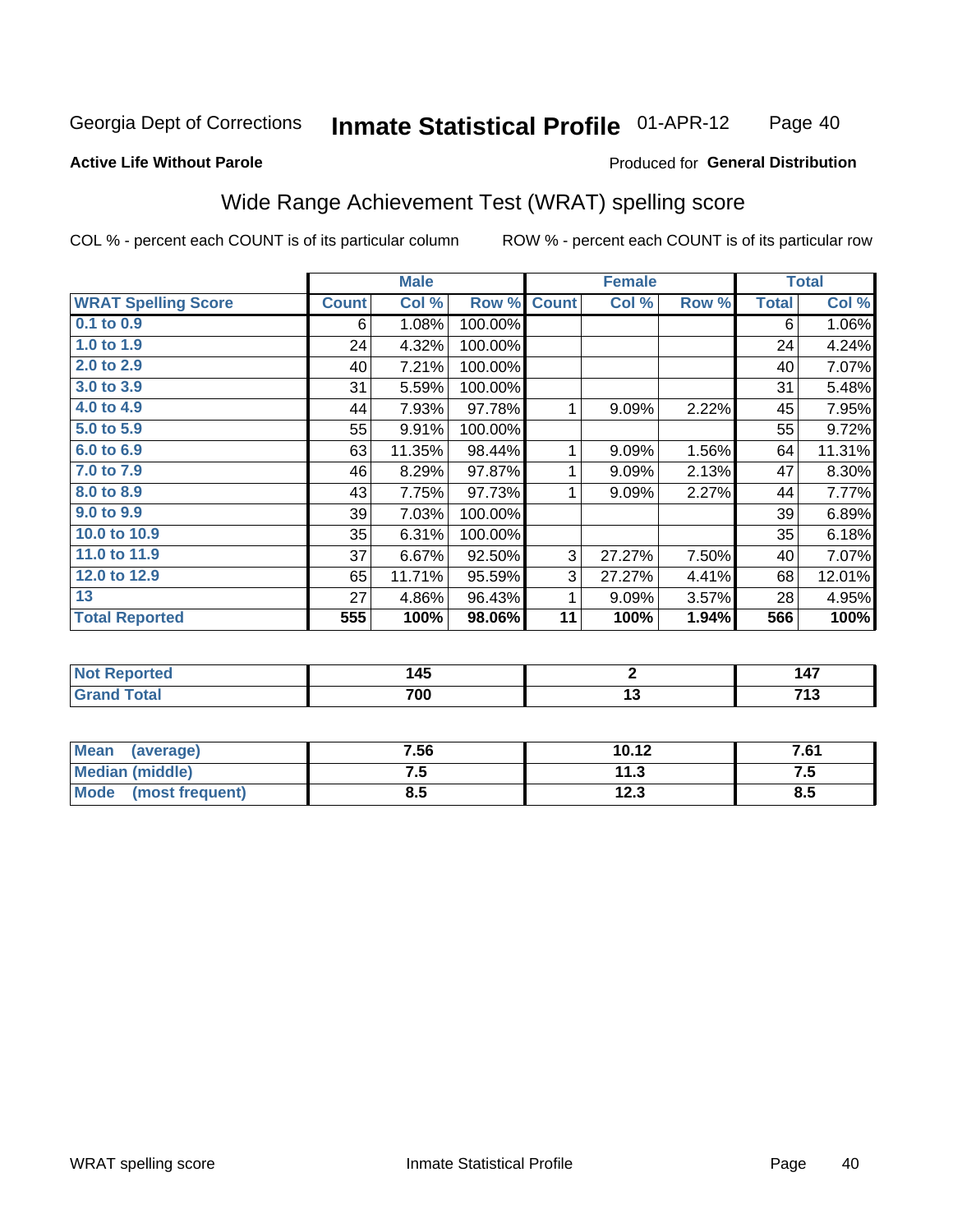## **Active Life Without Parole**

## **Produced for General Distribution**

## Scope of substance abuse - summary

COL % - percent each COUNT is of its particular column

|                        |              | <b>Male</b> |         |              | <b>Female</b> |          |              | <b>Total</b> |
|------------------------|--------------|-------------|---------|--------------|---------------|----------|--------------|--------------|
| <b>Substance Abuse</b> | <b>Count</b> | Col %       | Row %   | <b>Count</b> | Col %         | Row %    | <b>Total</b> | Col %        |
| <b>None</b>            | 335          | 47.86%      | 97.95%  |              | 53.85%        | 2.05%    | 342          | 47.97%       |
| Drugs only             | 207          | 29.57%      | 98.57%  |              | 23.08%        | 1.43%    | 210          | 29.45%       |
| <b>Alcohol only</b>    | 36           | 5.14%       | 100.00% |              |               |          | 36           | 5.05%        |
| Drugs and alcohol      | 122          | 17.43%      | 97.60%  |              | 23.08%        | $2.40\%$ | 125          | 17.53%       |
| <b>Total Reported</b>  | 700          | 100%        | 98.18%  | 13           | 100%          | 1.82%    | 713          | 100%         |

| <b>Not</b><br>Reported       |     |                   |
|------------------------------|-----|-------------------|
| <b>Total</b><br><b>Grand</b> | 700 | 74f<br>. <u>.</u> |

| <b>Mod</b><br>'one<br>None<br><b>None</b> |
|-------------------------------------------|
|-------------------------------------------|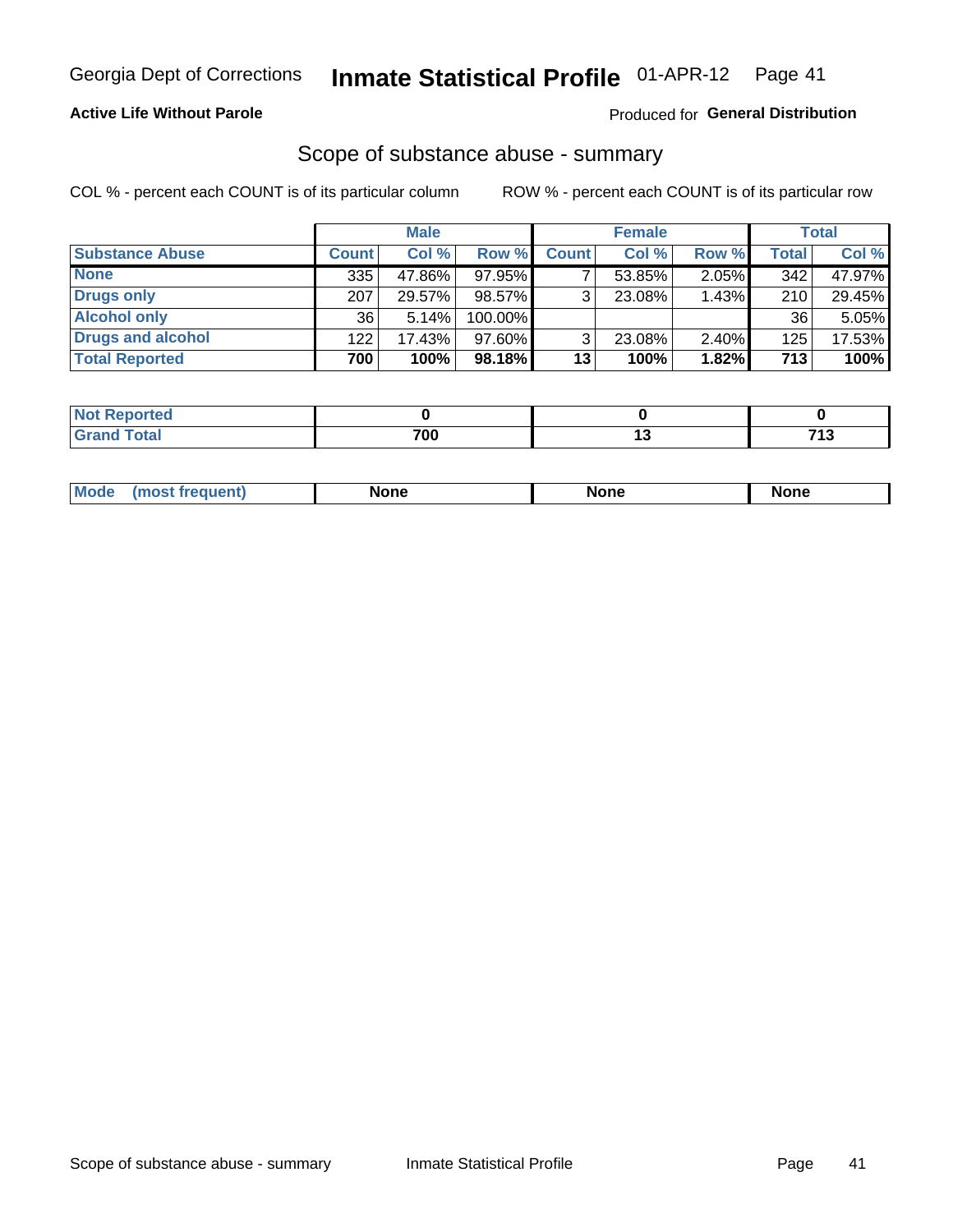## **Active Life Without Parole**

## **Produced for General Distribution**

## Scope of substance abuse - detail

COL % - percent each COUNT is of its particular column

|                                         |                | <b>Male</b> |         |              | <b>Female</b> |        |                | <b>Total</b> |
|-----------------------------------------|----------------|-------------|---------|--------------|---------------|--------|----------------|--------------|
| <b>Substance Abuse</b>                  | <b>Count</b>   | Col %       | Row %   | <b>Count</b> | Col %         | Row %  | <b>Total</b>   | Col %        |
| No drug or alcohol problems             | 335            | 47.86%      | 97.95%  |              | 53.85%        | 2.05%  | 342            | 47.97%       |
| Drug addiction but no alcohol           | 3              | 0.43%       | 100.00% |              |               |        | 3              | 0.42%        |
| <b>Drug addiction and alcohol</b>       | 3              | 0.43%       | 100.00% |              |               |        | 3              | 0.42%        |
| <b>labuse</b>                           |                |             |         |              |               |        |                |              |
| <b>Drug addiction and alcoholism</b>    | $\overline{2}$ | 0.29%       | 100.00% |              |               |        | $\overline{2}$ | 0.28%        |
| No drug problem but alcohol             | 30             | 4.29%       | 100.00% |              |               |        | 30             | 4.21%        |
| abuse                                   |                |             |         |              |               |        |                |              |
| No drug problem but alcoholism          | 6              | 0.86%       | 100.00% |              |               |        | 6              | 0.84%        |
| Drug experiment but no alcohol          | 117            | 16.71%      | 99.15%  |              | 7.69%         | 0.85%  | 118            | 16.55%       |
| <b>Drug experiment &amp; alcohol</b>    | 13             | 1.86%       | 100.00% |              |               |        | 13             | 1.82%        |
| abuse                                   |                |             |         |              |               |        |                |              |
| <b>Drug experiment &amp; alcoholism</b> | 10             | 1.43%       | 100.00% |              |               |        | 10             | 1.40%        |
| Drug abuse but no alcohol               | 87             | 12.43%      | 97.75%  | 2            | 15.38%        | 2.25%  | 89             | 12.48%       |
| Drug abuse and alcohol abuse            | 79             | 11.29%      | 98.75%  |              | 7.69%         | 1.25%  | 80             | 11.22%       |
| <b>Drug abuse and alcoholism</b>        | 15             | 2.14%       | 88.24%  | 2            | 15.38%        | 11.76% | 17             | 2.38%        |
| <b>Total Reported</b>                   | 700            | 100%        | 98.18%  | 13           | 100%          | 1.82%  | 713            | 100%         |

| ported<br>NOT          |     |    |             |
|------------------------|-----|----|-------------|
| $\sim$ $\sim$<br>_____ | 700 | יי | 74.0<br>,,, |

| Mode (most frequent) | No drug or alcohol problems No drug or alcohol problems No drug or alcohol |          |
|----------------------|----------------------------------------------------------------------------|----------|
|                      |                                                                            | problems |
|                      |                                                                            |          |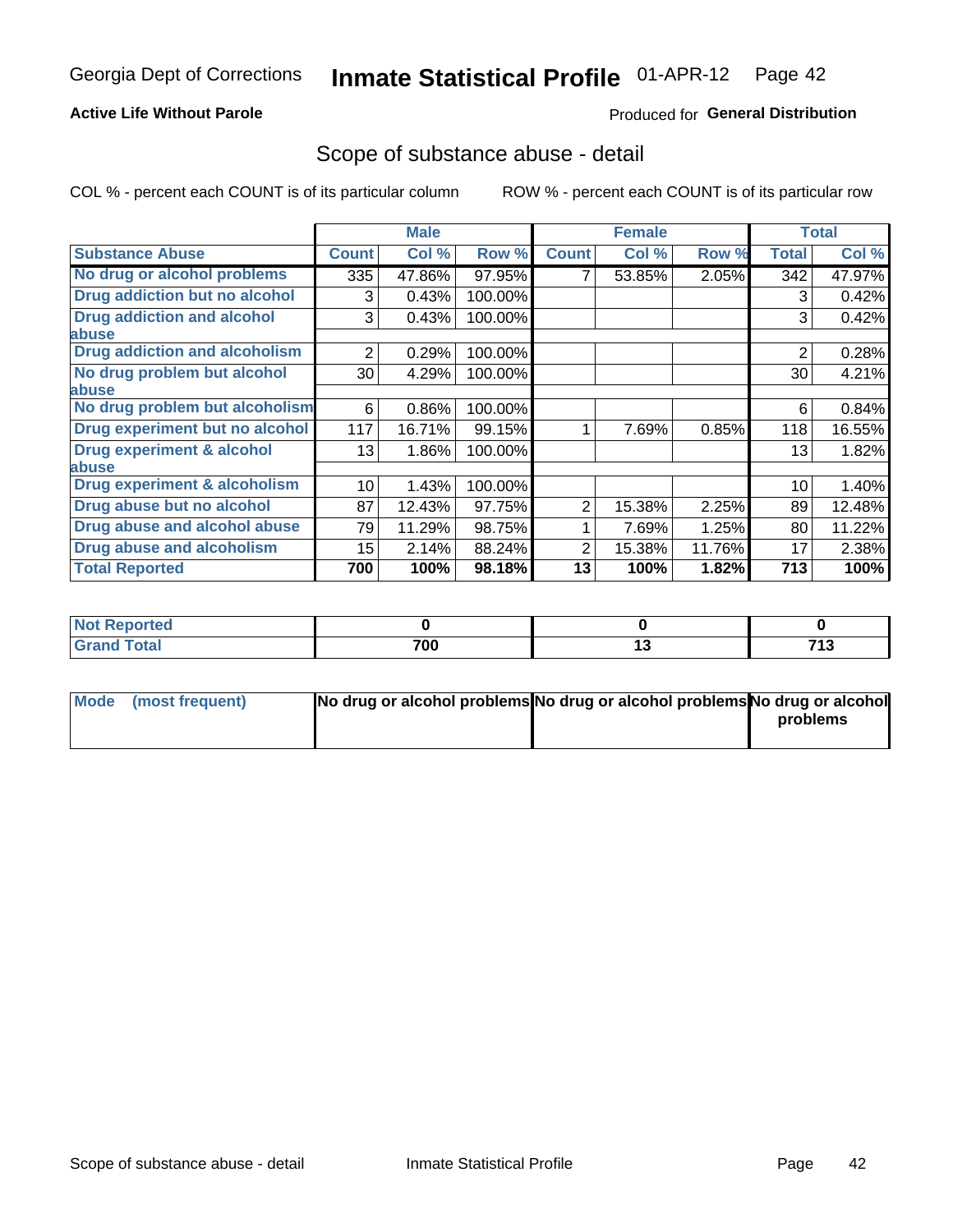# Inmate Statistical Profile 01-APR-12 Page 43

### **Active Life Without Parole**

## **Produced for General Distribution**

# Current / last mental health treatment level

COL % - percent each COUNT is of its particular column

|                                    |              | <b>Male</b> |         |              | <b>Female</b> |       |              | <b>Total</b> |
|------------------------------------|--------------|-------------|---------|--------------|---------------|-------|--------------|--------------|
| <b>Mental Health Treatment Lev</b> | <b>Count</b> | Col %       | Row %   | <b>Count</b> | Col %         | Row % | <b>Total</b> | Col %        |
| 1 No problem at current time       | 129          | 43.58%      | 96.99%  | 4            | 36.36%        | 3.01% | 133          | 43.32%       |
| 2 Receiving outpatient             | 112          | 37.84%      | 94.12%  | 7            | 63.64%        | 5.88% | 119          | 38.76%       |
| <b>Treatment</b>                   |              |             |         |              |               |       |              |              |
| 3 Inpatient, moderate              | 48           | 16.22%      | 100.00% |              |               |       | 48           | 15.64%       |
| <b>Treatment</b>                   |              |             |         |              |               |       |              |              |
| 4 Inpatient, intensive             | 7            | 2.36%       | 100.00% |              |               |       |              | 2.28%        |
| <b>Treatment</b>                   |              |             |         |              |               |       |              |              |
| <b>Total Evaluated</b>             | 296          | 100%        | 96.42%  | 11           | 100%          | 3.58% | 307          | 100%         |

| Never had MH evaluation | 404 |     | ,,,<br>40 C |
|-------------------------|-----|-----|-------------|
|                         | 700 | . . |             |

| <b>Median (middle)</b> | <b>Receiving outpatient</b><br>treatment | <b>Receiving outpatient</b><br>treatment | <b>Receiving</b><br>outpatient<br>treatment |
|------------------------|------------------------------------------|------------------------------------------|---------------------------------------------|
| <b>Mode</b>            | No problem at current time               | <b>Receiving outpatient</b>              | No problem at                               |
| (most frequent)        |                                          | treatment                                | current time                                |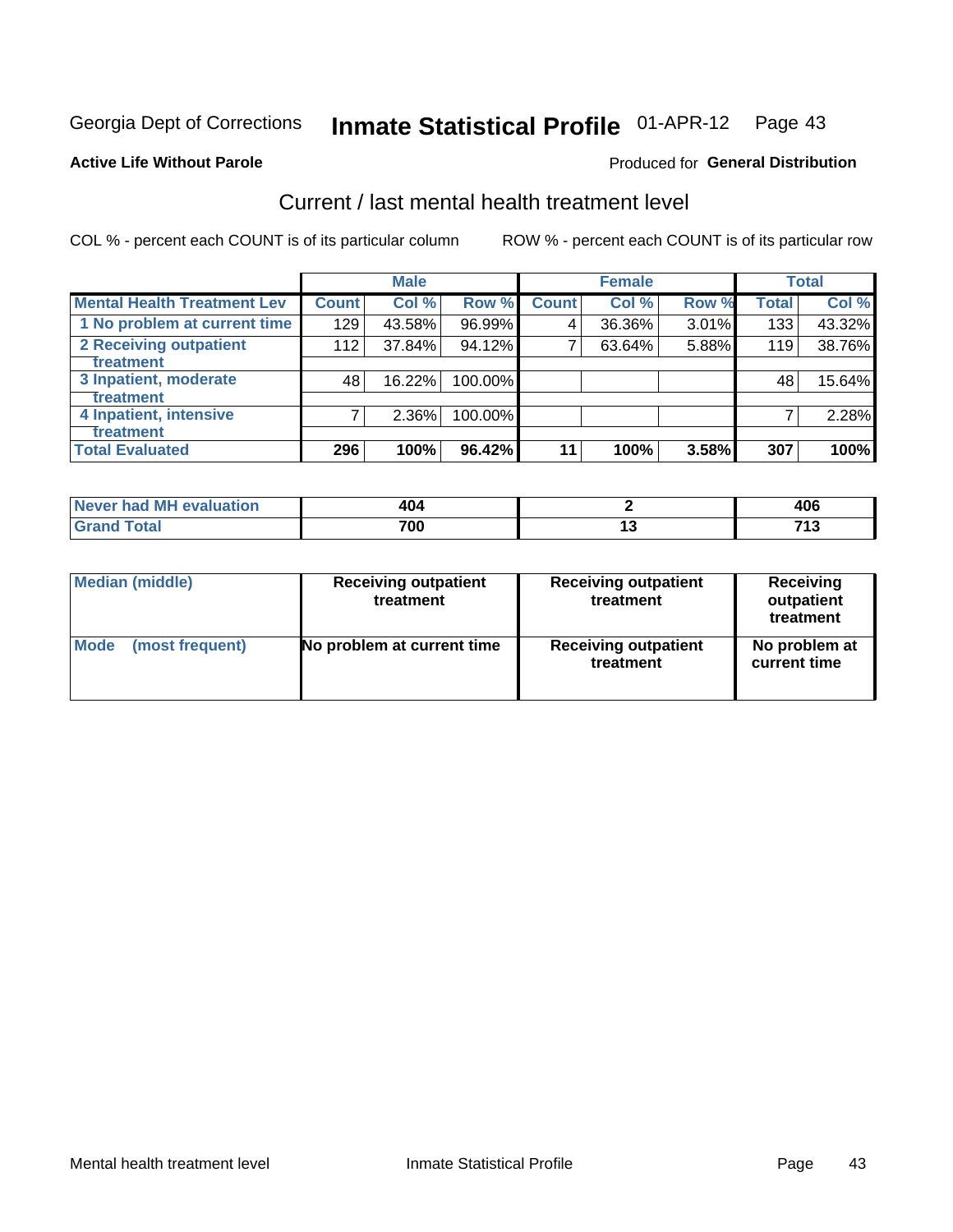#### Inmate Statistical Profile 01-APR-12 Page 44

## **Active Life Without Parole**

## Produced for General Distribution

# PULHESDWIT medical scale - 'P' overall condition ('P'hysical)

COL % - percent each COUNT is of its particular column

|                                  |                 | <b>Male</b> |                    |    | <b>Female</b> |       |              | <b>Total</b> |
|----------------------------------|-----------------|-------------|--------------------|----|---------------|-------|--------------|--------------|
| 'P' Overall Condition            | Count l         | Col %       | <b>Row % Count</b> |    | Col %         | Row % | <b>Total</b> | Col %        |
| 1 No medical illness             | 466             | 71.58%      | 99.15%             |    | 30.77%        | 0.85% | 470          | 70.78%       |
| 2 Well-controlled chronic        | 156             | 23.96%      | 94.55%             | 9  | 69.23%        | 5.45% | 165          | 24.85%       |
| <b>illness</b>                   |                 |             |                    |    |               |       |              |              |
| 3 Poorly-controlled chronic      | 27 <sup>1</sup> | 4.15%       | 100.00%            |    |               |       | 27           | 4.07%        |
| <b>illness</b>                   |                 |             |                    |    |               |       |              |              |
| 4 Significant problems requiring | ົ               | $0.31\%$    | 100.00%            |    |               |       | 2            | $0.30\%$     |
| special housing                  |                 |             |                    |    |               |       |              |              |
| <b>Total Reported</b>            | 651             | 100%        | 98.04%             | 13 | 100%          | 1.96% | 664          | 100%         |

| τeα          |           | 45        |
|--------------|-----------|-----------|
| <b>TULAI</b> | 700<br>υι | フィウ<br>יי |

| <b>Mode</b> | (most frequent) | 1 No medical illness | 2 Well-controlled chronic<br>illness | 1 No medical<br>illness |
|-------------|-----------------|----------------------|--------------------------------------|-------------------------|
|-------------|-----------------|----------------------|--------------------------------------|-------------------------|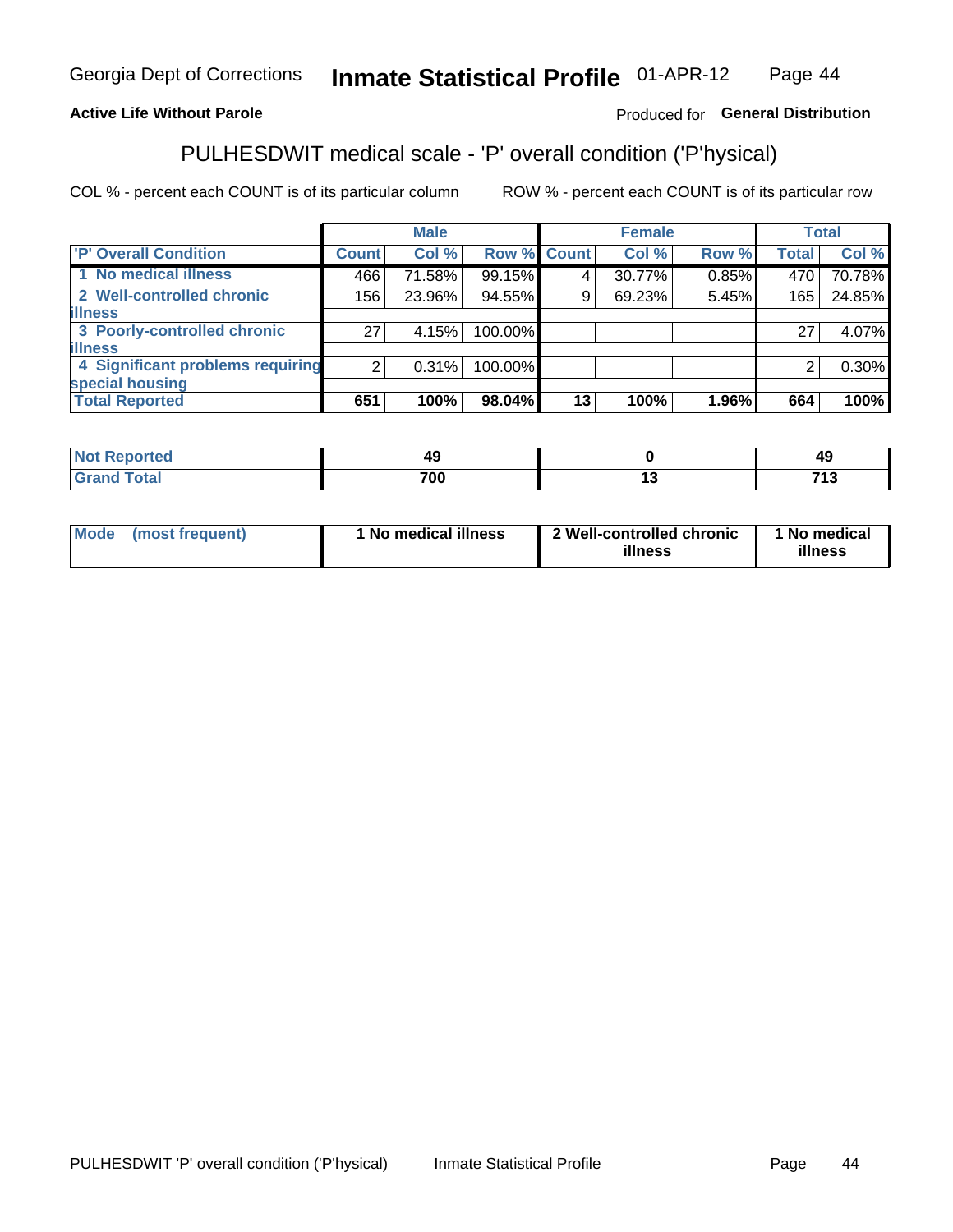## **Active Life Without Parole**

## Produced for General Distribution

# PULHESDWIT medical scale - 'U' upper body

COL % - percent each COUNT is of its particular column

|                              |              | <b>Male</b> |         |              | <b>Female</b> |       |              | <b>Total</b> |
|------------------------------|--------------|-------------|---------|--------------|---------------|-------|--------------|--------------|
| <b>U' Upper Body</b>         | <b>Count</b> | Col %       | Row %   | <b>Count</b> | Col %         | Row % | <b>Total</b> | Col %        |
| 1 Upper bones, joints,       | 608          | 93.83%      | 98.22%  | 11           | 84.62%        | 1.78% | 619          | 93.65%       |
| muscles all OK               |              |             |         |              |               |       |              |              |
| 2 One or both arms minimally | 33           | 5.09%       | 94.29%  | 2            | 15.38%        | 5.71% | 35           | 5.30%        |
| limited                      |              |             |         |              |               |       |              |              |
| 3 One or both arms           | $6^{\circ}$  | 0.93%       | 100.00% |              |               |       | 6            | 0.91%        |
| <b>moderately limited</b>    |              |             |         |              |               |       |              |              |
| 5 Both arms disabled,        |              | 0.15%       | 100.00% |              |               |       |              | 0.15%        |
| paralyzed, or amputated      |              |             |         |              |               |       |              |              |
| <b>Total Reported</b>        | 648          | 100%        | 98.03%  | 13           | 100%          | 1.97% | 661          | 100.0%       |

| <b>Not Reported</b> | ◡▵  | ◡▵      |
|---------------------|-----|---------|
| <b>Grand Total</b>  | 700 | 749<br> |

| Mode | (most frequent) | 1 Upper bones, joints,<br>muscles all OK | 1 Upper bones, joints,<br>muscles all OK | 1 Upper bones,<br>ljoints, muscles all<br>OK |
|------|-----------------|------------------------------------------|------------------------------------------|----------------------------------------------|
|------|-----------------|------------------------------------------|------------------------------------------|----------------------------------------------|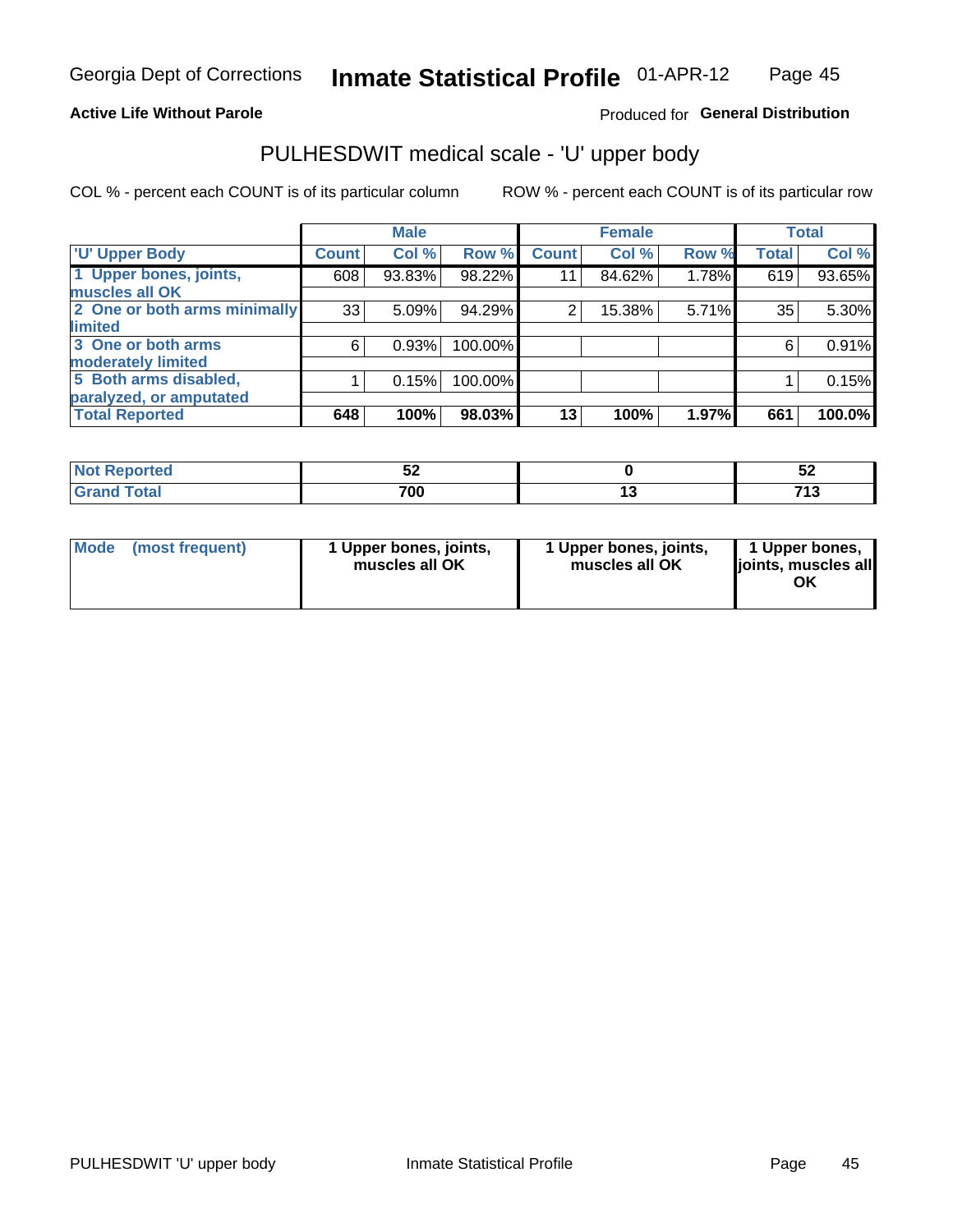## **Active Life Without Parole**

## Produced for General Distribution

## PULHESDWIT medical scale - 'L' lower body

COL % - percent each COUNT is of its particular column

|                                |              | <b>Male</b> |           |              | <b>Female</b> |       |                 | <b>Total</b> |
|--------------------------------|--------------|-------------|-----------|--------------|---------------|-------|-----------------|--------------|
| 'L' Lower Body                 | <b>Count</b> | Col %       | Row %     | <b>Count</b> | Col %         | Row % | <b>Total</b>    | Col %        |
| 1 Lower bones, joints,         | 555          | 85.38%      | $98.40\%$ | 9            | 69.23%        | 1.60% | 564             | 85.07%       |
| muscles all OK                 |              |             |           |              |               |       |                 |              |
| 2 One or both legs minimally   | 79           | 12.15%      | 95.18%    | 4            | 30.77%        | 4.82% | 83              | 12.52%       |
| limited                        |              |             |           |              |               |       |                 |              |
| 3 One or both legs             | 15           | 2.31%       | 100.00%   |              |               |       | 15 <sub>1</sub> | 2.26%        |
| moderately limited             |              |             |           |              |               |       |                 |              |
| 4 One leg disabled, paralyzed, |              | 0.15%       | 100.00%   |              |               |       |                 | 0.15%        |
| or amputated                   |              |             |           |              |               |       |                 |              |
| <b>Total Reported</b>          | 650          | 100%        | 98.04%    | 13           | 100%          | 1.96% | 663             | 100%         |

| <b>Not Reported</b> | วน  | 50      |
|---------------------|-----|---------|
| <b>Grand Total</b>  | 700 | 749<br> |

| Mode | (most frequent) | 1 Lower bones, joints,<br>muscles all OK | 1 Lower bones, joints,<br>muscles all OK | 1 Lower bones,<br>ljoints, muscles all<br>OK |
|------|-----------------|------------------------------------------|------------------------------------------|----------------------------------------------|
|------|-----------------|------------------------------------------|------------------------------------------|----------------------------------------------|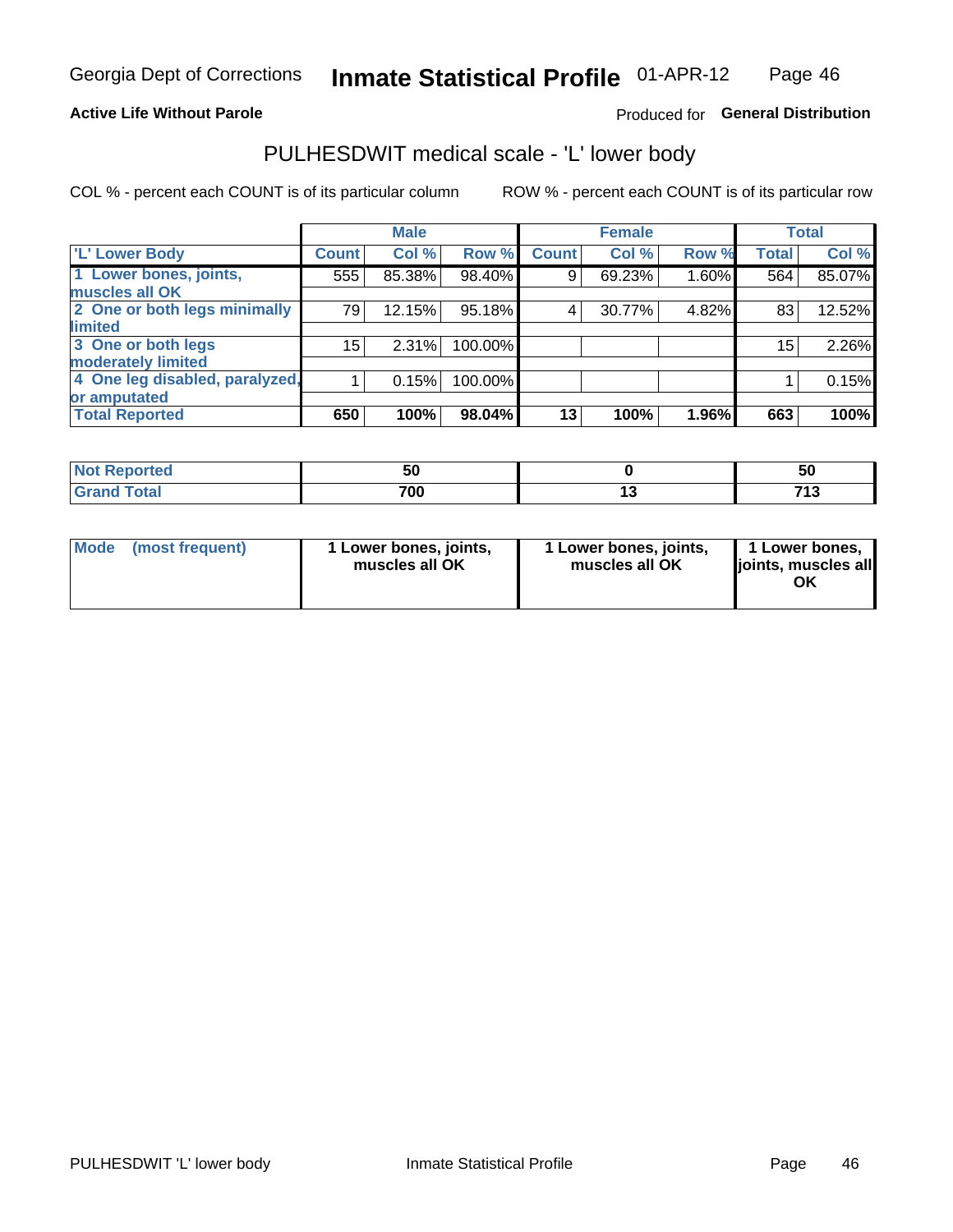### **Active Life Without Parole**

## Produced for General Distribution

## PULHESDWIT medical scale - 'H' hearing

COL % - percent each COUNT is of its particular column

|                                                               |              | <b>Male</b> |                    |    | <b>Female</b> |          | <b>Total</b> |        |
|---------------------------------------------------------------|--------------|-------------|--------------------|----|---------------|----------|--------------|--------|
| <b>H' Hearing</b>                                             | <b>Count</b> | Col %       | <b>Row % Count</b> |    | Col %         | Row %    | <b>Total</b> | Col %  |
| 1 Normal hearing both ears                                    | 639          | 98.46%      | 98.01%             | 13 | 100.00%       | $1.99\%$ | 652          | 98.49% |
| 2 Some loss in one ear with<br>other OK, or mild loss in both | 9            | 1.39%       | 100.00%            |    |               |          | 9            | 1.36%  |
| 3 Total loss in one ear with<br>mild loss in other            |              | 0.15%       | 100.00%            |    |               |          |              | 0.15%  |
| <b>Total Reported</b>                                         | 649          | 100%        | $98.04\%$          | 13 | 100%          | 1.96%    | 662          | 100%   |

| <b>rted</b><br>NOT    |     | - -                 |
|-----------------------|-----|---------------------|
| <b>otal</b><br>$\sim$ | 700 | <b>749</b><br>. I J |

| Mode (most frequent) | 1 Normal hearing both ears 1 Normal hearing both ears 1 Normal hearing | both ears |
|----------------------|------------------------------------------------------------------------|-----------|
|----------------------|------------------------------------------------------------------------|-----------|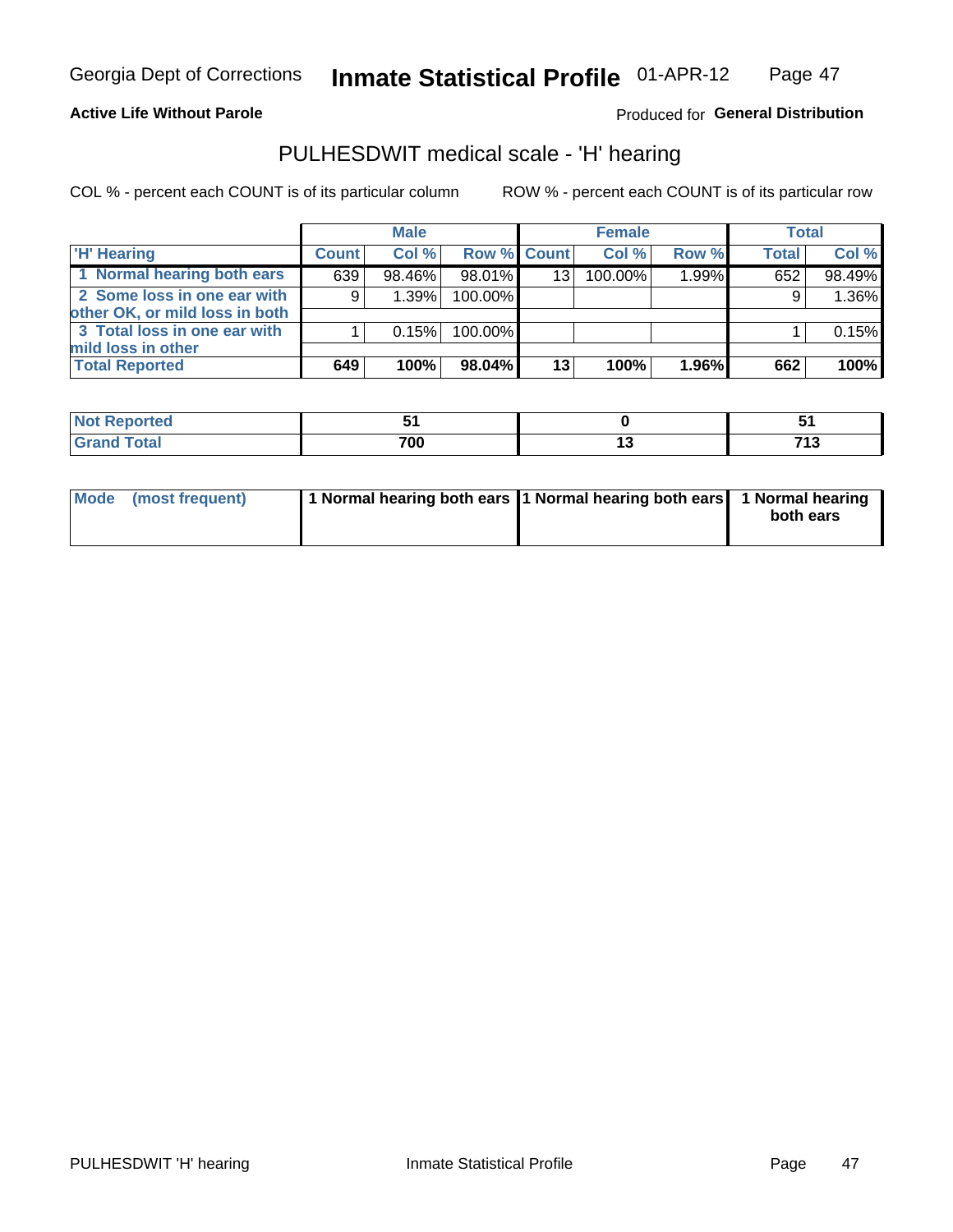## **Active Life Without Parole**

## Produced for General Distribution

## PULHESDWIT medical scale - 'E' vision

COL % - percent each COUNT is of its particular column

ROW % - percent each COUNT is of its particular row

|                                |              | <b>Male</b> |         |             | <b>Female</b> |       |              | <b>Total</b> |
|--------------------------------|--------------|-------------|---------|-------------|---------------|-------|--------------|--------------|
| <b>E' Vision</b>               | <b>Count</b> | Col %       |         | Row % Count | Col %         | Row % | <b>Total</b> | Col %        |
| 1 Correctable to 20/40 in both | 483          | 79.70%      | 98.37%  | 8           | 61.54%        | 1.63% | 491          | 79.32%       |
| eyes                           |              |             |         |             |               |       |              |              |
| 2 Correctable to 20/70 in one  | 111          | 18.32%      | 95.69%  | 5           | 38.46%        | 4.31% | 116          | 18.74%       |
| eye, may be blind in other     |              |             |         |             |               |       |              |              |
| 3 Correctable to 20/200 in one | 10           | 1.65%       | 100.00% |             |               |       | 10           | 1.62%        |
| eye, may be blind in other     |              |             |         |             |               |       |              |              |
| 4 One eye not correctable to   | 2            | 0.33%       | 100.00% |             |               |       | 2            | 0.32%        |
| 20/200, other may be blind     |              |             |         |             |               |       |              |              |
| <b>Total Reported</b>          | 606          | 100%        | 97.90%  | 13          | 100%          | 2.10% | 619          | 100%         |

| <b>Not Reported</b> |            | -94       |
|---------------------|------------|-----------|
| <b>Total</b>        | 700<br>ט ש | 74.2<br>. |

| Mode (most frequent) | 1 Correctable to 20/40 in both<br>eves | 1 Correctable to 20/40 in   1 Correctable to<br>both eyes | 20/40 in both eyes |
|----------------------|----------------------------------------|-----------------------------------------------------------|--------------------|
|                      |                                        |                                                           |                    |

48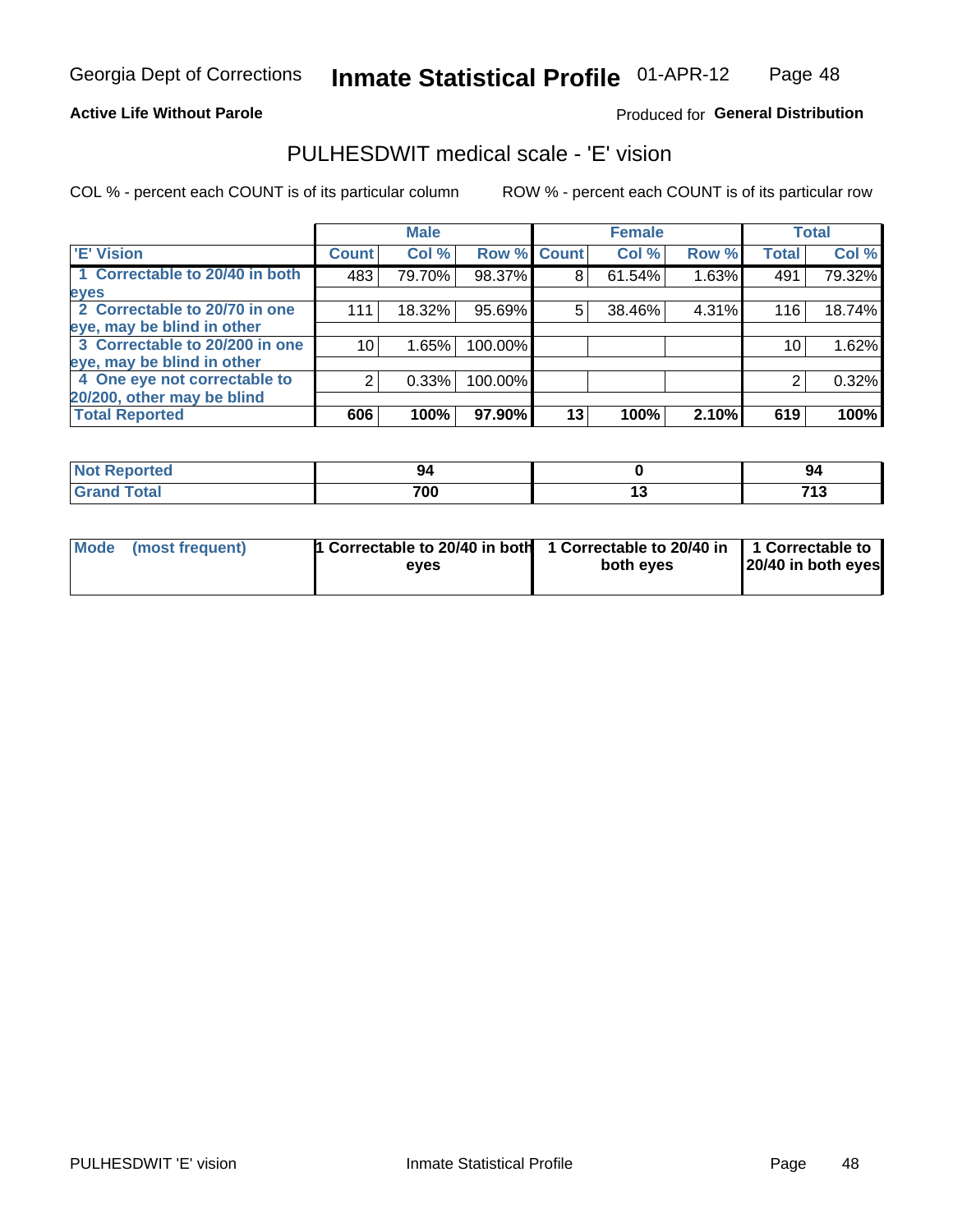## **Active Life Without Parole**

## Produced for General Distribution

# PULHESDWIT medical scale - 'S' pSychiatric

COL % - percent each COUNT is of its particular column

|                                |              | <b>Male</b> |             |    | <b>Female</b> |       |              | <b>Total</b> |
|--------------------------------|--------------|-------------|-------------|----|---------------|-------|--------------|--------------|
| 'S' pSychiatric                | <b>Count</b> | Col %       | Row % Count |    | Col %         | Row % | <b>Total</b> | Col %        |
| 1 No impairment or disorders   | 514          | 81.20%      | 99.04%      |    | 45.45%        | 0.96% | 519          | 80.59%       |
| 2 Stable, or in remission, or  | 77           | 12.16%      | 92.77%      | 6  | 54.55%        | 7.23% | 83           | 12.89%       |
| mild impairment or retardation |              |             |             |    |               |       |              |              |
| 3 Requires moderate inpatient  | 36           | 5.69%       | 100.00%     |    |               |       | 36           | 5.59%        |
| treatment                      |              |             |             |    |               |       |              |              |
| 4 Requires intensive inpatient | 6            | 0.95%       | 100.00%     |    |               |       | 6            | 0.93%        |
| treatment                      |              |             |             |    |               |       |              |              |
| <b>Total Reported</b>          | 633          | 100%        | 98.29%      | 11 | 100%          | 1.71% | 644          | 100%         |

| тео | ~-                | 69                   |
|-----|-------------------|----------------------|
|     | 700<br>טש ו<br>__ | 749<br>. .<br>$\sim$ |

| Mode (most frequent) | <sup>1</sup> No impairment or disorders 2 Stable, or in remission, <sup>1</sup> No impairment or |                       |           |
|----------------------|--------------------------------------------------------------------------------------------------|-----------------------|-----------|
|                      |                                                                                                  | or mild impairment or | disorders |
|                      |                                                                                                  | retardation           |           |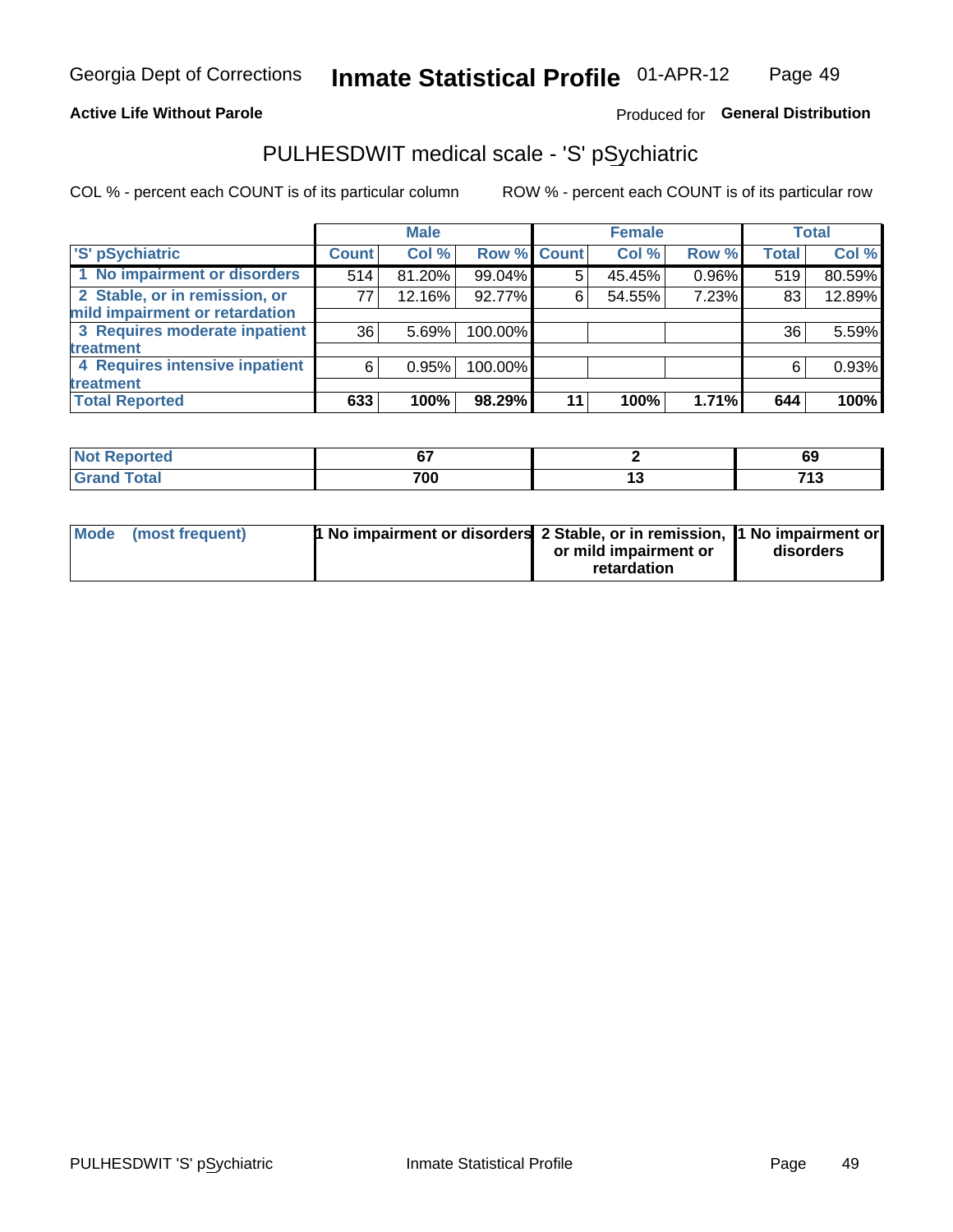## **Active Life Without Parole**

## Produced for General Distribution

## PULHESDWIT medical scale - 'D' dental

COL % - percent each COUNT is of its particular column

|                                 |              | <b>Male</b> |             |    | <b>Female</b> |       |              | <b>Total</b> |
|---------------------------------|--------------|-------------|-------------|----|---------------|-------|--------------|--------------|
| <b>D'</b> Dental                | <b>Count</b> | Col %       | Row % Count |    | Col %         | Row % | <b>Total</b> | Col %        |
| 1 Minimal routine dental health | 454          | 74.43%      | 98.48%      |    | 58.33%        | 1.52% | 461          | 74.12%       |
| <b>needs</b>                    |              |             |             |    |               |       |              |              |
| 2 Moderate cavities and/or gum  | 128          | 20.98%      | 96.24%      | 5  | 41.67%        | 3.76% | 133          | 21.38%       |
| disease                         |              |             |             |    |               |       |              |              |
| 3 Extensive gum disease         | 27           | 4.43%       | 100.00%     |    |               |       | 27           | 4.34%        |
| and/or widespread decay         |              |             |             |    |               |       |              |              |
| 4 Urgent need for dental        |              | 0.16%       | 100.00%     |    |               |       |              | 0.16%        |
| <b>services</b>                 |              |             |             |    |               |       |              |              |
| <b>Total Reported</b>           | 610          | 100%        | 98.07%      | 12 | 100%          | 1.93% | 622          | 100%         |

| والمستنبط المتعارف<br>rtea<br>w.<br>$\sim$ $\sim$ $\sim$ $\sim$ | ◡       |           |                            |
|-----------------------------------------------------------------|---------|-----------|----------------------------|
| $F \wedge f \wedge f$<br><u>i vtal</u>                          | 700<br> | 4 W<br>__ | 74<br>$\sim$ $\sim$ $\sim$ |

| <b>Mode</b> | (most frequent) | <b>Minimal routine dental</b><br>health needs | 1 Minimal routine dental<br>health needs | <b>11 Minimal routine I</b><br>dental health<br>needs |
|-------------|-----------------|-----------------------------------------------|------------------------------------------|-------------------------------------------------------|
|-------------|-----------------|-----------------------------------------------|------------------------------------------|-------------------------------------------------------|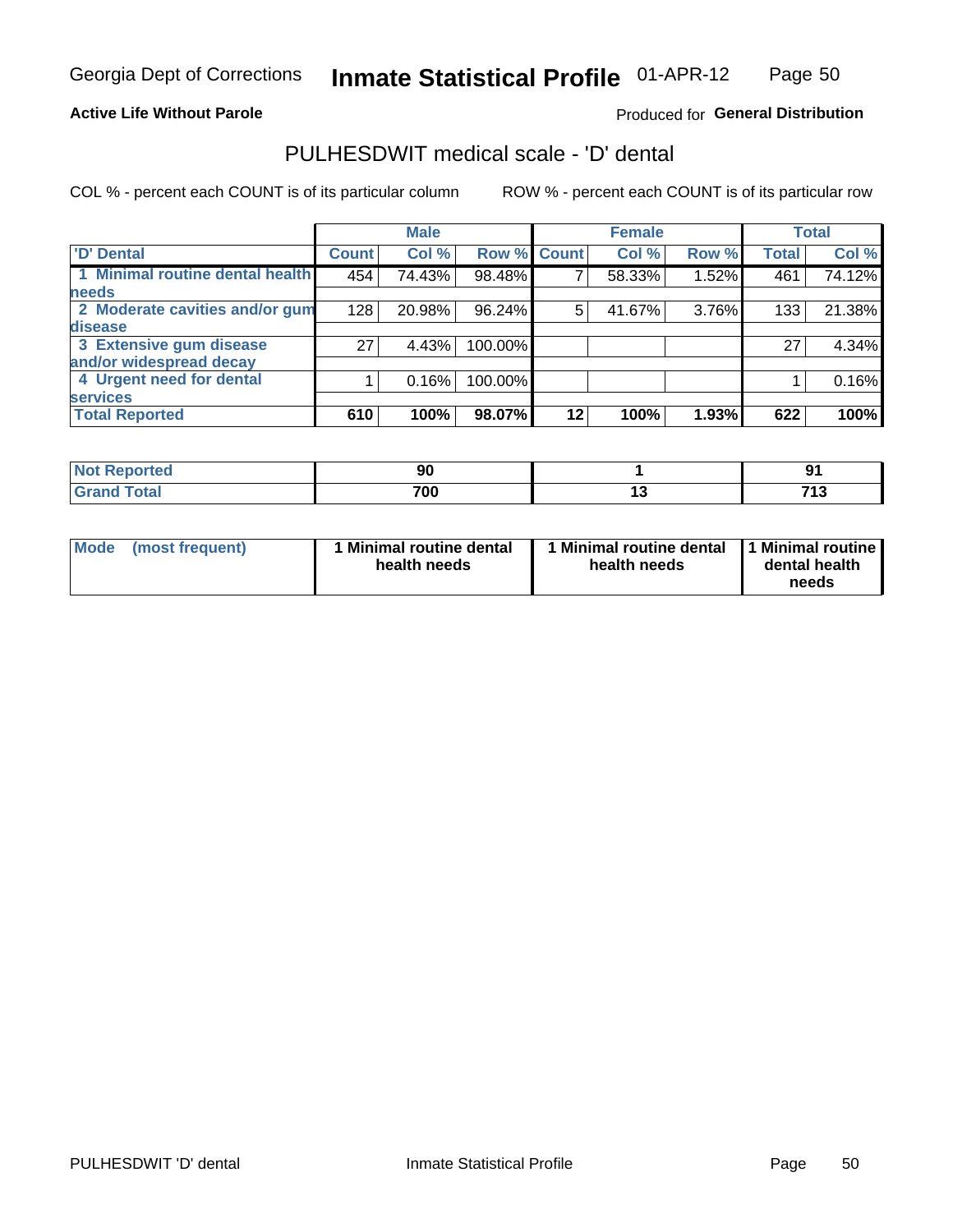## **Active Life Without Parole**

## Produced for General Distribution

## PULHESDWIT medical scale - 'W' work ability

COL % - percent each COUNT is of its particular column

|                                 |              | <b>Male</b> |         |             | <b>Female</b> |       |              | <b>Total</b> |
|---------------------------------|--------------|-------------|---------|-------------|---------------|-------|--------------|--------------|
| <b>W' work ability</b>          | <b>Count</b> | Col %       |         | Row % Count | Col %         | Row % | <b>Total</b> | Col %        |
| 1 Unrestricted work or activity | 508          | 78.15%      | 98.07%  | 10          | 76.92%        | 1.93% | 518          | 78.13%       |
| 2 Minor restrictions on type of | 109          | 16.77%      | 97.32%  | 3           | 23.08%        | 2.68% | 112          | 16.89%       |
| <b>work</b>                     |              |             |         |             |               |       |              |              |
| 3 Moderate restrictions on type | 22           | $3.38\%$    | 100.00% |             |               |       | 22           | 3.32%        |
| lof work                        |              |             |         |             |               |       |              |              |
| 4 Major restrictions on type of | 8            | 1.23%       | 100.00% |             |               |       | 8            | 1.21%        |
| <b>work</b>                     |              |             |         |             |               |       |              |              |
| 5 Cannot work under any         | 3            | 0.46%       | 100.00% |             |               |       | 3            | 0.45%        |
| <b>circumstances</b>            |              |             |         |             |               |       |              |              |
| <b>Total Reported</b>           | 650          | 100%        | 98.04%  | 13          | 100%          | 1.96% | 663          | 100%         |

| <b>Not Reported</b> | ้วน |    | ວບ       |
|---------------------|-----|----|----------|
| <b>Total</b><br>~…  | 700 | יי | フィヘ<br>. |

| Mode (most frequent) | 1 Unrestricted work or | 1 Unrestricted work or | 1 Unrestricted   |
|----------------------|------------------------|------------------------|------------------|
|                      | activity               | activity               | work or activity |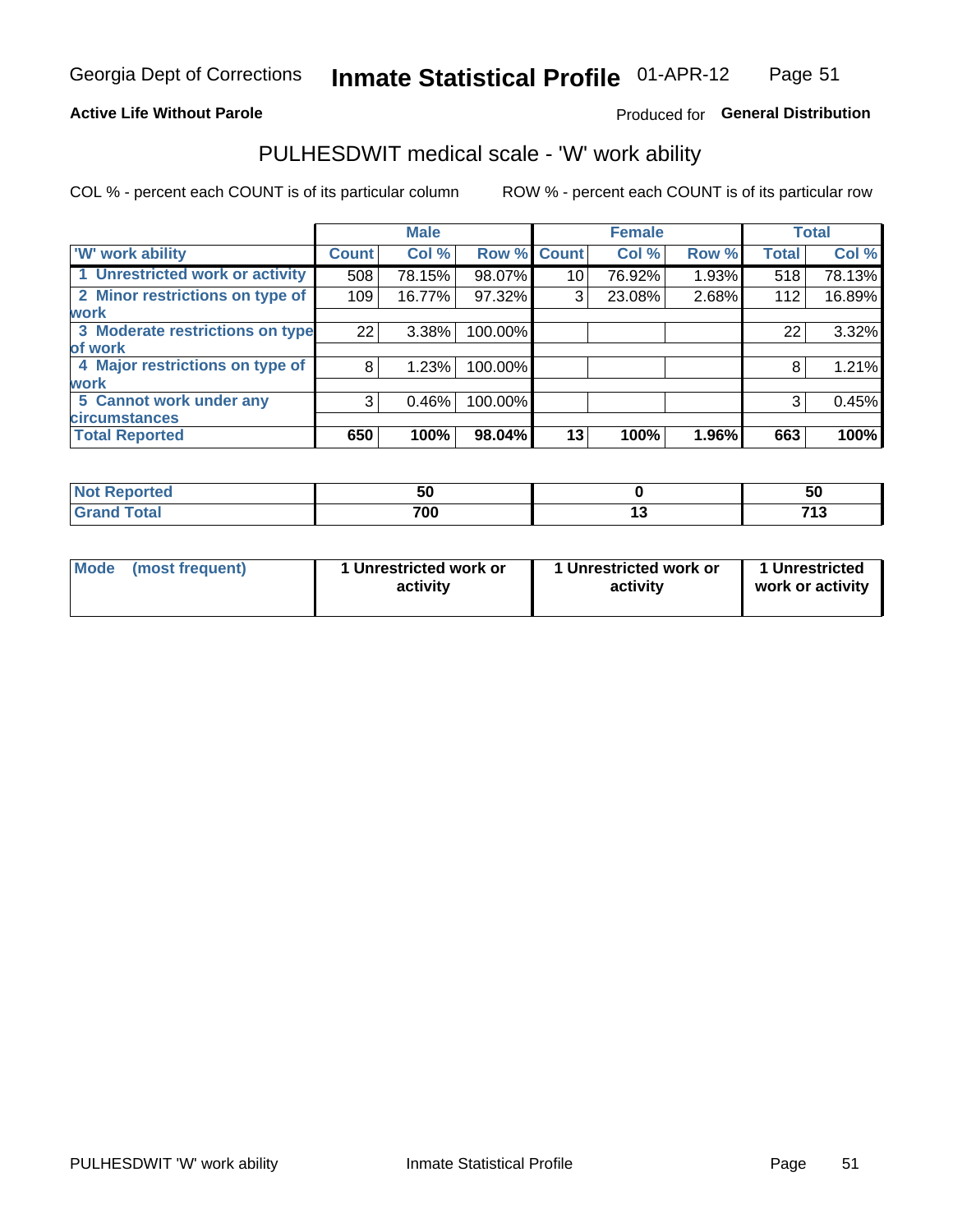**Active Life Without Parole** 

Produced for General Distribution

# PULHESDWIT medical scale - 'I' impairment

COL % - percent each COUNT is of its particular column

|                        |              | <b>Male</b> |                    |                 | <b>Female</b> |       |              | <b>Total</b> |
|------------------------|--------------|-------------|--------------------|-----------------|---------------|-------|--------------|--------------|
| <b>T' Impairment</b>   | <b>Count</b> | Col %       | <b>Row % Count</b> |                 | Col %         | Row % | <b>Total</b> | Col %        |
| 1 No impairments or    | 642          | 98.77%      | 98.02%             | 13 <sup>1</sup> | 100.00%       | 1.98% | 655          | 98.79%       |
| <b>disabilities</b>    |              |             |                    |                 |               |       |              |              |
| 2 Wheelchair-bound but |              | 1.23%       | 100.00%            |                 |               |       |              | 1.21%        |
| otherwise OK           |              |             |                    |                 |               |       |              |              |
| <b>Total Reported</b>  | 650          | 100%        | $98.04\%$          | 13              | 100%          | 1.96% | 663          | 100%         |

| Reported    | vu  | 50            |
|-------------|-----|---------------|
| <b>Tota</b> | 700 | 74.3<br>- 1 6 |

| Mode            | 1 No impairments or | 1 No impairments or | 1 No impairments |
|-----------------|---------------------|---------------------|------------------|
| (most frequent) | disabilities        | disabilities        | or disabilities  |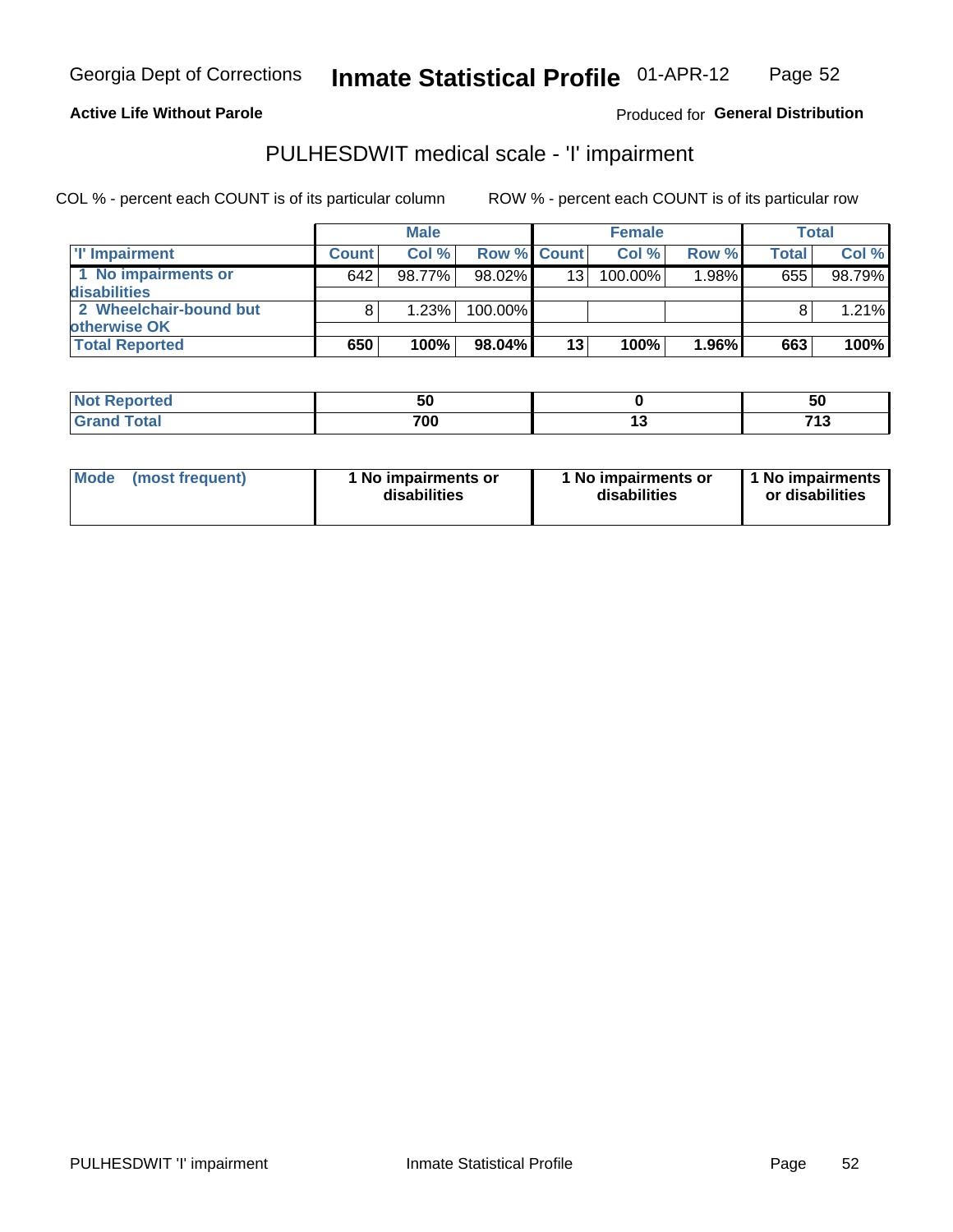### **Active Life Without Parole**

## Produced fo General Distribution

## PULHESDWIT medical scale - 'T' transportability

COL % - percent each COUNT is of its particular column

|                              |              | <b>Male</b> |         |             | <b>Female</b> |       |              | <b>Total</b> |
|------------------------------|--------------|-------------|---------|-------------|---------------|-------|--------------|--------------|
| <b>T' Transportability</b>   | <b>Count</b> | Col %       |         | Row % Count | Col %         | Row % | <b>Total</b> | Col %        |
| 1 Can be transported in any  | 649          | 99.39%      | 98.04%  | 13          | 100.00%       | 1.96% | 662          | 99.40%       |
| ordinary approved vehicle    |              |             |         |             |               |       |              |              |
| 2 Wheelchair-bound, not      | 2            | 0.31%       | 100.00% |             |               |       |              | $0.30\%$     |
| needing special vehicle      |              |             |         |             |               |       |              |              |
| 3 Wheelchair-bound, requires |              | 0.15%       | 100.00% |             |               |       |              | 0.15%        |
| special vehicle              |              |             |         |             |               |       |              |              |
| 5 Requires ambulance         |              | 0.15%       | 100.00% |             |               |       |              | 0.15%        |
| transport                    |              |             |         |             |               |       |              |              |
| <b>Total Reported</b>        | 653          | 100%        | 98.05%  | 13          | 100%          | 1.95% | 666          | 100%         |

| orted       | .,  |            |
|-------------|-----|------------|
| <b>otal</b> | 700 | <b>745</b> |

| <b>Mode</b> | (most frequent) | 1 Can be transported in any 1 Can be transported in any | ordinary approved vehicle   ordinary approved vehicle   transported in any | 1 Can be<br>  ordinary approved  <br>vehicle |
|-------------|-----------------|---------------------------------------------------------|----------------------------------------------------------------------------|----------------------------------------------|
|-------------|-----------------|---------------------------------------------------------|----------------------------------------------------------------------------|----------------------------------------------|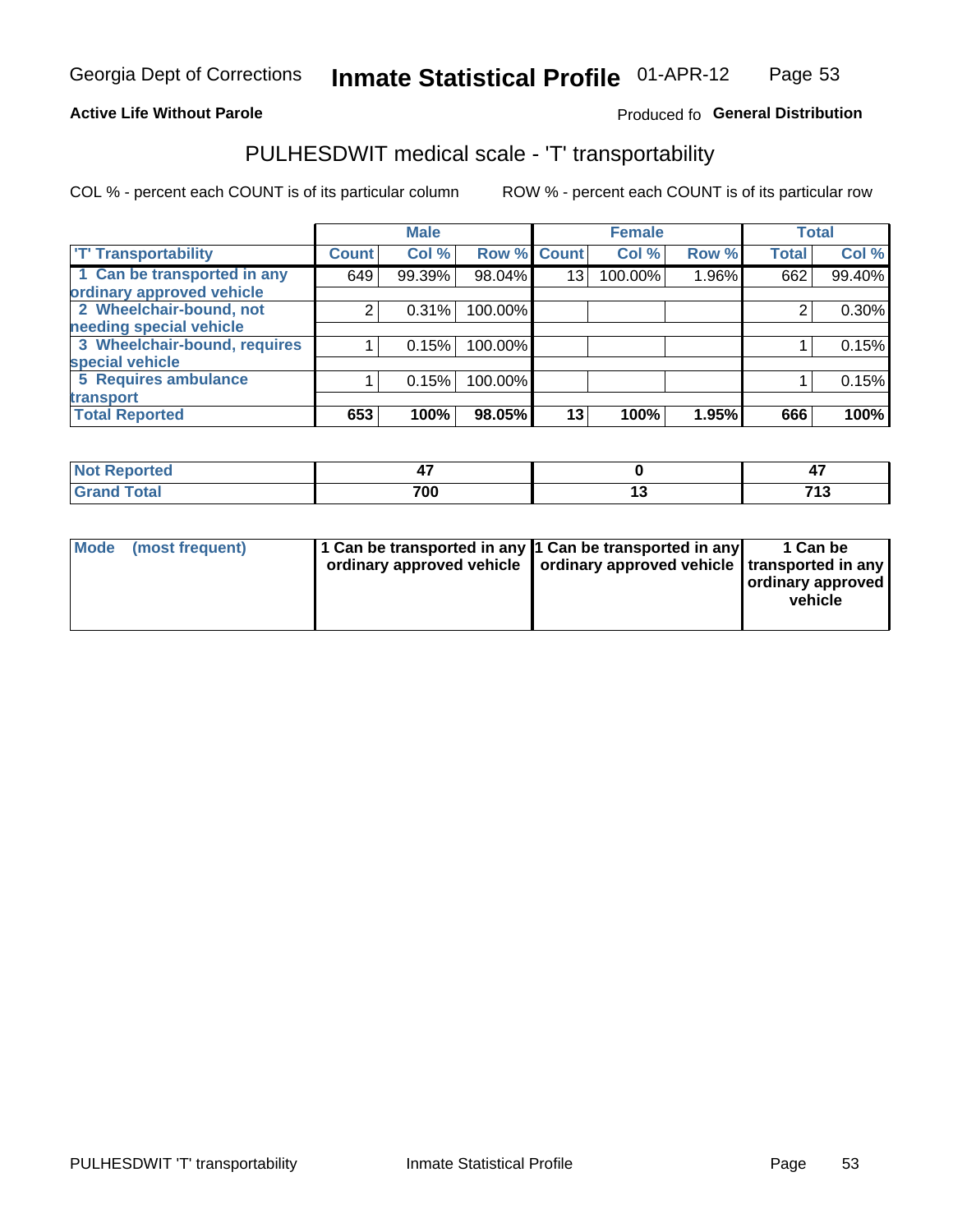## **Active Life Without Parole**

## Produced for General Distribution

## Criminality in family, self-reported

COL % - percent each COUNT is of its particular column

|                              |              | <b>Male</b> |           |              | <b>Female</b> |          |       | Total  |
|------------------------------|--------------|-------------|-----------|--------------|---------------|----------|-------|--------|
| <b>Criminality In Family</b> | <b>Count</b> | Col %       | Row %     | <b>Count</b> | Col %         | Row %    | Total | Col %  |
| Yes, criminality in family   | 158          | 28.26%      | 96.93%    | 5            | 50.00%        | $3.07\%$ | 163   | 28.65% |
| No criminality in family     | 401          | 71.74%      | 98.77%    | 5            | $50.00\%$ ,   | 1.23%    | 406   | 71.35% |
| <b>Total Reported</b>        | 559          | 100%        | $98.24\%$ | 10           | 100%          | 1.76%    | 569   | 100%   |

| <b>Not Reported</b>    | 14. |     | 14C |
|------------------------|-----|-----|-----|
| <b>Total</b><br>l Gran | 700 | . v | 74  |

|  | Mode (most frequent) | No criminality in family | Yes, criminality in family | No criminality in<br>family |
|--|----------------------|--------------------------|----------------------------|-----------------------------|
|--|----------------------|--------------------------|----------------------------|-----------------------------|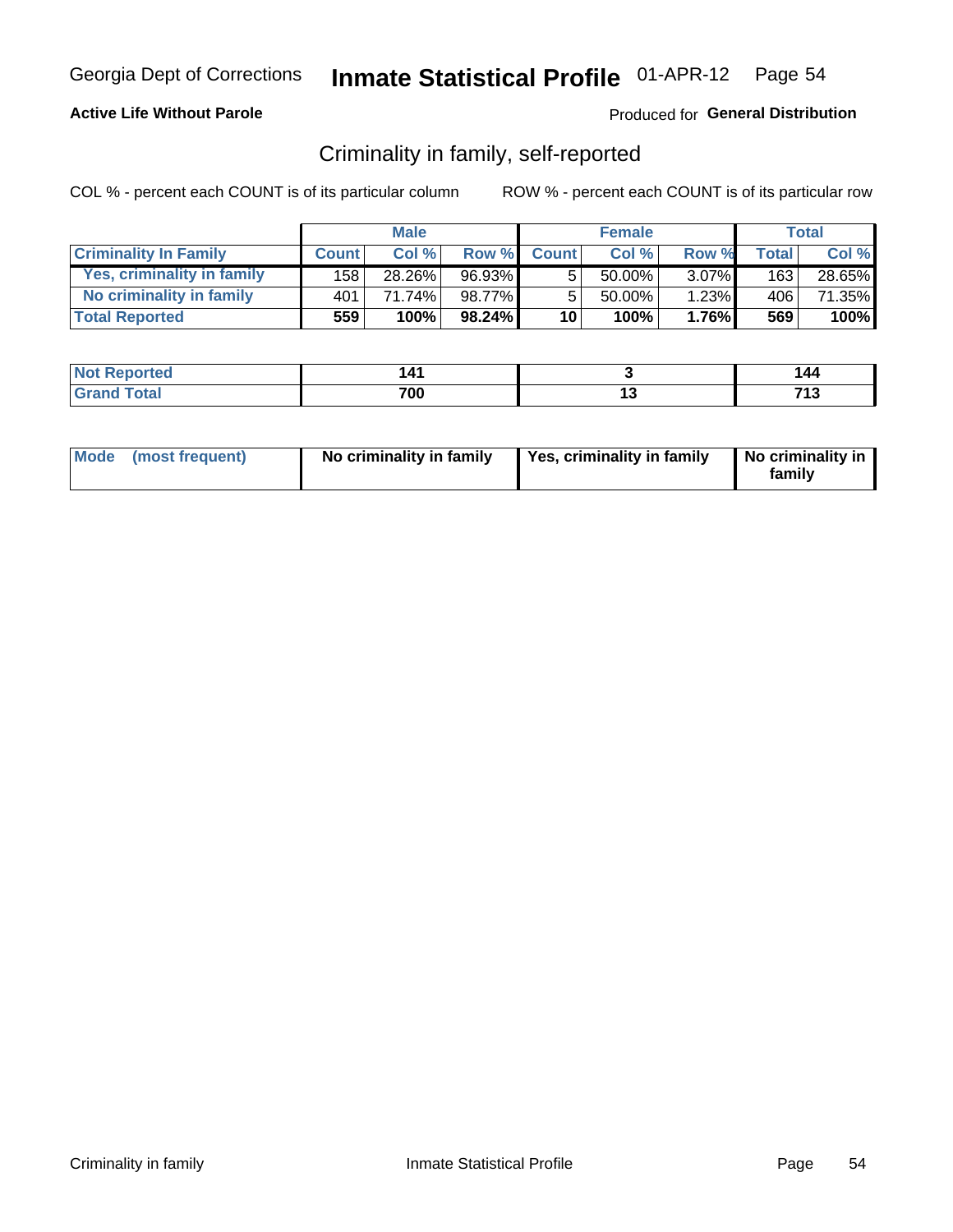## **Active Life Without Parole**

## Produced for General Distribution

## Alcoholism in family, self-reported

COL % - percent each COUNT is of its particular column

|                             |              | <b>Male</b> |        |                 | <b>Female</b> |          |       | Total  |
|-----------------------------|--------------|-------------|--------|-----------------|---------------|----------|-------|--------|
| <b>Alcoholism In Family</b> | <b>Count</b> | Col%        | Row %  | <b>Count</b>    | Col %         | Row %    | Total | Col %  |
| Yes, alcoholism in family   | 109          | $19.50\%$   | 97.32% | 2               | 30.00%        | $2.68\%$ | 112   | 19.68% |
| No alcoholism in family     | 450          | 80.50%      | 98.47% |                 | 70.00%        | $1.53\%$ | 457   | 80.32% |
| <b>Total Reported</b>       | 559          | 100%        | 98.24% | 10 <sup>1</sup> | 100%          | $1.76\%$ | 569   | 100%   |

| <b>Not Reported</b>    | 14. |     | 14C |
|------------------------|-----|-----|-----|
| <b>Total</b><br>l Gran | 700 | . v | 74  |

|  | Mode (most frequent) | No alcoholism in family | No alcoholism in family | No alcoholism in<br>family |
|--|----------------------|-------------------------|-------------------------|----------------------------|
|--|----------------------|-------------------------|-------------------------|----------------------------|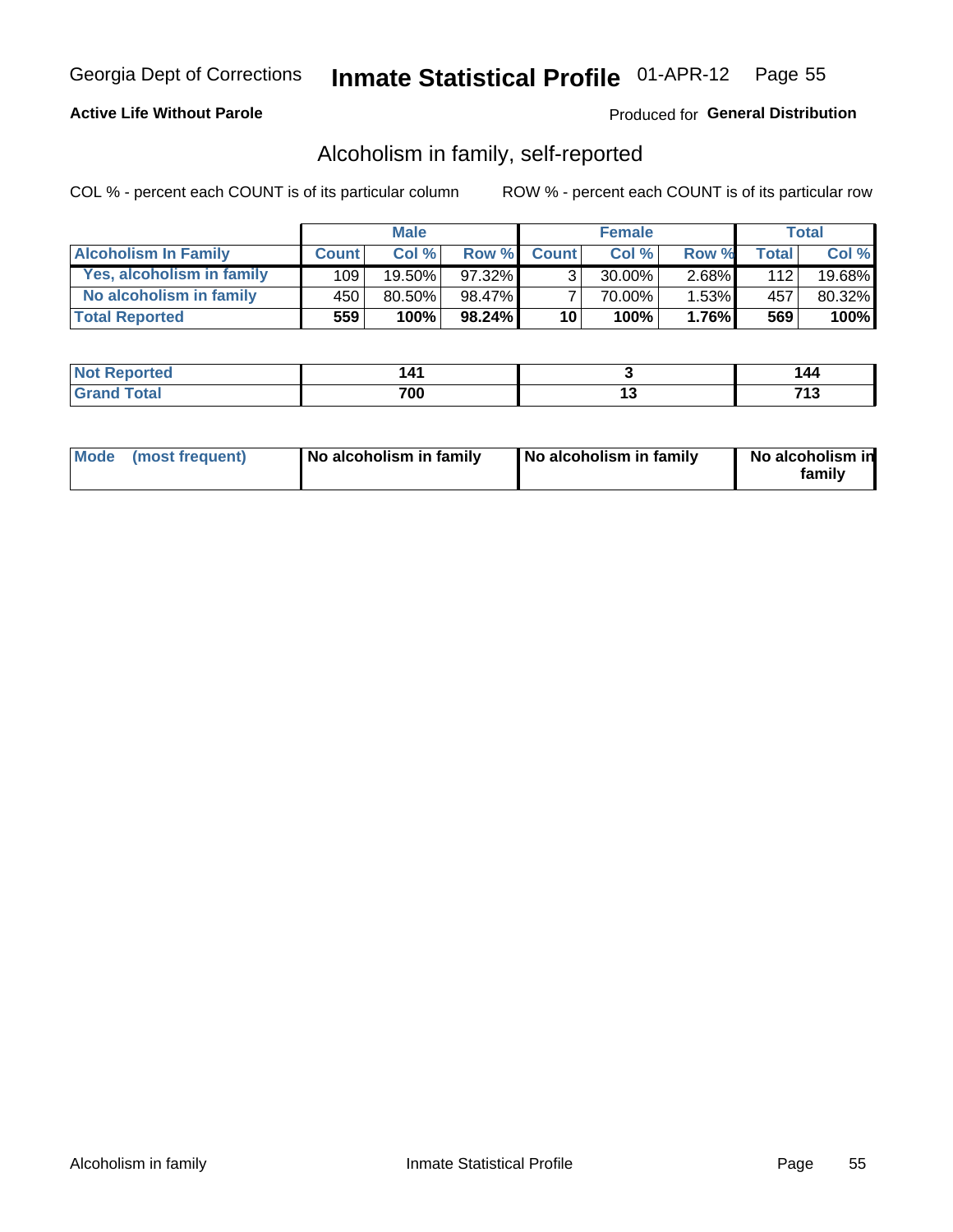## **Active Life Without Parole**

## Produced for General Distribution

## Drug abuse in family, self-reported

COL % - percent each COUNT is of its particular column

|                           |              | <b>Male</b> |        |                 | <b>Female</b> |          |              | Total  |
|---------------------------|--------------|-------------|--------|-----------------|---------------|----------|--------------|--------|
| Drug Abuse In Family      | <b>Count</b> | Col%        | Row %  | <b>Count</b>    | Col%          | Row %    | <b>Total</b> | Col %  |
| Yes, drug abuse in family | 62           | $11.09\%$   | 95.38% | 3               | 30.00%        | $4.62\%$ | 65           | 11.42% |
| No drug abuse in family   | 497          | 88.91%      | 98.61% |                 | 70.00%        | $1.39\%$ | 504          | 88.58% |
| <b>Total Reported</b>     | 559          | 100%        | 98.24% | 10 <sup>1</sup> | 100%          | $1.76\%$ | 569          | 100%   |

| <b>Not Reported</b>    | 14. |     | 14C |
|------------------------|-----|-----|-----|
| <b>Total</b><br>l Gran | 700 | . v | 74  |

|  | Mode (most frequent) | No drug abuse in family | No drug abuse in family | No drug abuse in<br>family |
|--|----------------------|-------------------------|-------------------------|----------------------------|
|--|----------------------|-------------------------|-------------------------|----------------------------|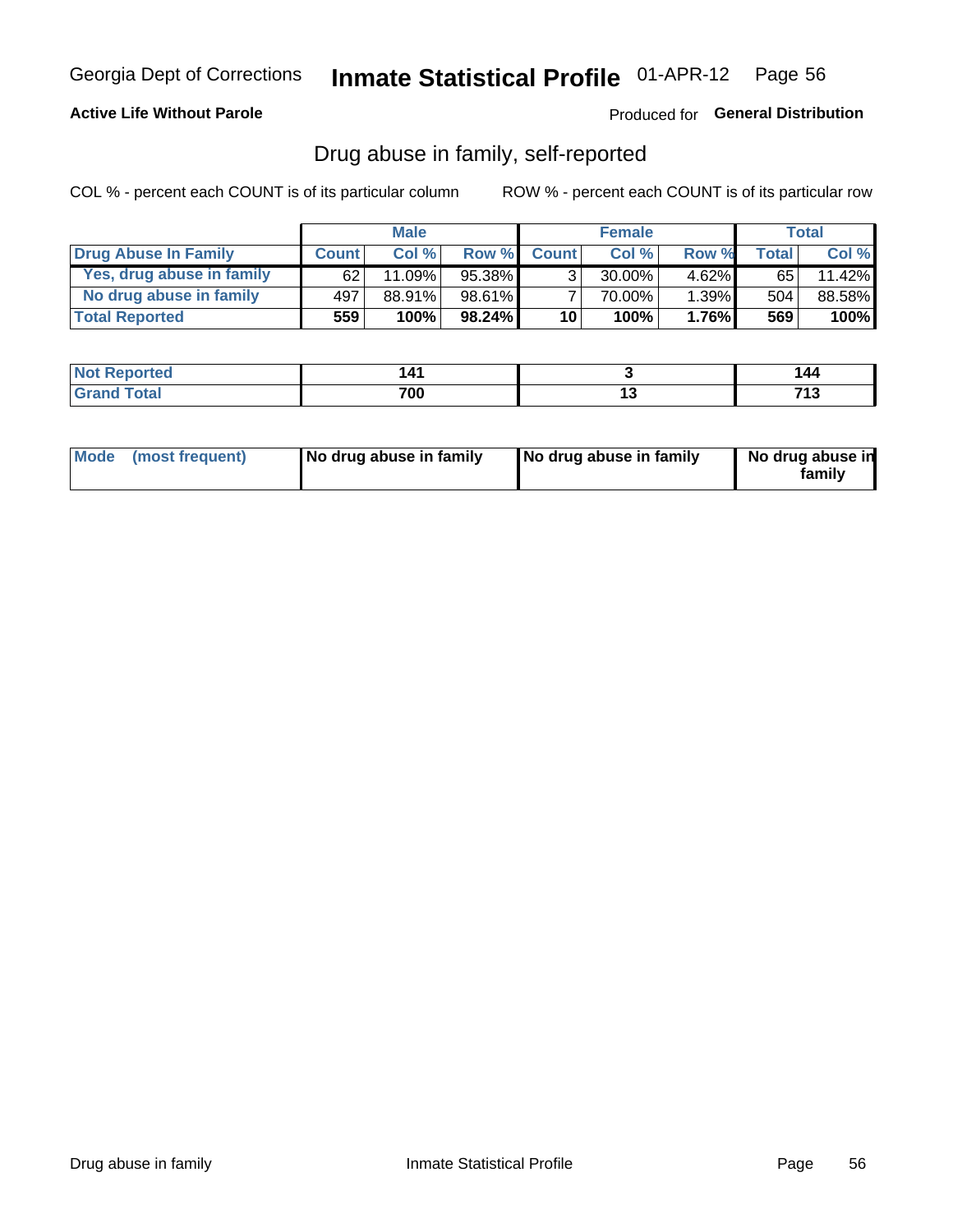## **Active Life Without Parole**

## Produced for General Distribution

## Subjected to frequent beatings, self-reported

COL % - percent each COUNT is of its particular column

|                                   |              | <b>Male</b> |           |              | <b>Female</b> |       |       | Total  |
|-----------------------------------|--------------|-------------|-----------|--------------|---------------|-------|-------|--------|
| <b>Frequent beatings</b>          | <b>Count</b> | Col %       | Row %     | <b>Count</b> | Col %         | Row % | Total | Col %  |
| <b>Yes, subjected to frequent</b> | 34           | 6.08%       | 97.14%    |              | 10.00%        | 2.86% | 35    | 6.15%  |
| beatings                          |              |             |           |              |               |       |       |        |
| Not subjected to frequent         | 525          | 93.92%      | 98.31%    | 9            | 90.00%        | 1.69% | 534   | 93.85% |
| beatings                          |              |             |           |              |               |       |       |        |
| <b>Total Reported</b>             | 559          | 100%        | $98.24\%$ | 10           | 100%          | 1.76% | 569   | 100%   |

| <b>Not Reported</b> | .<br>л<br>. |     | 144      |
|---------------------|-------------|-----|----------|
| 「otal               | 700         | . . | フィク<br>. |

| (most frequent)<br>Not subjected to frequent<br><b>Mode</b><br>beatings | Not subjected to frequent   Not subjected to<br>beatings | <b>frequent beatings</b> |
|-------------------------------------------------------------------------|----------------------------------------------------------|--------------------------|
|-------------------------------------------------------------------------|----------------------------------------------------------|--------------------------|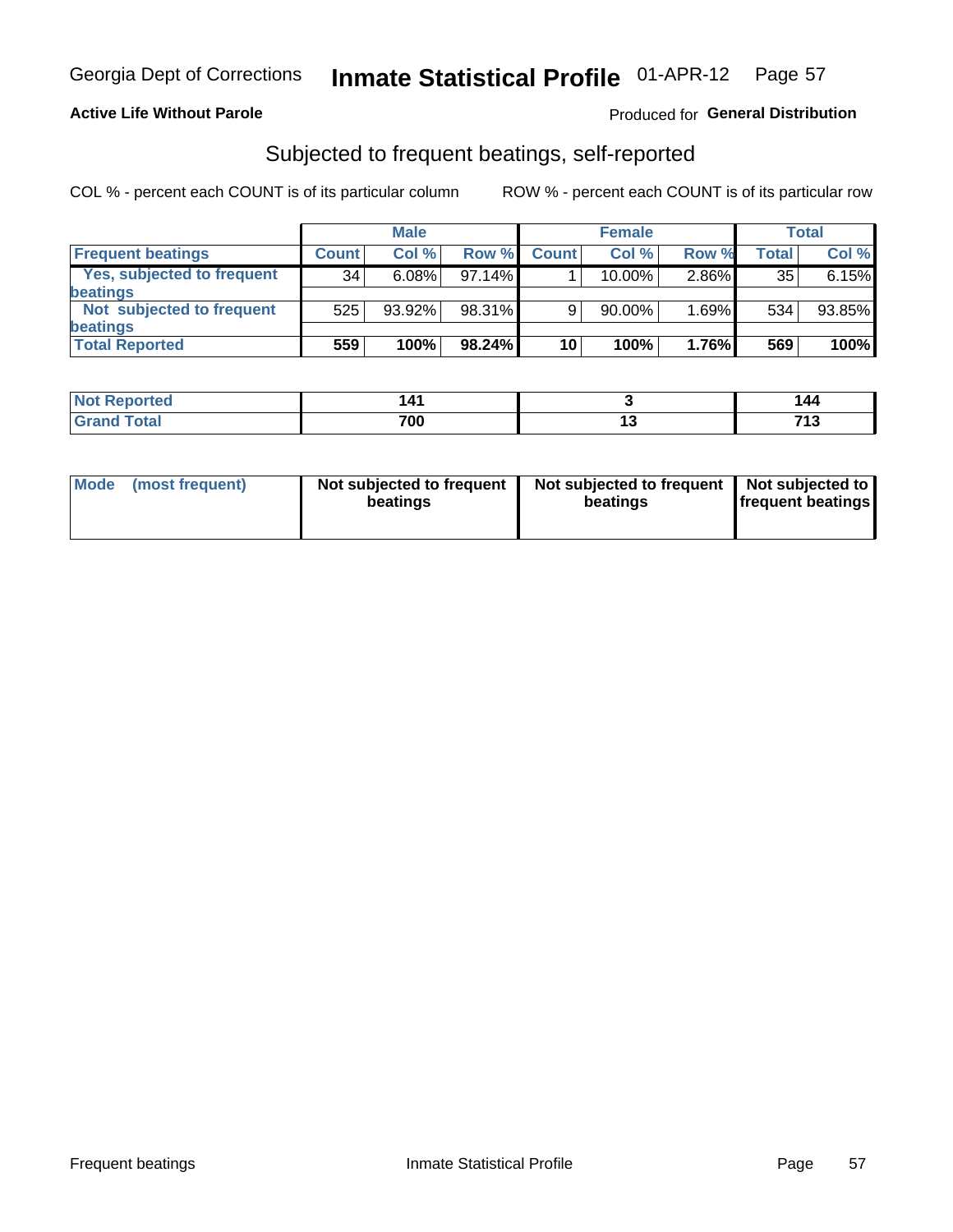## **Active Life Without Parole**

## **Produced for General Distribution**

## Father absent during inmate's childhood

COL % - percent each COUNT is of its particular column

|                           | <b>Male</b>  |        | <b>Female</b> |                 |           | Total    |         |         |
|---------------------------|--------------|--------|---------------|-----------------|-----------|----------|---------|---------|
| <b>Father Absent</b>      | <b>Count</b> | Col%   | Row %         | <b>Count</b>    | Col %     | Row %    | Total i | Col %   |
| Yes, father was absent    | 276          | 49.37% | 98.92%        | 3 <sub>1</sub>  | $30.00\%$ | $1.08\%$ | 279     | 49.03%  |
| No, father was not absent | 283          | 50.63% | 97.59%        |                 | 70.00%    | $2.41\%$ | 290     | 50.97%  |
| <b>Total Reported</b>     | 559          | 100%   | $98.24\%$     | 10 <sup>1</sup> | 100%      | $1.76\%$ | 569     | $100\%$ |

| <b>Not Reported</b>    | 14. |     | 14C |
|------------------------|-----|-----|-----|
| <b>Total</b><br>l Gran | 700 | . v | 74  |

|  | Mode (most frequent) | No, father was not absent No, father was not absent |  | No, father was not<br>absent |
|--|----------------------|-----------------------------------------------------|--|------------------------------|
|--|----------------------|-----------------------------------------------------|--|------------------------------|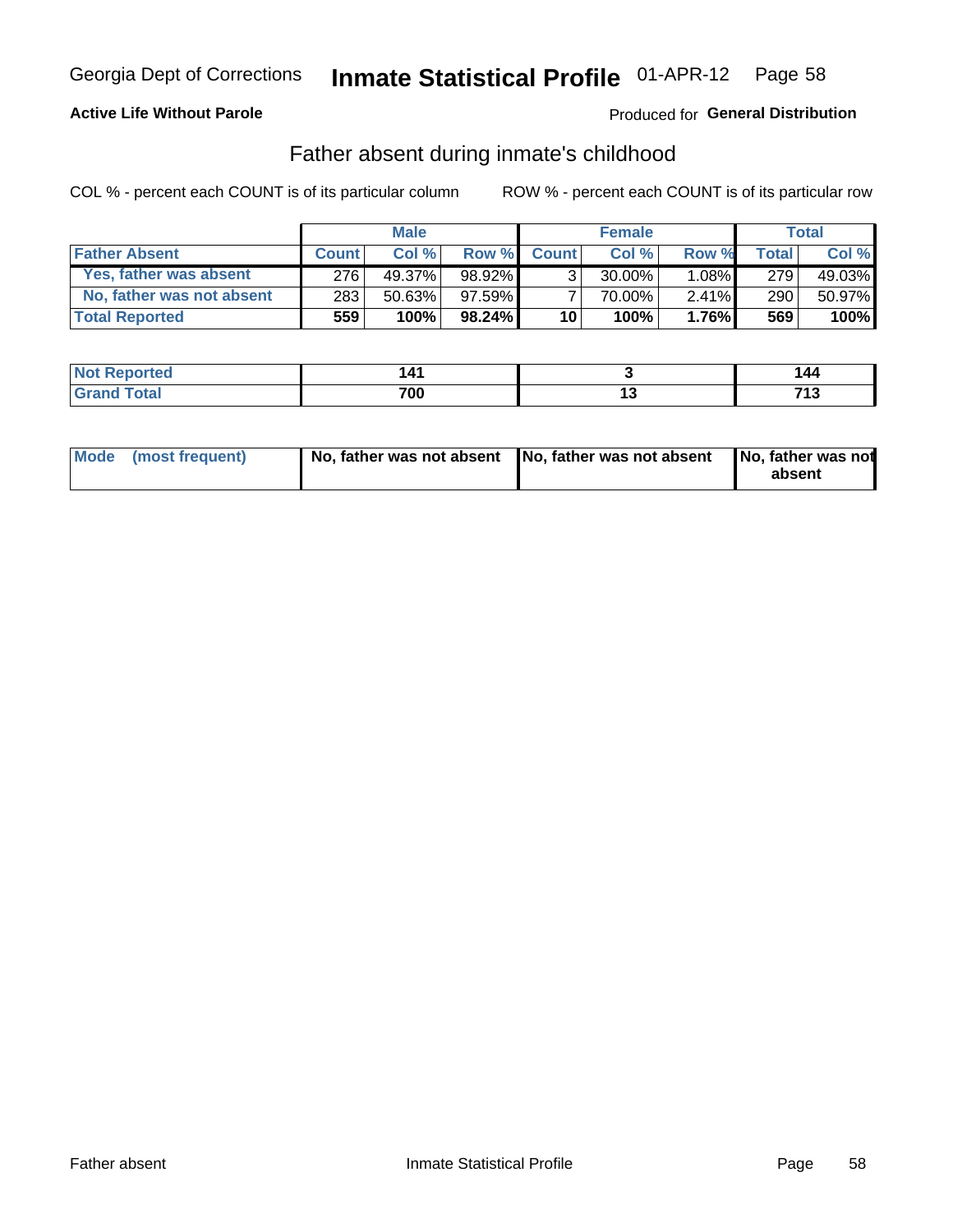## **Active Life Without Parole**

## Produced for General Distribution

## Mother absent during inmate's childhood

COL % - percent each COUNT is of its particular column

|                           |              | <b>Male</b> |           |                 | <b>Female</b> |          |              | Total  |
|---------------------------|--------------|-------------|-----------|-----------------|---------------|----------|--------------|--------|
| <b>Mother Absent</b>      | <b>Count</b> | Col%        | Row %     | <b>Count</b>    | Col %         | Row %    | <b>Total</b> | Col %  |
| Yes, mother was absent    | 81           | 14.49%      | $97.59\%$ | 2               | $20.00\%$     | $2.41\%$ | 83           | 14.59% |
| No, mother was not absent | 478          | 85.51%      | 98.35%    | 8               | 80.00%        | 1.65%    | 486          | 85.41% |
| <b>Total Reported</b>     | 559          | 100%        | $98.24\%$ | 10 <sup>1</sup> | 100%          | $1.76\%$ | 569          | 100%   |

| <b>Reported</b><br><b>NOT</b> | 141 |     | 144                 |
|-------------------------------|-----|-----|---------------------|
| <b>otal</b>                   | 700 | 1 v | 74 <sub>5</sub><br> |

| Mode (most frequent) | No, mother was not absent   No, mother was not absent   No, mother was | not absent |
|----------------------|------------------------------------------------------------------------|------------|
|----------------------|------------------------------------------------------------------------|------------|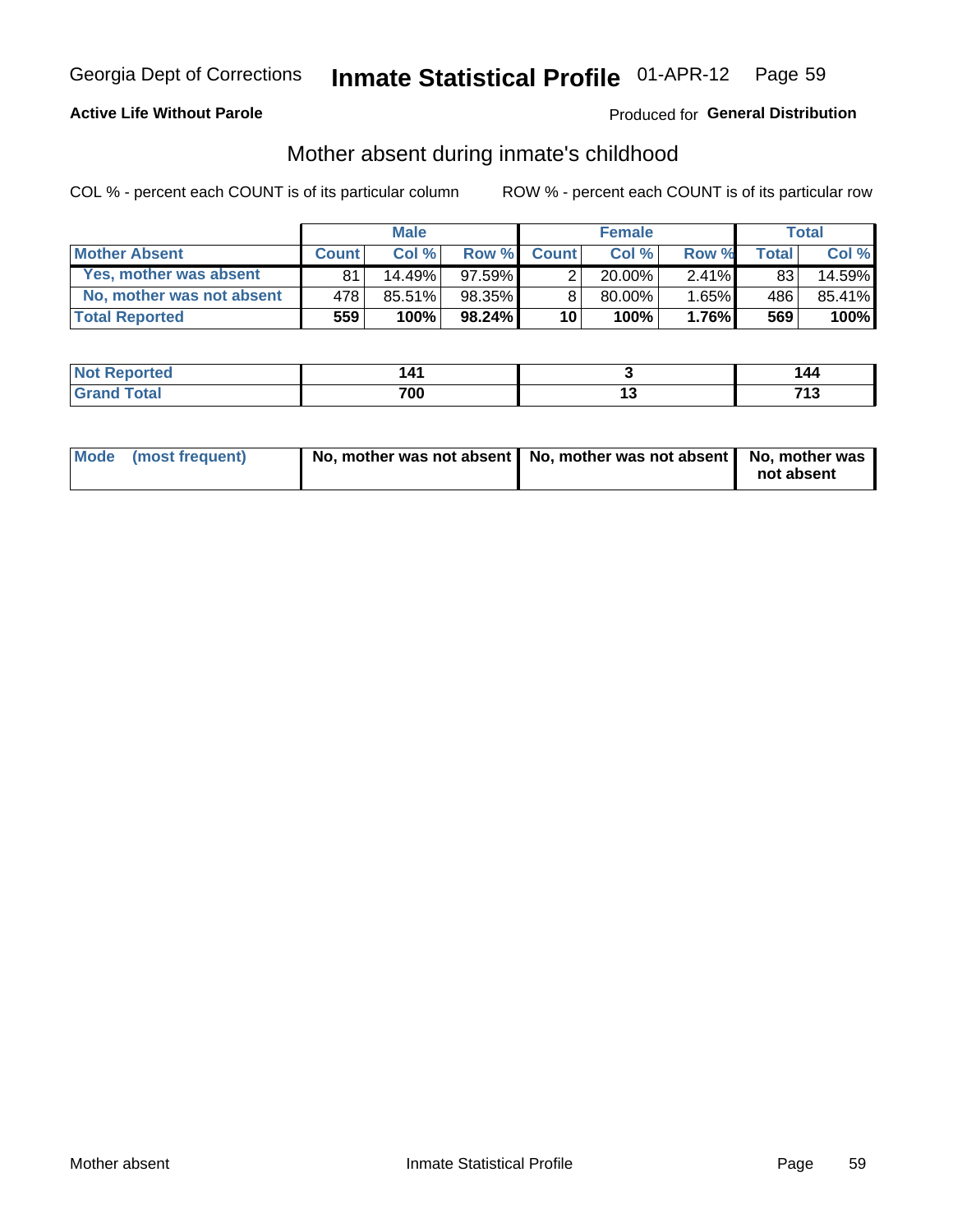## **Active Life Without Parole**

## Produced for General Distribution

## Inmate diagnosed as manipulative

COL % - percent each COUNT is of its particular column

|                       | <b>Male</b>  |        | <b>Female</b> |              |           | Total    |       |        |
|-----------------------|--------------|--------|---------------|--------------|-----------|----------|-------|--------|
| <b>Manipulative</b>   | <b>Count</b> | Col %  | Row %         | <b>Count</b> | Col %     | Row %    | Total | Col %  |
| Yes, manipulative     | 131          | 23.65% | $99.24\%$     |              | 10.00%    | $0.76\%$ | 132   | 23.40% |
| No, not manipulative  | 423          | 76.35% | 97.92%        | 9            | $90.00\%$ | $2.08\%$ | 432   | 76.60% |
| <b>Total Reported</b> | 554          | 100%   | 98.23%        | 10           | 100%      | $1.77\%$ | 564   | 100%   |

| <b>Reported</b><br>NOT | A C<br>TV |    | 149           |
|------------------------|-----------|----|---------------|
| <b>otal</b>            | 700       | יי | 74.3<br>1 I V |

|  | Mode (most frequent) | No, not manipulative | No, not manipulative | No. not<br><b>I</b> manipulative |
|--|----------------------|----------------------|----------------------|----------------------------------|
|--|----------------------|----------------------|----------------------|----------------------------------|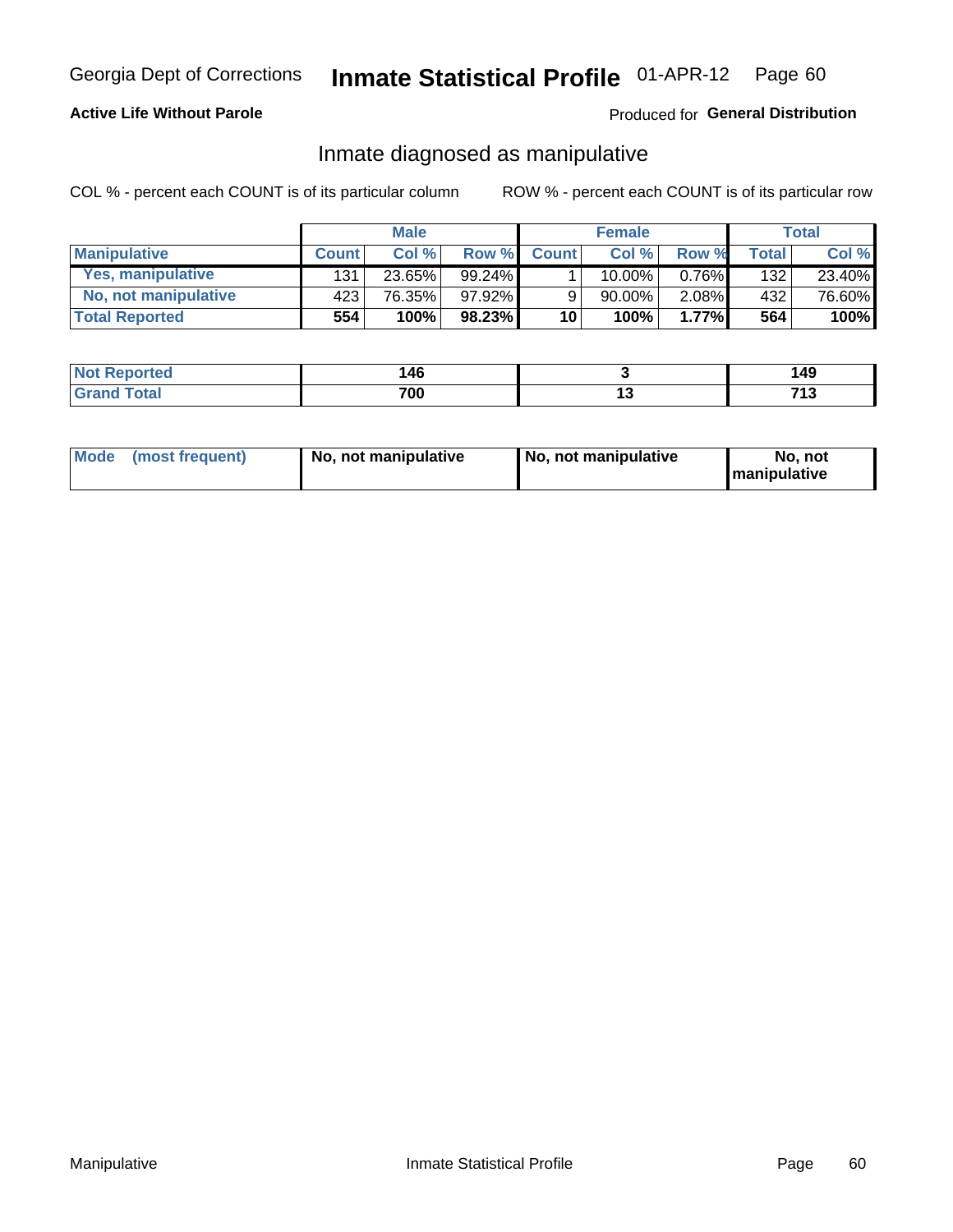#### Inmate Statistical Profile 01-APR-12 Page 61

## **Active Life Without Parole**

Produced for General Distribution

## Inmate diagnosed as assaultive

COL % - percent each COUNT is of its particular column

|                       | <b>Male</b>  |        | <b>Female</b> |              |        | Total    |       |        |
|-----------------------|--------------|--------|---------------|--------------|--------|----------|-------|--------|
| <b>Assaultive</b>     | <b>Count</b> | Col%   | Row %         | <b>Count</b> | Col %  | Row %    | Total | Col %  |
| Yes, assaultive       | 437          | 78.88% | 97.98%        | 9            | 90.00% | $2.02\%$ | 446   | 79.08% |
| No. not assaultive    | 117          | 21.12% | 99.15%        |              | 10.00% | $0.85\%$ | 118   | 20.92% |
| <b>Total Reported</b> | 554          | 100%   | $98.23\%$     | 10           | 100%   | $1.77\%$ | 564   | 100%   |

| <b>Reported</b><br><b>NO</b> | 146 |     | 49ء                 |
|------------------------------|-----|-----|---------------------|
| <b>jotal</b>                 | 700 | 1 v | 74 <sub>5</sub><br> |

| Mode (most frequent)<br>Yes, assaultive | Yes, assaultive | <b>Yes, assaultive</b> |
|-----------------------------------------|-----------------|------------------------|
|-----------------------------------------|-----------------|------------------------|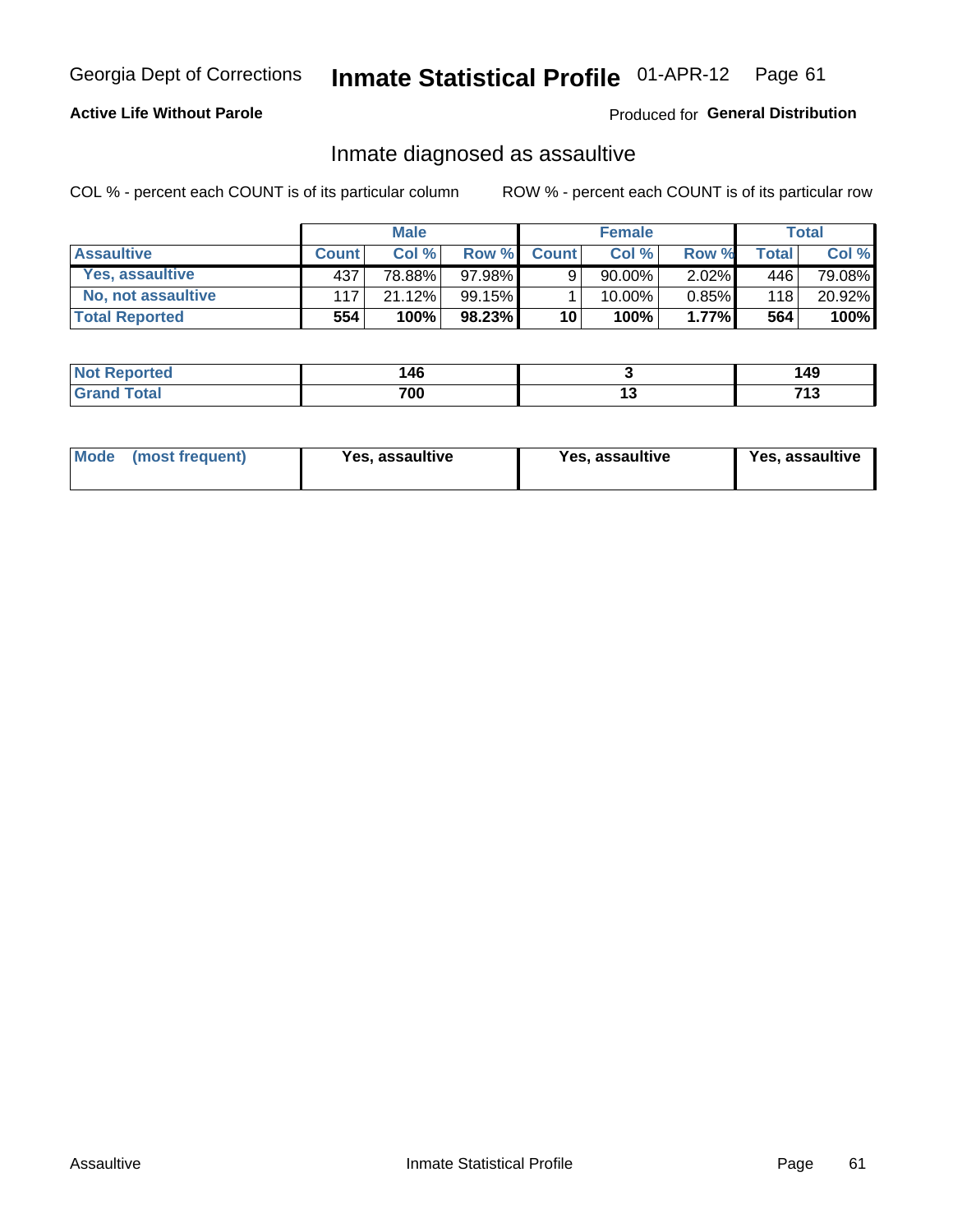#### Inmate Statistical Profile 01-APR-12 Page 62

### **Active Life Without Parole**

## **Produced for General Distribution**

## Number of prior Georgia incarcerations

COL % - percent each COUNT is of its particular column

|                                       |                 | <b>Male</b> |                    |    | <b>Female</b> |       |       | <b>Total</b> |
|---------------------------------------|-----------------|-------------|--------------------|----|---------------|-------|-------|--------------|
| <b>Num of Prior GA Incarcerations</b> | <b>Count</b>    | Col %       | <b>Row % Count</b> |    | Col %         | Row % | Total | Col %        |
|                                       | 334             | 47.71%      | 96.81%             |    | 84.62%        | 3.19% | 345   | 48.39%       |
|                                       | 145             | 20.71%      | 100.00%            |    |               |       | 145   | 20.34%       |
|                                       | 84              | 12.00%      | 100.00%            |    |               |       | 84    | 11.78%       |
|                                       | 63              | $9.00\%$    | 98.44%             |    | 7.69%         | 1.56% | 64    | 8.98%        |
|                                       | 37              | 5.29%       | 100.00%            |    |               |       | 37    | 5.19%        |
|                                       | 18              | 2.57%       | 100.00%            |    |               |       | 18    | 2.52%        |
| <b>More Than 5</b>                    | 19 <sup>1</sup> | 2.71%       | 95.00%             |    | 7.69%         | 5.00% | 20    | 2.81%        |
| <b>Total Reported</b>                 | 700             | 100%        | 98.18%             | 13 | 100%          | 1.82% | 713   | 100.0%       |

| neo |               |    |                             |
|-----|---------------|----|-----------------------------|
|     | 700<br>$\sim$ | __ | <b>749</b><br>- 1<br>$\sim$ |

| Mean (average)       | 1.23 | 1.22 |
|----------------------|------|------|
| Median (middle)      |      |      |
| Mode (most frequent) |      |      |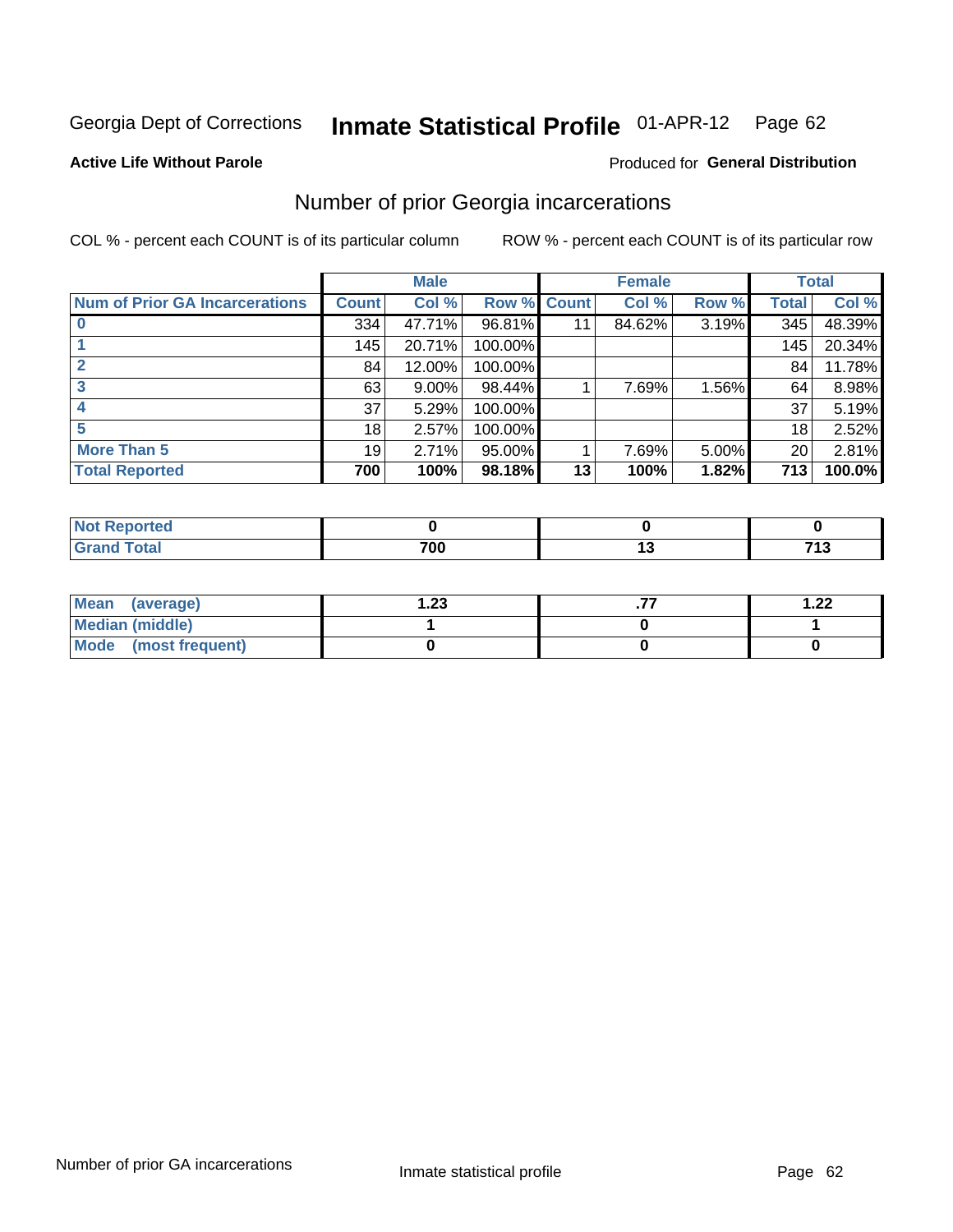#### Inmate Statistical Profile 01-APR-12 Page 63

**Active Life Without Parole** 

Produced for General Distribution

## Prison sentence in years

COL % - percent each COUNT is of its particular column

ROW % - percent each COUNT is of its particular row

|                                 |                  | <b>Male</b> |                    |    | <b>Female</b> |       |       | $\tau$ otal |
|---------------------------------|------------------|-------------|--------------------|----|---------------|-------|-------|-------------|
| <b>Prison Sentence In Years</b> | Count            | Col %       | <b>Row % Count</b> |    | Col%          | Row % | Total | Col %       |
| <b>Life Without Parole</b>      | 700 <sub>1</sub> | $100.00\%$  | 98.18%             |    | $100.00\%$    | 1.82% | 713.  | $100.00\%$  |
| <b>Total Reported</b>           | 700              | 100%        | 98.18%             | 13 | 100%          | 1.82% | 713   | 100%        |

| <b>Not Reported</b> |     |            |
|---------------------|-----|------------|
| <b>Total</b>        | 700 | 742<br>. . |

### **Determinate (numeric) sentences only**

| Mean | (average) |  |  |
|------|-----------|--|--|
|      |           |  |  |

All sentences (including determinate), with life, life without parole, and death sentences figured at 45 years

| l Mea<br>апе<br>. | -⊷ |  |
|-------------------|----|--|
|                   |    |  |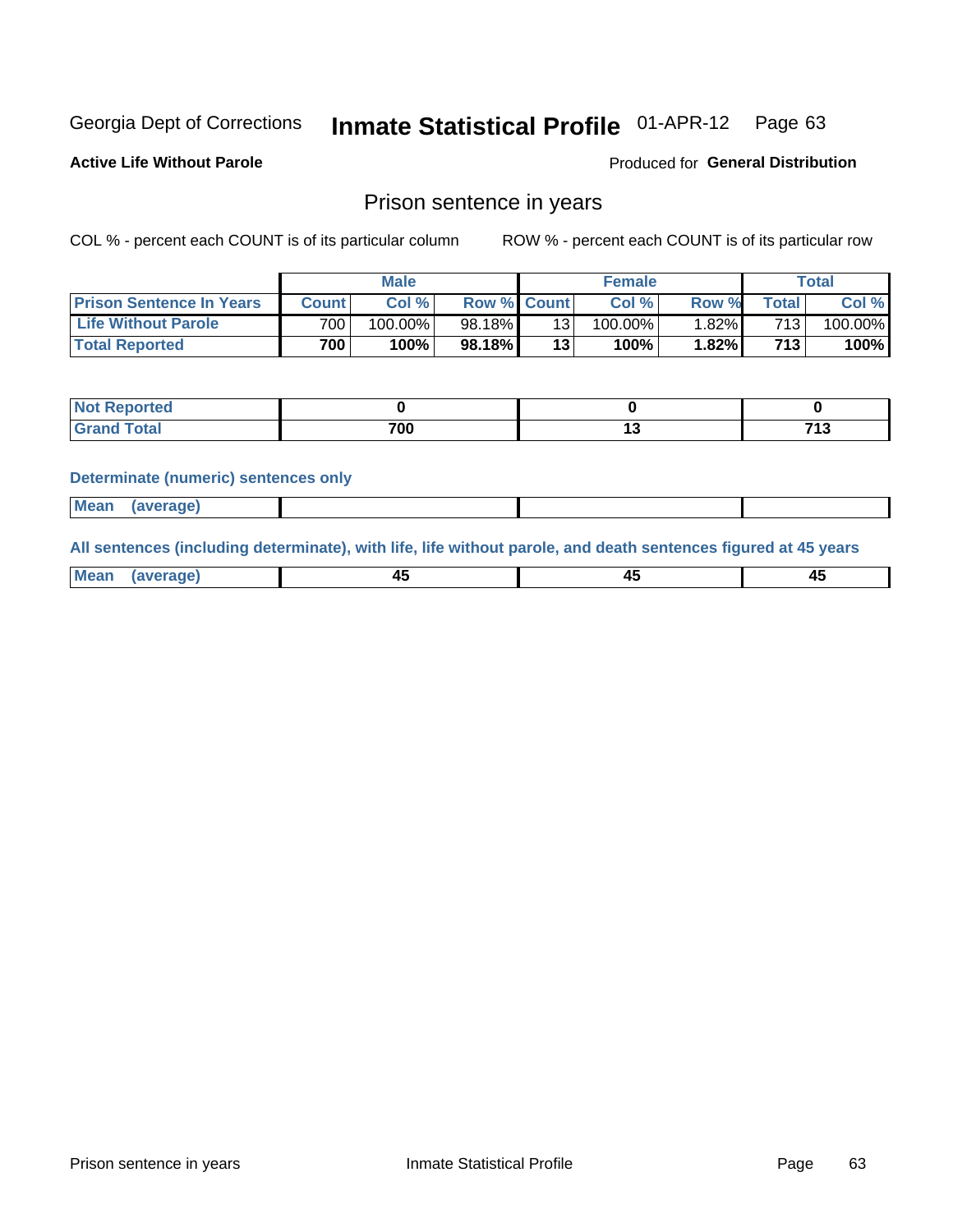### **Active Life Without Parole**

## **Produced for General Distribution**

## Primary offense, broken out into felonies vs misdemeanors

COL % - percent each COUNT is of its particular column

|                                  |                  | <b>Male</b> |                    |     | <b>Female</b> |          |              | Total      |
|----------------------------------|------------------|-------------|--------------------|-----|---------------|----------|--------------|------------|
| <b>Felonies and Misdemeanors</b> | <b>Count</b>     | Col%        | <b>Row % Count</b> |     | Col%          | Row %    | <b>Total</b> | Col %      |
| <b>Felonies</b>                  | 700 <sub>1</sub> | 100.00%     | 98.18%             | 131 | $100.00\%$    | $1.82\%$ | 713          | $100.00\%$ |
| <b>Total Reported</b>            | 700              | $100\%$     | 98.18%             | 13  | 100%          | 1.82%    | 713          | 100%       |

| <b>Not Reported</b>        |     |     |                   |
|----------------------------|-----|-----|-------------------|
| <b>Total</b><br>Grand<br>u | 700 | 700 | <b>749</b><br>. ט |

| <b>Mode</b><br>frequent)<br>nies<br>≧ (most tr.<br>. | onies<br>. | lonies<br>ею<br>____ |
|------------------------------------------------------|------------|----------------------|
|------------------------------------------------------|------------|----------------------|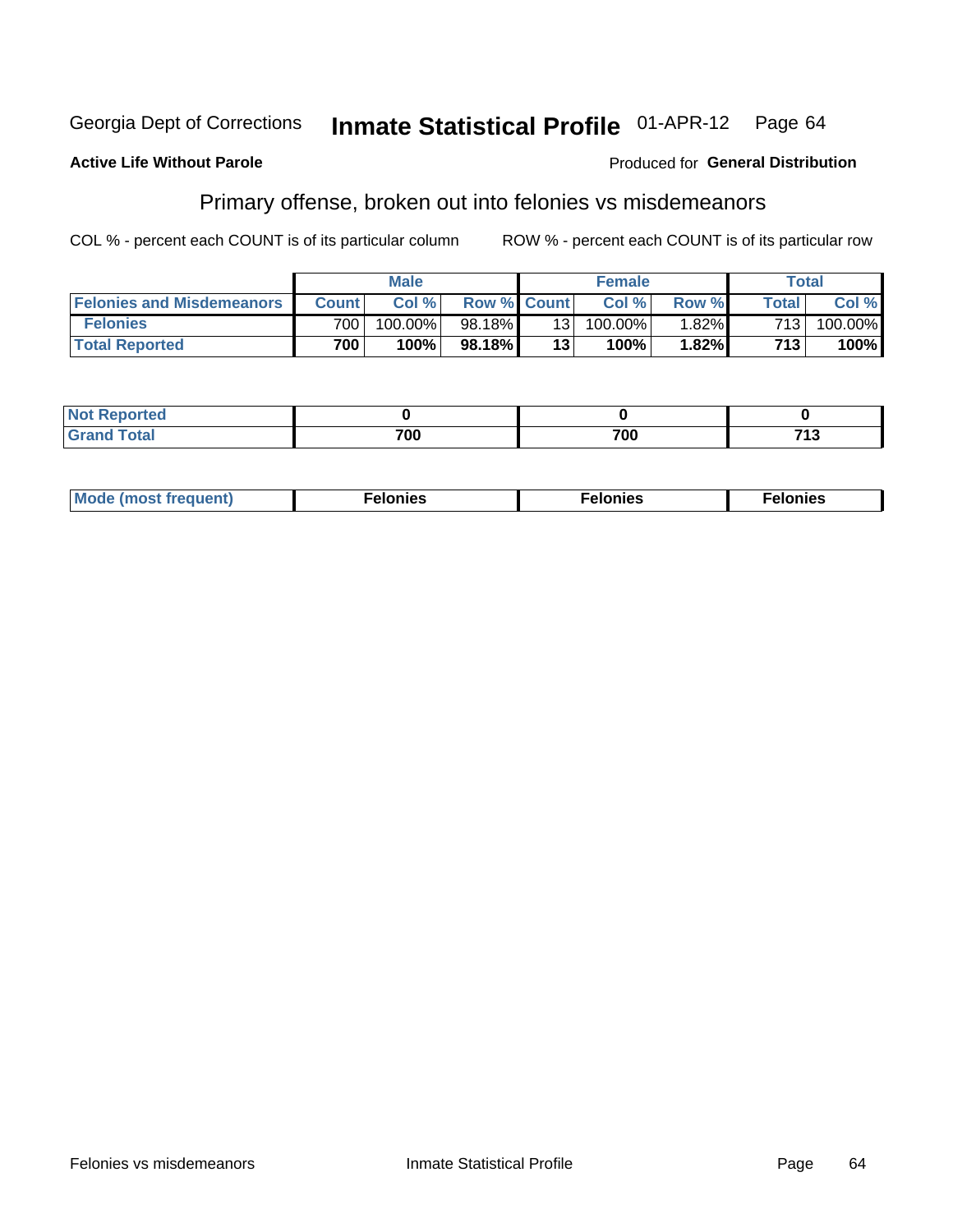#### **Inmate Statistical Profile 01-APR-12** Page 65

## **Active Life Without Parole**

### Produced for General Distribution

## Primary offense, broken out into six broad crime categories

COL % - percent each COUNT is of its particular column

|                         |              | <b>Male</b> |         |                    | <b>Female</b> |       |                 | <b>Total</b> |
|-------------------------|--------------|-------------|---------|--------------------|---------------|-------|-----------------|--------------|
| <b>Crime Categories</b> | <b>Count</b> | Col %       |         | <b>Row % Count</b> | Col %         | Row % | <b>Total</b>    | Col %        |
| <b>Violent</b>          | 573          | 81.86%      | 97.78%  | 13                 | 100.00%       | 2.22% | 586             | 82.19%       |
| <b>Sex Crime</b>        | 107          | 15.29%      | 100.00% |                    | .00%          |       | 107             | 15.01%       |
| <b>Property</b><br>3    | 3            | .43%        | 100.00% |                    | .00%          |       |                 | .42%         |
| <b>Drug</b><br>4        | 15           | 2.14%       | 100.00% |                    | .00%          |       | 15 <sub>1</sub> | 2.10%        |
| <b>Other</b><br>6       | 2            | .29%        | 100.00% |                    | .00%          |       | າ               | $.28\%$      |
| <b>Total Reported</b>   | 700          | 100%        | 98.18%  | 13                 | 100%          | 1.82% | 713             | 100%         |

| <b>Not Reported</b> |           |                    |
|---------------------|-----------|--------------------|
| <b>Total</b>        | 700<br>טע | 74.3<br><u>ل ا</u> |

| M | <br>. |  |
|---|-------|--|
|   |       |  |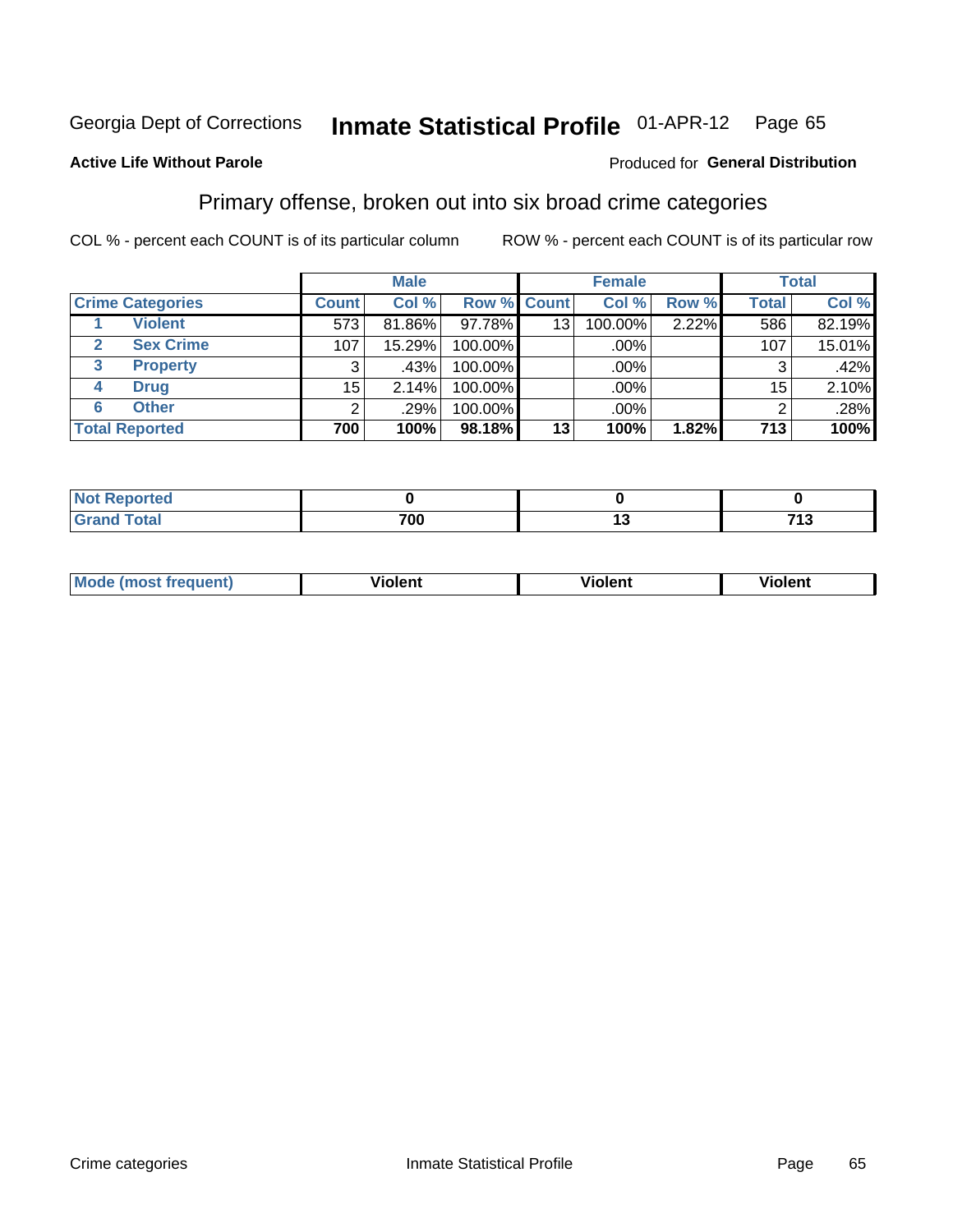#### **Inmate Statistical Profile 01-APR-12** Page 66

## **Active Life Without Parole**

### Produced for General Distribution

# Primary offense, detailed offense code

COL % - percent each COUNT is of its particular column

|                      |                                            |                | <b>Male</b> |         |                 | <b>Female</b> |       |                  | <b>Total</b> |
|----------------------|--------------------------------------------|----------------|-------------|---------|-----------------|---------------|-------|------------------|--------------|
|                      | <b>Primary Offense</b>                     | <b>Count</b>   | Col %       | Row %   | <b>Count</b>    | Col %         | Row % | <b>Total</b>     | Col %        |
| 1101                 | <b>Murder</b>                              | 394            | 56.29%      | 97.04%  | $\overline{12}$ | 92.31%        | 2.96% | 406              | 56.94%       |
| 1311                 | <b>Kidnapping</b>                          | 62             | 8.86%       | 100.00% |                 |               |       | 62               | 8.70%        |
| 1601                 | <b>Burglary</b>                            | 3              | .43%        | 100.00% |                 |               |       | 3                | .42%         |
| 1901                 | <b>Robbery</b>                             |                | .14%        | 100.00% |                 |               |       | 1                | .14%         |
| 1902                 | <b>Armed Robbery</b>                       | 114            | 16.29%      | 99.13%  | $\mathbf 1$     | 7.69%         | .87%  | 115              | 16.13%       |
| 1911                 | <b>Hijacking Motor Vehicle</b>             |                | .14%        | 100.00% |                 |               |       | $\mathbf{1}$     | .14%         |
| 2001                 | <b>Rape</b>                                | 74             | 10.57%      | 100.00% |                 |               |       | 74               | 10.38%       |
| 2003                 | <b>Aggrav Sodomy</b>                       | 8              | 1.14%       | 100.00% |                 |               |       | 8                | 1.12%        |
| 2009                 | <b>Aggrav Sexual Battery</b>               | 4              | .57%        | 100.00% |                 |               |       | 4                | .56%         |
| 2019                 | <b>Child Molestation</b>                   | 5              | .71%        | 100.00% |                 |               |       | 5                | .70%         |
| 2021                 | <b>Aggrav Child Molestation</b>            | 16             | 2.29%       | 100.00% |                 |               |       | 16               | 2.24%        |
| 2801                 | <b>Cruelty To Children</b>                 | 1              | .14%        | 100.00% |                 |               |       | 1                | .14%         |
| 2912                 | <b>Poss Of Certain</b>                     | 1              | .14%        | 100.00% |                 |               |       | 1                | .14%         |
|                      | <b>Weapons</b>                             |                |             |         |                 |               |       |                  |              |
| 2914                 | <b>Poss Firearm Convct</b><br><b>Felon</b> | 1              | .14%        | 100.00% |                 |               |       | 1                | .14%         |
| 4012                 | <b>Viol Ga Cntrl Sbst Act</b>              | 1              | .14%        | 100.00% |                 |               |       | 1                | .14%         |
| 4021                 | <b>S/D Cocaine</b>                         | 5              | .71%        | 100.00% |                 |               |       | 5                | .70%         |
| 4022                 | <b>Poss Of Cocaine</b>                     | 3              | .43%        | 100.00% |                 |               |       | 3                | .42%         |
| 4050                 | <b>Poss W Int Dist Cocaine</b>             | 1              | .14%        | 100.00% |                 |               |       | 1                | .14%         |
| 4101                 | <b>Traf Cocaine Less 200</b>               | $\overline{2}$ | .29%        | 100.00% |                 |               |       | $\overline{2}$   | .28%         |
|                      | Gm                                         |                |             |         |                 |               |       |                  |              |
| 4103                 | <b>Traf Cocaine 401+ Gm</b>                | 1              | .14%        | 100.00% |                 |               |       | 1                | .14%         |
| 4134                 | <b>Att/Consprcy Commt</b><br>C/S/Of        | 1              | .14%        | 100.00% |                 |               |       | 1                | .14%         |
| 4140                 | <b>Traf Methamph 28-199</b>                | 1              | .14%        | 100.00% |                 |               |       | 1                | .14%         |
|                      | Gm                                         |                |             |         |                 |               |       |                  |              |
| <b>Total Rported</b> |                                            | 700            | 100%        | 98.18%  | $\overline{13}$ | 100%          | 1.82% | $\overline{713}$ | 100%         |

| oorted<br>m. |     |     |             |
|--------------|-----|-----|-------------|
| 'otal        | 700 | 1 V | 74.2<br>. . |

| Mode (most frequent) | 1101 Murder | 1101 Murder | 1101 Murder |
|----------------------|-------------|-------------|-------------|
|                      |             |             |             |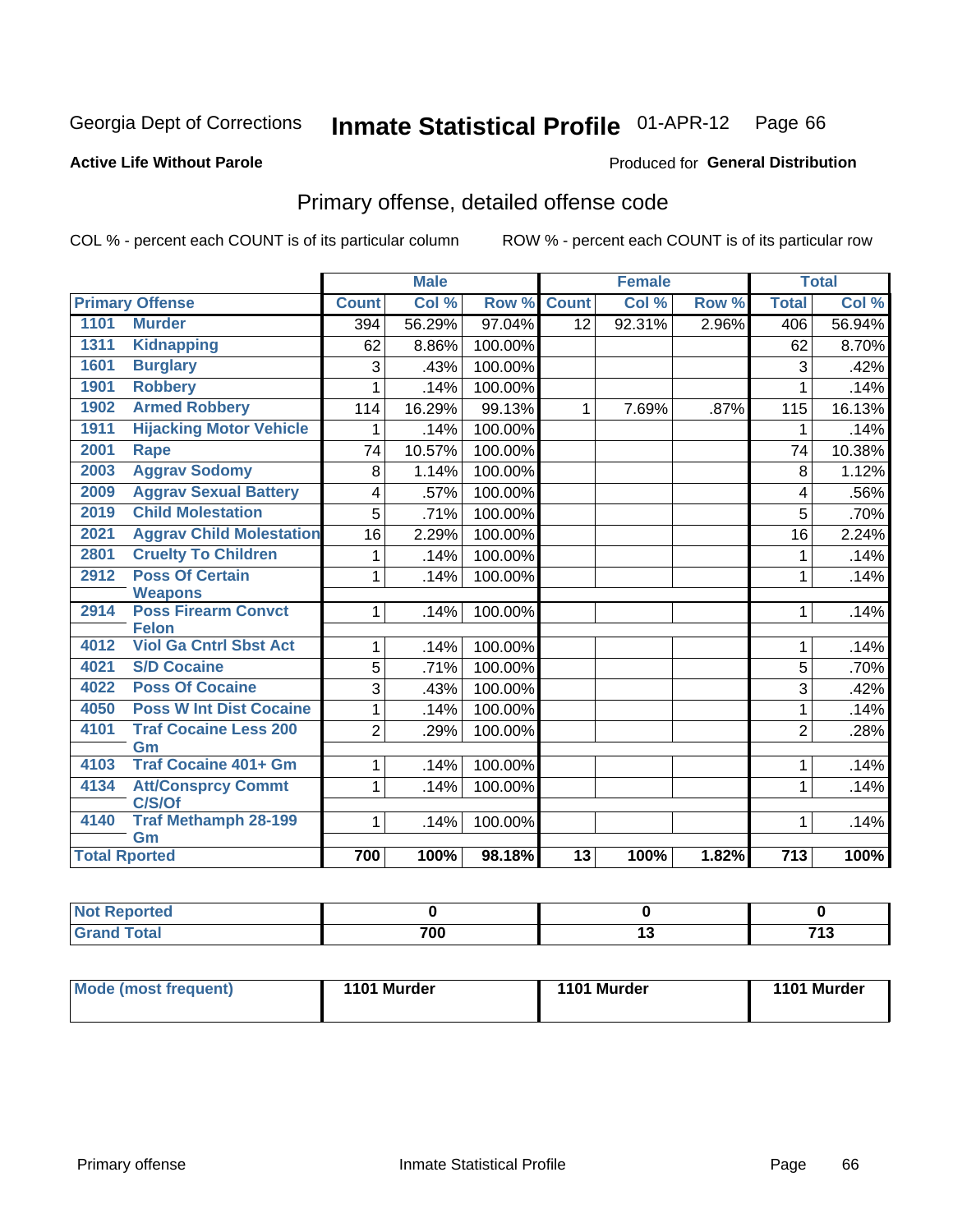### **Active Life Without Parole**

### Produced for **General Distribution**

# County of conviction of primary offense

|                                |                | <b>Male</b> |                  |              | <b>Female</b> |        |                | <b>Total</b> |
|--------------------------------|----------------|-------------|------------------|--------------|---------------|--------|----------------|--------------|
| <b>County of Conviction</b>    | <b>Count</b>   | Col %       | Row <sup>%</sup> | <b>Count</b> | Col %         | Row %  | <b>Total</b>   | Col %        |
| <b>Appling County</b><br>001   | 3              | .43%        | 100.00%          |              |               |        | 3              | .42%         |
| <b>Atkinson County</b><br>002  | $\overline{2}$ | .29%        | 100.00%          |              |               |        | $\overline{2}$ | .28%         |
| <b>Bacon County</b><br>003     | 1              | .14%        | 100.00%          |              |               |        | 1              | .14%         |
| <b>Baldwin County</b><br>005   | 6              | .86%        | 100.00%          |              |               |        | 6              | .84%         |
| <b>Banks County</b><br>006     | 1              | .14%        | 100.00%          |              |               |        | 1              | .14%         |
| <b>Barrow County</b><br>007    | 4              | .57%        | 100.00%          |              |               |        | 4              | .56%         |
| <b>Bartow County</b><br>008    | 5              | .71%        | 100.00%          |              |               |        | 5              | .70%         |
| <b>Ben Hill County</b><br>009  | 4              | .57%        | 100.00%          |              |               |        | 4              | .56%         |
| <b>Berrien County</b><br>010   | 1              | .14%        | 100.00%          |              |               |        | 1              | .14%         |
| <b>Bibb County</b><br>011      | 21             | 3.00%       | 100.00%          |              |               |        | 21             | 2.95%        |
| <b>Bleckley County</b><br>012  | 1              | .14%        | 100.00%          |              |               |        | 1              | .14%         |
| <b>Brantley County</b><br>013  | $\overline{2}$ | .29%        | 100.00%          |              |               |        | $\overline{2}$ | .28%         |
| <b>Brooks County</b><br>014    | 1              | .14%        | 100.00%          |              |               |        | 1              | .14%         |
| <b>Bulloch County</b><br>016   | 4              | .57%        | 80.00%           | 1            | 7.69%         | 20.00% | 5              | .70%         |
| <b>Burke County</b><br>017     | 6              | .86%        | 100.00%          |              |               |        | 6              | .84%         |
| <b>Butts County</b><br>018     | 4              | .57%        | 100.00%          |              |               |        | 4              | .56%         |
| <b>Camden County</b><br>020    | 4              | .57%        | 100.00%          |              |               |        | 4              | .56%         |
| <b>Candler County</b><br>021   | 1              | .14%        | 100.00%          |              |               |        | 1              | .14%         |
| <b>Carroll County</b><br>022   | 4              | .57%        | 100.00%          |              |               |        | 4              | .56%         |
| <b>Catoosa County</b><br>023   | $\overline{2}$ | .29%        | 100.00%          |              |               |        | $\overline{c}$ | .28%         |
| <b>Charlton County</b><br>024  | 1              | .14%        | 100.00%          |              |               |        | 1              | .14%         |
| <b>Chatham County</b><br>025   | 30             | 4.29%       | 100.00%          |              |               |        | 30             | 4.21%        |
| <b>Chattooga County</b><br>027 | 1              | .14%        | 100.00%          |              |               |        | 1              | .14%         |
| <b>Cherokee County</b><br>028  | $\overline{2}$ | .29%        | 100.00%          |              |               |        | $\overline{2}$ | .28%         |
| <b>Clarke County</b><br>029    | 16             | 2.29%       | 100.00%          |              |               |        | 16             | 2.24%        |
| <b>Clayton County</b><br>031   | 30             | 4.29%       | 100.00%          |              |               |        | 30             | 4.21%        |
| <b>Cobb County</b><br>033      | 22             | 3.14%       | 95.65%           | 1            | 7.69%         | 4.35%  | 23             | 3.23%        |
| <b>Coffee County</b><br>034    | 4              | .57%        | 100.00%          |              |               |        | 4              | .56%         |
| <b>Colquitt County</b><br>035  | 4              | .57%        | 100.00%          |              |               |        | 4              | .56%         |
| <b>Columbia County</b><br>036  | 7              | 1.00%       | 87.50%           | 1            | 7.69%         | 12.50% | 8              | 1.12%        |
| <b>Cook County</b><br>037      | 4              | .57%        | 100.00%          |              |               |        | 4              | .56%         |
| 038<br><b>Coweta County</b>    | 5              | .71%        | 100.00%          |              |               |        | 5              | .70%         |
| <b>Crisp County</b><br>040     | $\overline{2}$ | .29%        | 100.00%          |              |               |        | $\overline{2}$ | .28%         |
| <b>Dade County</b><br>041      | 1              | .14%        | 100.00%          |              |               |        | 1              | .14%         |
| <b>Dawson County</b><br>042    | 1              | .14%        | 100.00%          |              |               |        | 1              | .14%         |
| <b>Decatur County</b><br>043   | $\overline{2}$ | .29%        | 100.00%          |              |               |        | $\overline{2}$ | .28%         |
| <b>Dekalb County</b><br>044    | 55             | 7.86%       | 98.21%           | 1            | 7.69%         | 1.79%  | 56             | 7.85%        |
| <b>Dodge County</b><br>045     | 1              | .14%        | 100.00%          |              |               |        | $\mathbf{1}$   | .14%         |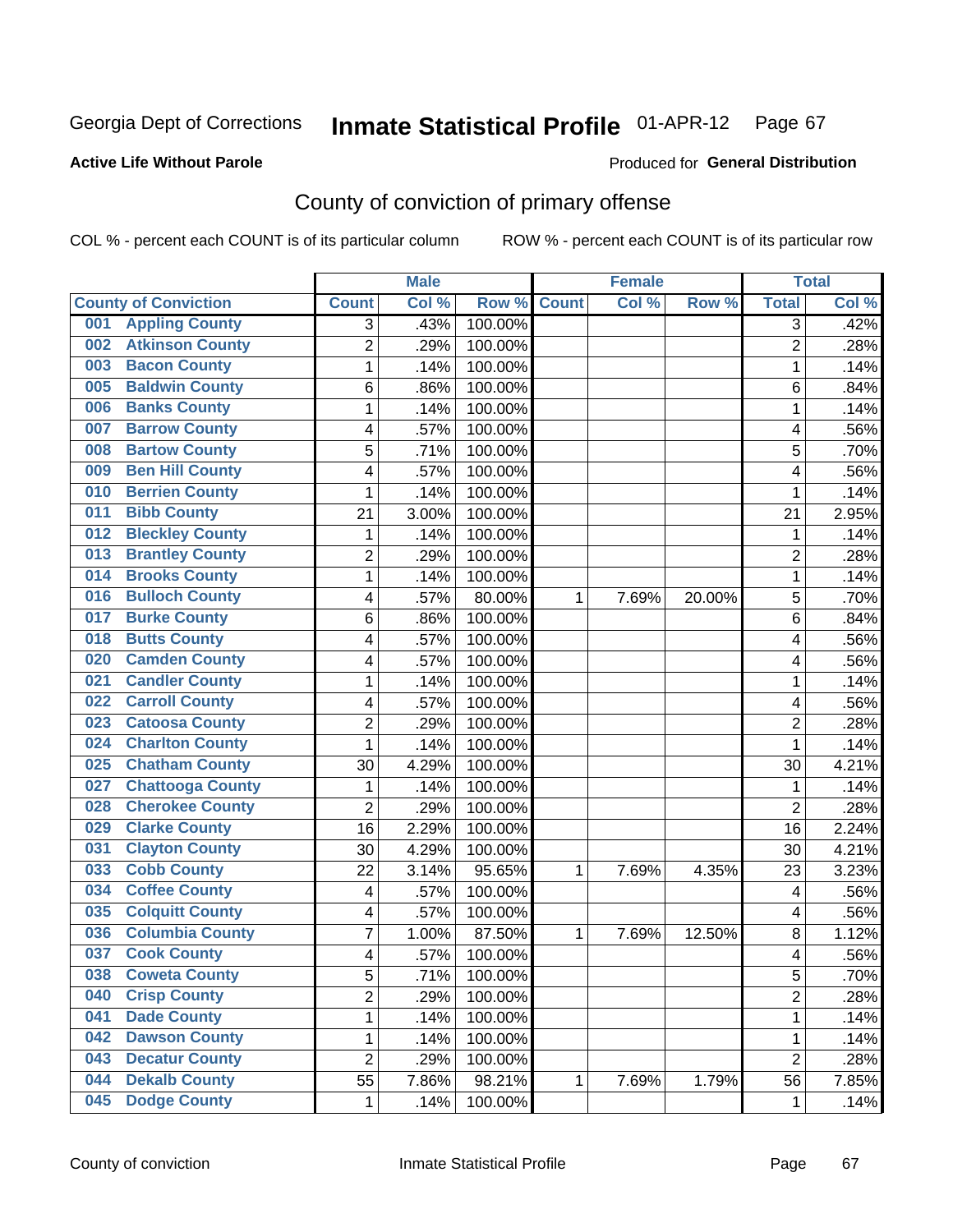## **Active Life Without Parole**

### Produced for **General Distribution**

# County of conviction of primary offense

|                             |                          |                | <b>Male</b> |         |              | <b>Female</b> |        |                | <b>Total</b> |
|-----------------------------|--------------------------|----------------|-------------|---------|--------------|---------------|--------|----------------|--------------|
| <b>County of Conviction</b> |                          | <b>Count</b>   | Col %       | Row %   | <b>Count</b> | Col %         | Row %  | <b>Total</b>   | Col %        |
| 046                         | <b>Dooly County</b>      | 2              | .29%        | 100.00% |              |               |        | $\overline{2}$ | .28%         |
| 047                         | <b>Dougherty County</b>  | 24             | 3.43%       | 96.00%  | 1            | 7.69%         | 4.00%  | 25             | 3.51%        |
| 048                         | <b>Douglas County</b>    | 23             | 3.29%       | 95.83%  | 1            | 7.69%         | 4.17%  | 24             | 3.37%        |
| 049                         | <b>Early County</b>      | 1              | .14%        | 100.00% |              |               |        | 1              | .14%         |
| 051                         | <b>Effingham County</b>  | 3              | .43%        | 100.00% |              |               |        | 3              | .42%         |
| 052                         | <b>Elbert County</b>     | $\overline{2}$ | .29%        | 100.00% |              |               |        | $\overline{2}$ | .28%         |
| 053                         | <b>Emanuel County</b>    | 5              | .71%        | 100.00% |              |               |        | 5              | .70%         |
| 056                         | <b>Fayette County</b>    | 4              | .57%        | 100.00% |              |               |        | 4              | .56%         |
| 057                         | <b>Floyd County</b>      | 9              | 1.29%       | 100.00% |              |               |        | 9              | 1.26%        |
| 058                         | <b>Forsyth County</b>    | $\overline{2}$ | .29%        | 100.00% |              |               |        | $\overline{2}$ | .28%         |
| 059                         | <b>Franklin County</b>   | $\overline{2}$ | .29%        | 100.00% |              |               |        | $\overline{2}$ | .28%         |
| 060                         | <b>Fulton County</b>     | 78             | 11.14%      | 98.73%  | 1            | 7.69%         | 1.27%  | 79             | 11.08%       |
| 061                         | <b>Gilmer County</b>     | $\mathbf{1}$   | .14%        | 100.00% |              |               |        | $\mathbf{1}$   | .14%         |
| 063                         | <b>Glynn County</b>      | 15             | 2.14%       | 100.00% |              |               |        | 15             | 2.10%        |
| 064                         | <b>Gordon County</b>     | $\mathbf{1}$   | .14%        | 100.00% |              |               |        | 1              | .14%         |
| 066                         | <b>Greene County</b>     | 1              | .14%        | 100.00% |              |               |        | 1              | .14%         |
| 067                         | <b>Gwinnett County</b>   | 8              | 1.14%       | 88.89%  | 1            | 7.69%         | 11.11% | 9              | 1.26%        |
| 068                         | <b>Habersham County</b>  | 4              | .57%        | 100.00% |              |               |        | 4              | .56%         |
| 069                         | <b>Hall County</b>       | 12             | 1.71%       | 100.00% |              |               |        | 12             | 1.68%        |
| 071                         | <b>Haralson County</b>   | $\overline{2}$ | .29%        | 100.00% |              |               |        | $\overline{2}$ | .28%         |
| 072                         | <b>Harris County</b>     | $\overline{2}$ | .29%        | 100.00% |              |               |        | $\overline{2}$ | .28%         |
| 073                         | <b>Hart County</b>       | $\overline{3}$ | .43%        | 100.00% |              |               |        | 3              | .42%         |
| 075                         | <b>Henry County</b>      | 10             | 1.43%       | 100.00% |              |               |        | 10             | 1.40%        |
| 076                         | <b>Houston County</b>    | 9              | 1.29%       | 100.00% |              |               |        | 9              | 1.26%        |
| 077                         | <b>Irwin County</b>      | $\mathbf{1}$   | .14%        | 100.00% |              |               |        | $\mathbf 1$    | .14%         |
| 078                         | <b>Jackson County</b>    | 10             | 1.43%       | 100.00% |              |               |        | 10             | 1.40%        |
| 079                         | <b>Jasper County</b>     | 1              | .14%        | 100.00% |              |               |        | 1              | .14%         |
| 080                         | <b>Jeff Davis County</b> | 1              | .14%        | 100.00% |              |               |        | 1              | .14%         |
| 081                         | <b>Jefferson County</b>  | $\overline{2}$ | .29%        | 100.00% |              |               |        | $\overline{2}$ | .28%         |
| 083                         | <b>Johnson County</b>    | 1              | .14%        | 100.00% |              |               |        | $\mathbf{1}$   | .14%         |
| 084                         | <b>Jones County</b>      | $\overline{2}$ | .29%        | 100.00% |              |               |        | $\overline{2}$ | .28%         |
| 087                         | <b>Laurens County</b>    | 3              | .43%        | 100.00% |              |               |        | 3              | .42%         |
| 088                         | <b>Lee County</b>        | $\overline{2}$ | .29%        | 100.00% |              |               |        | $\overline{2}$ | .28%         |
| 089                         | <b>Liberty County</b>    | 6              | .86%        | 85.71%  | $\mathbf{1}$ | 7.69%         | 14.29% | $\overline{7}$ | .98%         |
| 091                         | <b>Long County</b>       | $\overline{3}$ | .43%        | 100.00% |              |               |        | 3              | .42%         |
| 092                         | <b>Lowndes County</b>    | $\overline{5}$ | .71%        | 100.00% |              |               |        | 5              | .70%         |
| 095                         | <b>Madison County</b>    | 1              | .14%        | 100.00% |              |               |        | $\mathbf{1}$   | .14%         |
| 096                         | <b>Marion County</b>     | 1              | .14%        | 100.00% |              |               |        | $\mathbf{1}$   | .14%         |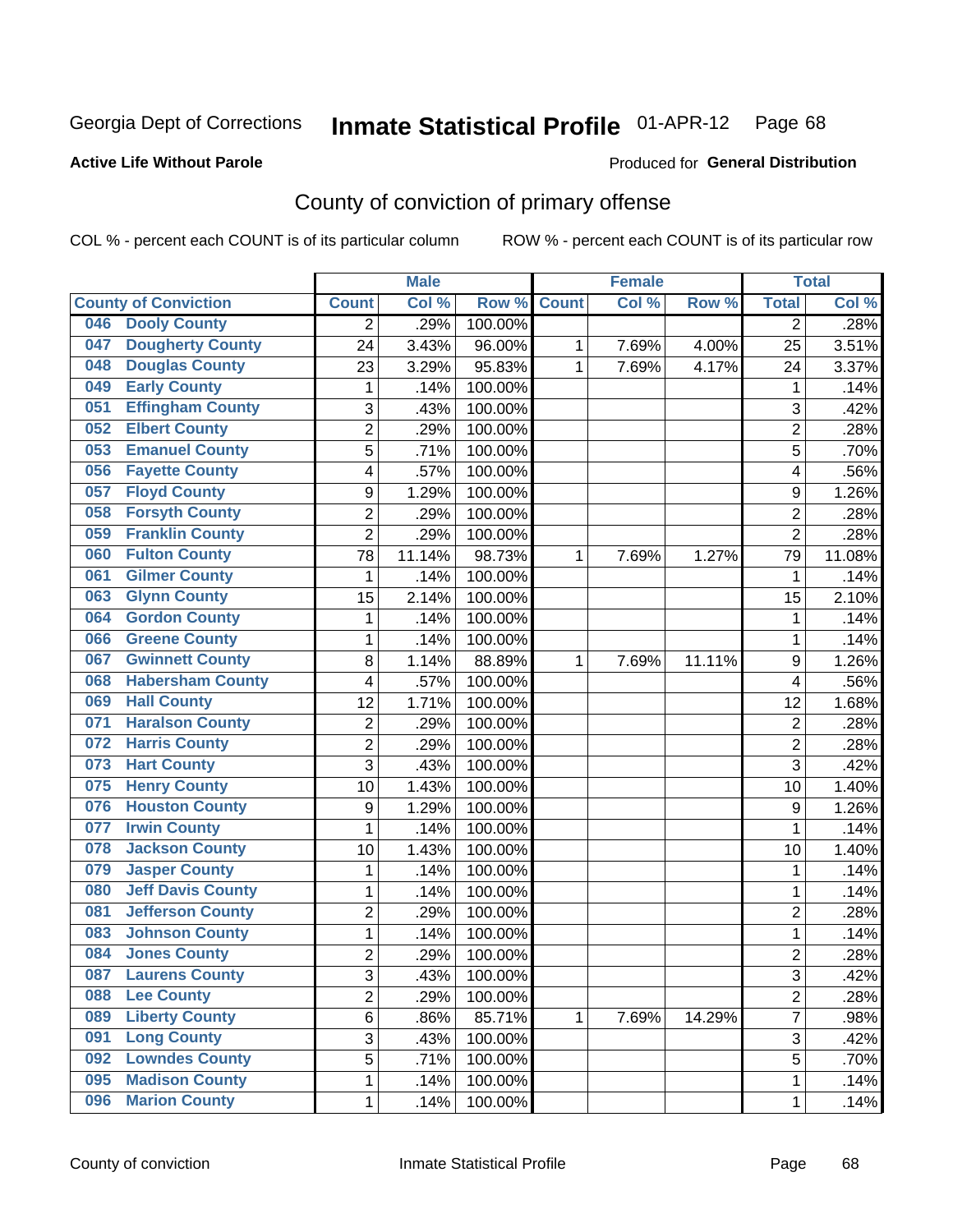### **Active Life Without Parole**

### Produced for **General Distribution**

## County of conviction of primary offense

|                  |                             |                         | <b>Male</b> |         |              | <b>Female</b> |        |                           | <b>Total</b> |
|------------------|-----------------------------|-------------------------|-------------|---------|--------------|---------------|--------|---------------------------|--------------|
|                  | <b>County of Conviction</b> | <b>Count</b>            | Col %       | Row %   | <b>Count</b> | Col %         | Row %  | <b>Total</b>              | Col %        |
| 097              | <b>Mcduffie County</b>      | 3                       | .43%        | 100.00% |              |               |        | 3                         | .42%         |
| 098              | <b>Mcintosh County</b>      | 1                       | .14%        | 100.00% |              |               |        | $\mathbf{1}$              | .14%         |
| 100              | <b>Miller County</b>        | 1                       | .14%        | 100.00% |              |               |        | 1                         | .14%         |
| 102              | <b>Monroe County</b>        | 5                       | .71%        | 100.00% |              |               |        | 5                         | .70%         |
| 104              | <b>Morgan County</b>        | 1                       | .14%        | 100.00% |              |               |        | 1                         | .14%         |
| 106              | <b>Muscogee County</b>      | 20                      | 2.86%       | 100.00% |              |               |        | 20                        | 2.81%        |
| 107              | <b>Newton County</b>        | 5                       | .71%        | 83.33%  | 1            | 7.69%         | 16.67% | 6                         | .84%         |
| 109              | <b>Oglethorpe County</b>    | 1                       | .14%        | 100.00% |              |               |        | 1                         | .14%         |
| 110              | <b>Paulding County</b>      | 2                       | .29%        | 100.00% |              |               |        | $\overline{2}$            | .28%         |
| $\overline{113}$ | <b>Pierce County</b>        | 1                       | .14%        | 100.00% |              |               |        | 1                         | .14%         |
| 114              | <b>Pike County</b>          | 4                       | .57%        | 80.00%  | 1            | 7.69%         | 20.00% | 5                         | .70%         |
| 115              | <b>Polk County</b>          | $\overline{2}$          | .29%        | 100.00% |              |               |        | $\overline{2}$            | .28%         |
| 116              | <b>Pulaski County</b>       | 1                       | .14%        | 100.00% |              |               |        | 1                         | .14%         |
| 117              | <b>Putnam County</b>        | 6                       | .86%        | 100.00% |              |               |        | 6                         | .84%         |
| 119              | <b>Rabun County</b>         | 1                       | .14%        | 100.00% |              |               |        | $\mathbf 1$               | .14%         |
| 120              | <b>Randolph County</b>      | $\overline{2}$          | .29%        | 100.00% |              |               |        | $\overline{2}$            | .28%         |
| 121              | <b>Richmond County</b>      | 32                      | 4.57%       | 96.97%  | 1            | 7.69%         | 3.03%  | 33                        | 4.63%        |
| 122              | <b>Rockdale County</b>      | 8                       | 1.14%       | 100.00% |              |               |        | 8                         | 1.12%        |
| 125              | <b>Seminole County</b>      | 1                       | .14%        | 100.00% |              |               |        | 1                         | .14%         |
| 126              | <b>Spalding County</b>      | 7                       | 1.00%       | 100.00% |              |               |        | 7                         | .98%         |
| 127              | <b>Stephens County</b>      | 2                       | .29%        | 100.00% |              |               |        | $\overline{2}$            | .28%         |
| 129              | <b>Sumter County</b>        | 1                       | .14%        | 100.00% |              |               |        | $\mathbf 1$               | .14%         |
| 131              | <b>Taliaferro County</b>    | 1                       | .14%        | 100.00% |              |               |        | 1                         | .14%         |
| 135              | <b>Terrell County</b>       | 1                       | .14%        | 100.00% |              |               |        | 1                         | .14%         |
| 136              | <b>Thomas County</b>        | 4                       | .57%        | 100.00% |              |               |        | 4                         | .56%         |
| 137              | <b>Tift County</b>          | 7                       | 1.00%       | 100.00% |              |               |        | 7                         | .98%         |
| 138              | <b>Toombs County</b>        | 8                       | 1.14%       | 100.00% |              |               |        | 8                         | 1.12%        |
| 139              | <b>Towns County</b>         | 1                       | .14%        | 100.00% |              |               |        | 1                         | .14%         |
| 140              | <b>Treutlen County</b>      | 1                       | .14%        | 100.00% |              |               |        | 1                         | .14%         |
| 141              | <b>Troup County</b>         | 1                       | .14%        | 100.00% |              |               |        | 1                         | .14%         |
| 142              | <b>Turner County</b>        | 1                       | .14%        | 100.00% |              |               |        | 1                         | .14%         |
| 143              | <b>Twiggs County</b>        | 1                       | .14%        | 100.00% |              |               |        | 1                         | .14%         |
| 144              | <b>Union County</b>         | 1                       | .14%        | 100.00% |              |               |        | $\mathbf{1}$              | .14%         |
| $\overline{145}$ | <b>Upson County</b>         | 3                       | .43%        | 100.00% |              |               |        | $\ensuremath{\mathsf{3}}$ | .42%         |
| 146              | <b>Walker County</b>        | $\overline{\mathbf{4}}$ | .57%        | 80.00%  | 1            | 7.69%         | 20.00% | 5                         | .70%         |
| 147              | <b>Walton County</b>        | 8                       | 1.14%       | 100.00% |              |               |        | 8                         | 1.12%        |
| 148              | <b>Ware County</b>          | 11                      | 1.57%       | 100.00% |              |               |        | 11                        | 1.54%        |
| 150              | <b>Washington County</b>    | $\mathfrak{S}$          | .43%        | 100.00% |              |               |        | $\sqrt{3}$                | .42%         |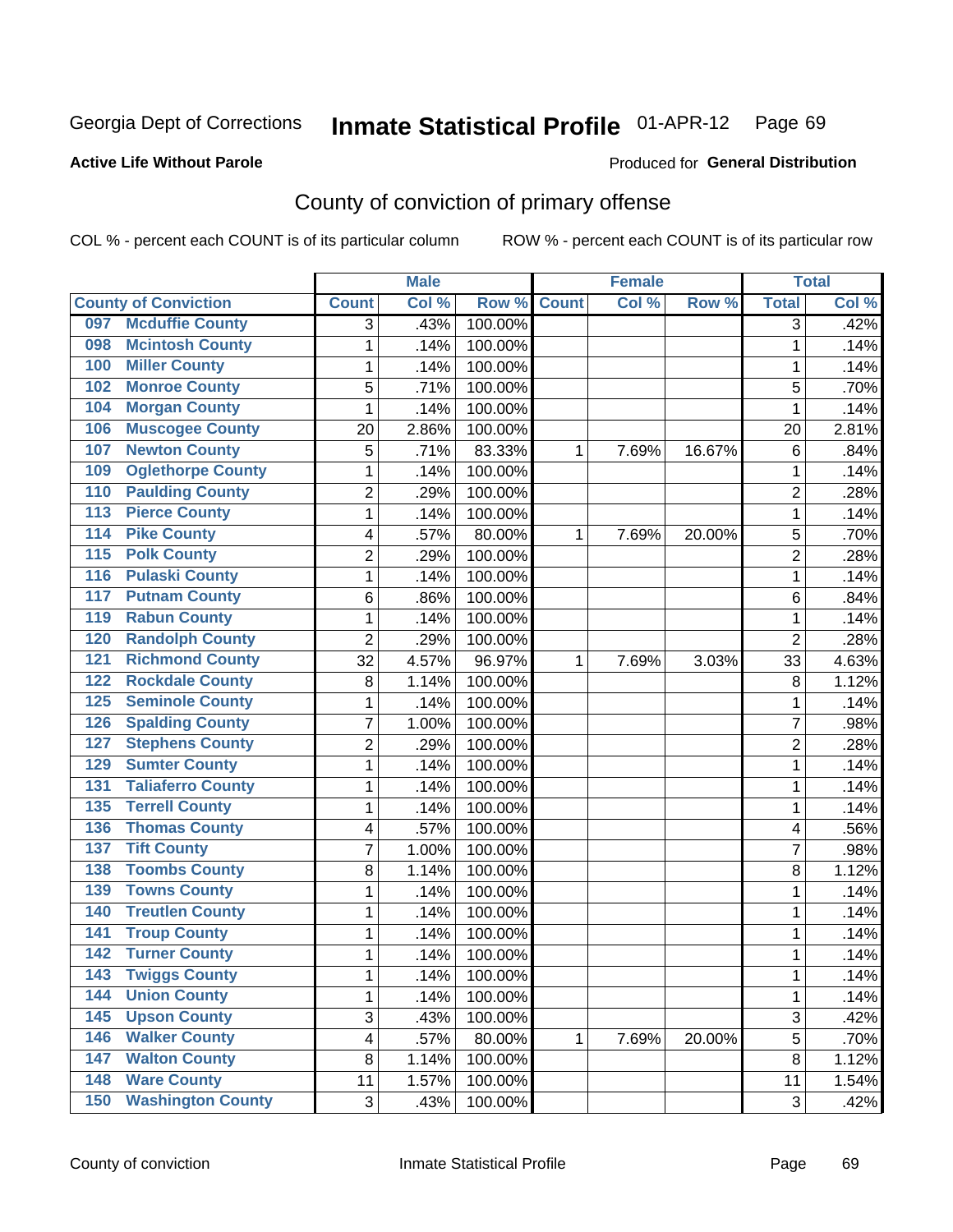### **Active Life Without Parole**

### Produced for **General Distribution**

# County of conviction of primary offense

|                             |              | <b>Male</b> |                    |    | <b>Female</b> | <b>Total</b> |         |         |
|-----------------------------|--------------|-------------|--------------------|----|---------------|--------------|---------|---------|
| <b>County of Conviction</b> | <b>Count</b> | Col%        | <b>Row % Count</b> |    | Col %         | Row %        | Total . | Col %   |
| 151<br><b>Wayne County</b>  |              | .43%        | 100.00%            |    |               |              |         | $.42\%$ |
| <b>155 Whitfield County</b> |              | .86%        | 100.00%            |    |               |              |         | $.84\%$ |
| <b>Wilkes County</b><br>157 |              | .14%        | 100.00%            |    |               |              |         | .14%    |
| <b>Total Rported</b>        | 700          | 100%        | 98.18%             | 13 | 100%          | 1.82%        | 713     | 100%    |

| rted |     |    |             |
|------|-----|----|-------------|
| ---  | 700 | יי | 74.2<br>. . |

|  | <b>Mode (most frequent)</b> | <b>Fulton County</b> | <b>Walker County</b> | <b>Fulton County</b> |
|--|-----------------------------|----------------------|----------------------|----------------------|
|--|-----------------------------|----------------------|----------------------|----------------------|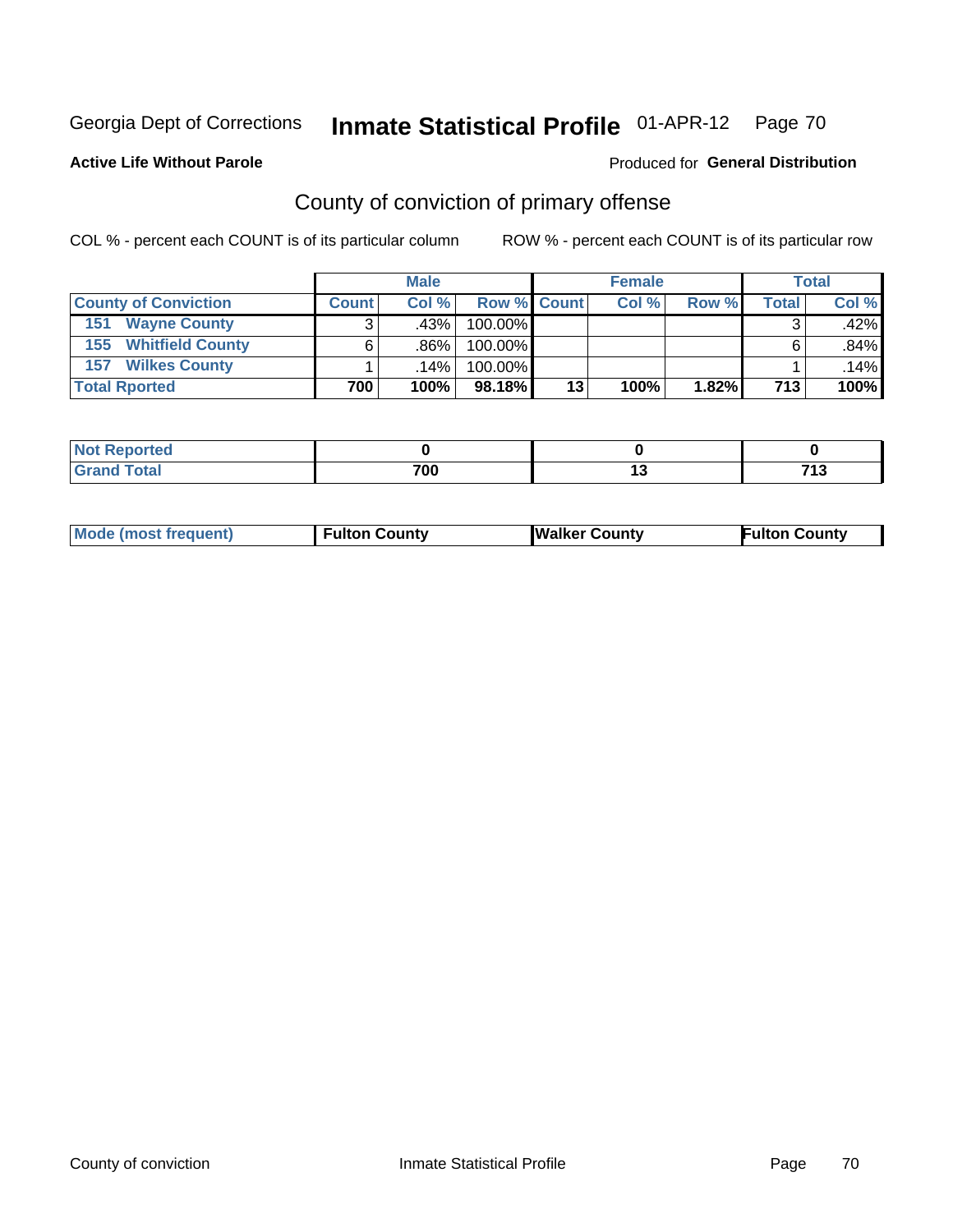Produced for **General Distribution**

## **Active Life Without Parole**

# Circuit of conviction of primary offense

|                         |                                 |                | <b>Male</b> |         |                | <b>Female</b> |        |                  | <b>Total</b> |
|-------------------------|---------------------------------|----------------|-------------|---------|----------------|---------------|--------|------------------|--------------|
|                         | <b>Circuit of Conviction</b>    | <b>Count</b>   | Col %       | Row %   | <b>Count</b>   | Col %         | Row %  | <b>Total</b>     | Col %        |
| $\overline{1}$          | <b>Alapaha Circuit</b>          | $\overline{7}$ | 1.00%       | 100.00% |                |               |        | 7                | .98%         |
| $\overline{2}$          | <b>Alcovy Circuit</b>           | 13             | 1.86%       | 92.86%  | 1              | 7.69%         | 7.14%  | 14               | 1.96%        |
| $\overline{\mathbf{3}}$ | <b>Atlanta Circuit</b>          | 78             | 11.14%      | 98.73%  | $\mathbf{1}$   | 7.69%         | 1.27%  | 79               | 11.08%       |
| 4                       | <b>Atlantic Circuit</b>         | 10             | 1.43%       | 90.91%  | 1              | 7.69%         | 9.09%  | 11               | 1.54%        |
| 5                       | <b>Augusta Circuit</b>          | 45             | 6.43%       | 95.74%  | $\overline{2}$ | 15.38%        | 4.26%  | 47               | 6.59%        |
| $6\phantom{a}$          | <b>Blue Ridge Circuit</b>       | $\overline{2}$ | .29%        | 100.00% |                |               |        | $\overline{2}$   | .28%         |
| 7                       | <b>Brunswick Circuit</b>        | 26             | 3.71%       | 100.00% |                |               |        | 26               | 3.65%        |
| 8                       | <b>Chattahoochee Circuit</b>    | 23             | 3.29%       | 100.00% |                |               |        | 23               | 3.23%        |
| $\overline{9}$          | <b>Cherokee Circuit</b>         | 6              | .86%        | 100.00% |                |               |        | 6                | .84%         |
| 10                      | <b>Clayton Circuit</b>          | 30             | 4.29%       | 100.00% |                |               |        | 30               | 4.21%        |
| $\overline{11}$         | <b>Cobb Circuit</b>             | 22             | 3.14%       | 95.65%  | 1              | 7.69%         | 4.35%  | 23               | 3.23%        |
| $\overline{12}$         | <b>Conasauga Circuit</b>        | $\,6$          | .86%        | 100.00% |                |               |        | $\,6$            | .84%         |
| $\overline{13}$         | <b>Cordele Circuit</b>          | 8              | 1.14%       | 100.00% |                |               |        | 8                | 1.12%        |
| 14                      | <b>Coweta Circuit</b>           | 10             | 1.43%       | 100.00% |                |               |        | 10               | 1.40%        |
| 15                      | <b>Dougherty Circuit</b>        | 24             | 3.43%       | 96.00%  | 1              | 7.69%         | 4.00%  | 25               | 3.51%        |
| 16                      | <b>Dublin Circuit</b>           | 6              | .86%        | 100.00% |                |               |        | 6                | .84%         |
| 17                      | <b>Eastern Circuit</b>          | 30             | 4.29%       | 100.00% |                |               |        | 30               | 4.21%        |
| 18                      | <b>Flint Circuit</b>            | 10             | 1.43%       | 100.00% |                |               |        | 10               | 1.40%        |
| 19                      | <b>Griffin Circuit</b>          | 18             | 2.57%       | 94.74%  | 1              | 7.69%         | 5.26%  | 19               | 2.66%        |
| 20                      | <b>Gwinnett Circuit</b>         | 8              | 1.14%       | 88.89%  | $\mathbf 1$    | 7.69%         | 11.11% | 9                | 1.26%        |
| $\overline{21}$         | <b>Houston Circuit</b>          | 9              | 1.29%       | 100.00% |                |               |        | $\boldsymbol{9}$ | 1.26%        |
| $\overline{22}$         | <b>Lookout Mountain Circuit</b> | 8              | 1.14%       | 88.89%  | $\mathbf 1$    | 7.69%         | 11.11% | 9                | 1.26%        |
| 23                      | <b>Macon Circuit</b>            | 21             | 3.00%       | 100.00% |                |               |        | 21               | 2.95%        |
| $\overline{24}$         | <b>Middle Circuit</b>           | 19             | 2.71%       | 100.00% |                |               |        | 19               | 2.66%        |
| $\overline{25}$         | <b>Mountain Circuit</b>         | $\overline{7}$ | 1.00%       | 100.00% |                |               |        | $\overline{7}$   | .98%         |
| 26                      | <b>Northeastern Circuit</b>     | 13             | 1.86%       | 100.00% |                |               |        | 13               | 1.82%        |
| $\overline{27}$         | <b>Northern Circuit</b>         | 9              | 1.29%       | 100.00% |                |               |        | $\boldsymbol{9}$ | 1.26%        |
| 28                      | <b>Ocmulgee Circuit</b>         | 17             | 2.43%       | 100.00% |                |               |        | 17               | 2.38%        |
| 29                      | <b>Oconee Circuit</b>           | 3              | .43%        | 100.00% |                |               |        | 3                | .42%         |
| 30                      | <b>Ogeechee Circuit</b>         | 7              | 1.00%       | 87.50%  | $\mathbf 1$    | 7.69%         | 12.50% | 8                | 1.12%        |
| $\overline{31}$         | <b>Pataula Circuit</b>          | 6              | .86%        | 100.00% |                |               |        | 6                | .84%         |
| 32                      | <b>Piedmont Circuit</b>         | 15             | 2.14%       | 100.00% |                |               |        | 15               | 2.10%        |
| 33                      | <b>Rome Circuit</b>             | 9              | 1.29%       | 100.00% |                |               |        | 9                | 1.26%        |
| 34                      | <b>South Georgia Circuit</b>    | $\overline{2}$ | .29%        | 100.00% |                |               |        | $\overline{2}$   | .28%         |
| 35                      | <b>Southern Circuit</b>         | 14             | 2.00%       | 100.00% |                |               |        | 14               | 1.96%        |
| 36                      | <b>Southwestern Circuit</b>     | 3              | .43%        | 100.00% |                |               |        | 3                | .42%         |
| 37                      | <b>Stone Mountain Circuit</b>   | 55             | 7.86%       | 98.21%  | 1              | 7.69%         | 1.79%  | 56               | 7.85%        |
| 38                      | <b>Tallapoosa Circuit</b>       | 4              | .57%        | 100.00% |                |               |        | 4                | .56%         |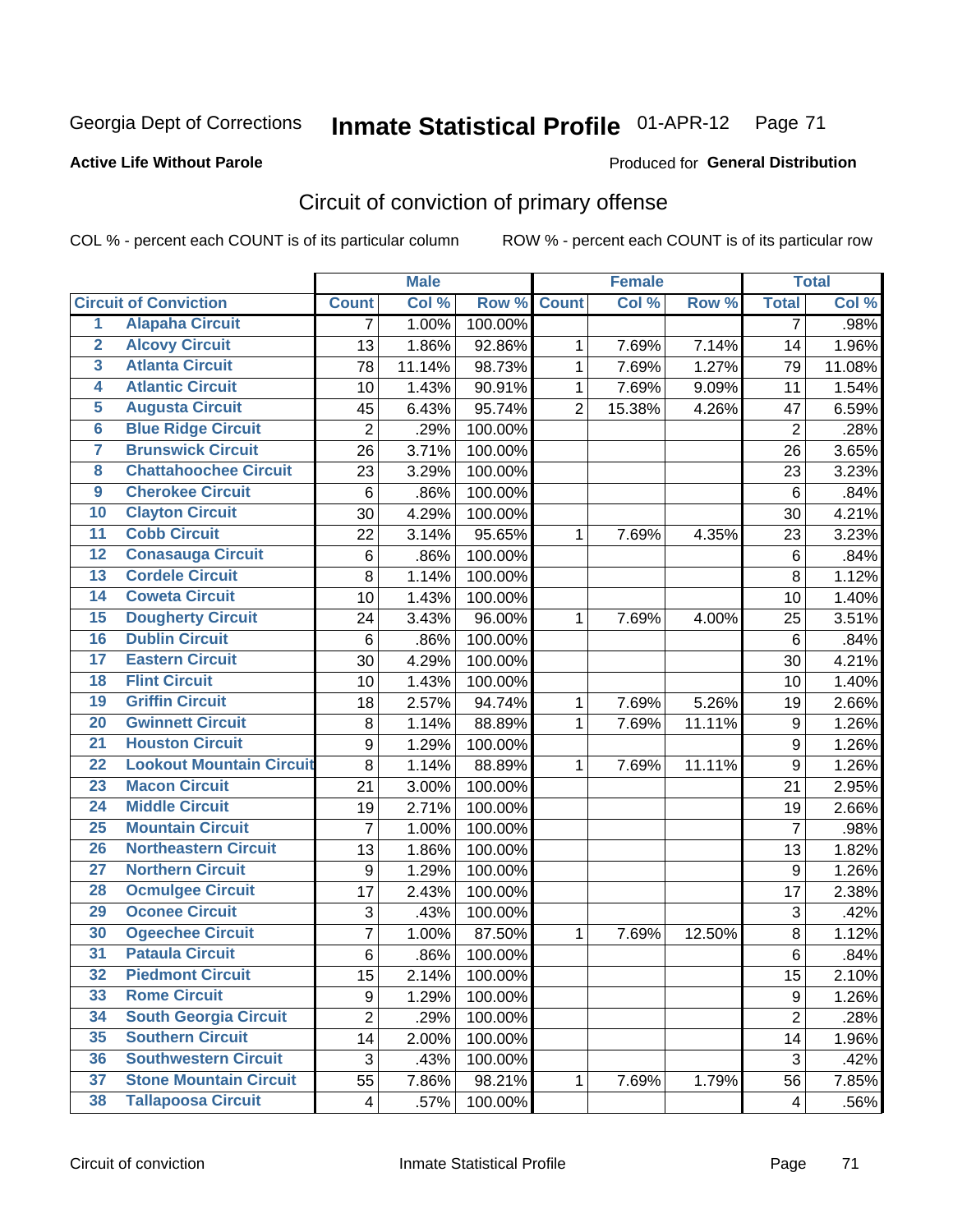### **Active Life Without Parole**

## Produced for **General Distribution**

# Circuit of conviction of primary offense

|    |                              |              | <b>Male</b> |         |              | <b>Female</b> |       | <b>Total</b>   |       |
|----|------------------------------|--------------|-------------|---------|--------------|---------------|-------|----------------|-------|
|    | <b>Circuit of Conviction</b> | <b>Count</b> | Col %       | Row %   | <b>Count</b> | Col %         | Row % | <b>Total</b>   | Col % |
| 39 | <b>Tifton Circuit</b>        | 9            | 1.29%       | 100.00% |              |               |       | 9              | 1.26% |
| 40 | <b>Toombs Circuit</b>        | 5            | .71%        | 100.00% |              |               |       | 5              | .70%  |
| 41 | <b>Waycross Circuit</b>      | 20           | 2.86%       | 100.00% |              |               |       | 20             | 2.81% |
| 42 | <b>Western Circuit</b>       | 16           | 2.29%       | 100.00% |              |               |       | 16             | 2.24% |
| 43 | <b>Rockdale Circuit</b>      | 8            | 1.14%       | 100.00% |              |               |       | 8              | 1.12% |
| 44 | <b>Douglas Circuit</b>       | 23           | 3.29%       | 95.83%  |              | 7.69%         | 4.17% | 24             | 3.37% |
| 45 | <b>Appalachian Circuit</b>   |              | .14%        | 100.00% |              |               |       |                | .14%  |
| 46 | <b>Enotah Circuit</b>        | 2            | .29%        | 100.00% |              |               |       | 2              | .28%  |
| 47 | <b>Bell-Forsyth Circuit</b>  | 2            | .29%        | 100.00% |              |               |       | $\overline{2}$ | .28%  |
| 48 | <b>Towaliga Circuit</b>      | 9            | 1.29%       | 100.00% |              |               |       | 9              | 1.26% |
| 49 | <b>Paulding Circuit</b>      | 2            | .29%        | 100.00% |              |               |       | 2              | .28%  |
|    | <b>Total Rported</b>         | 700          | 100%        | 98.18%  | 13           | 100%          | 1.82% | 713            | 100%  |

| ported<br>N  |     |    |           |
|--------------|-----|----|-----------|
| <b>Total</b> | 700 | יי | 74.2<br>. |

| М<br>. In n tr<br>.<br>.<br>wanta<br>Πū<br>31.<br>$\sim$ $\sim$ $\sim$ |
|------------------------------------------------------------------------|
|------------------------------------------------------------------------|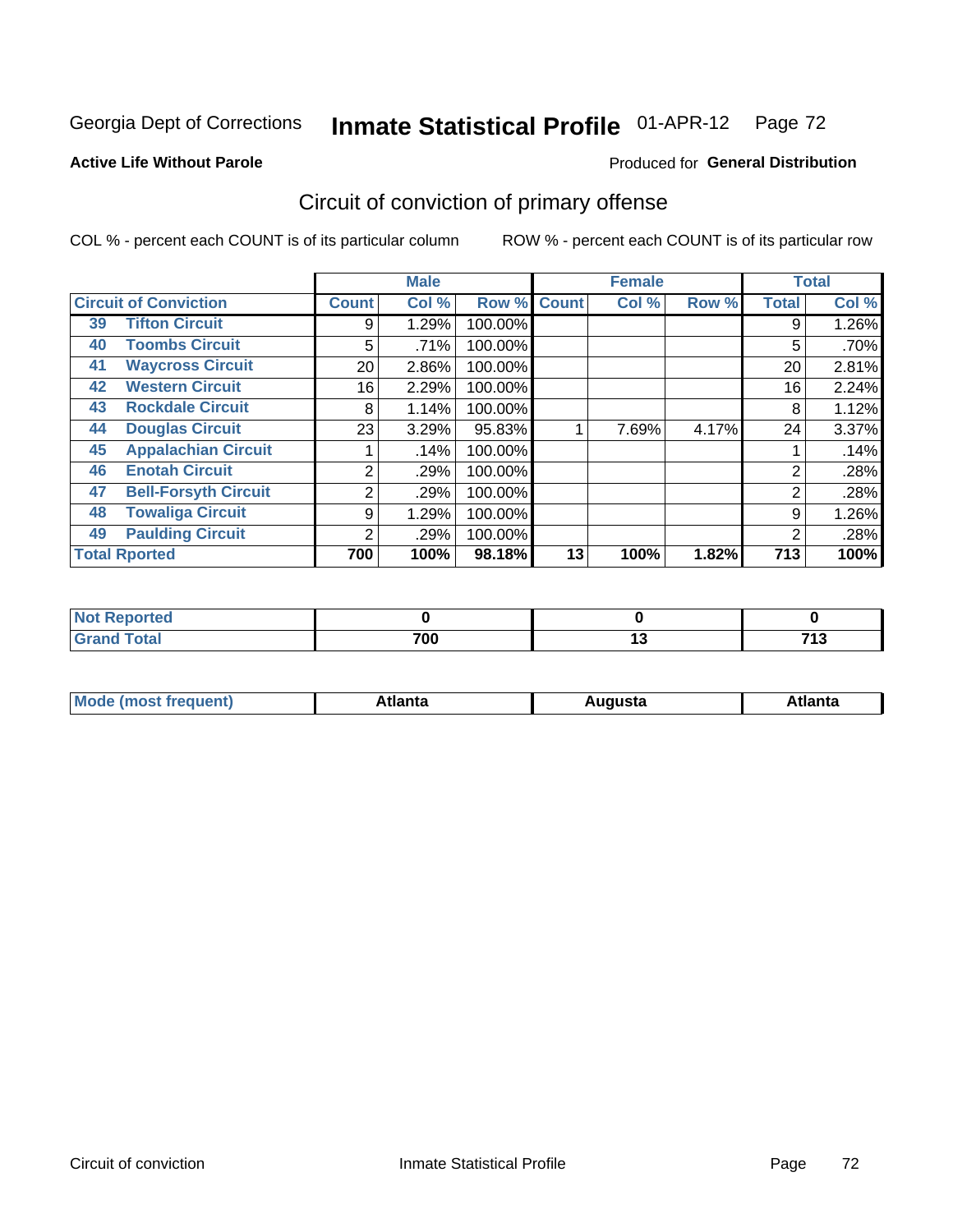### **Active Life Without Parole**

### Produced for **General Distribution**

## Years served (jail + prison) in this incarceration

| Col %<br>Row %<br>Col %<br>Row %<br><b>Total</b><br><b>Years Served</b><br><b>Count</b><br><b>Count</b><br>Less than one year<br>2.58%<br>100.00%<br>$\overline{18}$<br>18<br>1 to 1.99 years<br>6.15%<br>97.73%<br>43<br>7.69%<br>2.27%<br>$\mathbf{1}$<br>44<br>2 to 2.99 years<br>97.22%<br>35<br>5.01%<br>$\mathbf{1}$<br>7.69%<br>2.78%<br>36<br>3 to 3.99 years<br>5.72%<br>100.00%<br>40<br>40<br>4 to 4.99 years<br>6.15%<br>100.00%<br>43<br>43<br>5 to 5.99 years<br>30<br>4.29%<br>90.91%<br>3<br>23.08%<br>9.09%<br>33<br>6 to 6.99 years<br>96.88%<br>31<br>4.43%<br>7.69%<br>3.13%<br>$\mathbf{1}$<br>32<br>7 to 7.99 years<br>32<br>4.58%<br>100.00%<br>32<br>8 to 8.99 years<br>96.55%<br>28<br>4.01%<br>7.69%<br>3.45%<br>29<br>$\mathbf{1}$<br>9 to 9.99 years<br>91.11%<br>41<br>5.87%<br>$\overline{\mathbf{4}}$<br>30.77%<br>8.89%<br>45<br>10 to 10.99 years<br>5.58%<br>100.00%<br>39<br>39<br>11 to 11.99 years<br>100.00%<br>6.72%<br>47<br>47<br>12 to 12.99 years<br>5.72%<br>100.00%<br>40<br>40<br>13 to 13.99 years<br>96.77%<br>7.69%<br>3.23%<br>30<br>4.29%<br>31<br>$\mathbf 1$<br>14 to 14.99 years<br>51<br>7.30%<br>98.08%<br>$\mathbf{1}$<br>7.69%<br>1.92%<br>52<br>15 to 15.99 years<br>100.00%<br>46<br>6.58%<br>46<br>16 to 16.99 years<br>27<br>100.00%<br>27<br>3.86%<br>17 to 17.99 years<br>3.43%<br>100.00%<br>24<br>24<br>18 to 18.99 years<br>22<br>3.15%<br>100.00%<br>22<br>19 to 19.99 years<br>0.86%<br>100.00%<br>6<br>$6\phantom{1}$<br>20 to 20.99 years<br>100.00%<br>0.86%<br>6<br>6<br>21 to 21.99 years<br>0.14%<br>100.00%<br>$\mathbf{1}$<br>$\mathbf{1}$<br>22 to 22.99 years<br>3<br>100.00%<br>3<br>0.43%<br>$\overline{5}$<br>23 to 23.99 years<br>$\overline{5}$<br>0.72%<br>100.00%<br>24 to 24.99 years<br>$\mathbf{1}$<br>100.00%<br>$\mathbf{1}$<br>0.14%<br>25 to 25.99 years<br>$\overline{2}$<br>$\overline{2}$<br>0.29%<br>100.00%<br>27 to 27.99 years<br>$\overline{2}$<br>$\overline{2}$<br>100.00%<br>0.29%<br>28 to 28.99 years<br>100.00%<br>$\mathbf 1$<br>0.14%<br>$\mathbf{1}$ |                | <b>Male</b> |       | <b>Female</b> |  |  | <b>Total</b> |   |       |
|--------------------------------------------------------------------------------------------------------------------------------------------------------------------------------------------------------------------------------------------------------------------------------------------------------------------------------------------------------------------------------------------------------------------------------------------------------------------------------------------------------------------------------------------------------------------------------------------------------------------------------------------------------------------------------------------------------------------------------------------------------------------------------------------------------------------------------------------------------------------------------------------------------------------------------------------------------------------------------------------------------------------------------------------------------------------------------------------------------------------------------------------------------------------------------------------------------------------------------------------------------------------------------------------------------------------------------------------------------------------------------------------------------------------------------------------------------------------------------------------------------------------------------------------------------------------------------------------------------------------------------------------------------------------------------------------------------------------------------------------------------------------------------------------------------------------------------------------------------------------------------------------------------------------------------------------------------------------------------------------------------------------------------------------------------------------|----------------|-------------|-------|---------------|--|--|--------------|---|-------|
|                                                                                                                                                                                                                                                                                                                                                                                                                                                                                                                                                                                                                                                                                                                                                                                                                                                                                                                                                                                                                                                                                                                                                                                                                                                                                                                                                                                                                                                                                                                                                                                                                                                                                                                                                                                                                                                                                                                                                                                                                                                                    |                |             |       |               |  |  |              |   | Col % |
|                                                                                                                                                                                                                                                                                                                                                                                                                                                                                                                                                                                                                                                                                                                                                                                                                                                                                                                                                                                                                                                                                                                                                                                                                                                                                                                                                                                                                                                                                                                                                                                                                                                                                                                                                                                                                                                                                                                                                                                                                                                                    |                |             |       |               |  |  |              |   | 2.53% |
|                                                                                                                                                                                                                                                                                                                                                                                                                                                                                                                                                                                                                                                                                                                                                                                                                                                                                                                                                                                                                                                                                                                                                                                                                                                                                                                                                                                                                                                                                                                                                                                                                                                                                                                                                                                                                                                                                                                                                                                                                                                                    |                |             |       |               |  |  |              |   | 6.18% |
|                                                                                                                                                                                                                                                                                                                                                                                                                                                                                                                                                                                                                                                                                                                                                                                                                                                                                                                                                                                                                                                                                                                                                                                                                                                                                                                                                                                                                                                                                                                                                                                                                                                                                                                                                                                                                                                                                                                                                                                                                                                                    |                |             |       |               |  |  |              |   | 5.06% |
|                                                                                                                                                                                                                                                                                                                                                                                                                                                                                                                                                                                                                                                                                                                                                                                                                                                                                                                                                                                                                                                                                                                                                                                                                                                                                                                                                                                                                                                                                                                                                                                                                                                                                                                                                                                                                                                                                                                                                                                                                                                                    |                |             |       |               |  |  |              |   | 5.62% |
|                                                                                                                                                                                                                                                                                                                                                                                                                                                                                                                                                                                                                                                                                                                                                                                                                                                                                                                                                                                                                                                                                                                                                                                                                                                                                                                                                                                                                                                                                                                                                                                                                                                                                                                                                                                                                                                                                                                                                                                                                                                                    |                |             |       |               |  |  |              |   | 6.04% |
|                                                                                                                                                                                                                                                                                                                                                                                                                                                                                                                                                                                                                                                                                                                                                                                                                                                                                                                                                                                                                                                                                                                                                                                                                                                                                                                                                                                                                                                                                                                                                                                                                                                                                                                                                                                                                                                                                                                                                                                                                                                                    |                |             |       |               |  |  |              |   | 4.63% |
|                                                                                                                                                                                                                                                                                                                                                                                                                                                                                                                                                                                                                                                                                                                                                                                                                                                                                                                                                                                                                                                                                                                                                                                                                                                                                                                                                                                                                                                                                                                                                                                                                                                                                                                                                                                                                                                                                                                                                                                                                                                                    |                |             |       |               |  |  |              |   | 4.49% |
|                                                                                                                                                                                                                                                                                                                                                                                                                                                                                                                                                                                                                                                                                                                                                                                                                                                                                                                                                                                                                                                                                                                                                                                                                                                                                                                                                                                                                                                                                                                                                                                                                                                                                                                                                                                                                                                                                                                                                                                                                                                                    |                |             |       |               |  |  |              |   | 4.49% |
|                                                                                                                                                                                                                                                                                                                                                                                                                                                                                                                                                                                                                                                                                                                                                                                                                                                                                                                                                                                                                                                                                                                                                                                                                                                                                                                                                                                                                                                                                                                                                                                                                                                                                                                                                                                                                                                                                                                                                                                                                                                                    |                |             |       |               |  |  |              |   | 4.07% |
|                                                                                                                                                                                                                                                                                                                                                                                                                                                                                                                                                                                                                                                                                                                                                                                                                                                                                                                                                                                                                                                                                                                                                                                                                                                                                                                                                                                                                                                                                                                                                                                                                                                                                                                                                                                                                                                                                                                                                                                                                                                                    |                |             |       |               |  |  |              |   | 6.32% |
|                                                                                                                                                                                                                                                                                                                                                                                                                                                                                                                                                                                                                                                                                                                                                                                                                                                                                                                                                                                                                                                                                                                                                                                                                                                                                                                                                                                                                                                                                                                                                                                                                                                                                                                                                                                                                                                                                                                                                                                                                                                                    |                |             |       |               |  |  |              |   | 5.48% |
|                                                                                                                                                                                                                                                                                                                                                                                                                                                                                                                                                                                                                                                                                                                                                                                                                                                                                                                                                                                                                                                                                                                                                                                                                                                                                                                                                                                                                                                                                                                                                                                                                                                                                                                                                                                                                                                                                                                                                                                                                                                                    |                |             |       |               |  |  |              |   | 6.60% |
|                                                                                                                                                                                                                                                                                                                                                                                                                                                                                                                                                                                                                                                                                                                                                                                                                                                                                                                                                                                                                                                                                                                                                                                                                                                                                                                                                                                                                                                                                                                                                                                                                                                                                                                                                                                                                                                                                                                                                                                                                                                                    |                |             |       |               |  |  |              |   | 5.62% |
|                                                                                                                                                                                                                                                                                                                                                                                                                                                                                                                                                                                                                                                                                                                                                                                                                                                                                                                                                                                                                                                                                                                                                                                                                                                                                                                                                                                                                                                                                                                                                                                                                                                                                                                                                                                                                                                                                                                                                                                                                                                                    |                |             |       |               |  |  |              |   | 4.35% |
|                                                                                                                                                                                                                                                                                                                                                                                                                                                                                                                                                                                                                                                                                                                                                                                                                                                                                                                                                                                                                                                                                                                                                                                                                                                                                                                                                                                                                                                                                                                                                                                                                                                                                                                                                                                                                                                                                                                                                                                                                                                                    |                |             |       |               |  |  |              |   | 7.30% |
|                                                                                                                                                                                                                                                                                                                                                                                                                                                                                                                                                                                                                                                                                                                                                                                                                                                                                                                                                                                                                                                                                                                                                                                                                                                                                                                                                                                                                                                                                                                                                                                                                                                                                                                                                                                                                                                                                                                                                                                                                                                                    |                |             |       |               |  |  |              |   | 6.46% |
|                                                                                                                                                                                                                                                                                                                                                                                                                                                                                                                                                                                                                                                                                                                                                                                                                                                                                                                                                                                                                                                                                                                                                                                                                                                                                                                                                                                                                                                                                                                                                                                                                                                                                                                                                                                                                                                                                                                                                                                                                                                                    |                |             |       |               |  |  |              |   | 3.79% |
|                                                                                                                                                                                                                                                                                                                                                                                                                                                                                                                                                                                                                                                                                                                                                                                                                                                                                                                                                                                                                                                                                                                                                                                                                                                                                                                                                                                                                                                                                                                                                                                                                                                                                                                                                                                                                                                                                                                                                                                                                                                                    |                |             |       |               |  |  |              |   | 3.37% |
|                                                                                                                                                                                                                                                                                                                                                                                                                                                                                                                                                                                                                                                                                                                                                                                                                                                                                                                                                                                                                                                                                                                                                                                                                                                                                                                                                                                                                                                                                                                                                                                                                                                                                                                                                                                                                                                                                                                                                                                                                                                                    |                |             |       |               |  |  |              |   | 3.09% |
|                                                                                                                                                                                                                                                                                                                                                                                                                                                                                                                                                                                                                                                                                                                                                                                                                                                                                                                                                                                                                                                                                                                                                                                                                                                                                                                                                                                                                                                                                                                                                                                                                                                                                                                                                                                                                                                                                                                                                                                                                                                                    |                |             |       |               |  |  |              |   | 0.84% |
|                                                                                                                                                                                                                                                                                                                                                                                                                                                                                                                                                                                                                                                                                                                                                                                                                                                                                                                                                                                                                                                                                                                                                                                                                                                                                                                                                                                                                                                                                                                                                                                                                                                                                                                                                                                                                                                                                                                                                                                                                                                                    |                |             |       |               |  |  |              |   | 0.84% |
|                                                                                                                                                                                                                                                                                                                                                                                                                                                                                                                                                                                                                                                                                                                                                                                                                                                                                                                                                                                                                                                                                                                                                                                                                                                                                                                                                                                                                                                                                                                                                                                                                                                                                                                                                                                                                                                                                                                                                                                                                                                                    |                |             |       |               |  |  |              |   | 0.14% |
|                                                                                                                                                                                                                                                                                                                                                                                                                                                                                                                                                                                                                                                                                                                                                                                                                                                                                                                                                                                                                                                                                                                                                                                                                                                                                                                                                                                                                                                                                                                                                                                                                                                                                                                                                                                                                                                                                                                                                                                                                                                                    |                |             |       |               |  |  |              |   | 0.42% |
|                                                                                                                                                                                                                                                                                                                                                                                                                                                                                                                                                                                                                                                                                                                                                                                                                                                                                                                                                                                                                                                                                                                                                                                                                                                                                                                                                                                                                                                                                                                                                                                                                                                                                                                                                                                                                                                                                                                                                                                                                                                                    |                |             |       |               |  |  |              |   | 0.70% |
|                                                                                                                                                                                                                                                                                                                                                                                                                                                                                                                                                                                                                                                                                                                                                                                                                                                                                                                                                                                                                                                                                                                                                                                                                                                                                                                                                                                                                                                                                                                                                                                                                                                                                                                                                                                                                                                                                                                                                                                                                                                                    |                |             |       |               |  |  |              |   | 0.14% |
|                                                                                                                                                                                                                                                                                                                                                                                                                                                                                                                                                                                                                                                                                                                                                                                                                                                                                                                                                                                                                                                                                                                                                                                                                                                                                                                                                                                                                                                                                                                                                                                                                                                                                                                                                                                                                                                                                                                                                                                                                                                                    |                |             |       |               |  |  |              |   | 0.28% |
|                                                                                                                                                                                                                                                                                                                                                                                                                                                                                                                                                                                                                                                                                                                                                                                                                                                                                                                                                                                                                                                                                                                                                                                                                                                                                                                                                                                                                                                                                                                                                                                                                                                                                                                                                                                                                                                                                                                                                                                                                                                                    |                |             |       |               |  |  |              |   | 0.28% |
|                                                                                                                                                                                                                                                                                                                                                                                                                                                                                                                                                                                                                                                                                                                                                                                                                                                                                                                                                                                                                                                                                                                                                                                                                                                                                                                                                                                                                                                                                                                                                                                                                                                                                                                                                                                                                                                                                                                                                                                                                                                                    |                |             |       |               |  |  |              |   | 0.14% |
|                                                                                                                                                                                                                                                                                                                                                                                                                                                                                                                                                                                                                                                                                                                                                                                                                                                                                                                                                                                                                                                                                                                                                                                                                                                                                                                                                                                                                                                                                                                                                                                                                                                                                                                                                                                                                                                                                                                                                                                                                                                                    | Thirty + years | 5           | 0.72% | 100.00%       |  |  |              | 5 | 0.70% |
| <b>Total Reported</b><br>98.17%<br>$\overline{712}$<br>699<br>100%<br>$\overline{13}$<br>100%<br>1.83%                                                                                                                                                                                                                                                                                                                                                                                                                                                                                                                                                                                                                                                                                                                                                                                                                                                                                                                                                                                                                                                                                                                                                                                                                                                                                                                                                                                                                                                                                                                                                                                                                                                                                                                                                                                                                                                                                                                                                             |                |             |       |               |  |  |              |   | 100%  |

| prted<br>NO:           |     |     |
|------------------------|-----|-----|
| <b>Total</b><br>. Grar | 700 | -46 |
|                        |     |     |

| Mean<br>(average)    | 10.13             | 7.86            | 10.09                   |
|----------------------|-------------------|-----------------|-------------------------|
| Median (middle)      | 10.22             | 8.85            | 10.06                   |
| Mode (most frequent) | 11 to 11.99 years | 9 to 9.99 years | $\vert$ 9 to 9.99 years |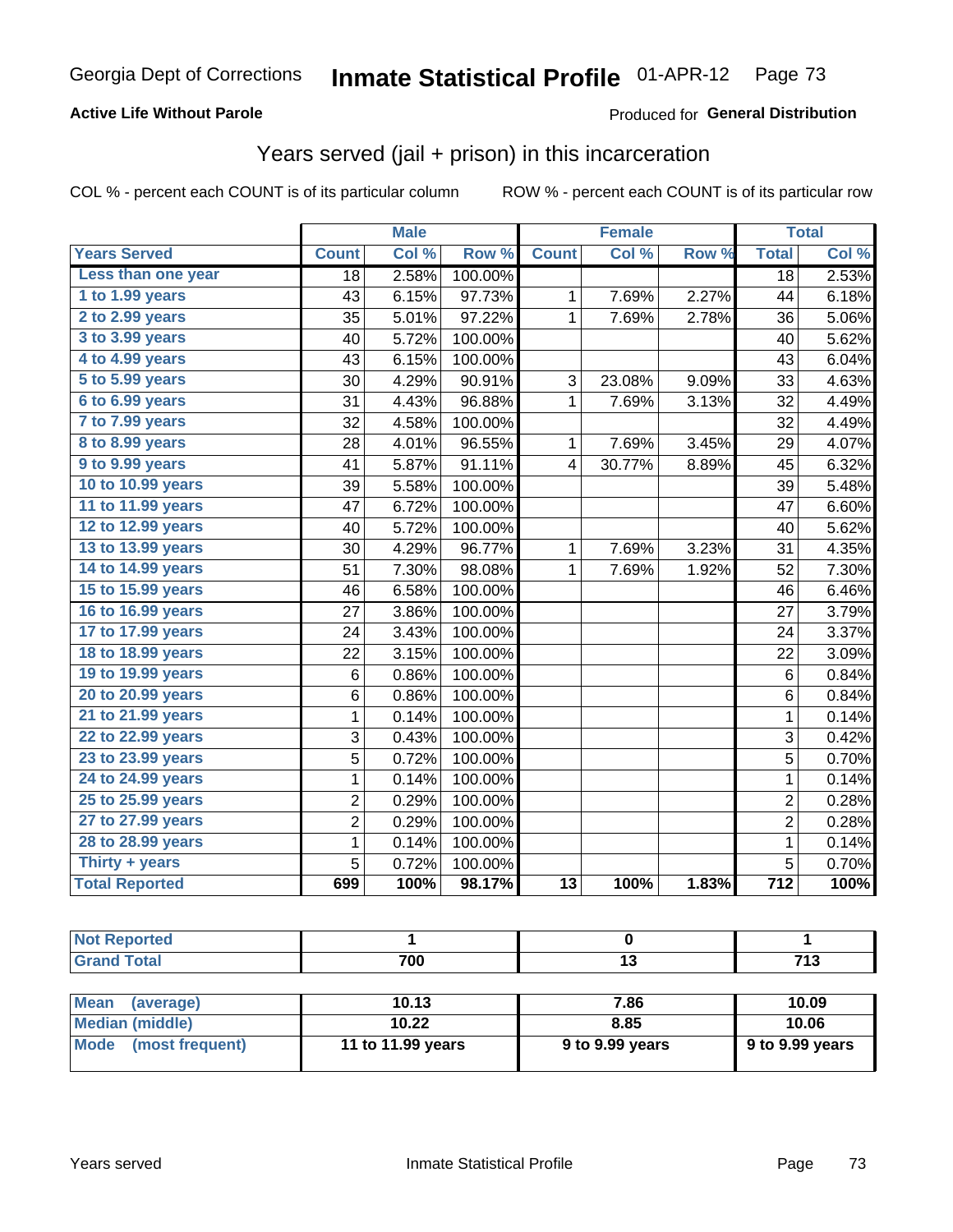### **Active Life Without Parole**

Produced for **General Distribution**

## Results of most recent HIV tests

|                         | <b>Male</b>  |        |         | <b>Female</b> |        |        | Total       |           |
|-------------------------|--------------|--------|---------|---------------|--------|--------|-------------|-----------|
| <b>HIV Test Results</b> | <b>Count</b> | Col%   | Row %I  | <b>Count</b>  | Col%   | Row %  | $\tau$ otal | Col %     |
| <b>Positive</b>         | 5            | 0.72%  | 83.33%  |               | 7.69%. | 16.67% | 6           | $0.85\%$  |
| <b>Negative</b>         | 688          | 99.28% | 98.29%  | 12            | 92.31% | 1.71%  | 700         | $99.15\%$ |
| <b>Total Reported</b>   | 693          | 100%   | 98.16%I | 13            | 100%   | 1.84%  | 706         | 100%      |

| Reported<br>I NOT |     |     |                   |
|-------------------|-----|-----|-------------------|
| <b>Cotal</b>      | 700 | $-$ | フィク<br><br>$\sim$ |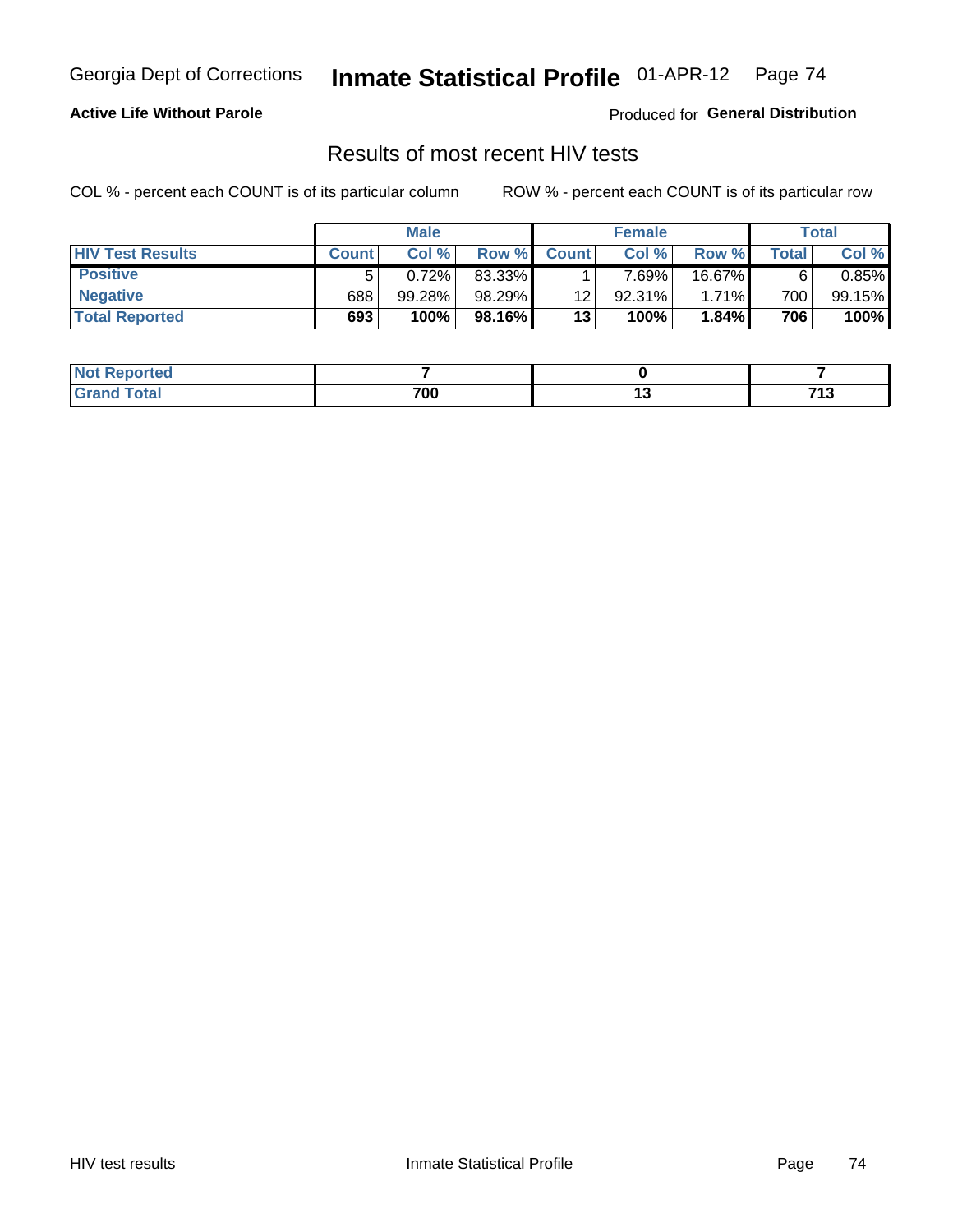### **Active Life Without Parole**

Produced for **General Distribution**

## Results of most recent tuberculosis test

|                                  | <b>Male</b>  |        |           | <b>Female</b> |           |          | Total        |        |
|----------------------------------|--------------|--------|-----------|---------------|-----------|----------|--------------|--------|
| <b>Tuberculosis Test Results</b> | <b>Count</b> | Col%   | Row %I    | <b>Count</b>  | Col%      | Row %    | <b>Total</b> | Col %  |
| <b>Positive on current test</b>  | 186          | 26.88% | $99.47\%$ |               | $7.69\%$  | $0.53\%$ | 187          | 26.52% |
| <b>Negative</b>                  | 506'         | 73.12% | 97.68%    | 12            | $92.31\%$ | $2.32\%$ | 518          | 73.48% |
| <b>Total Reported</b>            | 692          | 100%   | 98.16%    | 13            | 100%      | 1.84%    | 705          | 100%   |

| <b>Not Reported</b> |     |        |                    |
|---------------------|-----|--------|--------------------|
| <b>Total</b>        | 700 | $\sim$ | 740<br>.<br>$\sim$ |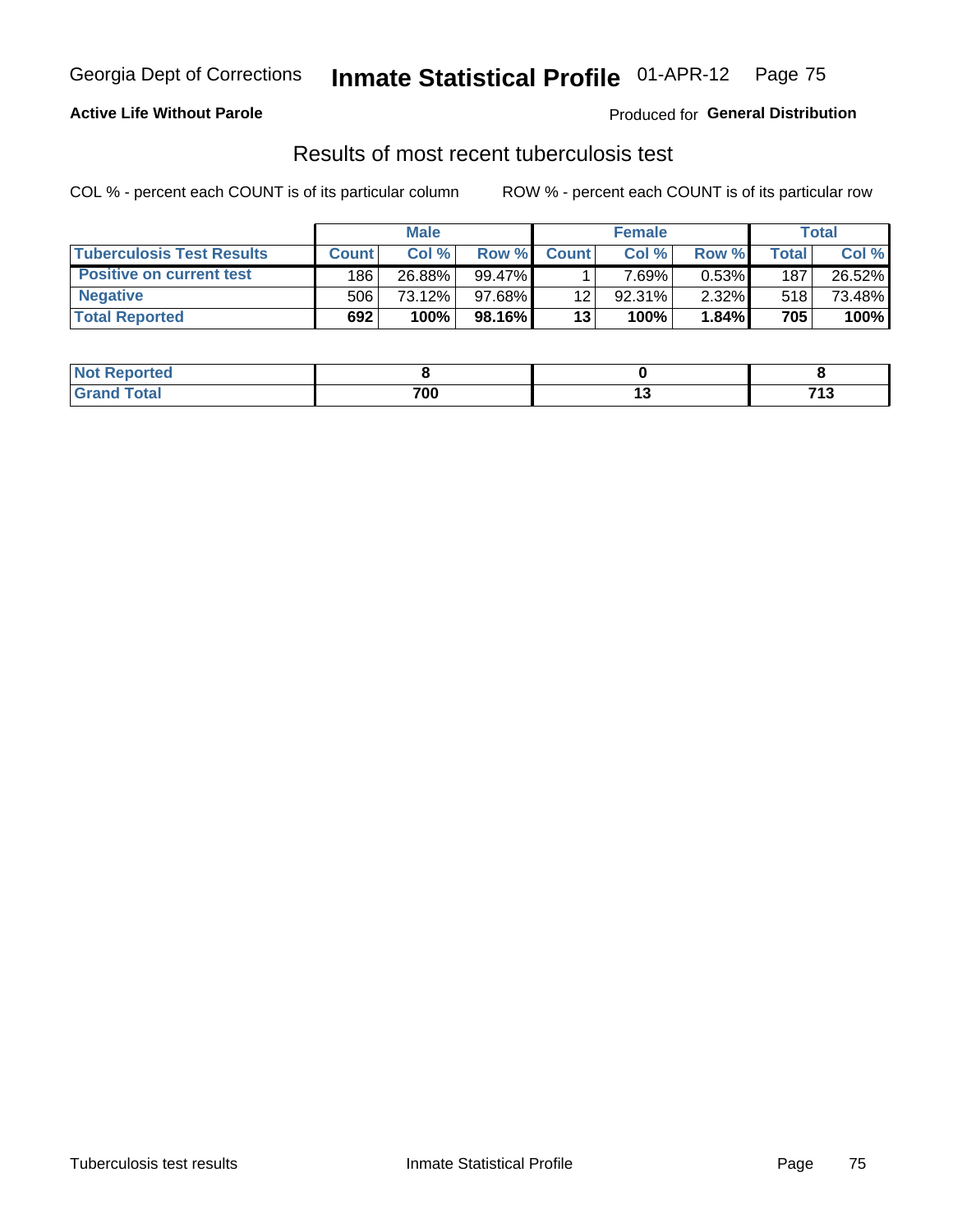#### **Active Life Without Parole**

Produced for **General Distribution**

## Results of most recent syphilis test

|                                 |              | <b>Male</b> |           |              | <b>Female</b> |          |              | Total  |
|---------------------------------|--------------|-------------|-----------|--------------|---------------|----------|--------------|--------|
| <b>Syphilis Test Results</b>    | <b>Count</b> | Col%        | Row %I    | <b>Count</b> | Col %         | Row %    | <b>Total</b> | Col %  |
| <b>Positive on current test</b> |              | 2.83%       | $94.44\%$ |              | 9.09%         | 5.56%    | 18           | 2.95%  |
| <b>Negative</b>                 | 583          | $97.17\%$   | 98.31%    | 10           | $90.91\%$     | $1.69\%$ | 593          | 97.05% |
| <b>Total Reported</b>           | 600          | 100%        | 98.20%    | 11           | 100%          | 1.80%    | 611          | 100%   |

| <b>Not Reported</b> | 100 | 102                     |
|---------------------|-----|-------------------------|
| Total               | 700 | <br>74.9<br>.<br>$\sim$ |